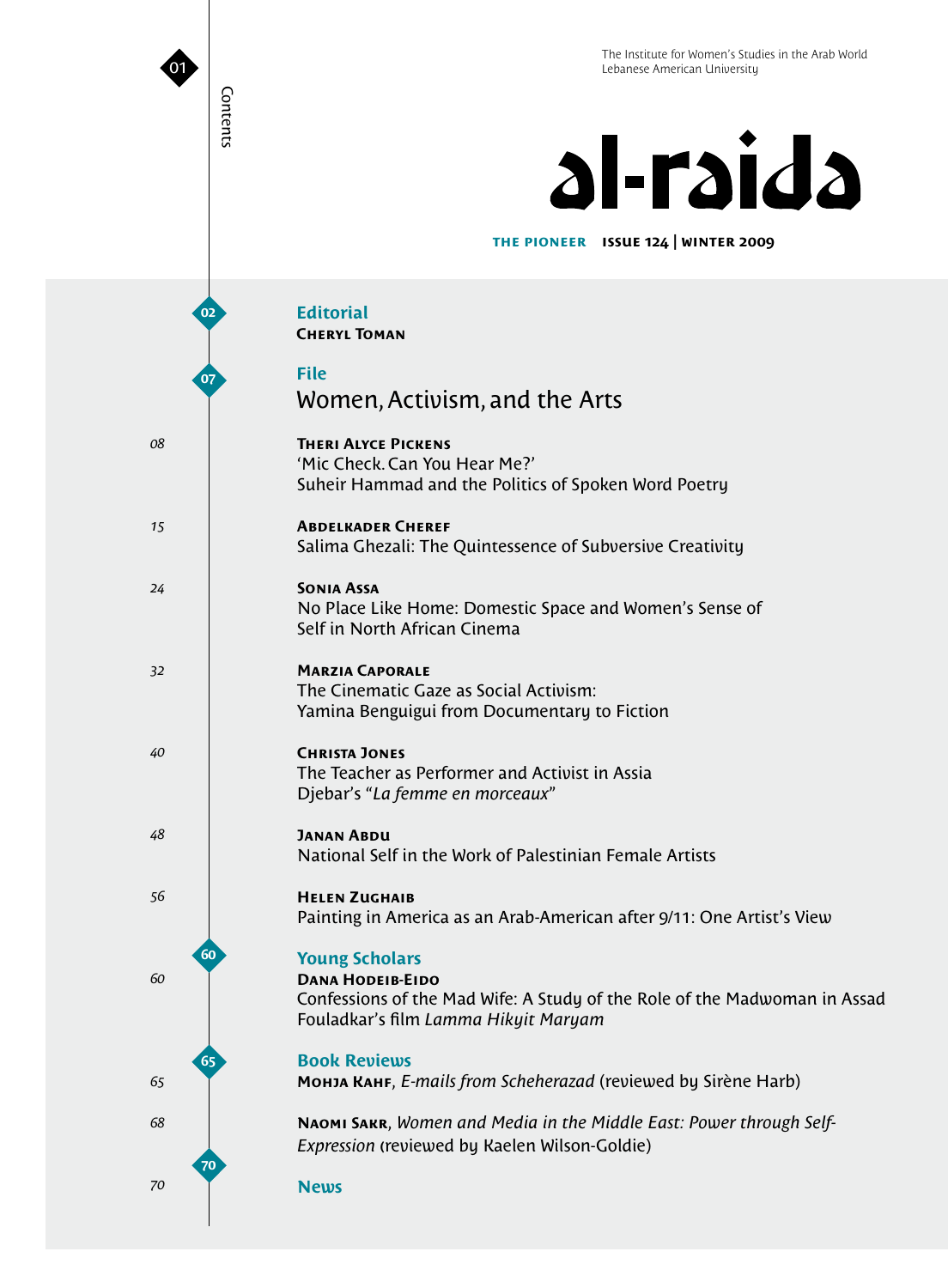# Editorial

## Women, Activism, and the Arts

### **Cheryl Toman**

This special issue of *al-Raida* is devoted to women, activism, and the arts in the Arab world – a subject that was not chosen at random. Women and creativity has always been a topic of interest in the discipline of Women's Studies, and this issue in particular has as its focus the ways in which women of the Arab diaspora channel their creativity in a positive way in order to develop tools of consciousness-raising and a means of actively participating in the history – past, present, and future – of their own communities and countries as well as of the world in general. The goal of such activism is to improve the lives of contemporary women and their families with the outcome having a direct impact on the quality of life in Arab societies and beyond. The arts are one of the few unifying forces for such activism since they enable all women to potentially find a common medium of communication regardless of social class, ethnic or religious background, or level of formal education. One pertinent example of note is found in the work of Lebanese photographer, Rania Matar (for more details see the box on page 6). Her latest series of photos, "The Forgotten People", published in the Spring 2009 edition of *Nueva Luz Photographic Journal* portrays the lives of individuals in the Shatila Palestinian camp in Lebanon. However, Matar's powerful images undoubtedly tell a story common to all refugees. Matar herself was deeply inspired by the people whose spirit and resilience she captured on film. The purpose of Matar's activism is to make others aware of such situations and to remind the world's citizens of their obligation to right injustice. This is clear in Matar's forcefully stated words in the introduction to her series, "This is not a political project and does not try to promote any solution to a complicated and sensitive issue, but a photographic portrait of a 'forgotten people'" ("Rania Matar", 2009, ¶ 2).

Various art forms analyzed in this issue range from highly intellectualized artistic projects to grassroots movements, the relevance of both being obvious to anyone willing to experience art with an open mind. "Art" is therefore defined in the broadest sense of the term, and includes all visual, literary, and performing arts and combinations thereof. It is logical for art to serve as a catalyst for change and reform. In her renowned essay, entitled "Dissidence and Creativity", Egyptian feminist scholar Nawal el-Saadawi (1997) defines 'dissidence' as the "antithesis of power" (p. 165), and explains how dissidence and creativity are inextricably linked. El-Saadawi asserts: "We are all born dissident and creative. But we lose our creativity and dissidence partially or wholly through education and the fear that we shall be punished […]" (p. 172). This special issue of *al-Raida* pays tribute to these creative women activists of the Arab world who have lost neither their creativity nor their dissidence in the face of hardship, injustice, conflict, and even war. Some of the activist artists whose works are discussed here include Maghrebi filmmakers Yamina Benguigui, Nejia Ben Mabrouk, Moufida Tlatli, and Nadia Farès, Algerian novelists such as Assia Djebar and Salima Ghezali, Palestinian-American spoken-word poet, Suheir Hammad, and Palestinian photographers such as Karima Abboud and Ahlam Shibli. Also included in this issue is an essay by Lebanese painter Helen Zughaib whose work, "Midnight Prayers"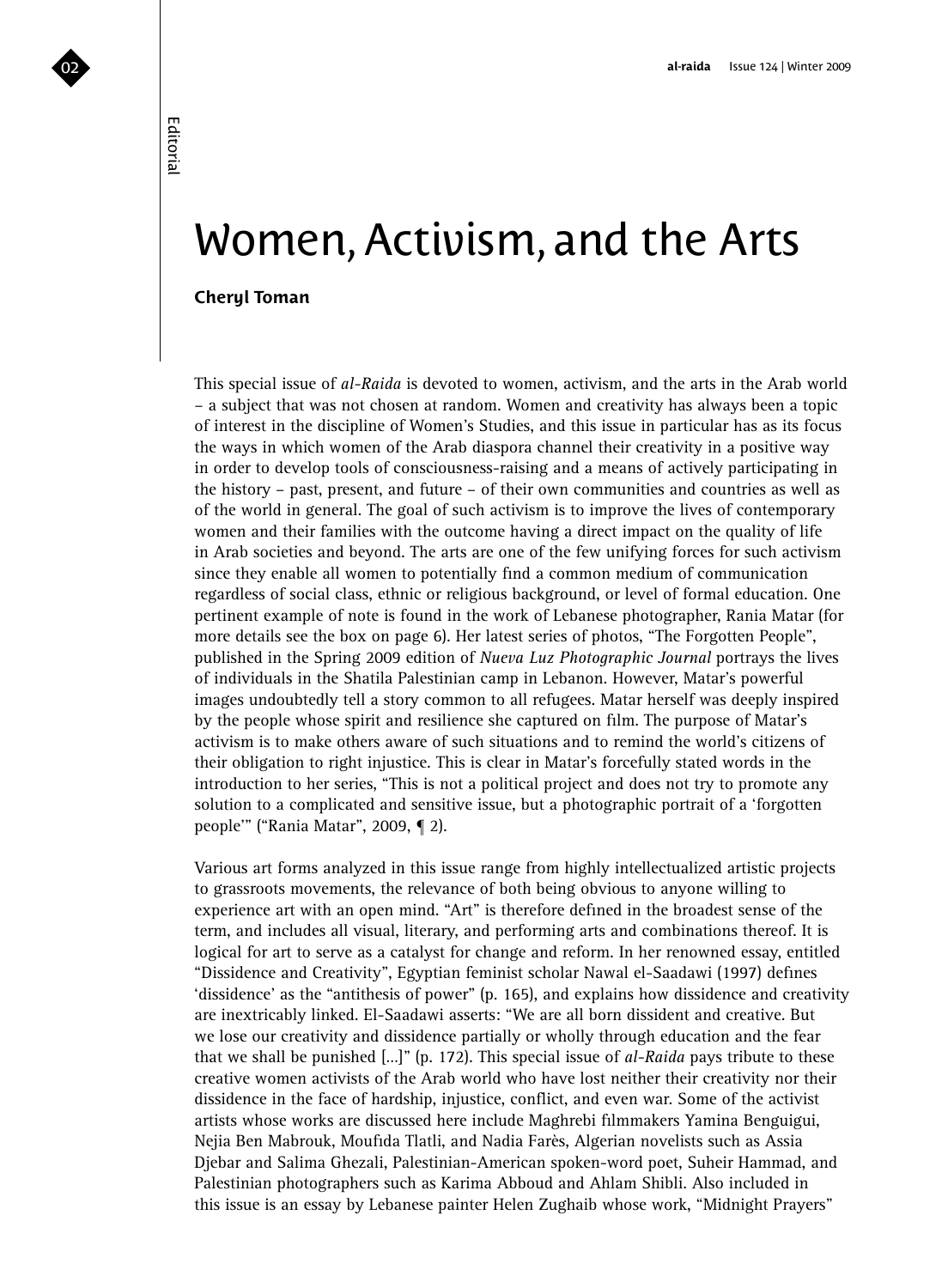

was recently offered as a gift to Iraqi Prime Minister Nouri Al-Maliki by President Barack Obama. In "Painting in America as an Arab-American after 9/11: One Artist's View", Zughaib explains her activism and art in her own words, an essential component in such an issue as this one since it complements the majority of the articles which include analyzes by those other than the artists themselves.

The issue opens with Theri Picken's "'Mic Check: Can You Hear Me?': Suheir Hammad and the Politics of Spoken Word Poetry". Hammad, a Palestinian-American artist, is the author of *Born Palestinian, Born Black* (1996) and *ZaatarDiva* (2005). In both of these works, she asks profound questions about her identity as an Arab-American woman and her place as a woman of color in a global community. Hammad's body of work as poetry is one that builds a cross-cultural bridge through language and performance and is therefore innovative in its approach since Arab-American women were previously invisible in the art of hip-hop/spoken word.

Abdelkader Cheref's essay, "Salima Ghezali: The Quintessence of Subversive Creativity" is an excellent example of what Nawal el-Saadawi analyzes in her essay, "Dissidence and Creativity". The Algerian regime considers Ghezali, a prominent woman journalist, novelist, activist, and educator to be "subversive". Undoubtedly, el-Saadawi (1997) would describe Ghezali's work as "dissident", for Ghezali's creative endeavors "challenge the global neocolonialist powers and their collaborators in local government" (p. 159). Using Ghezali's work as a prime example, Cheref demonstrates how literature is indeed an art form which can develop out of activism.

In "No Place Like Home: Domestic Space and Women's Sense of Self in North African Cinema", Sonia Assa takes a look at some of the most important Tunisian women filmmakers of our time, Nejia Ben Mabrouk, Moufida Tlatli, and Nadia Farès. Although domestic space is usually thought of as "women's space" which may even symbolize for women confinement and servitude, Assa shows how these three artists appropriate this notion and transform this space into a foundational component in the formation of identity. The work of the female directors Assa cites adds to a long tradition of feminist activism and art in Tunisia. The films analyzed in this essay touch upon both the historical and the contemporary and bring us to a better understanding of how Tunisian women define 'feminism' today in their own words. This provides an interesting contrast to how the place of women was originally defined by the "founders" of an early Tunisian feminism for which scholar and reformer Tahar Haddad and former president Habib Bourguiba are celebrated. While Haddad's book, *Our Women in the Shari'a and Society* (1930), and Bourguiba's 1956 Personal Status Code both demanded more rights for Tunisian women and should not be discredited, the definition of Tunisian feminism today now lies in the hands of female activists such as Ben Mabrouk, Tlatli, and Farès.

Marzia Caporale takes us across the Arab diaspora and relates the immigrant experience in France through one Franco-Algerian filmmaker in the essay, "The Cinematic Gaze as Social Activism: Yamina Benguigui from Documentary to Fiction". While immigration in France is a highly debated subject in recent years, such an experience is related mostly through the eyes of male immigrants. Caporale's essay therefore gives a rare look at how discrimination and integration in France affect women differently, especially keeping in mind the fact that women are universally regarded as 'keepers of culture'. Benguigui's films poignantly show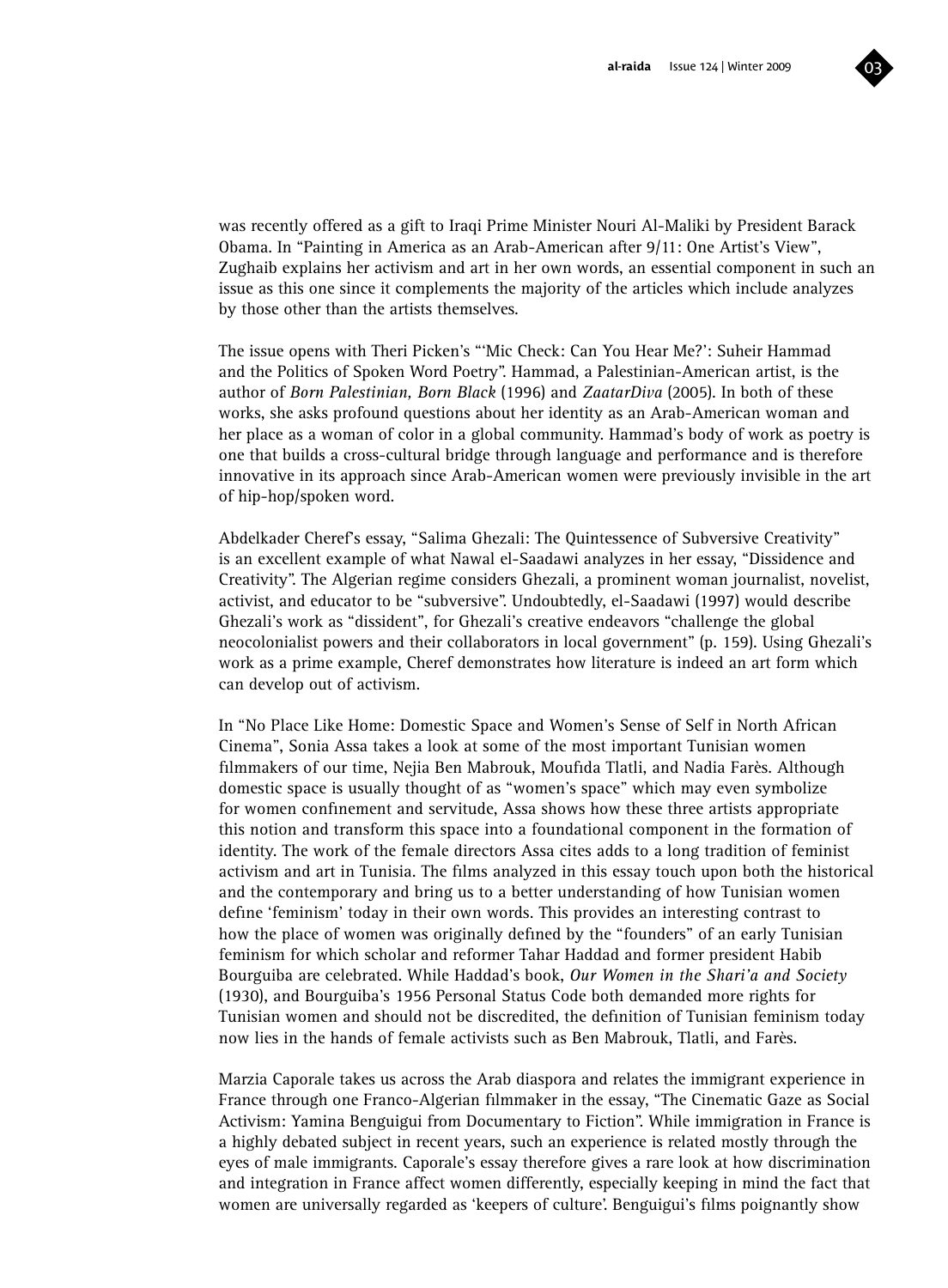how women immigrants of the Arab world who are now in France struggle to find a place for themselves in their new home while attempting to preserve the most positive aspects of their culture nonetheless.

Christa Jones' essay, "The Teacher as Performer and Activist in Assia Djebar's '*La femme en morceaux*'" profiles works by the only Arab Francophone woman writer yet to find a most deserved place in the Académie Française, Assia Djebar. Jones' essay further supports what Cheref posits earlier in that literature is also a form of resistance and rebellion. Jones analyzes the political, societal, and educational stances played out in "*La femme en morceaux*", a piece in Assia Djebar's collection of short stories *Oran Langue Morte* set in 1994 Algeria.

Finally, Janan Abdu's piece entitled, "National Self in the Work of Palestinian Female Artists" highlights the creativity of women of the Palestinian community within the Occupied Territories, artists who are often cut off from their peers in the Arab diaspora and beyond due to government restrictions in many states that limit, monitor, or prohibit travel between the Territories and other countries. Abdu analyzes several examples of resistance art in the form of literature, painting, photography, sculpture, and installation art.

While this issue of *al-Raida* is of course the result of a direct collaboration of the authors whose articles appear in it, it is also a reflection of a more developed project involving the Institute for Women's Studies in the Arab World (IWSAW) at the Lebanese American University (LAU) and myself. In 2005, nearly twenty scholars and students at LAU and Case Western Reserve University in Cleveland, Ohio met by means of international videoconference to discuss women, war, music, and activism. In many ways, that discussion was a precursor to this very issue of *al-Raida*. The subject became even more relevant to my colleagues in Lebanon when they were faced with yet another encounter with war in 2006. Art and activism in the aftermath of that conflict revealed another new generation of young female artists in Lebanon and in the Arab world in particular who have powerful messages to convey.

> Cheryl Toman is Associate Professor of French and Program Faculty in Women's Studies and Ethnic Studies, Case Western Reserve University, Cleveland, Ohio, USA. Email: cat12@cwru.edu

### **references**

**Djebar, A.** (1997). *Oran, langue morte*. Arles: Actes Sud. **El-Saadawi, N.** (1997). *The Nawal el-Saadawi Reader*. London: Zed Books. **Haddad, T.** (1930). *Imra'atuna fi al-shari'a wa al-mujtama'a*. Tunis: Maison tunisienne de l'édition. Hammad, S. (2005). *ZaatarDiva*. New York: Cupher Books. **Hammad, S.** (1996a). *Born Palestinian, born black*. New York: Harlem River Press. **Rania Matar: Artist Statment.** (2009). *Nueva Luz Photographic Journ*al, *13* (3), 2.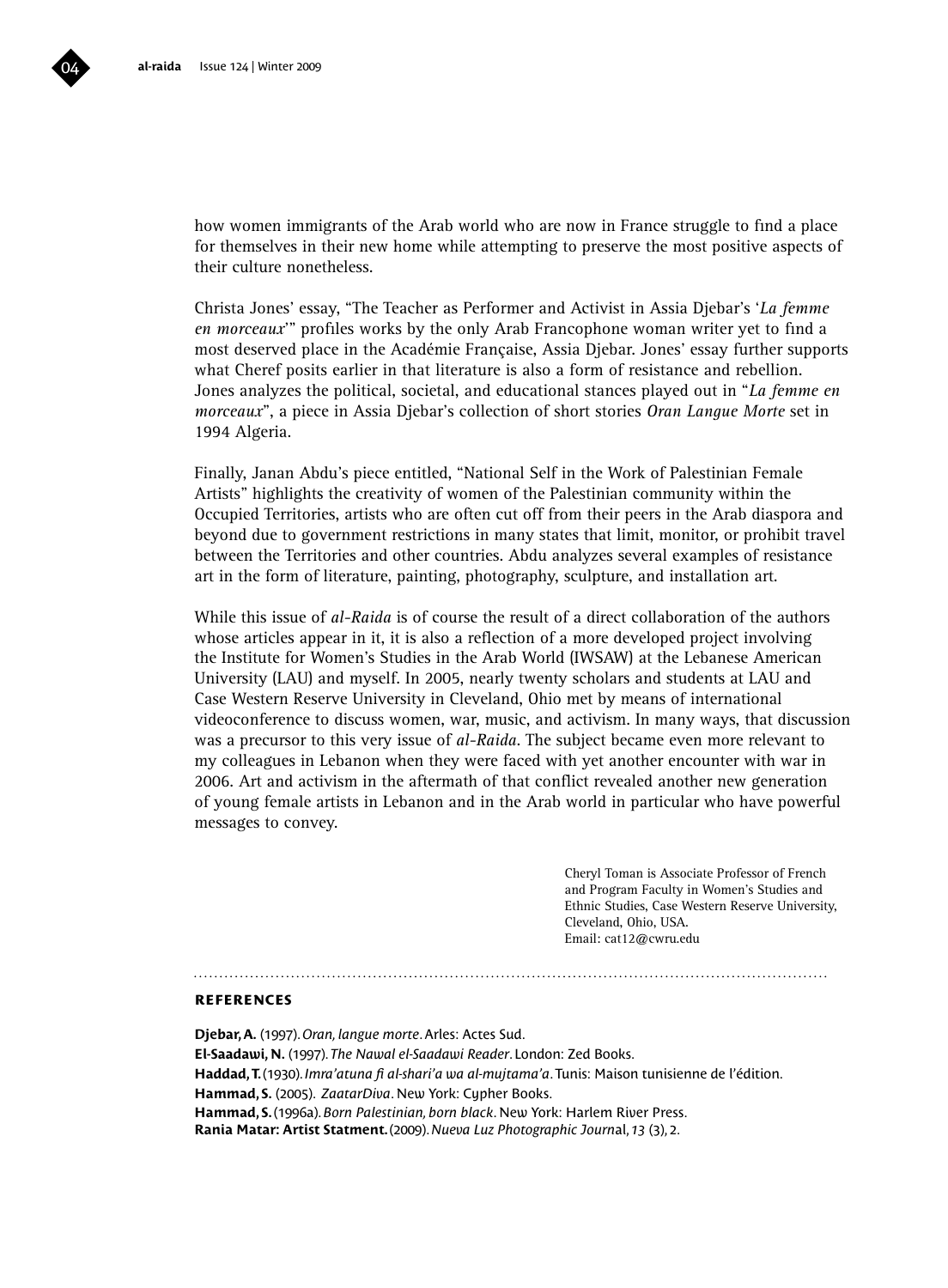

# **Call for Papers**

### **Forthcoming Issue: Women's Rights, Gender Mainstreaming, and Diversity Management in the Arab World**

The Institute for Women's Studies in the Arab World (IWSAW), at the Lebanese American University, is in the process of soliciting articles for the forthcoming issue of our quarterly publication *al-Raida*: http://www.lau.edu.lb/centers-institutes/ iwsaw/raida-call-for-papers.html, which will focus on "Women's Rights, Gender Mainstreaming, and Diversity Management in the Arab World".

We are interested in receiving academic studies and short critical essays that revolve around the issue in question. Discourse and activism in the field of women's rights has shifted gradually during the last half century, from a focus primarily on equality for women and men to a more comprehensive approach, encompassing various aspects of social, political, economic, legal, and cultural difference. How has this general trend towards a gendered and diversity-oriented approach affected women and men in the Arab world? Has the MENA region contributed to the global pool of knowledge and experience in this field, both from a scholarly and practical-political perspective?

Topics related to women's rights, gender, and diversity can include (but are not restricted to):

• Transitions in the women's rights movement in the Arab world over time

• The shift from gender equality to gender mainstreaming

• Dealing with "The Other": religious, linguistic, racial, and social difference in the women's movement

- The development of masculinity discourse
- Legal and political aspects of gender and diversity policy
- Integrating social minorities in the women's movement: including issues related to disabilities, sexual orientation, and citizenship rights

• Globalization: the role of multinational corporations and international NGOs with respect to gender mainstreaming and diversity

- Diversity in the "ivory tower:" gender and difference in research and higher education
- The impact of Western and regional values on gender and diversity discourse and activism

If you are interested in contributing to this issue of *al-Raida*, kindly send your abstract (250-300 words) no later than October 15, 2009. All abstracts submitted will be reviewed by *al-Raida*'s editorial team and are subject to its approval. Once an abstract is approved, contributors will have to submit their paper no later than December 15, 2009. Submissions are accepted in English, Arabic, or French. All non-English submissions will be translated by IWSAW and published in English following the approval of the author.

This journal edition will be edited by Eugene Sensenig-Dabbous, a scholar and trainer in the fields of gender mainstreaming and diversity management, who has previously edited two issues of *al-Raida* (101/102 Non-Arab Women, 116/117 & Diaspora Women). Kindly send your emails simultaneously to the managing editor, Myriam Sfeir, at al-raida@lau.edu.lb and to the guest editor, Eugene Sensenig-Dabbous, at sdabbous@ndu.edu.lb.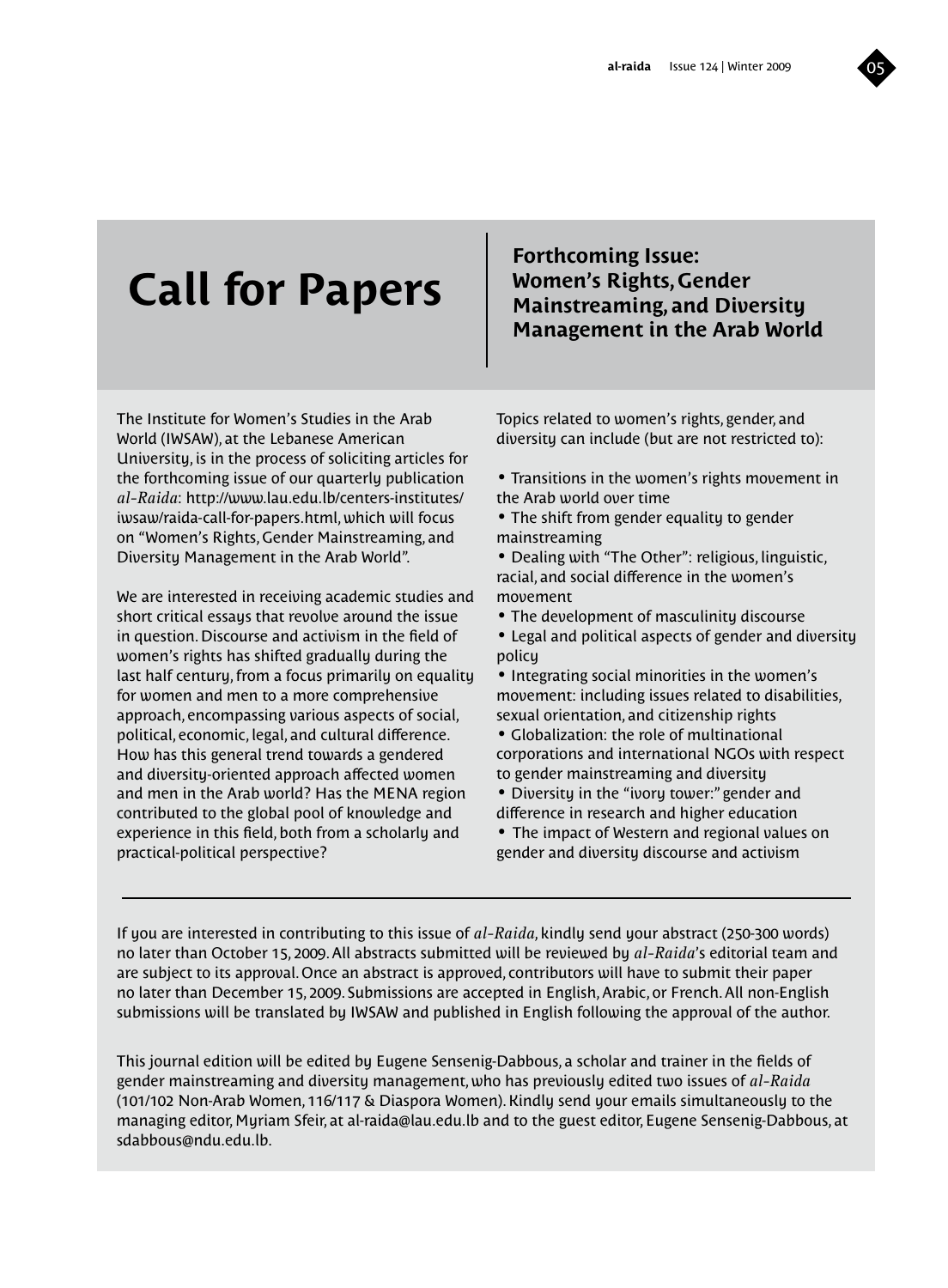# Rania Matar: Lebanese Photographer Rania Matar: Lebanese Photographer

Rania Matar was born and raised in Lebanon and moved to the U.S. in 1984. Originally trained as an architect at Cornell University, she worked as an architect for many years before studying photography at the New England School of Photography, and at the Maine Photographic Workshops in Mexico with Magnum photographer Constantine Manos. She currently works as a freelance photographer, while raising her family, and is starting a new project teaching photography to teenage girls in refugee camps, with the assistance of non-governmental organizations in Lebanon.

She is currently working on a new body of work titled "A Girl and her Room" photographing teenage girls from different countries and backgrounds.



Girl and Rocket Hole, Aita El Chaab, 2006.

Her work has been published in photography and art magazines, and exhibited widely in solo and group shows in the U.S. and internationally. She has won several awards and prizes and in 2008 she was selected as one of the Top 100 Distinguished Women Photographers by *Women in Photography*, and was a finalist for the prestigious James and Audrey Foster award at the Institute of Contemporary Art in Boston with an accompanying exhibition.

A monograph of her work titled *Ordinary Lives* is coming out in September 2009.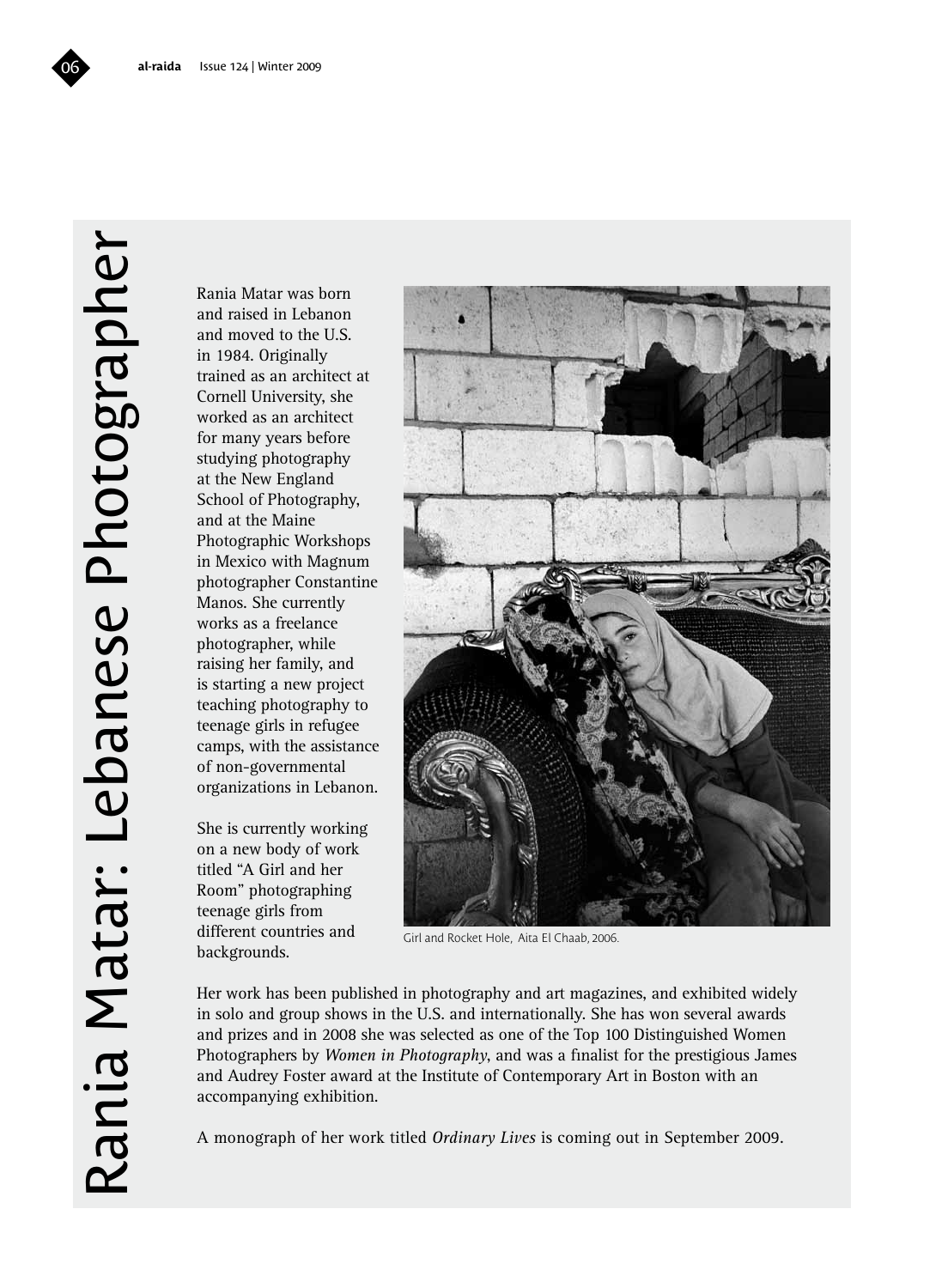# **Women, Activism, and the Arts**



Theri Alyce Pickens

'Mic Check. Can You Hear Me?' Suheir Hammad and the Politics of Spoken Word Poetry

Abdelkader Cheref Salima Ghezali: The Quintessence of Subversive **Creativity** 

Sonia Assa No Place Like Home: Domestic Space and Women's Sense of Self in North African Cinema

Marzia Caporale The Cinematic Gaze as Social Activism: Yamina Benguigui from Documentary to Fiction

Christa Jones The Teacher as Performer and Activist in Assia Djebar's "*La femme en morceaux*"

Janan Abdu National Self in the Work of Palestinian Female Artists

Helen Zughaib Painting in America as an Arab-American after 9/11: One Artist's View

Dana Hodeib-Eido

Confessions of the Mad Wife: A Study of the Role of the Madwoman in Assad Fouladkar's film *Lamma Hikyit Maryam*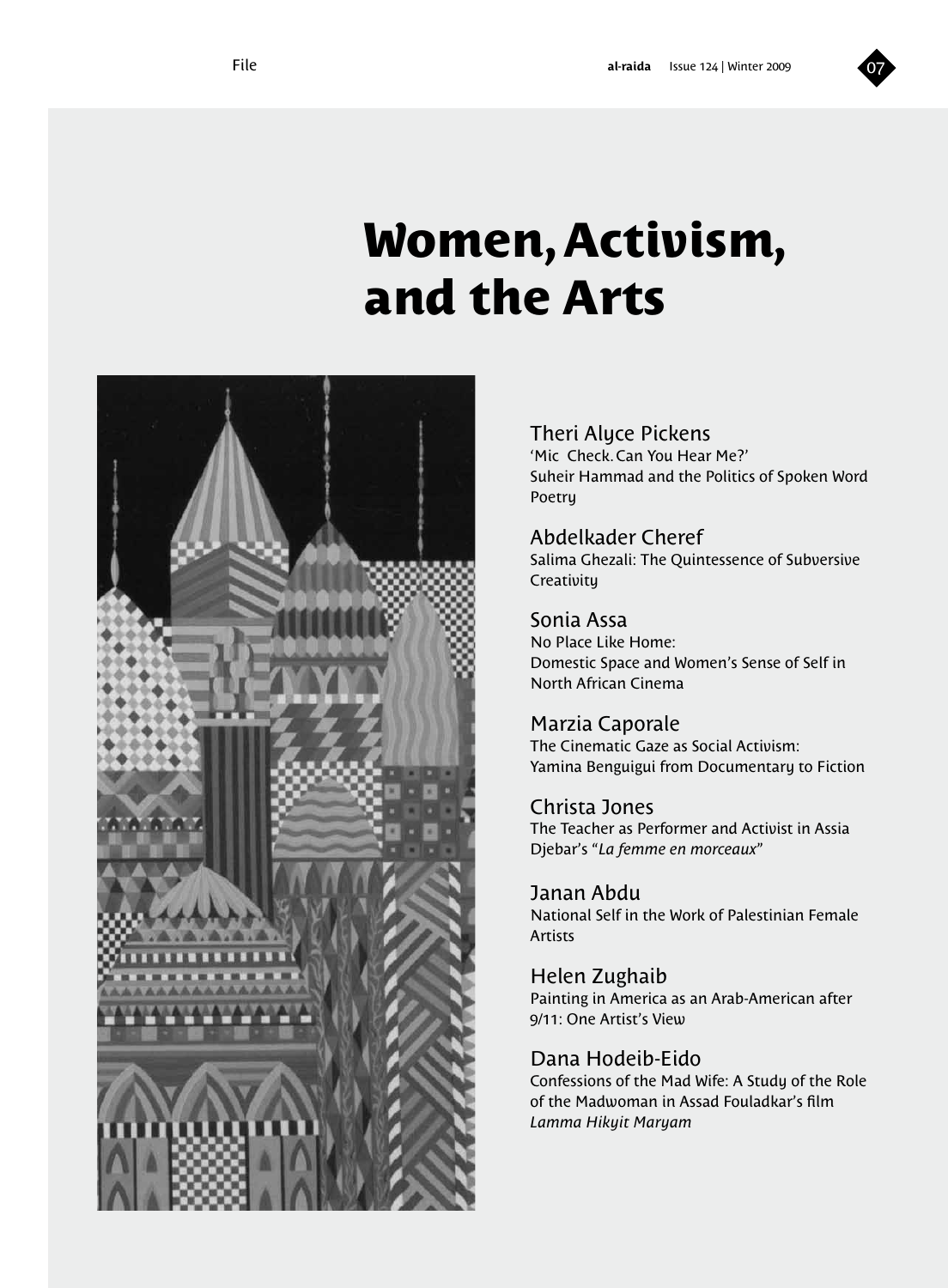# 'Mic Check. Can You Hear Me?'

### Suheir Hammad and the Politics of Spoken Word Poetry

### **Theri Alyce Pickens**

"Mic check? One-two. One-two. Can you hear me?" asks spoken-word artist and poet Suheir Hammad onstage (Lathan, 2007). Make no mistake about this question; it is not part of the sound check, nor is it part of a rehearsal. This is her poem. The audience can obviously hear her, but the question is not as straightforward as it appears. Here, Hammad blends the art of emcee-ing (one of the four main elements of hip-hop culture), with the typical language of a sound check and her experience of being racially profiled in, presumably, an American airport. In this vein, "mic" is not only short for microphone, but also the name of the United States' Transportation Security Administration (TSA) officer, named "Mike", who searches her bags. The question, "Can you hear me?", is directed not only at the audience, but also at "Mike". Hammad's double speak continues throughout the poem, "Mic Check", where she mobilizes the language of hip-hop to promulgate a stringent critique of the links between the United States' historical relationship to imperialism and racial profiling targeted toward Arabs and those who supposedly appear Arab.

Much of Hammad's *oeuvre* decries social and political injustices perpetuated against various marginalized groups, including people of color and women. For instance, her first collection, published in 1996, *Born Palestinian, Born Black*, builds crosscultural bridges most prominently with African Americans and Puerto Ricans; it also reaches out to other ethnic enclaves in 1980s Brooklyn, New York, and beyond. Within that collection, Hammad rethinks social issues in terms of the global minoritization experienced by people of color. *ZaatarDiva*, her second collection, published in 2005, brings similar issues to the fore, with a premium focus on global women's issues. In both collections, Hammad's work highlights the ways in which marginalized groups are both manipulated and dismissed for political gain. Hammad pinpoints the way that marginalized groups experience this manipulation and dismissal as part of a larger narrative that renders them simultaneously visible and invisible. In the pages that follow, I intend to trace the way that Hammad works against this simultaneous visibility and invisibility in both collections of poetry, as well as in Hammad's performances on HBO's television series "Russell Simmons presents Def Poetry" or, as it is commonly known, "Def Poetry Jam". Rather than offer an exhaustive reading, I focus on two pieces specifically, "One Stop (hebron revisited)" from *Born Palestinian, Born Black* and "Mic Check" from *ZaatarDiva* the latter has been performed on Broadway and on the "Def Poetry Jam" series. I argue that the violence in "One Stop (hebron revisited)" and the

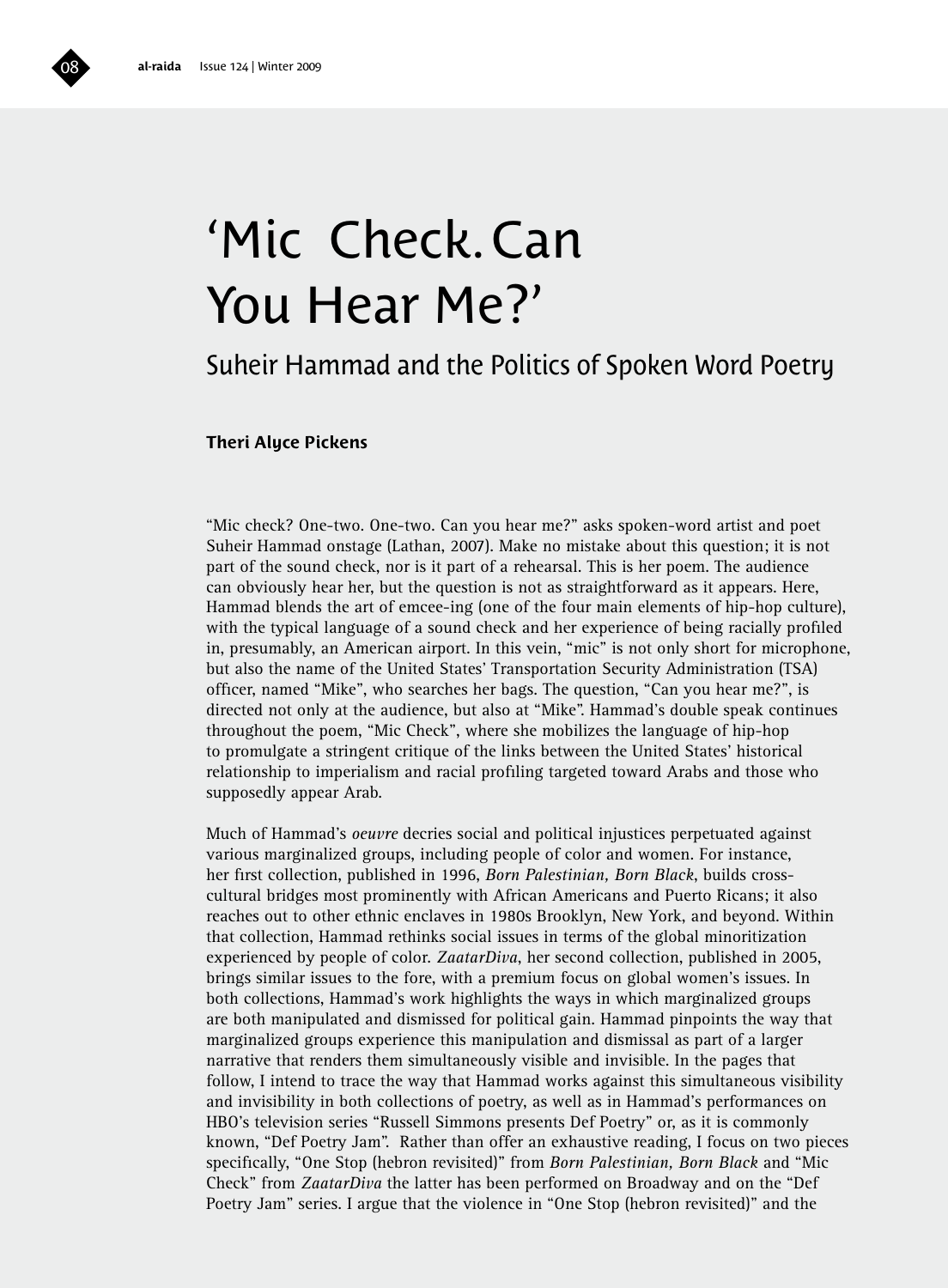

double speak in "Mic Check" both constitute a discursive battle – and I use the word "battle" deliberately to refer to the way in which emcees in hip-hop culture battle or attempt to verbally outdo one another  $-$  against the invisibility of Arab Americans.<sup>1</sup> I have chosen these two poems because they epitomize Hammad's other work, wherein the destruction of Hebron and ransacking through her luggage make Arabs and Arab Americans highly visible as objects to fear. Yet, this is a vexed visibility in that it does not recognize people as individuals, as human, but rather as objects and, in so doing, reinscribes them into being part of a dangerous and invisible mass. In addition, these pieces pinpoint the narratives that obscure individuality in favor of thinking of Arabs and Arab Americans as a mass threat to national security in the post-9/11 United States and worldwide.

Before discussing the poems themselves, the term "Arab American" deserves some concretization, as my usage of it is very much deliberate. It is in many ways a tenuous term in that it seeks to reconcile two identities, which appear to be in serious cultural conflict; "Arab American" also appears to be a dubious neologism, coined in the wake of United States' political turmoil with countries in the Arab world (Abdelrazek, 2007). Some scholars have chosen to complicate the term, preferring to use the phrase "Arabs in America" instead (Suleiman, 2000). Hammad disavows the term as applicable to herself, asking "What the fuck is Arab American?" (Knopf-Newman, 2006). Instead, she points to her being Arab and being American as particular parts of her "composite" identity, choosing to label herself Brooklyn and Palestinian<sup>2</sup> (Knopf-Newman, 2006; Hammad, 2002). Because of the tension it highlights and the political turmoil it brings to the fore, I find the term "Arab American" particularly apropos for Hammad's work. She veers away from relegating her topics to perpetual foreignness with the term Arab or falsely subscribing to assimilationist or utopic multiculturalist rhetoric. More to the point, Hammad's poetry (and her memoir, *Drops of this Story*), through its discussion of Palestine, hip-hop, Islam, and a myriad other issues, complicates the understanding of the terms Arab and American as simple issues of national origin and puts critical pressure on what occurs when the two are conjoined in one space.

"One Stop (hebron revisited)" provides a combustible example of conjoining Arab and American because it insists on the presence of Palestinians qua Palestinians. That is, it takes for granted the existence of a group of people whose identity undermines the validity of the state of Israel. The poem describes a fantasy of violence toward Baruch Goldstein, the US-born Jewish doctor responsible for the February 25, 1994 *Cave of the Patriarchs* massacre of Palestinians. The title, in its parenthetical use of revisited, becomes not just a moment of mourning or, perhaps, a discursive enactment of the Right to Return, but also a moment that emphasizes the importance of the massacre. In so doing, this piece revises history by creating a response filled with the outrage of those affected. This outrage echoes in that the parenthetical phrase "hebron revisited" is juxtaposed with the phrase "one stop". Such juxtaposition becomes ironic; after all, the acts of revisiting signal that there is more than one stop at this moment. Given that the "one stop" in the stanzas refers to the movement of a train, the juxtaposition of "revisited" also emphasizes the multiple moments of contemplation leading to the end of the line, both the end of the train's line and the end of the poetic line. In other words, the last lines of the poem or the speaker's menacing promise – "the train you on got/one stop/the train you on got only one stop/and im'a be there when/you get off"– interplays

**1.** I deliberately choose to violate grammatical convention and not use a huphen for Arab American and African American because the categories should be viewed as distinct and not already or always interlocking and intertwined. Certainly, they are intertwined in this case, but a hyphen suggests a neater combination than is present.

**2.** The term "Brooklyn and Palestinian" violates the parallelism rules of conventional grammar. In an interview with Marcy-Jane Knopf-Newman, Hammad stated, "... I mean, I didn't grow up Arab American - what the fuck is Arab American? I grew up Palestinian and Brooklyn, really specifically".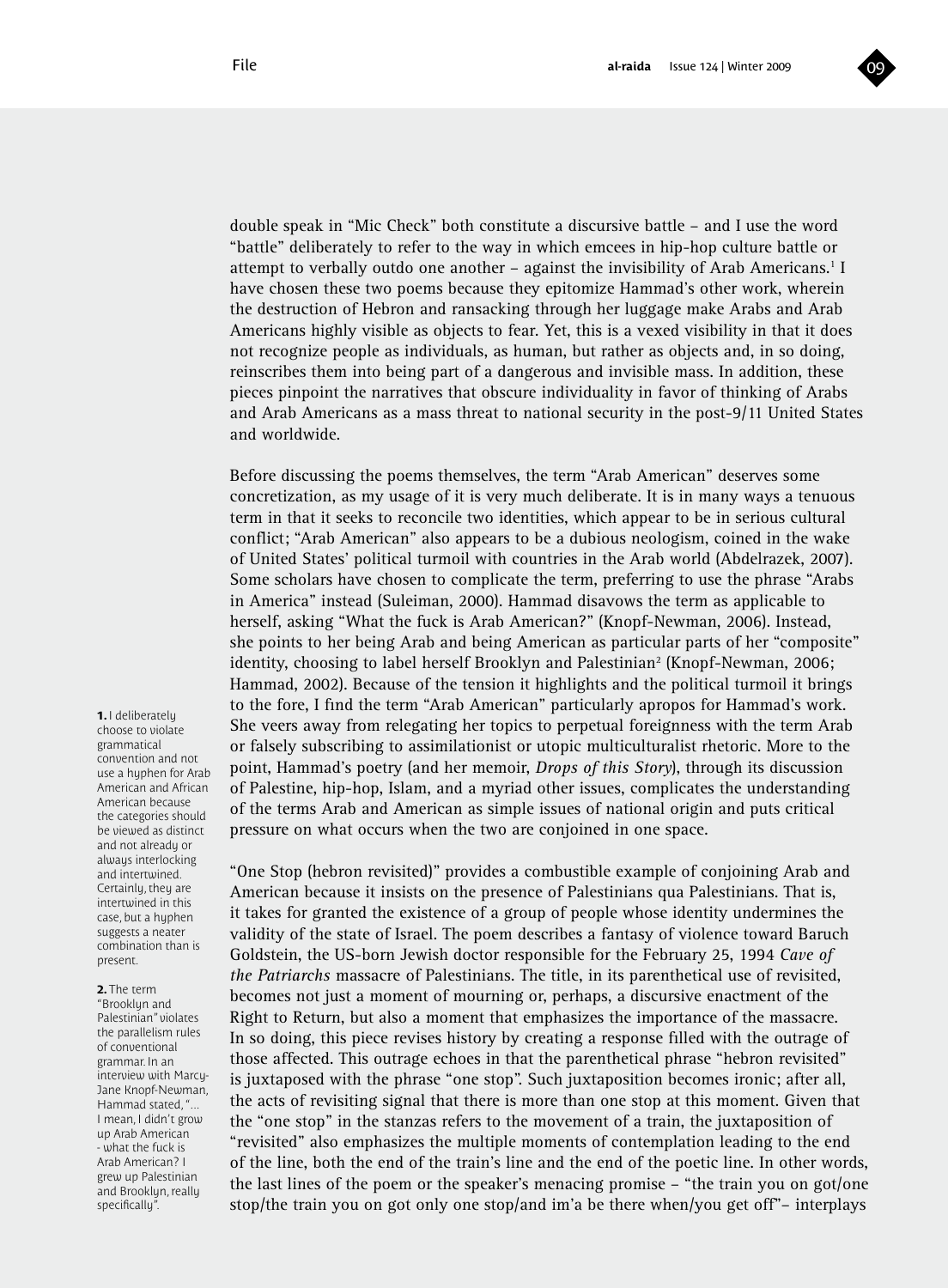

with the possibility of revisiting Hebron in Goldstein's thoughts multiple times before that last stop (Hammad,1996a, p. 25). Here, an insistence on revisiting and stopping at these moments allows the poem to be a discursive space for writing Palestinian identity into existence.

One might argue that the violence within the poem makes the project of writing Palestine a difficult one, to say the least. To say more, critics might point out that the violence within the poem undermines the ability of the poem to resonate with anyone other than Palestinians and, even more specifically, Palestinians that were affected by the 1994 massacre. I find this particular standpoint shortsighted, as it presupposes that Palestinian existence cannot be defined by anger and that the discursive space created for Palestinians must avoid anger to be considered valid. In its complexity, Hammad's work overall, as well as in this specific poem, adheres to a dictum made by Langston Hughes in his seminal essay, "The Negro Artist and the Racial Mountain": "If white people are pleased we are glad. If they are not, it doesn't matter. We know we are beautiful. And ugly too. […] We build our temples for tomorrow, strong as we know how, and we stand on top of the mountain, free within ourselves" (cited in Gayle, 1972, p. 17). In "One Stop (hebron revisited)", Hammad (1996a) combines beautiful and ugly in order to, in Hughes' words, stand free. For example, the second stanza finds the speaker with "some fake nails" with which she will "carve out [his] green heart [...] and thro[w] it on the tracks" (p. 23). The hip-hop aesthetic in the late 1980s and early 1990s hailed long nails – whether glued on or grown – as the latest in style; the transformation that takes place when the speaker uses the fake nails highlights the links to American culture and harnesses the power of being both beautiful and ugly. In addition, the speaker stomps to the *debke*, a Palestinian folk dance, as she "[wraps] that stethoscope round [his] neck/til [his] eyes rolled under [her] feet" (Hammad, 1996a, p. 24). Combining the beauty of the folk dance with the horrors of asphyxiation allows for a space to express the desire for vengeance in a way that is culturally specific in its beauty, and as Hughes pointed out, quite human in its ugliness.

In uniting such beauty and ugliness, Hammad resists the narrative that privileges the voices of women of color over their male counterparts, a narrative that suggests women of color need to be liberated from their male oppressors. Nada Elia (2006) elucidates this discussion with respect to Arab American women, illustrating how imperialism and western feminism make strange bedfellows in silencing the voices of Arab American women. She argues that despite the plethora of forums newly available to Arab and Arab American women, they still find themselves within the double bind of racism and sexism: that is, the privileged voices are the ones that participate in the demonization of their own culture and upbraid Arab masculinity at the expense of more amplified discussions about western imperialism. Elia's discussion emphasizes the necessity for a – dare I say it – Arab American feminism that refuses to brook racist or sexist ideology with its use of simplistic narratives. Hammad's "One Stop (hebron revisited)" answers the call with its blatant use of sexuality. The poetic 'I' says that she "woulda/opened [her] blouse so you coulda/opened your pants" (1996a, p.23); the act of opening of her blouse, as metonymic for her sexuality, gainsays the narratives about Arab women's supposed sexual repression and presents her as very much in control of her sexuality (Hammad, 1996a). The line breaks, which would be pauses if spoken, are moments of an ironic sensuality, especially because the open blouse is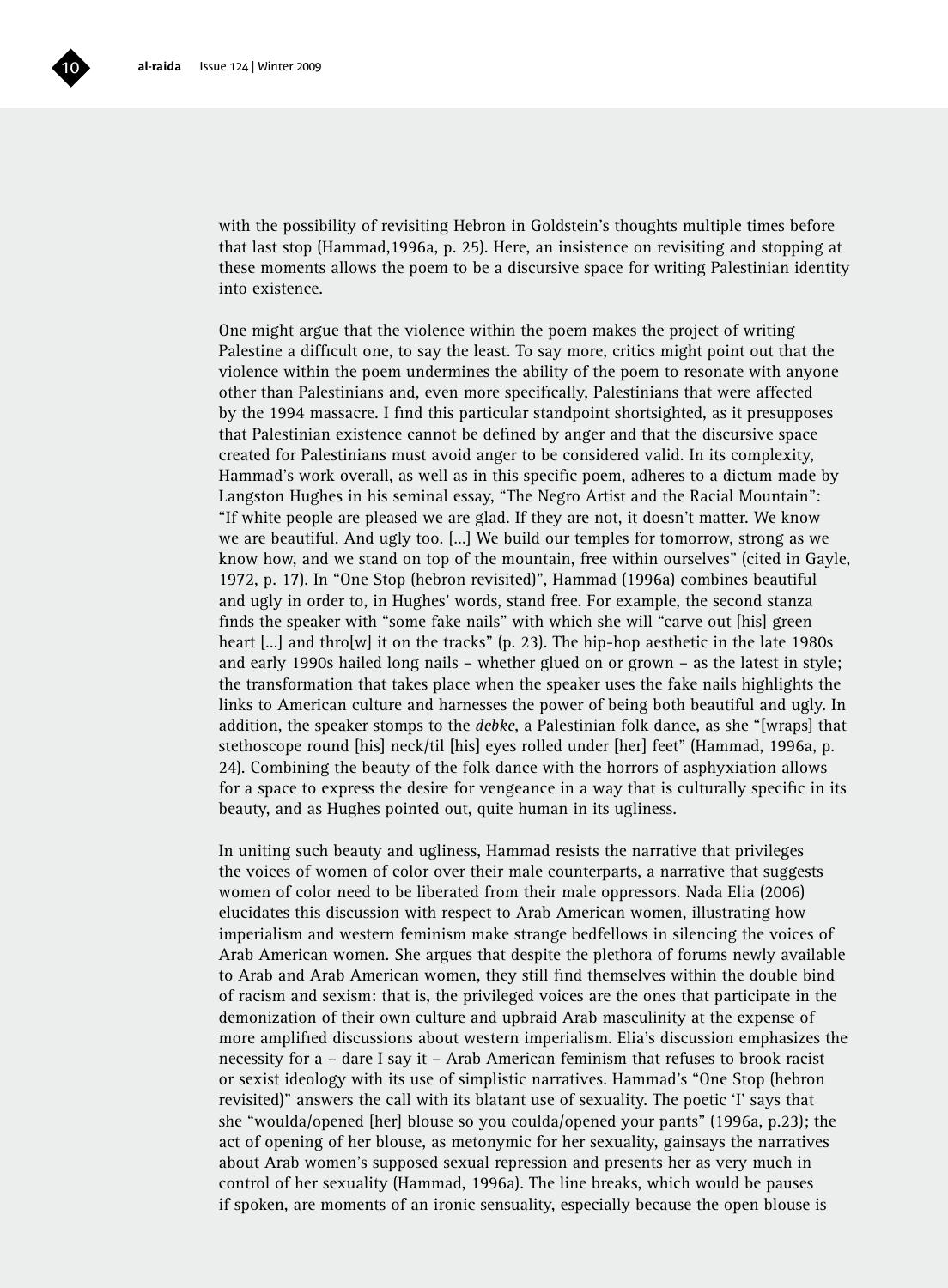

more appropriately thought of as a black widow's invitation, wrought with the promise of not sex, but violence. For those who would argue that this presentation belongs to the American side of Arab American, I must point out that the sexual identity that the speaker controls is one which is considered exotic. That is, the poetic 'I' relies on its use of an exotic sexuality in order to coerce the man to reveal his penis; the intended goal – to "[stomp] on [his] slimy flesh til/[he was] underground/with the rats" (Hammad, 1996a, p. 23) – becomes a violent repudiation of exoticized sexuality and constitutes a resistance to the narrative to which Elia refers, a narrative which reduces Arab American women's sexuality to being always in service of someone else's political agenda.

I want to be clear that I do not dismiss the Arab and Arab American women who speak up on their own behalf to condemn patriarchy and oppression within their own cultures. I do not wish to silence them by reducing their voices as subservient to an agenda not their own. My aim is to point out that Hammad's verse in "One Stop" inverts the narrative of exoticized sexuality to achieve a different rhetorical aim. Her use of an exoticized sexuality in "One Stop" remains consistent with her use of it in other poems. For example, in her poem "Exotic", she eschews assumptions made by others about her sexuality and embraces having agency, saying "the beat of my lashes against each other/ain't some dark desert beat/it's just a blink/get over it" (Hammad, 1996, p. 69). Such an embrace of agency allows space for multiple voices and dovetails with Hammad's aim to complicate the narratives about Arabs. Specifically, this conundrum of whose voice is privileged (and, consequently, whose isn't) arises in Hammad's 2002 interview in the *Journal of the Society for the Study of the Multi-Ethnic Literature of the United States* (MELUS) where she points out that those who do not have control of the dominant narrative must discursively contend with the hegemonies that do, especially when they intend to subvert that narrative.

The double speak of "Mic Check" furthers Hammad's rejection of simplistic narratives as it relies on homonyms and double entendre to discuss the connection between imperialism and the United States national security procedures. The title, which appears as "Mike Check" in *ZaatarDiva*, "Mic Check" in *Russell Simmons Def Poetry Jam on Broadway … and MORE*, and "Mike Check" when it aired on HBO's "Russell Simmons presents Def Poetry", evinces that the homonym allows the poem to resonate on multiple registers (Hammad, 2005; Simmons, 2003; Lathan, 2007). The change only applies to the title; the differences between the poems, where they exist, are minor. The title "Mike Check" more closely aligns the poem with its critique of the TSA's implementation of random airport checks and other security measures in the interest of national security in the United States. It emphasizes racial profiling, and the misappropriation of Judeo-Christian ideology undergirding anti-Arab racism through the persona of Mike, a man who is, according to Hammad's poem, doing his job. The usage of "Mike", which in its unabridged form, Michael, is a common name and a Biblical one, points to the ways in which anti-Arab sentiment has become as commonplace as the name "Mike"; the use of the abbreviated form also suggests a transformation of the Biblical archangel from being a protector and an adversary of evil. So transformed, "Mike" represents those who would uncritically follow in the footsteps of those who "stank so bad the/Indians smelled them/ mic check […] before they landed" and further perpetuate racist ideology in the name of patriotism (Hammad, 2005, p. 62).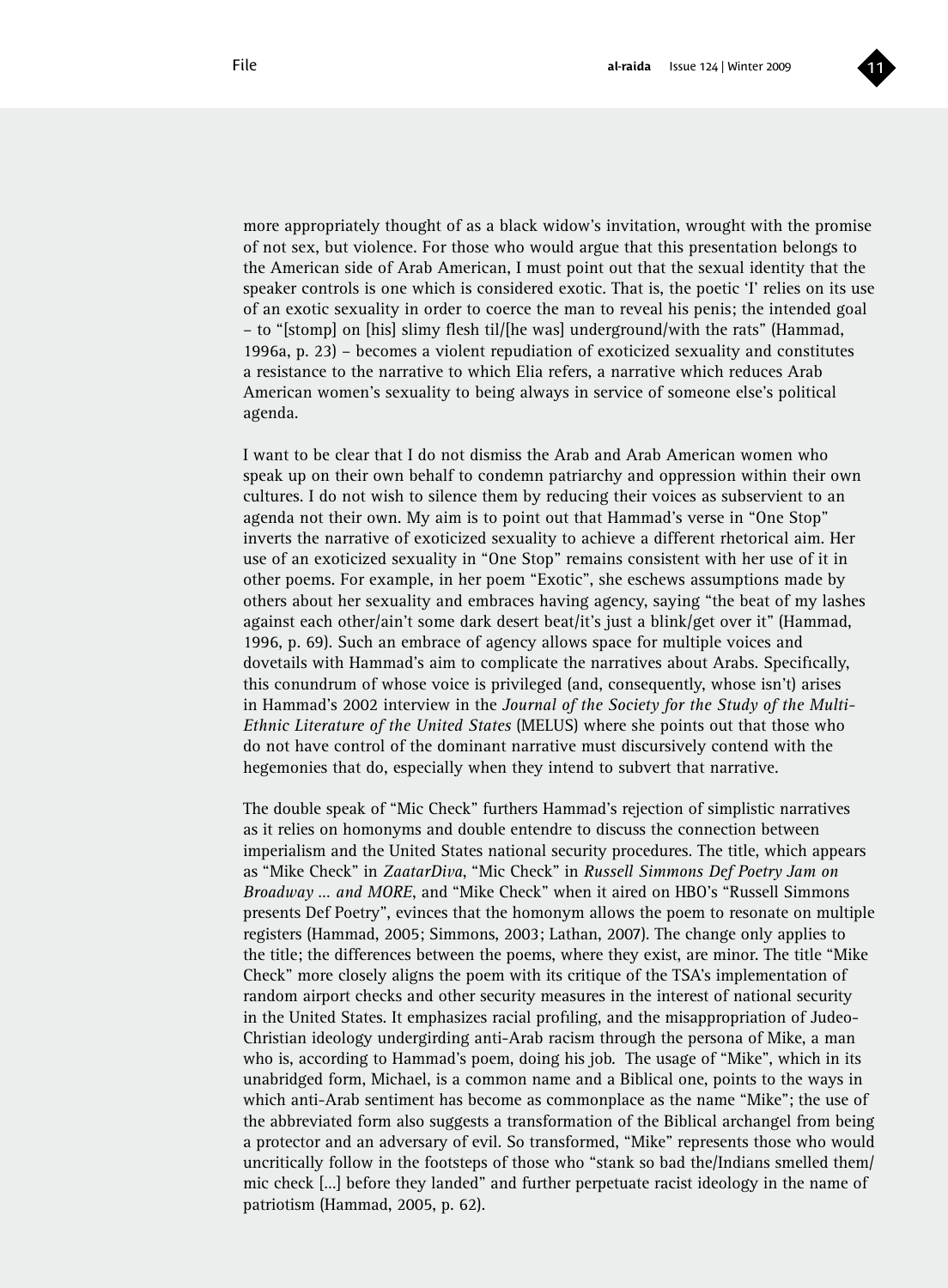

The version of the title and poem I've chosen to use, "Mic Check", points to Hammad's alignment with the spoken-word art form and hip-hop community. I use this version, published in *Russell Simmons Def Poetry Jam on Broadway … and MORE*, here because this discussion privileges her mobilization of hip-hop parlance for the purposes of sociopolitical critique. The poem begins with a call to the audience: "Mic check 1/2 can you hear me mic/check 1-2" (Simmons, 2003). In the tradition of emceeing or rapping as one of the four main elements of hip-hop, this call is not just a part of the sound check, but also a way to excite the crowd before a performance. For Hammad, this doubles as a way to not only excite the crowd but also as a litmus test to gauge the audience's responsiveness to her poem. She repeats the phrases "1-2", "mic check" and "can you hear me" throughout the poem and, at times, positions them next to the "Mike" character to ask "can you hear me Mike"; the result of these juxtapositions allows her to continuously gauge the audience's responsiveness to her message, especially during a performance. Furthermore, it relies on the sound check question to 'put Mike in check', or, translated from hip-hop slang, to question the validity of Mike's assumptions and, by extension, the assumptions of the crowd. So, "can you hear me?" is not simply a question about auditory engagement, but also emotional and cognitive estrangement. In other words, do you understand me? Can you relate to me? Or, to borrow a common phrase from the hip-hop community, do you feel me?

The answer to this question is not always affirmative. Tina Dolan (2006) notes the negative criticism Hammad and the other performance poets received during their stint on Broadway. She notes that one critic dismisses the poets' words as predictable, their views as "superficially controversial", and their words as safe. I would add that the reviewer relegates the poets' critique to being "commentary", and dismisses their poetry as "preaching". In addition, the reviewer's accusation that "preaching is easiest when directed toward the choir" (cited in Dolan 2006, p. 168) also homogenizes the audience and presumes that they all share the same opinion about the varied issues raised during the performance. Both comments shortchange all of the poets' writing; in the case of Hammad, it attempts to erase her words, making her perspective invisible, yet again. Nonetheless, Dolan's favorable assessment of the program makes a similar rhetorical move. By situating the performances in a discussion about utopic performances – those that are evocative of a feeling and cannot be transmitted past the stage – she implies that the performance has little resonance beyond the stage and that the language of the poet is rendered impotent after the performance ends. To think of Hammad in the tradition of hip-hop contradicts such an idea. Particularly as an emcee, Hammad's words permeate because the poetic verse, when thought of as lyrics, is meant to be repeated in the mouths of others. Much like Lemon, another poet in the Broadway cast, who recites Etheridge Knight's "I Sing of Shine", Hammad's words carry beyond the stage, and even beyond herself (Simmons, 2003). I do not dismiss the weight of the feeling engendered by her performance, but I emphasize the capacity that her words have to resist dissipation and create colloquy about socio-political issues, particularly in the hip-hop/spoken-word tradition.

The question becomes: in the midst of noxious criticism and implicit disavowals of her poetry's influence, what exactly does Hammad's work achieve? After all, despite the abundance of Arab and Arab American poets who complicate these narratives, she seems to be the only Brooklyn Palestinian spoken-wordsmith of our time; because she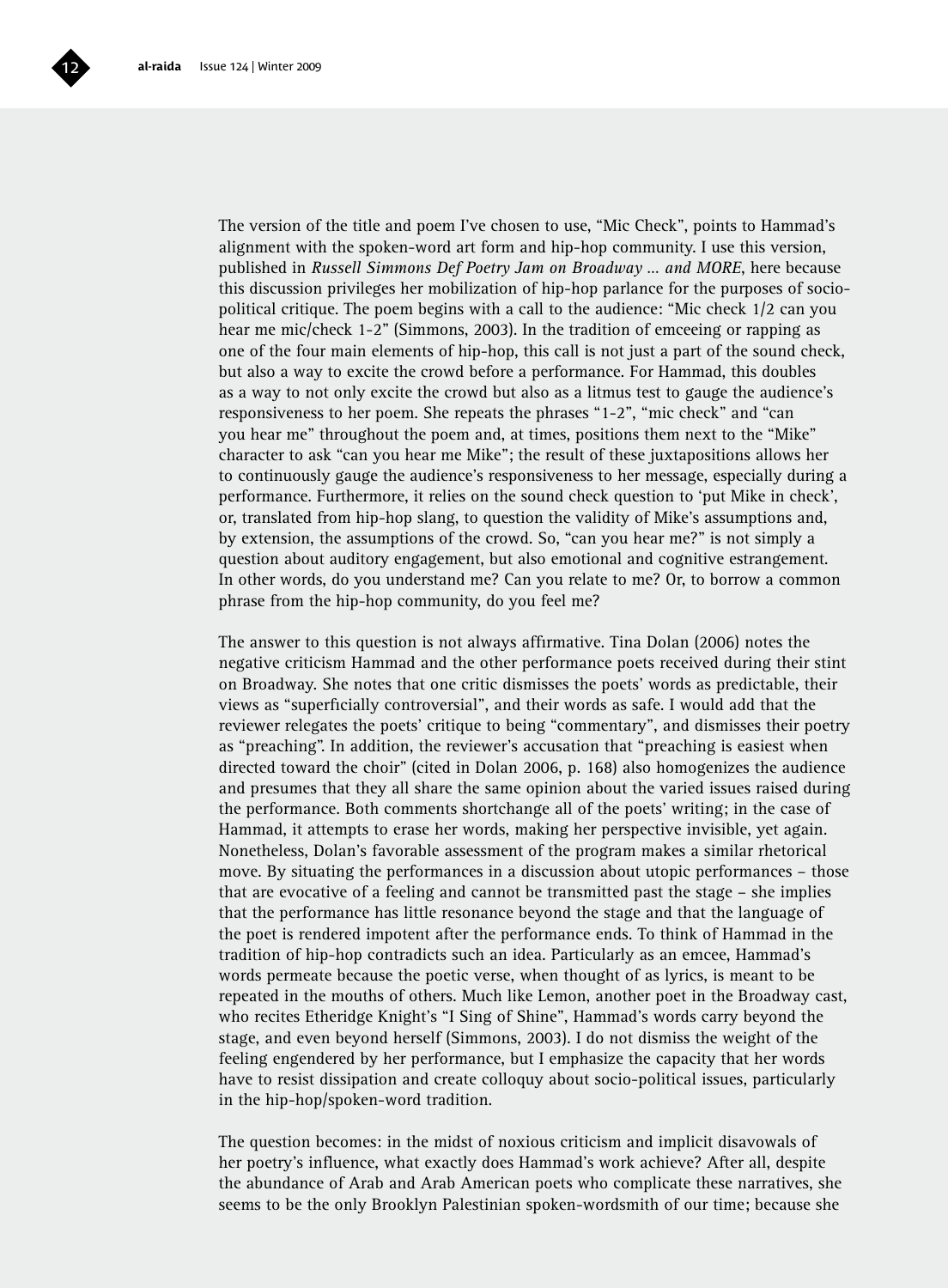

holds this status, the pressure is on for her to represent the totality of a community whose voice is so often silenced or dismissed. However, as Bing-Canar and Zerkel (1998) explain with regard to their video *Benaat Chicago*, some topics and discussions are simply outside the scope of one's projects. Despite such pressures, Hammad's work continues to push the limits of discourse. For example, her poem about September 11, "First Writing Since", was published in the Winter of 2001 in the *Middle East Report Journal* (Aidi, 2002). Her inclusion in such a journal does the work of highlighting the Arab diaspora – even if the term Arab American brings discursive limits to the fore. In addition, Hammad's inclusion in poetic and literary anthologies like *Word: On Being a [Woman] Writer (On Writing Herself)*, *A Memory, A Monologue, A Rant and a Prayer, Listen Up!*, *Word Warriors: 35 Women Leaders in the Spoken Word Revolution*, *Poets for Palestine* and, the documentary, *The Fourth World War*, among other collections, solidly places her in the realm of activism; each of these collections offers voices that condemn violence against women, encourage women's voices, and fight for social justice worldwide. Other collections, which I lack the space to mention, discuss issues pertinent to Islam. These collections also practice social justice by giving sales proceeds to organizations devoted to causes Hammad and her fellow authors support. Lest I give short shrift to their value as texts, it is imperative to mention that these works participate in a discursive moment that would otherwise delimit the boundaries of discussion without them.

Much like "One Stop (hebron revisited)" and "Mic Check", Hammad's other work questions the ideology of patriotism, which requires Arab American silence and complicity in the United States' activities in the Arab world. Prior to September 11th, patriotism for Arab Americans consisted of keeping quiet about their Arab heritage, assimilating to the so-called American way of life and disavowing whatever made them culturally conspicuous (Suleiman, 2000; Salaita, 2005). The violence of "One Stop (hebron revisited)" breaks this implicit code of conduct with its emphasis on Palestinian identity and a discursive enactment of the Right to Return. Hammad's verse denies others the comfort of her silence and her good behavior. In the wake of 9/11, "Mic Check" or "Mike Check" dares to challenge the desire for Arab American silence that accrued with fear and ignorance. Hammad's writing and, certainly, her performances insist that a patriot be redefined as someone who can challenge the country of her birth. When she sarcastically remarks "and I am always random/i understand" (Hammad, 2005, p. 62), the implicit question of the audience's patriotism is whether they understand the ramifications of the TSA officer's, and, by extension, of the behavior of the United States. Both poems engender scorn for their repudiation of the hostile social mores put in place for Arabs and Arab Americans, most especially because they disobey the rules and unmask the bigoted dogma upon which the rules are based.

> Theri Alyce Pickens is a graduate of Princeton University and currently a doctoral candidate in Comparative Literature, University of California at Los Angeles (UCLA), USA.

Email: tpickens@ucla.edu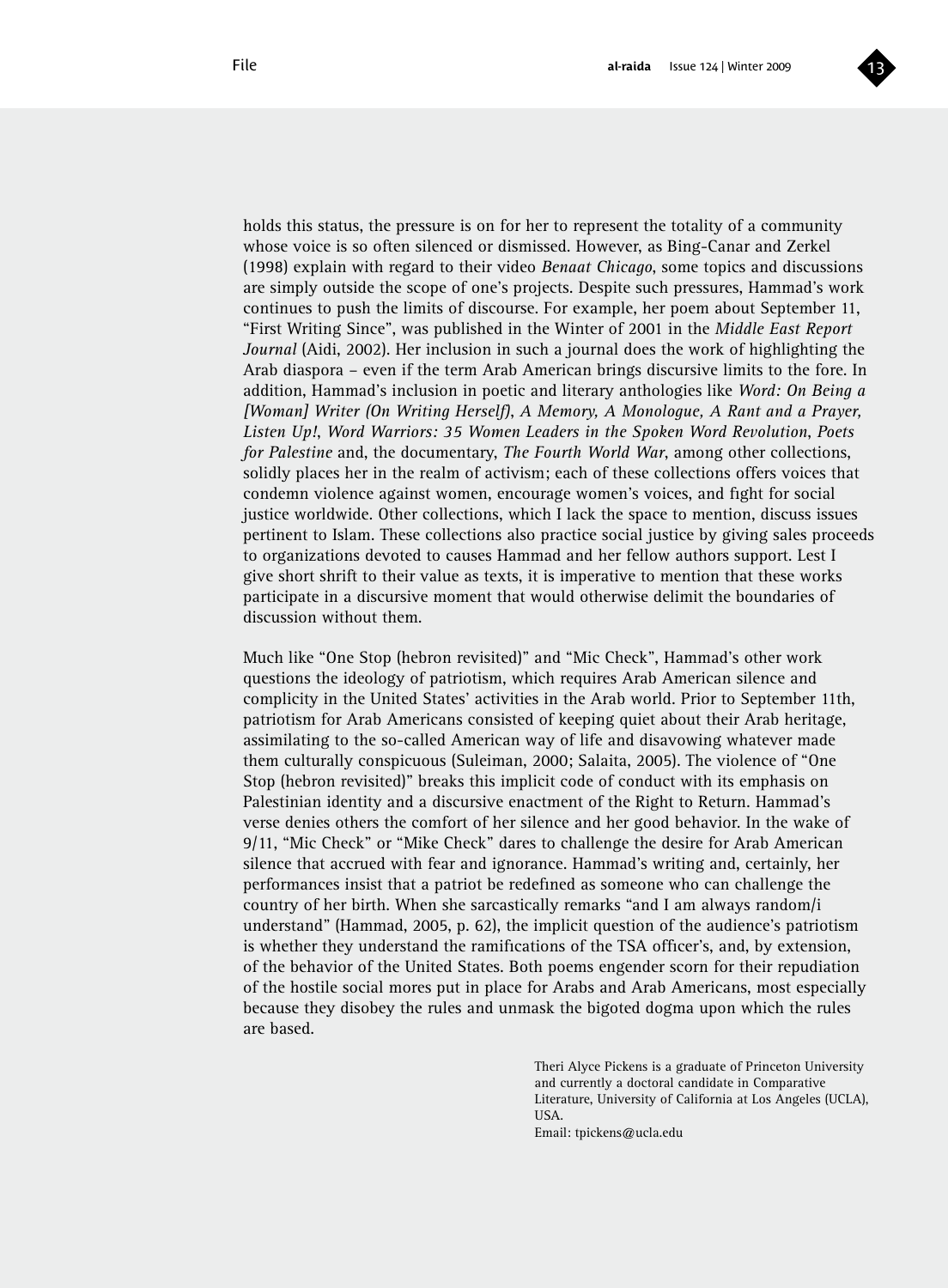### **references**

- **Abdelrazek, A. T.** (2007). *Contemporary Arab American women writers: Hyphenated identities and border crossings*. New York: Cambria Press.
- **Aidi, H.** (2002). Jihadis in the hood: Race, urban Islam and the war on terror. *Middle East Report, 224*, 36-43.
- **Bing-Canar, J., & Zerkel, M.** (1998). Reading the media and myself: Experiences in critical media literacy with young Arab-American women. *Signs, 23*(3), 735-743.
- **Dolan, J.** (2006). Utopia in performance. *Theater Research International, 31*(2), 163-173.
- **Elia, N.** (2006). Islamophobia and the "Privileging" of Arab American women. *National Women's Studies Association Journal, 18*(3), 155-161.
- **Gayle, A.** (1972). *The black aesthetic*. New York: Double Day.
- **Hammad, S.** (2005). *ZaatarDiva*. New York: Cypher Books.

**Hammad, S.** (2002). Composites. *Signs, 28*(1), 470-471.

**Hammad, S.** (1996a). *Born Palestinian, born black*. New York: Harlem River Press.

- **Hammad, S.** (1996b). *Drops of this story*. New York: Writers & Readers Publishing.
- **Knopf-Newman, M. J.** (2006). Interview with Suheir Hammad. *MELUS, 31*(4), 71-91.
- **Salaita, S.** (2005). Ethnic identity and imperative patriotism: Arab Americans before and after 9/11. *College literature, 32*(2), 146-168.
- **Simmons, R.** (Executive Producer), & **Lathan, S.** (Director). (2007). *Def Poetry* [Television broadcast]. New York: HBO.
- **Simmons, D.** (Ed.). (2003). *Russell Simmons Def Poetry Jam on Broadway ... and MORE*. New York: Atria Books.
- **Suleiman, M.** (Ed.). (2000). *Arabs in America: Building a new future*. Philadelphia: Temple University Press.

# **A New Section in**

### **A new section has been introduced titled 'Letters to the Editor'**

**Please send your comments to al-raida@lau.edu.lb**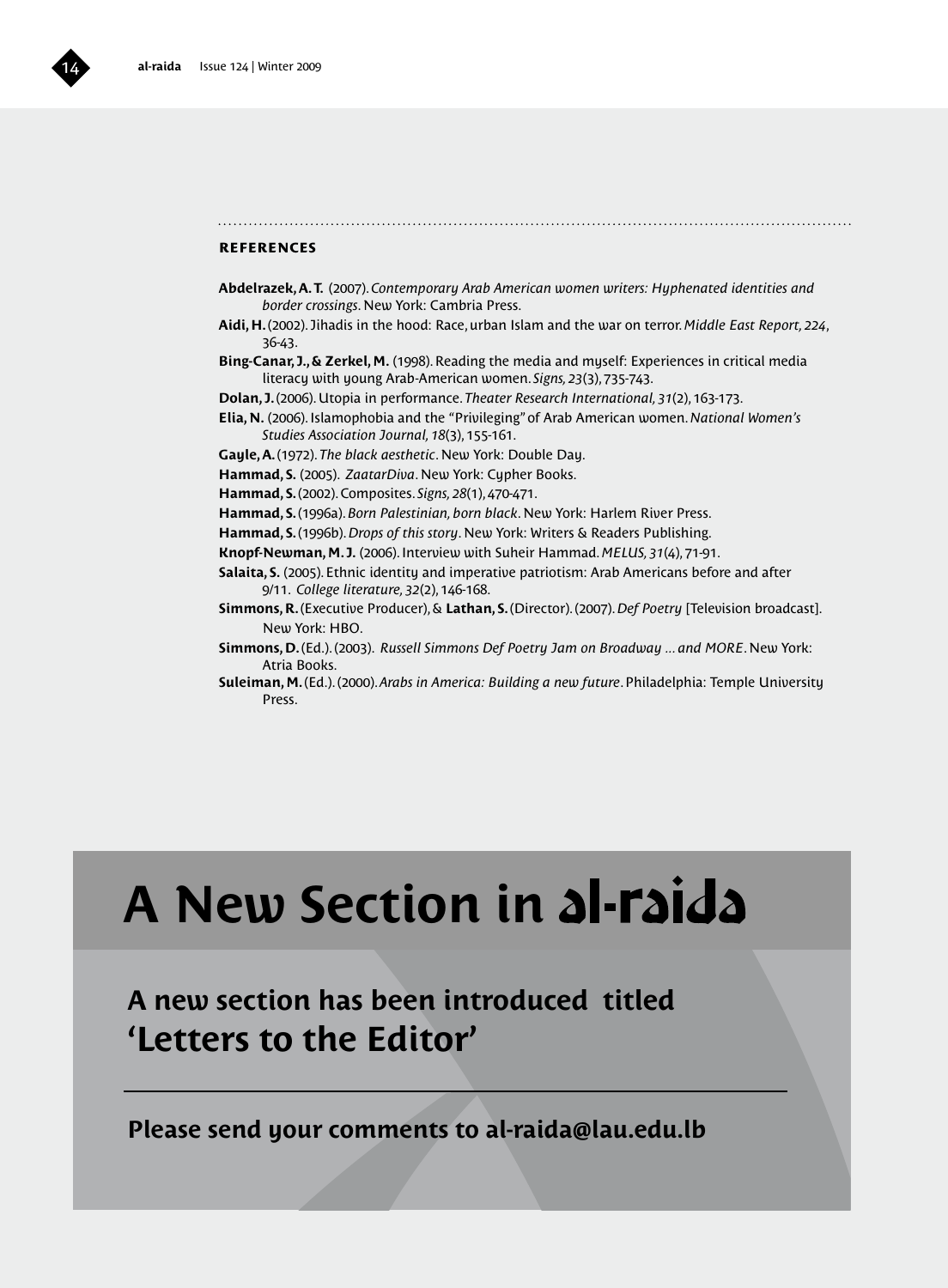

# Salima Ghezali: The Quintessence of Subversive Creativity

**Abdelkader Cheref**

### **I. Introduction**

"Salima Ghezali is a subversive woman". This is how the Algerian regime considers this teacher-turned-journalist, women's rights activist and novelist, and a winner of a string of human rights awards. In her works of fiction and non-fiction as well as her radio shows, this Francophone writer has questioned the legitimacy of the Algerian postcolonial state and has reacted to the current state of political violence by taking up the pen in order to bear witness to the affliction of the Algerian people. Her ultimate intention is to depict the Algerian civil crisis (1992-1999) to a French-language reading public both at home and abroad, as well as to document, for future generations, the impact of this civil war on women in post-independence Algeria.

In the 1990s, political violence in Algeria has certainly added a layer of brutality to the domestic and institutional violence directed against women. And Algerian writers who lived to tell the tale are tormented by the woeful socio-political situation.They feel compelled to couch it on paper and pay homage to those who have been murdered. Similarly to Assia Djebar, *Vaste est la prison* (1995), and Tahar Ouettar, *Le pêcheur et le palais* (1986), Salima Ghezali reveals the autocratic nature of the Algerian regime and how it is inimical to the emancipation of Algerians.

In *Les amants de Shahrazade* (1999), Ghezali challenges the discourse of nationalism and patriarchy. This essay aims at showing how this woman writer uses her activism to problematize Algerian post-independence history. It also underscores the way Ghezali reveals Algerian women as the mythical Shahrazade, "surviving, remembering, and negotiating the impossible choices between destructive patriarchies of a military government and [its] "fundamentalist" rebels" (Ireland, 2001, p. 172).

It has to be mentioned right from the outset that despotic and "neopatriarchal" states in the Middle East and North Africa (MENA) are by definition detrimental to democratic governance and are a serious impediment to women's political participation.<sup>1</sup> In these circumstances, Algerian women, and Algerian men too, have lacked a political environment that is favorable to the expression of their legitimate claims. This is a corollary of the governance structures in postcolonial Algeria which have been in their fundamental nature undemocratic and *clientéliste*. The military-backed Algerian republican state is and has always been "exclusivist and [has] relied [heavily] on a

**1.** Hisham Sharabi (1988) has coined the term "neo-patriarchal state". It perfectly illustrates the nature of the Algerian state. According to Sharabi, unlike liberal or social democratic societies, in the "neo-patriarchal state" the ruler state, or ruling party plays the role of the patriarch.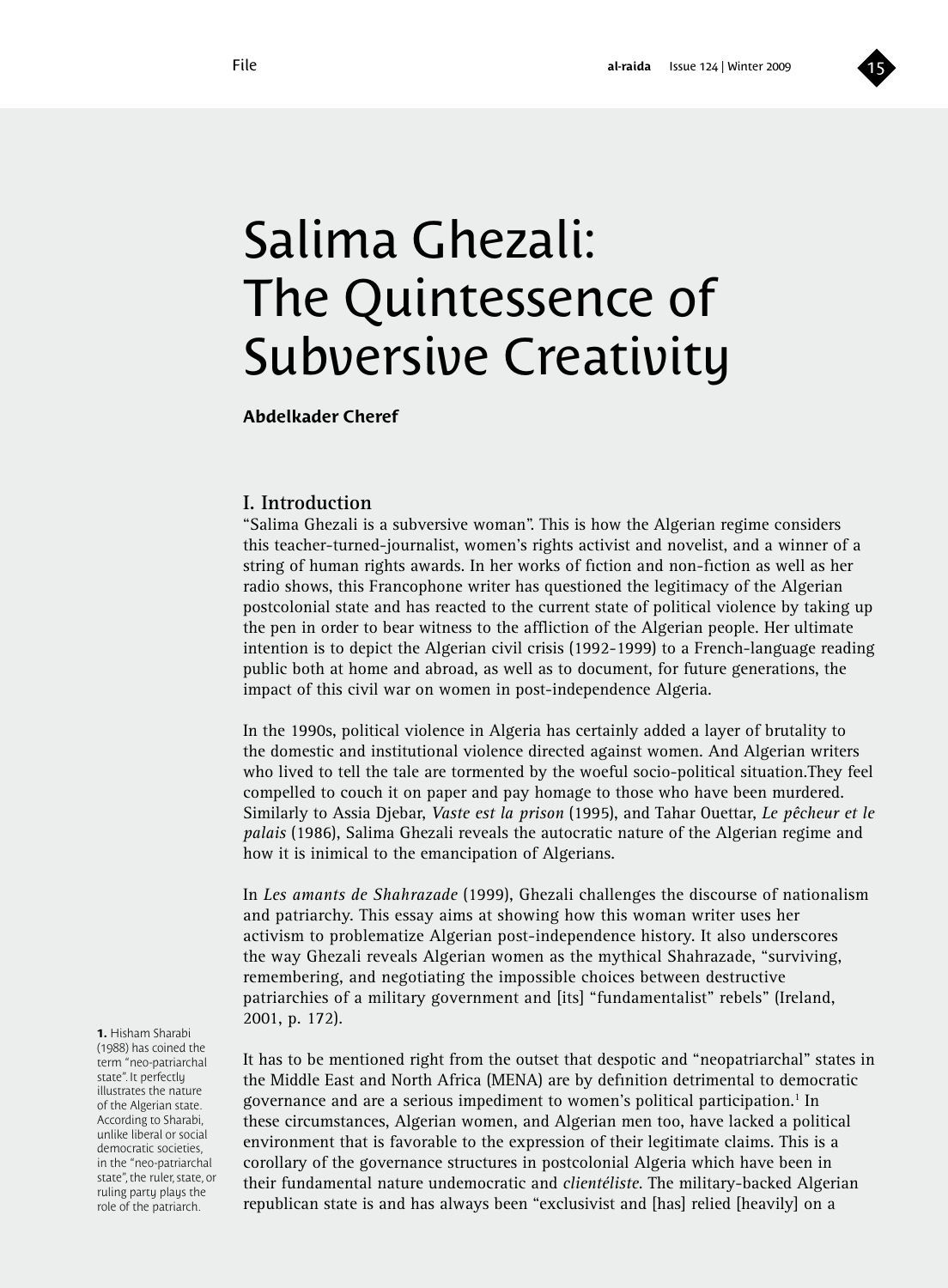

narrow set of ties based on kin or client relations, thus excluding broad participation in political institutions" (Brumberg, 2002, p. 58).

In an unprecedented across-the-board government reshuffle in May 2002, the Algerian powers that be, appointed five women to President Bouteflika's cabinet. This is an unparalleled decision in post-independence Algeria. Be that as it may, I have to indicate that if in some liberal democracies such appointments may reflect women's accomplishments and the government's appreciation of women's contributions to development and modernization, in Algeria, they are but a smoke screen of a democratic façade. They are but a form of "pay hush money" to those women who took an active part in the struggle against "Islamism and terrorism". As the feminist scholar and activist Valentine Moghadam (2008) has rightly observed, these women's nomination to government positions is essentially a form of tokenism. Therefore, how do feminist activists such as Salima Ghezali engage with a state that is despotic, *clientéliste*, and nepotistic?

At first, I have to point out that the push for women's emancipation stems mostly from the educated segments of the Algerian society. In a nutshell, for the most part, those women with a college education have been active in creating magazines and associations, as well as challenging the status quo. Thus, the purpose of this essay is to examine the way Salima Ghezali, as an academic and a women's rights campaigner, has channeled her creativity into activism, and how she strives to combat oppression, abuse, and violence. Moreover, the essay attempts to examine how in laying emphasis on literature's nexus to its matrix, i.e., the Algerian society, Ghezali has managed to flesh out a progressive vision for the future that empowers men and women and gives them a voice to make claims on the Algerian powers that be for legitimate rights and genuine political participation.

The main body of the essay comes in five sections. In the Introduction, I lay the foundation of the essay which revolves around the authoritarian nature of governance structures in postcolonial Algeria, women's limited political participation, and the action/reaction of state-independent women's rights groups and women activists such as Salima Ghezali. In the section "Background and History", I highlight Ghezali's ideological and professional background and draw attention to her activism during the "1988-1991 democratic break".<sup>2</sup> During the civil war, Ghezali has been a committed campaigner for human rights and democracy in Algeria and this led to conflict with the authorities and the Armed Islamic Groups (known under the French acronym GIA). She stood against censorship, extrajudicial executions, and demanded freedom of expression for all. As the editor-in-chief of *La Nation*, the most widely read French language weekly in Algeria, she advocated political dialogue for all sides in the war.

In the section titled "Salima Ghezali and the Mythical Shahrazade", I bring to light the "provocative feminity" (Miquel, Ben Cheikh & Brémond, 1991), and the intertextuality of Ghezali's novel and the *Arabian Nights*. If Shahrazade, in the *Arabian Nights*, intercedes in favor of women to save them from man's subjugation and brutality as represented by King Shahrayar and hence saving all humanity from a programmed annihilation, Ghezali is driven by her belief that her activism, creative writing, the press, and the arts in general, can achieve peace and progress.

**2.** On October 5, 1988, thousands of youth took to the streets destroying the symbols of state authority. Consequently, the sustem drafted a new constitution in 1989, and legalized political pluralism. Algerians enjoyed some freedom until the aborted legislative elections in December 1991, and the subsequent coup d'état.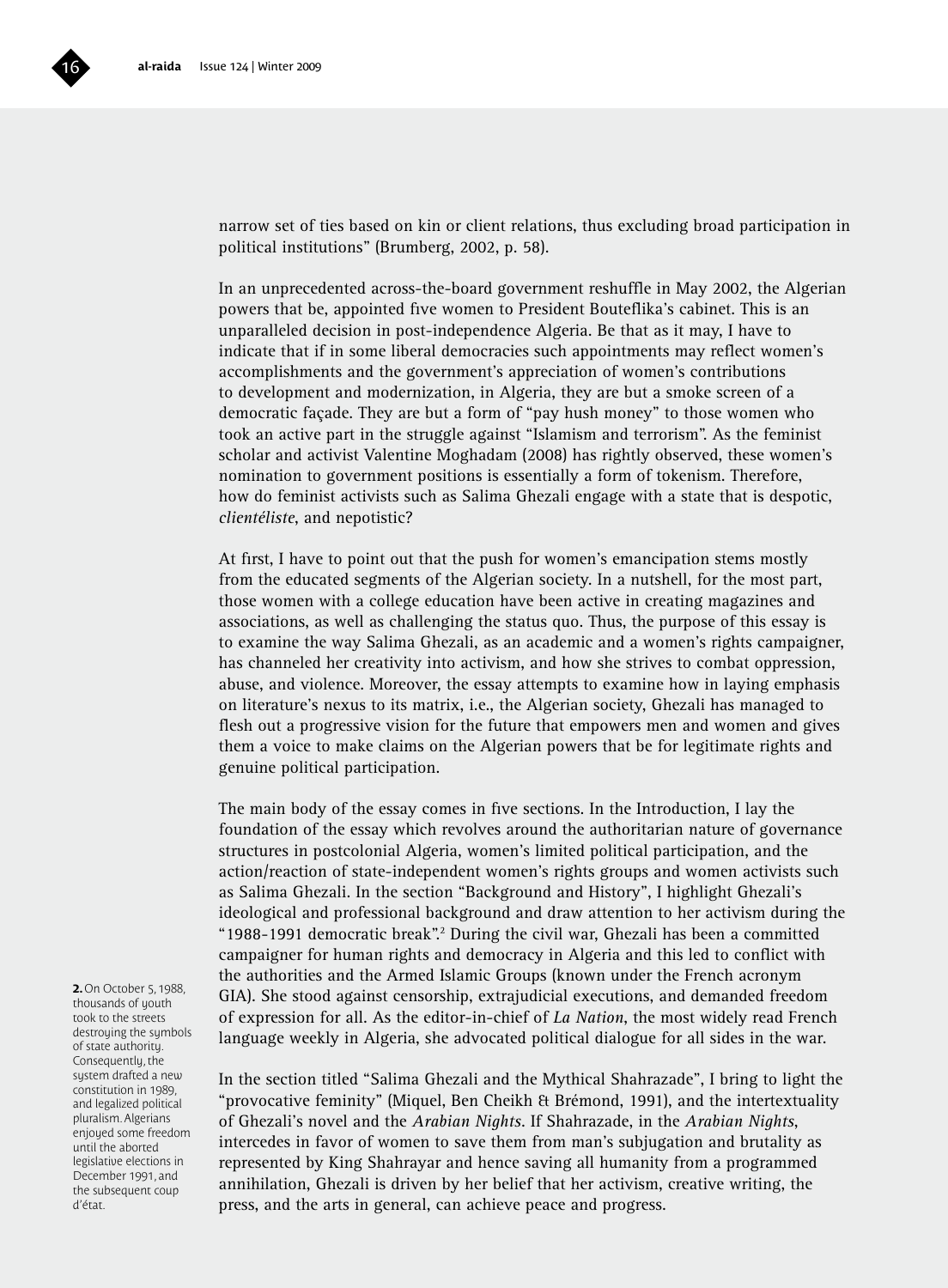

In "Disenchantment, Political Violence, and Bitterness", I examine, in light of Frantz Fanon's work *Les damnés de la terre* (1961), how Ghezali's novel, *Les amants de Shahrazade*, explores the current political violence as a repercussion of the chaos generated by the disenchantment and bitterness of the post-independence period. To be exact, there is violence because memory is blocked and events and responsibilities are muddled. And in my conclusion, I lay emphasis on Ghezali's artistic work and activism which critique and condemn human rights abuses and political marginalization, and expose the criminal nature of the Algerian regime.

### **II. Background and History**

As I have noted elsewhere, Salima Ghezali is a prominent trade unionist and feminist whose courageous journalism keeps her in almost constant danger (Cheref, 2006). Yet one has to bear in mind that Ghezali was brought up in an atmosphere of revolutionary idealism initiated by the generation of women who fought in the Algerian Liberation War against France (1954-1962). These women incited schoolgirls during the 1960s to envision a future where marriage/motherhood is not the ultimate goal; and believed Algerian women's rights would progress with democracy. In an interview, she affirms: "when I was young it was the end of the war and I grew up with this idea that we would succeed in making our country free", she says. "That's why, ever since I can remember I was always involved in politics" (Wheelwright, 1998, ¶ 10).

While she was trained to become a teacher, Ghezali was a student organizer. Then she worked in the trade union movement before taking on an active role in the women's movement by founding the Association for Women's Emancipation in 1988. She was also among the founding members of Women of Europe and the Maghreb, of which she is vice-president. During the "1988-1991 democratic break" she was the editor-in-chief of *Nissa*, a women's magazine she herself had founded in 1991. Although this magazine ran features on conformist subjects such as home economics, beauty, fashion, and health, Ghezali says it "expressed a feminist point of view" and "encouraged women to think about their lives in radically different ways" (Wheelwright, 1998, ¶ 12). When *Nissa* ran into financial problems, she joined *La Nation* as a columnist. "I had this special page and it was a big success because I wrote in a subversive way about the problems of today and compared them with what we had lived through during the War of Liberation" (Wheelwright, 1998, ¶ 13).

Ghezali is known for both her feminist activism and journalistic bravery. She constantly condemns the authorities' attacks on freedom of expression, human rights, and the grassroots opposition. In a country where more than sixty journalists and media workers have been killed since 1992, Ghezali was asked in 1993 to become the editor-in-chief of the leading Algerian French-language weekly *La Nation* when it resumed publishing after a four-month shutdown by the government. This made her perhaps the only woman responsible for a newspaper in the Arab-Islamic world (Cheref, 2006).

On April 25, 1996, the European Parliament's Subcommittee on Human Rights organized a hearing on press and media freedom. Ghezali's testimony revealed the atrocities of the Algerian civil war, in which more than 200,000 people, including no fewer than 59 journalists, were murdered. She also spoke about pervasive censorship and the fear felt by and the restrictions imposed on the independent media. But she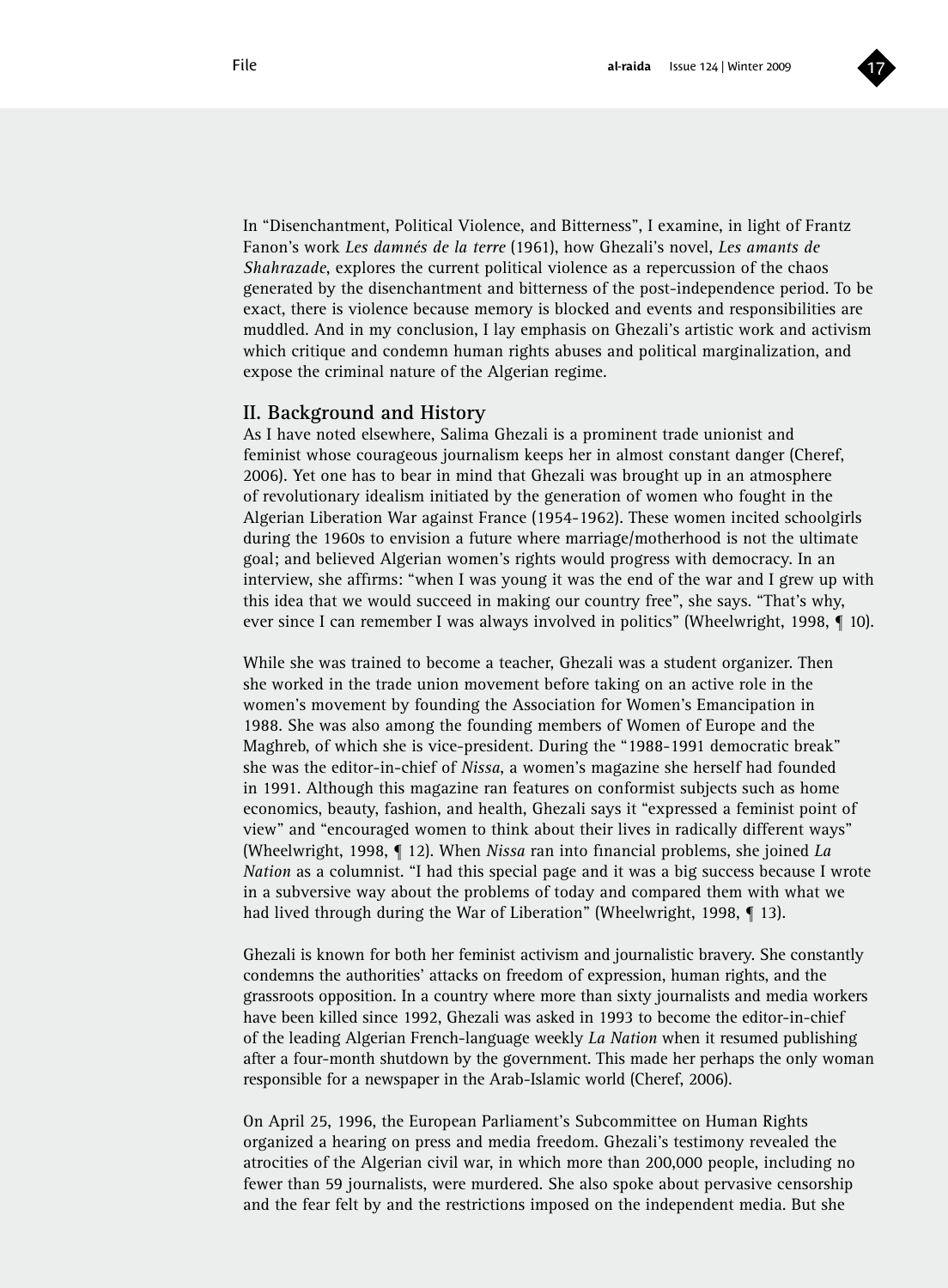

made it clear that their paramount objective should be to carry on reporting the truth about the atrocities.

After the authorities temporarily shut down *La Nation* on numerous occasions, it was banned for good in 1996 as a retaliatory measure to the publication in *Le Monde Diplomatique* of an article written by Ghezali on human rights abuses in Algeria. In fact, *La Nation* compiled a *dossier* on the regime's alleged connivance in disappearances, extra-judicial executions, car bombs, and massacres of civilians (Cheref, 2004). It also gave minute details of incarceration camps for Islamist and secularist dissidents. The Interior Ministry responded by seizing the March 4, 1996 issue of *La Nation* containing the *dossier*.

Ghezali was arrested and detained for refusing to comply with government censorship. Her arrest indubitably shows the merit of this women's rights activist who swiftly turned into a committed campaigner for human rights and democracy in Algeria. As editor-inchief of *La Nation*, she has put her life in the line of fire to protest against the political violence and chaos into which Algeria has been plunged since the 1992 coup d'état by the Generals. Ghezali's articles relentlessly highlighted the necessity for a peaceful and democratic solution to the crisis in Algeria. In one of her interviews she affirmed:

There are a lot of executions of civilians, and women have been raped and killed. The authorities use these violations against women for propaganda purposes, ... But the authorities commit their own very grave violations against the people, against women, against men - and these have never been denounced. (Wheelwright, 1998, ¶ 6)

As a rule, the Algerian state-owned press serves the interests of the regime. Ever since the independence of the country, the media has been a vehicle for misinformation and propaganda. The entire "public press" hysteria during the 1992 post-coup and the ensuing civil war is a vivid example of the state-sponsored media choosing to be an instrument in the hand of the system, rather than questioning the validity of its agenda. Nevertheless, Ghezali audaciously and regularly revealed the abusive and criminal nature of the Algerian *Nomenklatura* and exposed their "war on terror". She had problems with both sides in the conflict. While the public press promptly reports the atrocities committed by the GIA, *La Nation* has been the only paper in documenting and denouncing the regime's own brand of terrorism. The system could not stomach the reports of *La Nation*, especially the articles signed by Ghezali, Abed Charef, and Youcef Zirem.

"*Choisir son camp, c'est simplement choisir ses victimes*", (i.e. when you choose a side, you choose your victims)<sup>3</sup>, Ghezali declares in an interview (Kerchouche, 1995, ¶ 2). She has made it quite clear that all sides are to blame, but in 1992 the Government "made a clear choice for violence to control society" (Van der Gaag, 2001, ¶ 5). She adds, "Now, the Government doesn't know any other way to rule, and too many people are caught up in the violence or too frightened to speak out" (Van der Gaag, 2001, ¶ 6). For Ghezali, "to be a journalist, to be an editor-in-chief, particularly when we condemn violence on both sides, needs some strength and I think I've got it" (Wheelwright, 1998, ¶ 2). "Courage is needed to perform the difficult balancing act of finding ways and means of circumventing censorship and escaping your opponent's deadly anger".4 Ghezali continues to incriminate

**3.** All translations are the author's.

**4.** Retrieved December 10, 2008, from http:// www.europarl.europa. eu/comparl/afet/droi/ sakharov/sach1997\_ en.pdf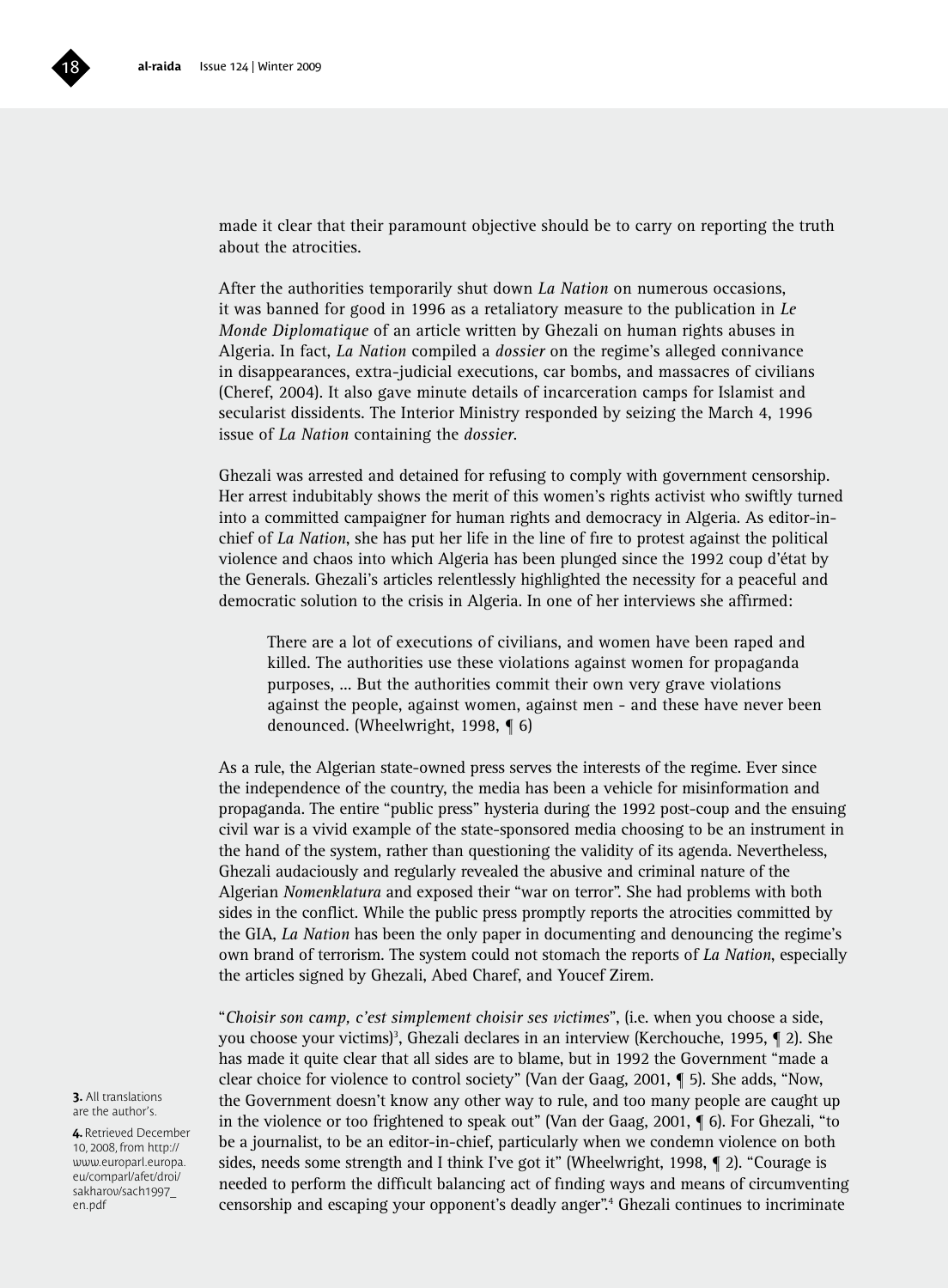

both government forces and the GIA and opposes any human rights violation and action which disregards women's rights. In 1996, she was distinguished as "Best Chief Editor" by the *World Press Review*, and in 1997, she was a recipient of the Sakharov Prize by The European Parliament. In 1998, she received the Olof Palme prize, and in 1999, she published her first novel, *Les amants de Shahrazade* (1999). At present, she writes, campaigns, and travels the world to defend the cause of peace in Algeria.

### **III. Salima Ghezali and the Mythical Shahrazade**

*Les amants de Shahrazade* unfolds with the *muezzin*'s call for prayer. Right from the outset, we know that the narrative is situated in a Muslim country. It is nighttime, and an adult woman named Shahrazade – an obvious allusion to Shahrazade of *The Arabian Nights*, is unable to sleep. In contrast to her long-gone model, she is alone in her room and the night is a night of wartime:

*Shahrazade s'étira de tout son long. La nuit allait être rude et l'aube ne viendrait que lorsque quelque chose se serait accomplie. Il fallait faire provision de mémoire panoramique pour ne pas céder à l'irrésistible montée d'adrénaline furieuse. Pour tenir, elle avait besoin d'aimer (…) Aimer pour ne pas laisser la meute vous fracasser l'âme.* (Ghezali, 1999, pp. 6-7)

(i.e. Shahrazade stretched out her body. The night would be tough and dawn would only come when something would have happened. It was necessary to have ample memory in order not to yield to the irresistible and furious rise of adrenalin. To keep going, she needed to love ... to love in order not to let the crowd crush your soul).

If, in *The Arabian Nights*, Shahrazade's mission is to narrate night by night a new story to King Shahrayar in order to escape the fatal fate of all those who preceded her in the royal bed, Shahrazade, in Ghezali's novel, *Les amants de Shahrazade*, is glued to her TV set all day long. Her journey bears a resemblance to her own country: in the years of the "resurrection", i.e., right after independence in 1962, she teams up with a young man to form a nice couple of "*instituteurs aux pieds nus*" (i.e. barefoot school teachers.) Some time later, she is forced to let him down and get married with an army officer. "*Après la période militante, la période militaire*" (i.e. after the militant period, the military period!) (Ghezali, 1999, pp. 75-76).

These first pages of the novel represent a remarkable portrait of Shahrazade. She is depicted as a disoriented woman yet eager to comprehend the world; insatiable and demanding yet realistic. Having vainly sought some sleep, deliverance, and evasion through television, she falls back to daydreaming. She imagines her meeting beside the river with Salah. But annoyed by his arrogance and lack of understanding, Shahrazade ruthlessly confronts him, and compels him to see his inconsequentiality:

*T'aimer toi serait comme dresser sa couche nuptiale sur une tombe. Tu me demandes d'où vient ma cruauté et tu ne vois pas que c'est ta futilité qui l'inspire ! Nos enfants meurent et tuent dans la fureur et la haine, hommes et femmes se prostituent de Bagdad à Alger, partout règnent brutalité et imposture et tu voudrais que je t'aime, toi dont la cécité se double de forfanterie!* (Ghezali, 1999, p. 56)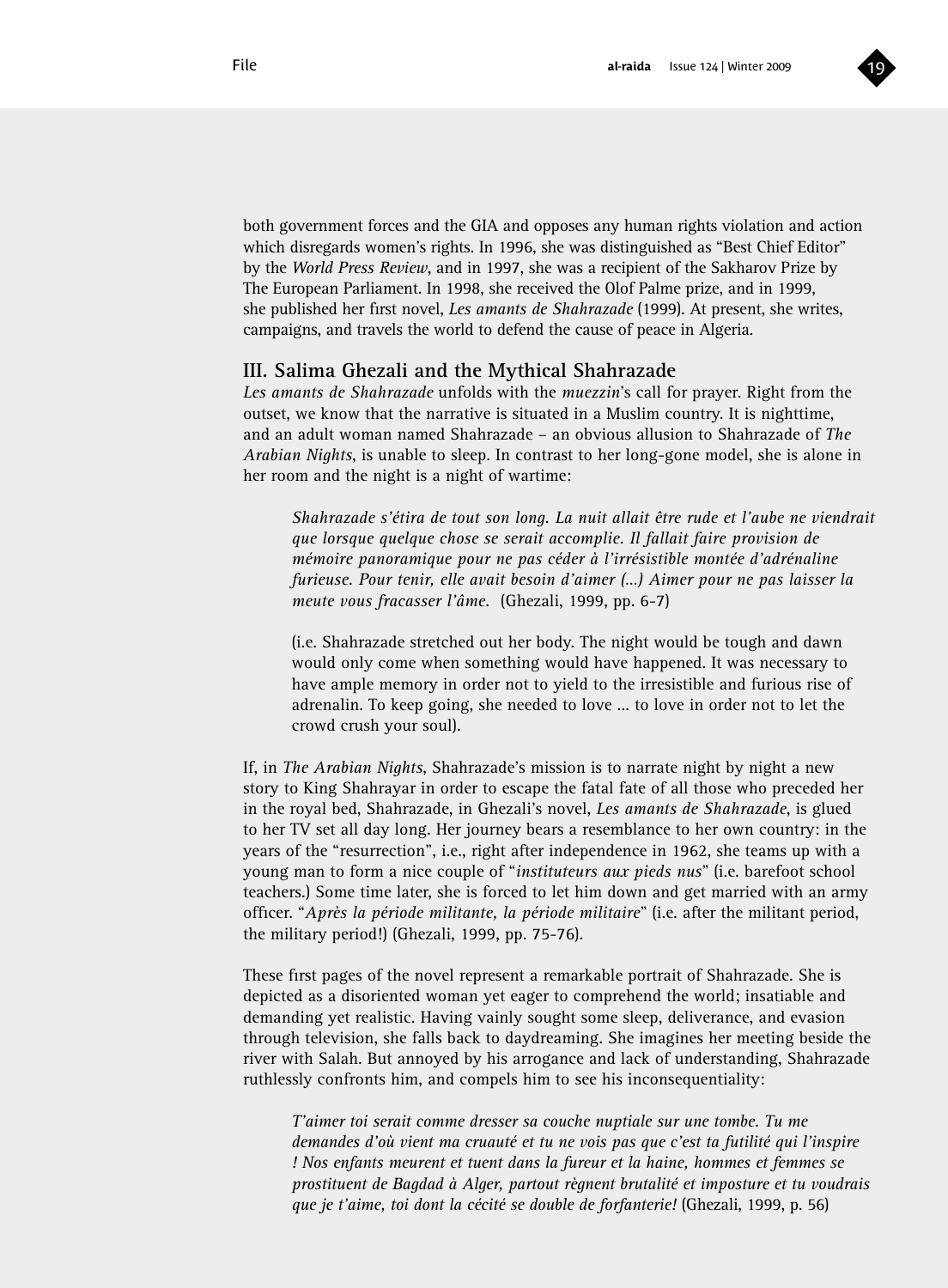

(i.e. To love you would be like setting up one's matrimonial bed on a grave. You are asking me where my cruelty comes from and you do not see that it is inspired by your futility! Our children die and kill in fury and hatred; men and women prostitute themselves from Baghdad to Algiers. Brutality and imposture reign everywhere and you would like me to love you, you whose sightlessness is doubled up with vanity!)

If we take into account the opening chapter of *The Arabian Nights* and *Les amants de Shahrazade*, Shahrazade can only be a feminist, in the broad sense of the term. And it would be logical and understandable that Shahrazade's subversive voice, attacked in its very socio-cultural milieu, would motivate others. She would also be a voice for the muzzled. According to the Algerian postcolonial scholar Djamel Eddine Ben Cheikh: "[Shahrazade] is the sentinel of the place. She confronts death not to save her neck, but to preserve her ability to speak. Moreover, she does not represent women, but every living soul".<sup>5</sup> Significantly, the voice of Shahrazade makes it possible for the "weaker sex" to be visible and to be heard in a society which has denied its existence. With her action/reaction, Shahrazade stands against a manifest injustice and a prejudiced system. Concurring with André Miquel and Djamel Eddine Ben Cheikh, I believe this "provocative femininity" should serve as a blueprint and an effective art form for the masses, whether present or future:

*A qui veut bien aiguiser le regard, par delà l'absence de tout plaidoyer en règle, de toute déclaration abrupte, que sont Les Nuits, sinon un applaudissement sincère à ces femmes que Shahrazade représente ? Le conte-cadre justifierait à lui seul une approche féministe des Nuits. Mais il y a plus que cette histoire : il y a toutes les autres, ici et là, où la femme mène le jeu, s'impose à l'attention, au regard, à l'estime, à l'amour même, par un comportement bien souvent supérieur à celui des mâles (...) Preuve d'un débat qui n'en finit pas de se poser, au moins en coulisse, dans une société où les hommes accaparent le devant de la scène.* (Miquel, Ben Cheikh & Brémond, 1991, pp. 50-51)

(i.e. To those who would like to hone their glimpse, beyond the absence of any appropriate plea, any hasty assertion, what are *The Arabian Nights* if not a genuine ovation to these women that Shahrazade represents? The structure of the narrative would in itself justify a feminist approach to *The Arabian Nights*. But there is more than just this story: there are plenty of examples where woman is playing the game, and is perceived, glanced at, respected, and even loved, due to actions which often times are a cut above males' conduct ... Proof of a debate which is taking place, at least behind closed doors, in a society where men monopolize the limelight).

**5.** The original text in French "[Shahrazade] *est gardienne du lieu. Elle affronte la mort non pour sauver sa tête, mais pour garder la parole. D'ailleurs, elle ne représente pas les femmes mais tout être de désir*".

As Shahrazade in *The Arabian Nights* intercedes in favor of women to save them from men's subjugation and brutality as represented by Shahrayar and hence saves all humanity from a programmed annihilation, Ghezali is driven by her belief that her activism, creative writing, the press, and the arts in general, can achieve peace and progress. In addition to fighting for democracy, freedom of the press, and human rights in Algeria, she has grown ever more concerned about how Western media pay more attention to suicide-bombers, flag-burners, and throat-slitters while overlooking the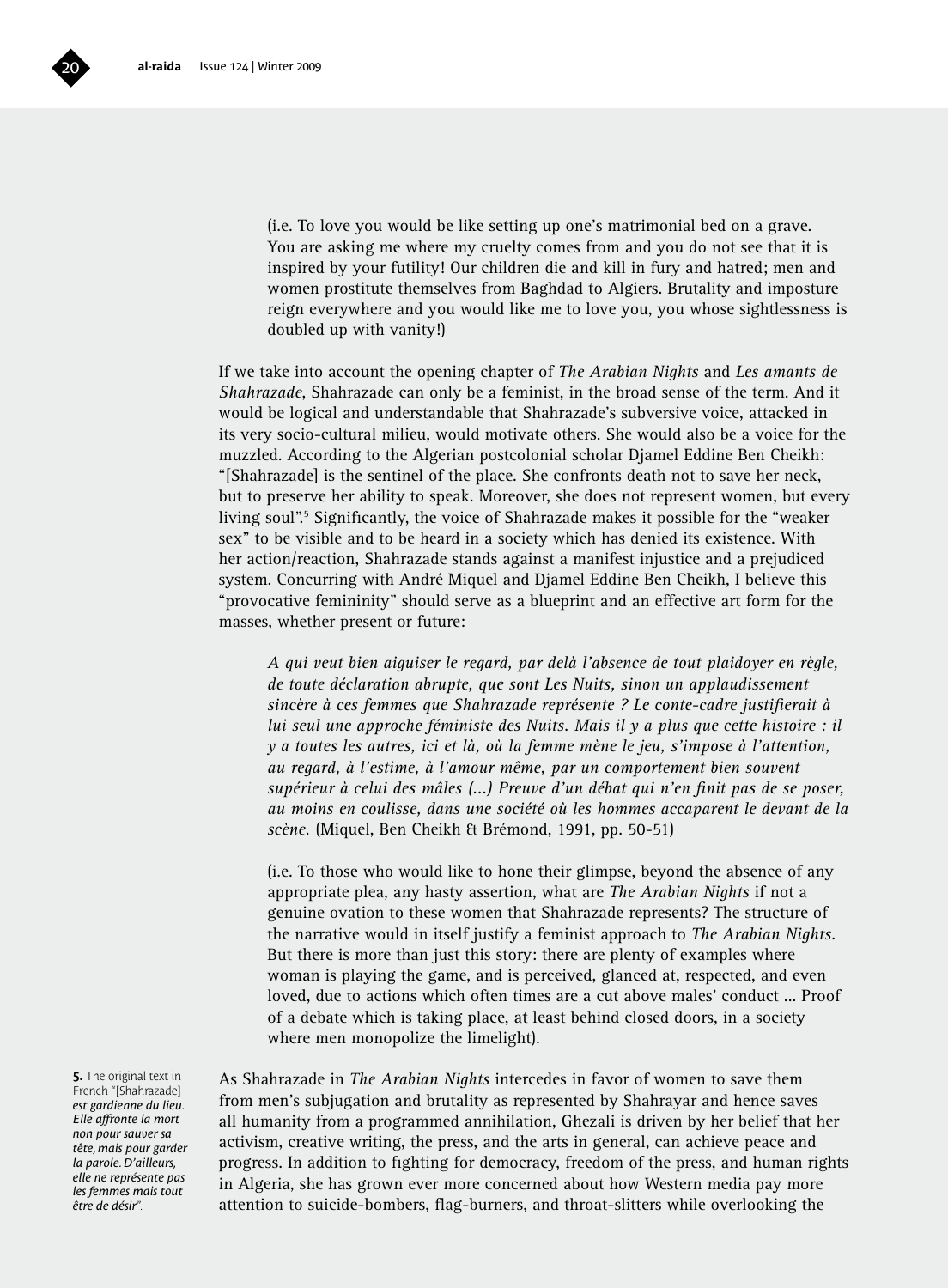

effervescent debate within the Muslim world about its stance vis-à-vis women. As she argues, "the West's most persistent image of an Arab woman is a body enveloped in black, her face veiled and her eyes downcast" (Wheelwright, 1998, ¶ 15). Ghezali finds this irksome.

### **IV. Disenchantment, Political Violence, and Bitterness**

Toward the end of the 1980s, and as far as Arabophone and Francophone Algerian literature is concerned, one could note the emergence of several works which explored the salient events of the post-independence period.<sup>6</sup> But the escalation of violence in the country since 1992 brought to mind the effects of a previous violence, i.e., the violence of the Algerian Liberation War (1954-62). For most of these literary works, this violence is attributed to the absence of perspectives, i.e., memory is blocked and socio-political malaise is exacerbated by the rulers' mismanagement and corruption. And as Arabophone and Francophone postcolonial literature is primarily interested in the intricate and ambiguous facets of Algerian society, I believe that Ghezali's novel is a paradigm of this literary production.

Yet, the way the current violence is depicted brings back memories of other acts of violence. And this recollection has to be tackled with a cautionary note from Frantz Fanon's *Les Damnés de la terre*:

*(…) Nos actes ne cessent jamais de nous poursuivre. Leur arrangement, leur mise en ordre, leur motivation peuvent parfaitement a posteriori se trouver profondément modifiés. Ce n'est pas l'un des moindres pièges que nous tend l'Histoire et ses multiples déterminations. Mais pouvons-nous échapper au vertige? Qui oserait prétendre que le vertige ne hante pas toute existence?* (Fanon, 1981, p. 203)

(i.e. Our acts would never stop haunting us. In hindsight, their arrangement, their succession, and their motivation may indeed be drastically modified. It is not merely a trap that History and its multiple determinations have set for us. But can we escape this instability? Who would dare to claim that instability does not haunt every existence?).

It should also be noted that *Les amants de Shahrazade*, which is considered a major contribution to Francophone Maghrebi literature, shares similar concerns with other contemporary Algerian novelists such as Aïssa Khelladi (1998), Assia Djebar (2002), and Boualem Sansal (1999 & 2000). These works explore historical amnesia and dissect the current political violence as a repercussion of the chaos generated by the disenchantment and bitterness of the post-independence period. By no means do they challenge the legitimacy of the Algerian Liberation War but they question the nature of the regime that the struggle for independence has generated.

A case in point would be indeed Ghezali's *Les amants de Shahrazade*. We learn from this novel that some time before sunrise Shahrazade closes her book. She has failed to find the dream lover who would help her carry the weight of the day which is cracking on the misfortunes of the unprivileged (Ghezali, 1999). She is also referred to in the text as "*un être-labyrinthe*" (i.e. a labyrinthine-being) faithful to the image of Algiers

**6.** See for example Rachid Mimouni, 1982; Tahar Ouettar, 1984; Fettouma Touati, 1984; and Assia Djebar, 1985.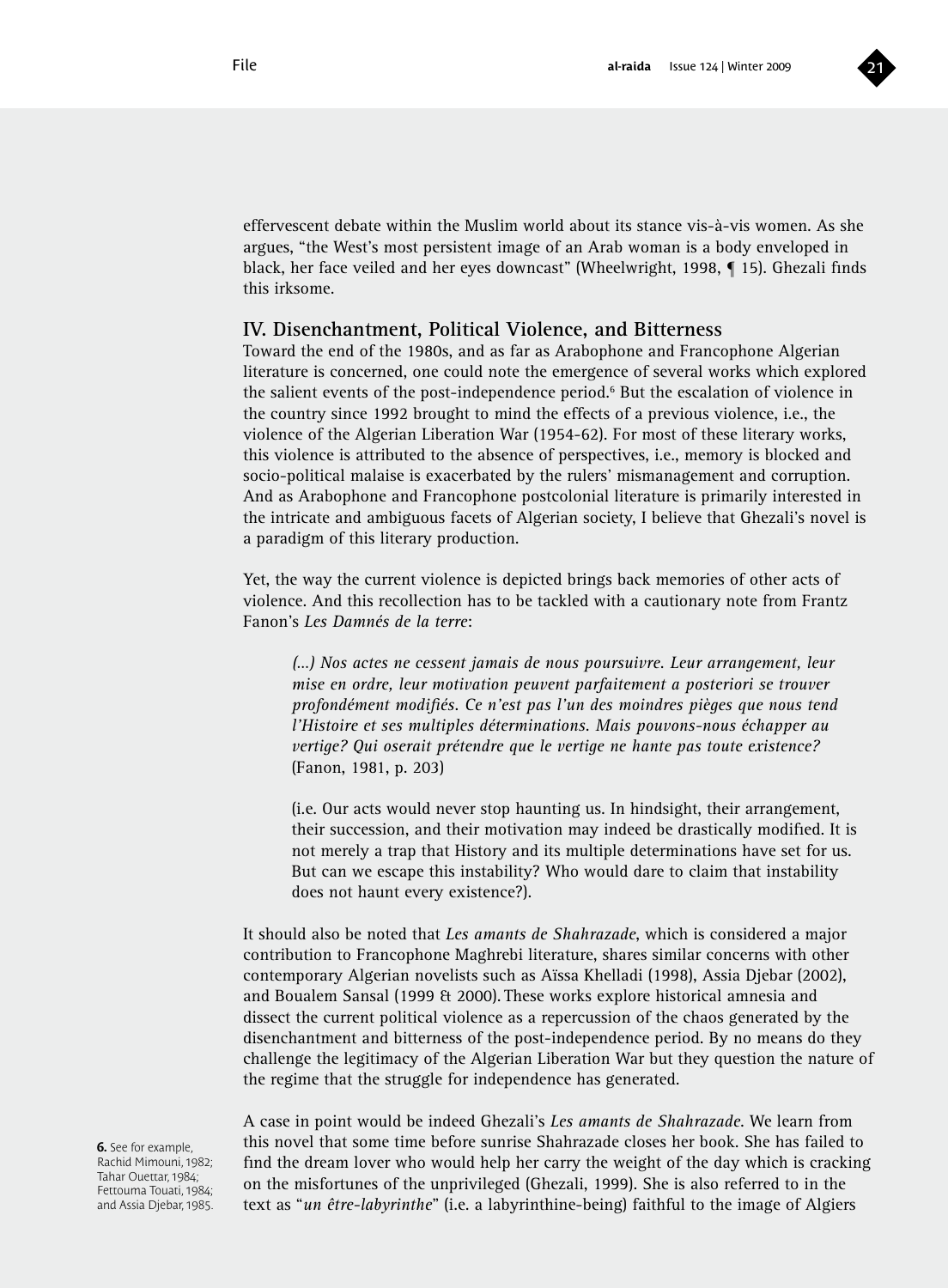

which can simultaneously or successively offer radiance or revulsion. She meditates, she thinks, and she remembers the assassination of Yasmina Drici. Yasmina was a friend and colleague of Salima Ghezali. In an interview, Ghezali stated: "Yasmina, worked for the evening daily, *Le Soir*. We were in college together. Just like me, she was a French teacher before becoming a journalist. We worked long years together. One day she was abducted, and killed in a horrible way, like so many others. You cannot count all the people we have lost during this war".7 As Ghezali's Shahrazade is a reliable eyewitness of the 1990s political violence, her reminiscence is an echo of the same tragic incident reported by Assia Djebar in *Vaste est la Prison* (1995).8

If for the Algerian government the GIA were behind Yasmina's murder, I have to argue that Yasmina's ruthless murder suggests that the cruelty facing Algerian women who refuse to give in to silence and subordination is petrifying.<sup>9</sup> As Ghezali's stand for human rights has won her several prizes and awards, what she wants is action.

When we go to Europe and the United States, and we talk to politicians, they say they can do nothing. Nothing. They cannot interfere. But is it morally acceptable that thirty million Algerians are now asked to die in silence, to be tortured in silence, to kill themselves in silence, because the Algerian government refuses any international interference in its internal affairs? (Amnesty International, 1998, ¶ 16).

### **V. Conclusion**

*Crois-tu qu'elles songent à mourir là-bas, les jeunes femmes de chez nous ? Non je ne pense pas. Elles sont habitées d'une frénésie de vie que j'admire. Elles sont en lutte contre le temps, la misère, leurs coépouses. Elles ne pensent qu'à vivre, comme si elles venaient au monde chaque matin pour la première fois* (Zouari, 1999, p. 101).

(i.e. Do you think that the young women in our homeland wish to die there? No, I do not think so. They are suffused with a vital spark which I admire. They are constantly fighting time, misery, and their co-wives. They just think of being alive, as if each morning they come to the world for the first time).

Ghezali could very well have written the above-mentioned passage by the Tunisian woman novelist Fawzia Zouari. It shows that these "Shahrazades" have just one objective: they want to be visible and to be heard. But as Ghezali has pointed out, the autocratic nature of the Algerian regime and its despotic governance structures are inimical to the emancipation of Algerians. She believes that until the militarybacked government accepts to have talks with all its opponents, whether Islamists or secularists, Algeria will spiral further into chaos. For the time being, her activism is unwavering. She is determined to publish as much of the truth as she can, and believes in the power of the press to bring about a much-needed change.

I have argued throughout this essay that Ghezali's "subversive" artistic work and activism is to denounce human rights abuses and political marginalization in Algeria. Literally, in *Les amants de Shahrazade*, Ghezali, like other Maghrebi women writers such as Assia Djebar, Ahlem Mosteghanemi, Khnata Bennouna, Leïla Abouzeid,

**7.** Retrieved December 10, 2008, from http://www. sourcewatch.org/index. php?title=Salima\_ Ghezali

### **8.** In *Vaste est la*

*Prison*, Djebar contends with the 1990s civil war in chapter four, entitled "*Le sang de l'écriture*". She poignantly describes the assassination of Yasmina, a twentyeight-year-old teacher of French and proofreader in *Le Soir d'Algérie*, a leftist Algerian daily.

**9.** This is the subject of an ongoing debate. See for instance, Mohammed Samraoui, 2003.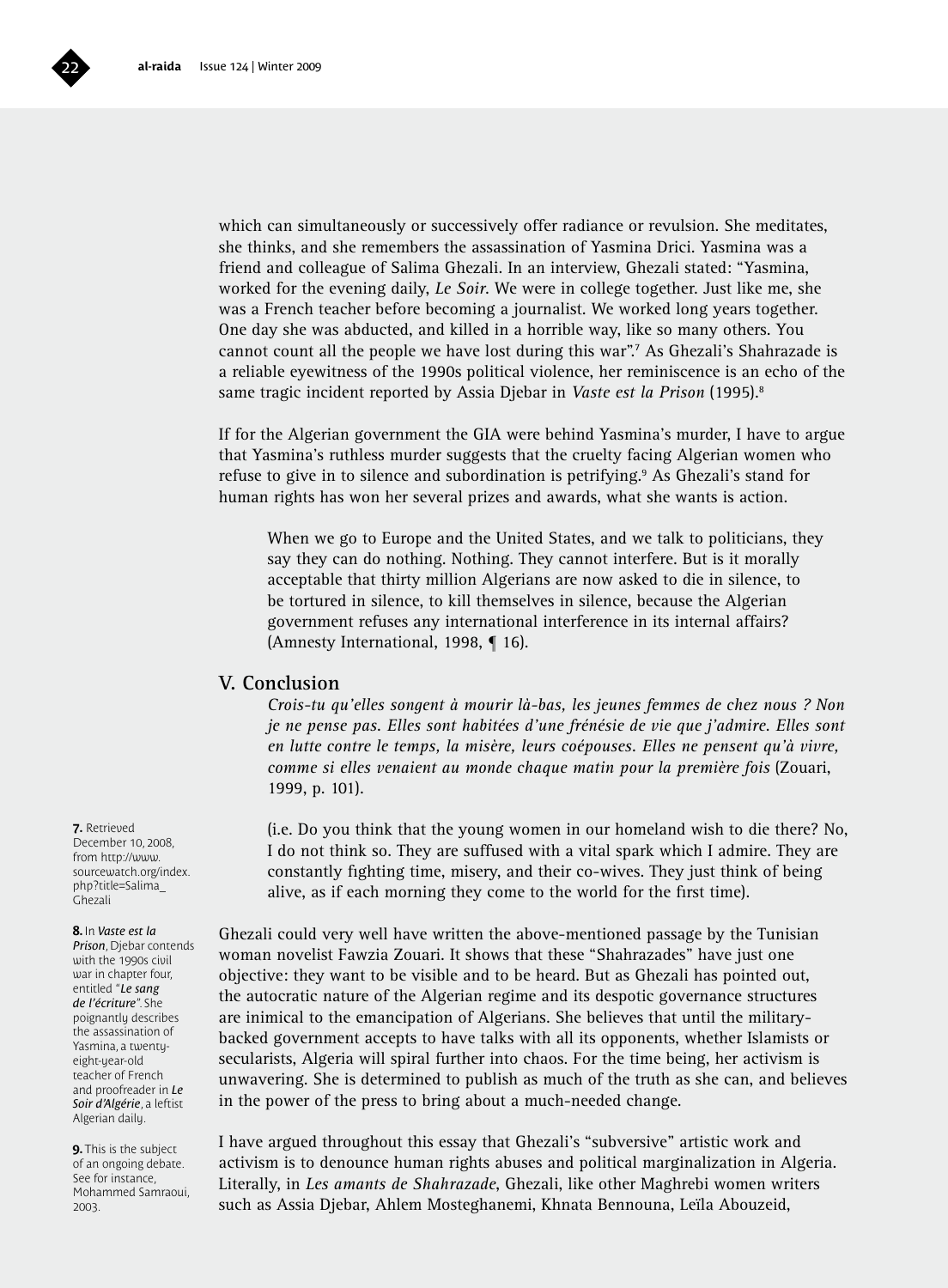

Hélé Béji, and Fawzia Zouari, has vividly depicted the deleterious and implacable atmosphere which brings about political chaos and hampers any human development. As in her articles or radio talk shows, in this first novel we may notice that, as a fiction writer, Ghezali is still the critical journalist with a sharp-witted insight. This first feminist novel is also an ode to love, sorrow, and revolt offered to a country and its victimized people.

> Abdelkader Cheref is Assistant Professor of Comparative Literature, English, & French, Islamic Azad University, Dubai campus, United Arab Emirates. Email: acheref@gmail.com

### **references**

- *Algeria: Amnesty Article.* (1998). Retrieved February 4, 2009, from http://www.africa.upenn.edu/ Urgent\_Action/apic51698.html
- **Ben Cheikh, D. E.** (1998). *Les mille et une nuits ou la parole prisonnière*. Paris: Editions Gallimard.
- **Brumberg, D.** (2002). Democracy in the Arab world? The trap of liberalized autocracy. *Journal of Democracy*, *13* (4), 56-68.
- **Cheref, A.** (2006). Engendering or endangering politics in Algeria?: Salima Ghezali, Louisa Hanoune & Khalida Messaoudi. *Journal of Middle-East Women Studies*, 2 (2), 74.
- **Cheref, A.** (2004). Algérie 1962-2002: Des rêves, des prisons, et des assassinats. *ALGERIA-WATCH: Informations sur la situation des droits humains en Algérie*. Retrieved February 4, 2009, from http://www.algeria-watch.org/fr/article/analyse/chems\_1962\_2004.htm
- **Djebar, A.** (2002). *La femme sans sépulture*. Paris: Albin Michel.
- **Djebar, A.** (1995). *Vaste est la prison*. Paris: Albin Michel.
- **Djebar, A.** (1985)**.** *L'amour, la fantasia*. Paris: Livre de Poche.
- **Fanon, F.** (1981). *Les damnés de la terre*. Paris: Maspero.
- **Ghezali, S.** (1999). *Les amants de Shahrazade*. La Tour d'Aigues: Editions de l'Aube.
- **Ireland, S.** (2001). Voices of resistance. In M. Mortimer (Ed.), *Maghrebian mosaic: A literature in transition*. Boulder, Colorado: Lynne Rienner Publishers.
- **Kerchouche, D.** (1995, August 24). Salima Ghezali: L'honneur sauvé de l'Algérie. *L'Express*. Retrieved March 5, 2009, from http://www.lexpress.fr/informations/salima-ghezali-l-honneur-sauve-del-algerie\_609288.html
- **Khelladi, A.** (1998). *Rose d'abîme*. Paris: Seuil.
- **Mimouni, R.** (1982). *Le fleuve détourné*. Alger: Editions Laphomic.
- **Miquel, A., Ben Cheikh, D. E. , & Brémond, C.** (1991). *Mille et un contes de la nuit*. Paris: Gallimard.
- **Moghadam, V.** (2008). *Governance and women's citizenship in the Middle East and North Africa*. Paper presented at the IDRC MENA Regional Consultation, Women's Rights and Citizenship, Cairo,
- Egypt, 9-10 December 2007. Retrieved December 2, 2008, from http://www.sourcewatch.org **Ouettar, T.** (1984). *Noces de mulet.* Alger: ENAG.
- **Samraoui, M.** (2003). *Chronique des années de Sang: Algérie: comment les services secrets ont manipulé les groupes islamistes*. Paris: Editions Denoël.
- **Sansal, B.** (2000). *L'enfant fou de l'arbre creux*. Paris: Gallimard.
- **Sansal, B.** (1999). *Le Serment des barbares.*Paris: Gallimard.
- **Sharabi, H.** (1988). *Neo-patriarchy: A theory of distorted change in Arab society*. New York: Oxford University Press.
- **Touati, F.** (1984). *Le printemps désespéré: Vies d'Algériennes*. Paris: L'Harmattan.
- **Van der Gaag, N.** (2001, November 22). The NI Interview: Salima Ghezali. *New Internationalist Magazine.* Retrieved February 28, 2009, from http://www.newint.org/issue306/interview.htm
- **Wheelwright, J.** (1998). Ghezali's dangerous beat. *Third World Resurgence, 89*. Retrieved February 28, 2009, from http://www.twnside.org.sg/title/ghez-cn.htm
- **Zouari, F.** (1999). *Ce pays dont je meurs*. Paris: Ramsay.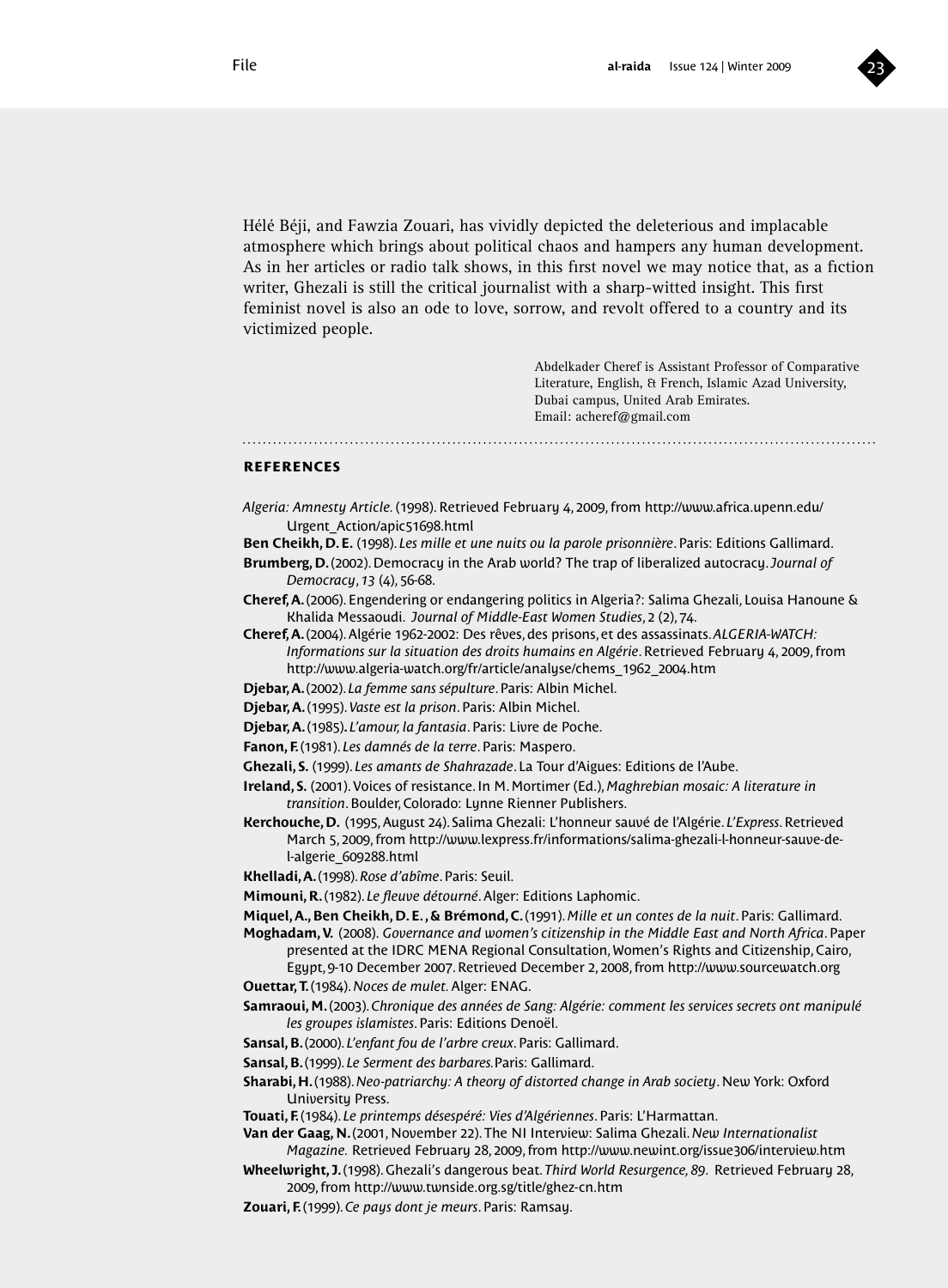# No Place Like Home:

### Domestic Space and Women's Sense of Self in North African Cinema

### **Sonia Assa**

In his 1987 article on Arab cinema,<sup>1</sup> Férid Boughédir argued that after the wave of political films of the 1970s which denounced a whole range of ills besetting Arab societies – the corruption of the ruling classes, social inequality, the rural exodus, the endurance of pernicious traditions, the condition of women, etc. – the "new" Arab cinema of the 1980s had turned inwards. In order to understand who they were, filmmakers revisited their own childhood. Henceforth their central theme would be the identity and struggles of a male character caught between his own desires and the will of the community, crushed by forces beyond his control. In this inward turn towards the family, repressive forces were invariably represented by a feudal, tyrannical father, while the mother inspired ambivalent emotions: "mother courage" or "mater dolorosa" on the one hand, castrating matriarch on the other.

This choice of subject explains the great number of films, in North-African cinema in particular, whose heroes are adolescents: *Omar Gatlato* (Merzak Allouache, 1977), *The Man of Ashes* (Nouri Bouzid, 1986), *Halfaouine*, *or Child of the Terraces* (Férid Boughédir, 1990), and *Ali Zaoua* (Nabil Ayouch, 2001), to name a few. But they are male adolescents. They may question the establishment or rebel against it; they still understand their sexuality as their male privilege and they know that one day their father's authority will be vested in them. Female adolescents or young women started to appear as protagonists only once Maghrebi women began to make their own films, in the late 1980s. Selma Baccar, who created a female protagonist in her first feature film, *Fatma 75*, in 1978, was a lonely pioneer. The first goal of these women filmmakers was indeed to choose female subjects, to focus on themes of feminine interest, and, most importantly, to represent a feminine point of view.

This article will focus on the representation of domestic space in Maghrebi women's films, and its role in the creation and definition of the heroines' self-image. I have selected three Tunisian films; Nejia Ben Mabrouk's *The Trace*, Moufida Tlatli's *The Silences of the Palace*, and Nadia Farès' *Honey and Ashes*, in which domestic space plays a central role in the films' diegesis. I will argue that Ben Mabrouk, Tlatli, and Farès make the point that far from being a place of solace and comfort, of protection against the encroachments of modern life – as it is for men – "home" is a place of confinement and servitude for women, where they struggle vainly to create a space for themselves. Conscious that space is a foundational component in the formation of identity, all three filmmakers use their art as a tool of consciousness-raising by denouncing the fact that their heroines' very self-image is intimately linked to their perception of space as space "of the other".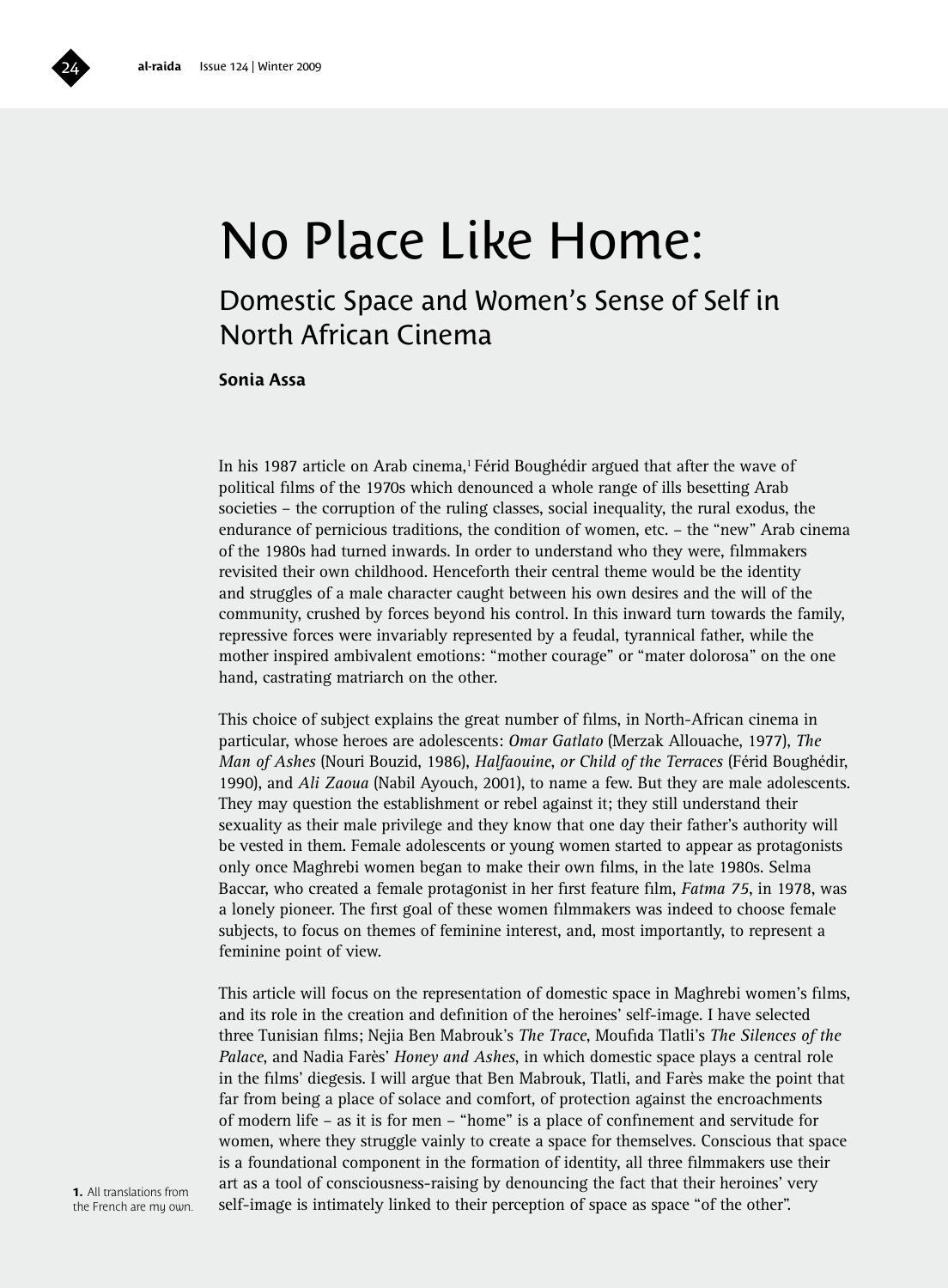

In her article on Tunisian cinema, Lucy Stone McNeece (2004) noticed how well Tunisian filmmakers had internalized the lessons of the French New Wave, which taught that habits of thought are rooted in habits of perception, so that cinema, though it may offer an ideal tool for escapism and propaganda, is also capable of performing the exact opposite, debunking myths and exposing their lies. Ben Mabrouk, Tlatli, and Farès demonstrate their familiarity with such a power; furthermore, they are keenly aware of their responsibility, as women filmmakers, to avoid their male counterparts' pitfall, which is to either idealize or anathematize women. That Tunisian cinema today is recognized as one of the most liberal and most inventive cinemas of the Arab world comes as no surprise in the context of the modernity of a country that has succeeded in eradicating illiteracy and where the emancipation of women, decreed since 1956, has not been questioned in these past few years. Tunisia can boast of counting more women directors than any other country in North Africa. Like New Wave director Agnès Varda, who determined she would make movies about what she knew as a woman, and not as a "pretend man", they explore the question of representation as inflected by sexual difference. Daringly breaking away from a common rule of commercial cinema, in which most point of view shots are authorized by the look of a male character, they make us see through the eyes of female characters. They also attempt to construct these characters as instances of an individual consciousness, not just as phantasmatic concretizations of a masculine imagination or the alternately fascinating and threatening feminine "other".

Writing about *beur* cinema, Sarah Buchanan (2005) noted that several novels and films produced by Maghrebi women in France mobilize the concept of space in order to question the concatenation between femininity, women, home, and national identity. This strategy is in line with the recent emphasis on the study of location and space in the arts and social sciences. Literary and cinematic critics have developed a new perspective on space as "not merely the setting of stories, but actually [generating] the narrative both in prose and films, assuming the status of a character and becoming the fabric of the narrative itself", as Myrto Konstantarakos (2000) states in her introduction to *Spaces in European Cinema* (p. 1). She draws attention to the fact that the very organization of space both supposes and reveals a certain ideology, the set of prohibitions, obligations, permissions, and liberties associated with a given place. Films, in particular, are articulated around spatial oppositions: center and periphery, interior and exterior, town and country, public and private space, movement and stasis. Semantic oppositions are grafted onto those spatial oppositions: closure and confinement versus openness and freedom, feminine versus masculine space, inclusion versus exclusion, child versus adult realm. Therefore, films have the power to highlight conflicting ideas about the construction of social space.

More strikingly than other national cinemas, Maghrebi films present urban spaces traversed by an invisible network of frontiers between outside and inside, between private and public, which define masculine and feminine territories. As Leonardo de Franceschi (2004) sees it in an article published in *Cinémaction*, this network evidences the archetypal paradigm of the separation between the sexes which is one of the modes of definition of social space in the original *medina*. The need to question the "stability" of these definitions is stressed by Stanford Friedman (1998) in *Mappings: Feminism and the Cultural Geographies of Encounter*: "It is important to highlight the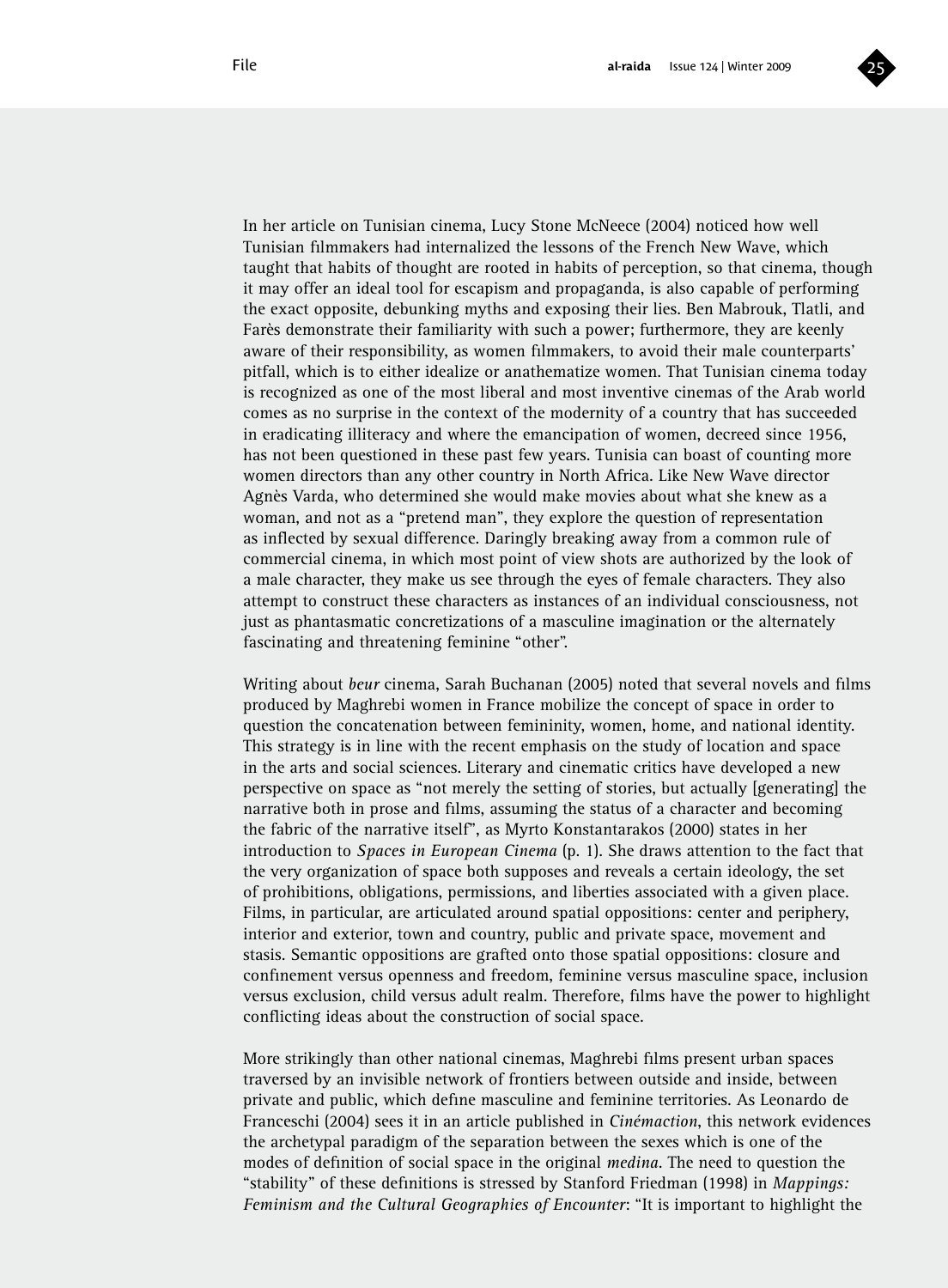

[…] continued need for revisionist feminist work on power relations within the home or the domestic. […] such work has usefully troubled the concept of home, denaturalizing domestic space and showing that it is anything but 'stable', and is frequently a site of intense alterity, oppression, marginalization, and resistance for women" (p. 113).

Thus Maghrebi women purposefully give a central role to domestic space in their films. They highlight interiors and every day life scenes, so that the very *décor*, the settings, the lay-out of rooms, acquire a semantic status. The physical confinement of women is one of their most frequently recurring themes. For "home" is a place of peace and solace for men, inasmuch and as long as it is also the space where women can be watched and controlled. Deprived of a "room of their own", women are prisoners of interiors which are far from being the "home, sweet home" of mythical Hollywood stories. Furthermore, the possibility of leaving their home space in order to venture outside, which signals, for men, the coveted entry into the adult world, is either denied them or severely checked. Visually, the feeling of being locked in, shut off, is conveyed through the unusually high number of shots of walls, barred windows, closed doors – as well as visual obstacles such as screens, curtains, or wall-hangings which shrink the field of vision. Interiors are often dark and claustrophobic. Camera work tends to privilege the circularity and reversibility of spaces, creating figures of labyrinth and frozen time, of lives with "no exit". Finally, tight frames are frequent, and when the action is outside, horizons are hardly ever visible. Shots of women framed inside a window or caught against a door are numerous, and so are the close-ups of women looking at their reflection in a mirror. But rather than illustrating women's proverbial vanity, these images reveal the heroines' preoccupation with self-definition. They look at themselves searchingly, meditatively, in an effort to discover or confront their inner selves through the individual expressivity of their faces.

Another theme common to all Maghrebi women's films is the mother-daughter relationship. Whether willingly or in spite of themselves, mothers are the guardians of tradition, the keepers of the status-quo. They must keep watch on their daughters, socialize them, but also literally "domesticate" them, since the knowledge they transmit is both domestic and relating to *hishma* (i.e. modesty). Mothers teach their daughters that they are both "in danger" from, and "a danger" to, men. Thus daughters must decide what to keep, what to fight, of that transmission; what to do with the mark, or trace, their mothers imprint on them. As a result, film heroines present complex, fragmented subjectivities. In all three Tunisian films I have selected, they are rebels who resist with all their might, and most significantly with their bodies.

*The Trace*, directed by Nejia Ben Mabrouk, was based on her own original story and edited by Moufida Tlatli. Filmed in 1982, it was blocked for six years by petty bureaucratic red-tape, and could not be released until 1988. It tells the story of the tribulations of a young woman, Sabra, who, arriving in Tunis in order to pursue her studies, is subjected to exhausting harassment by the men who rule everywhere she turns, whether in school, at home, or in the streets. Diegetic time alternates between the present – her student life – and the evocation, through flashbacks, of her childhood in a miners' village. In one time-frame as in the other, the central question is the question of space. A room of her own is Sabra's ardent desire and impossible dream. Both literally and metaphorically she has no place to be, and wishes not to be where she is.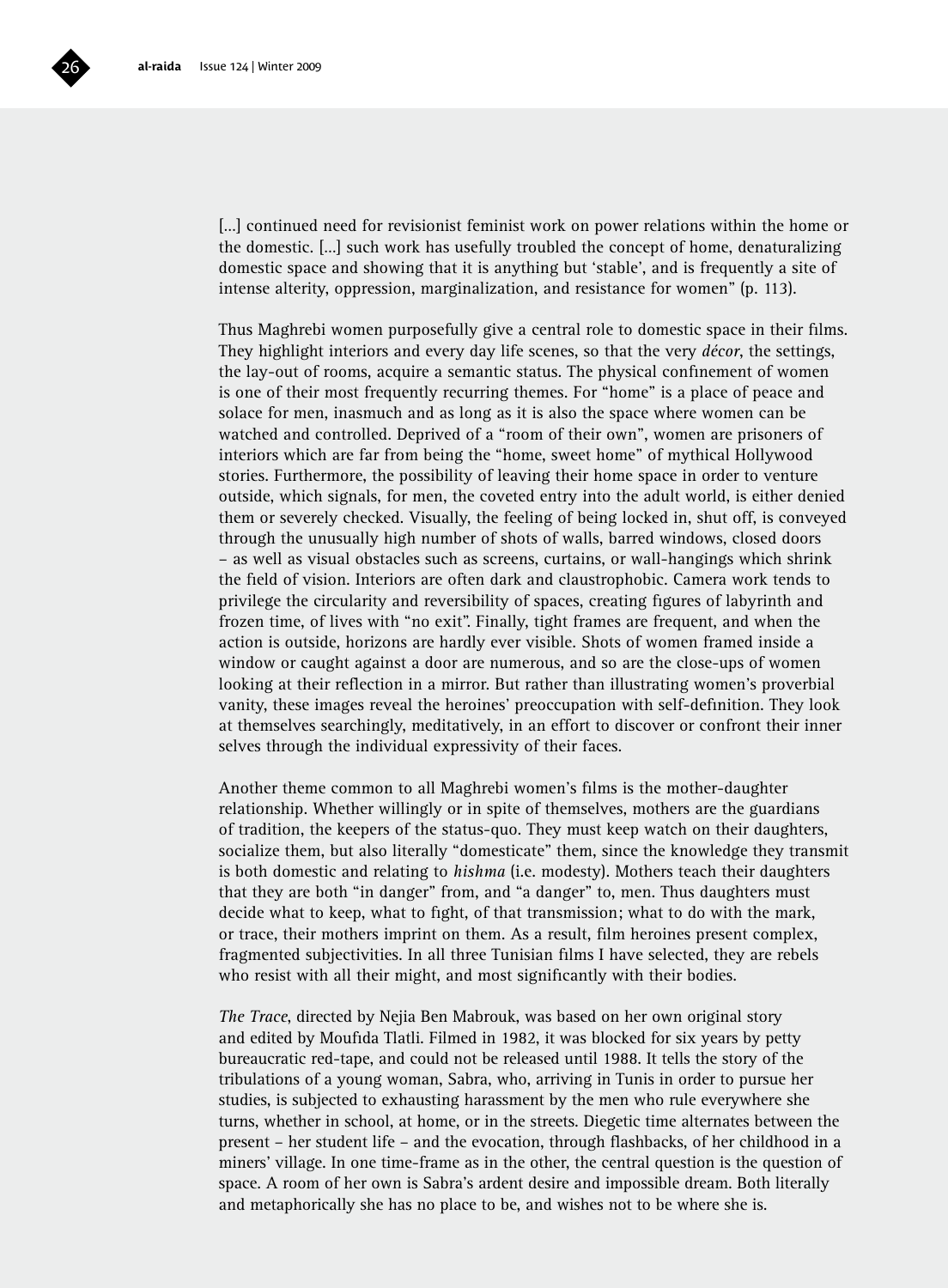

In *The Trace*, exteriors are shot in a blinding light, interiors are as dark as caves. One is reminded of the "solar tragic" which Camus evoked as defining Mediterranean cultures. In her mother's house, in the village, we see Sabra by the window, looking with painfully wistful eyes at her little brother and his male friends playing outside. She is sharply reminded that, as a girl, she must stay inside and not be seen. Close shots of the mother show her with her hands always busy, working at her sewing machine, cooking, and hanging the laundry. But the film offers a disturbing image of a family where there is little intimacy or communication, and individuals are shot separately within the frame, caught alone or lost in doorways or at windows. The mother's discourse is a litany of complaints interlaced with threats, which endlessly reiterates the breviary of a woman's duty: to stay in, to lock herself up in order to escape the double evil of searching eyes and malicious tongues, envy and slander. The mother's role in the perpetuation of traditions cruel to women is shown without any pretence at attenuation. However much she has herself suffered from forced confinement, no matter how bitterly she complains of the limitations of a woman's life, the mother doggedly insists on seeing that her daughter meet the same fate.

In Tunis, Sabra searches desperately for a private space to prepare for her examinations. But her extreme poverty and her female status condemn her to the brutal interference of men and the useless good will of women. City spaces – sidewalks, streets, and lanes, cafés and stores, and even college grounds – are patrolled and controlled by predatory, prowling men who watch and stalk women, and do not hesitate to use violence against them. Opaque, obstinate, incoherent, though occasionally driven to savage outbursts of rage, Sabra resists by isolating herself. Intent on escaping patriarchal control, she leaves the home chosen by her family and rents a tiny room where she can only study at night. Images of her face bent on a book and lighted by a flickering candle against a background of absolute darkness are reminiscent of La Tour's genre paintings. Oppressively close and dark, her night room is akin to a cellar, a place of impregnable walls that cut her off from the outside world. Like the heroine of *Hiroshima mon amour* in the cellar at Nevers, Sabra is trapped in a "universe of walls […] in which boundaries are unbreached, delineations – whether physical or conceptual – absolute" (Craig, 2005, p. 33). The cellar is also a place in which temporal boundaries dissolve: there is no distinction between summer and winter, between night and day. In this film where spaces are so oppressively close, time, on the other hand, is repetitive and circular. We are thrown back and forth between the sequences. Through the use of flashbacks, Sabra's childhood returns in the midst of her youth; the little rebel, fearless, solitary girl that was Sabra endures in the unruly, untamed, lonely adult. Fragments of retrieved childhood alternate with fragments of images, a leitmotiv in *The Trace*: her mother's hands at work, shadows projected by the bars of her mother's pigeons' cage, clothes flapping in the wind, Sabra studying her reflection in the mirror and stroking her lips, Sabra fleeing on her bike. In the end, having failed her examination, there will be no resource for her but to leave for Europe.

*The Silences of the Palace*, released in 1994, is Moufida Tlatli's first feature film. It won prizes at Cannes and Toronto, and has had a relative commercial success. Tlatli was a film editor for many years before she decided to become a director. She has said that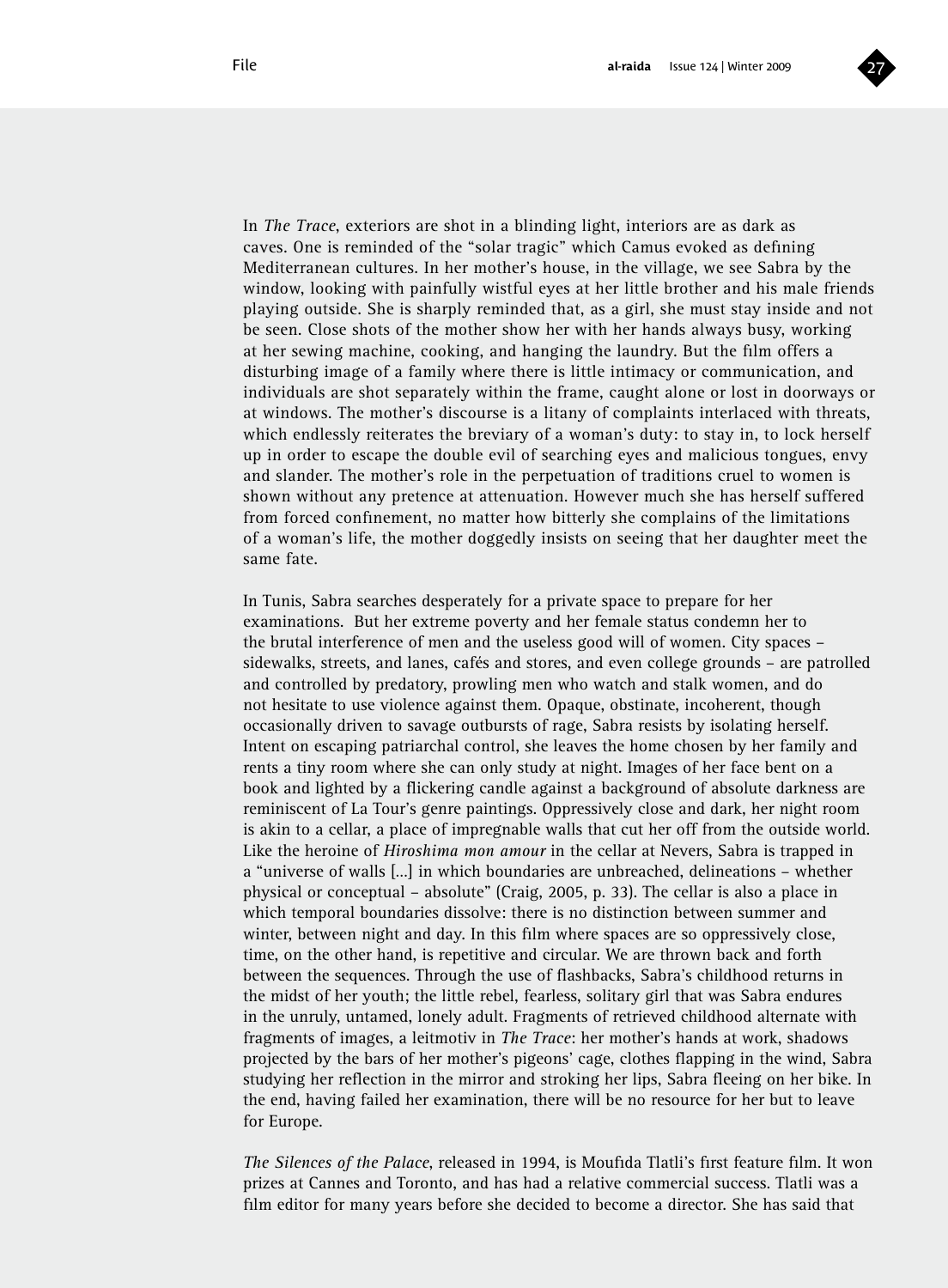

her mother's last illness, and her realization that she knew so little about her, made her determined to make a movie about women's silence (Smail Salhi, 2004). The first silence she needed to face was that of her mother who for the last five years of her life stopped speaking altogether, as if overwhelmed by the accumulation of the "unsaid" or resigned to the fruitlessness of dialogue.

In *Silences of the Palace*, Alia, the heroine, a talented singer and lute player who seems to have arrived at an impasse both in her professional and in her private life, returns to the house where she grew up, on the occasion of the death of its owner, the bey Sidi Ali. But the familiar rooms through which she wanders in the large and mostly deserted palace (the kitchen, the room she shared with her mother, Khedija, the upstairs apartments) open into another time. The visit turns into a voyage through memory; she relives certain episodes of her adolescence which occurred in this very particular domestic space, the palace of Tunisian princes or beys where her mother was a servant. The return voyage becomes a return to the mother which will help the protagonist gain a deeper self-understanding and make a life-changing decision.

The space of the palace is clearly a character in the story, perhaps the main one. It is sharply hierarchialized, with an "upstairs" or upper realm of the masters opulently decorated, in strong visual contrast with a "downstairs" or lower realm of the maidservants, with its bare walls and strictly utilitarian spaces. The spatial separation is further emphasized in visual terms by the steep, narrow staircase which leads from one realm to the other. On this symbolic place of passage, we often see, through Alia's remembering gaze, the figure of the mother going up or down.

Indeed the palace signifies, both literally and allegorically, a semantic and social division which Alia bears in her own self, for she is the illegitimate daughter of Sidi Ali – a fact her mother had kept from her, and which she will discover as she relives her childhood memories with her adult consciousness. The binary organization of space is replicated in the binary division of time, and Alia's own "progress" in the domestic space of her childhood makes possible her spiritual progress, her self-acceptance through the uncovering of her mother's fate.

Tlatli's camera espouses Alia's point of view as an exploring, curious, and silent child. What we see through her eyes in the downstairs area is first the immense, blue kitchen, a luminous space which underscores the warm gynocentric aspect of Tunisian culture. Shot in close-up to invite the audience's sympathy, women are seen kneading dough, rolling couscous, mixing spices, washing clothes. Their bodies touching, filling the frame, express in spatial terms the women's intimacy and solidarity. Though their fate is to belong body and soul to their masters upstairs, downstairs the women are in charge. They will protect fiercely this symbolic space where they can be themselves and among themselves, shooing away the men with gestures and jokes. However, none of the women could venture outside the garden gate. They all had to depend on male intermediaries for contacts with the outside world, including news, brought in by masculine voices from the radio.

Hand in hand with confinement went silence. As the old servant Khalti Hadda tells Alia, the golden rule at the palace was the rule of silence. Songs, proverbs, jokes and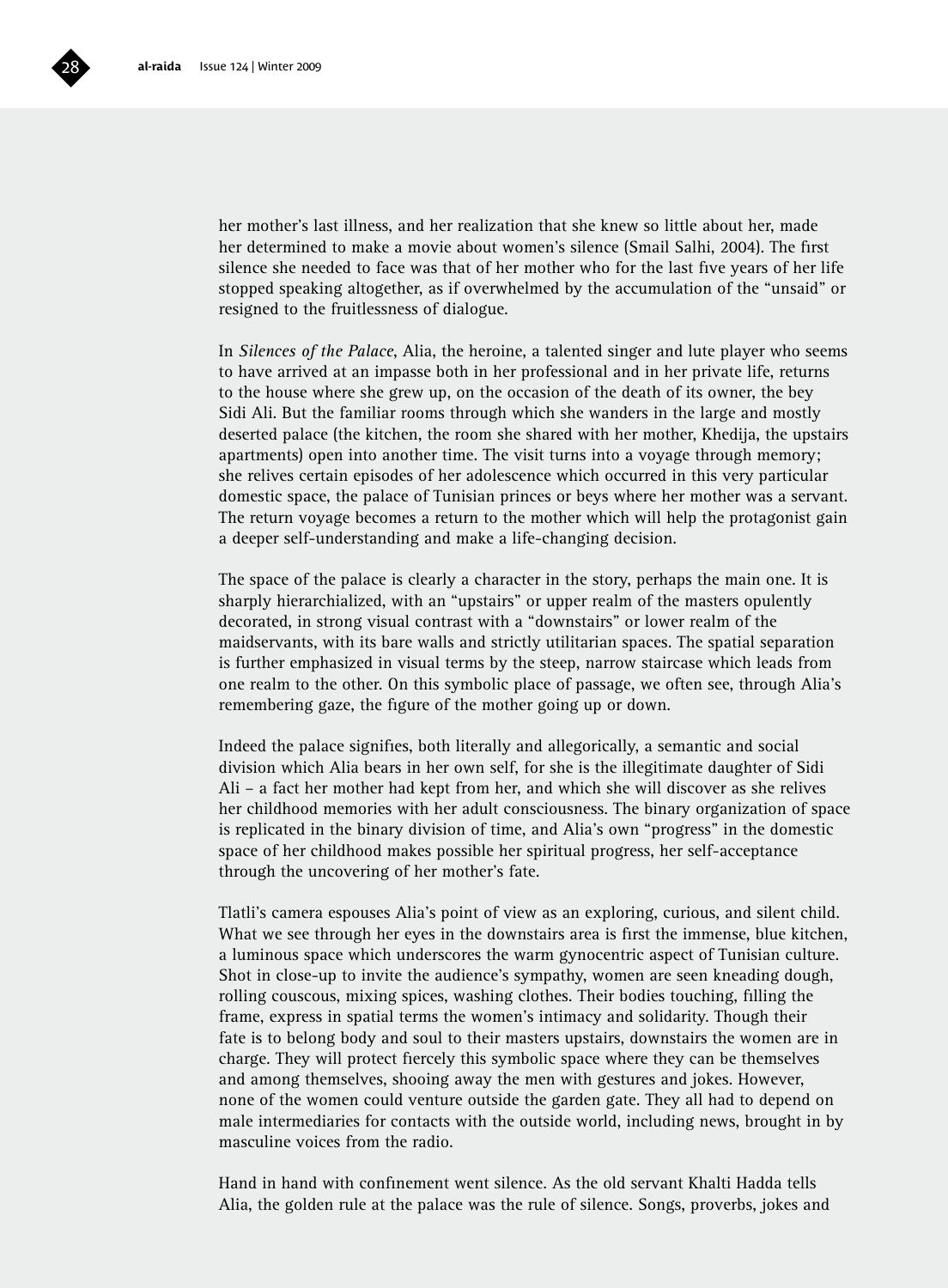

hints, but also cries and laments, occupied the spaces that speech could not enter. However, silence as language of the oppressed is not only a sign of submission and helplessness; it can also be an expression of solidarity and a form of resistance. Thus Alia is struck dumb when she witnesses her mother's rape by Si Bechir, Sidi Ali's brother. Her retreat into muteness is both a sign of despair and of condemnation. Similarly, when Khedija, realizing she is pregnant by Si Bechir, screams that she hates herself, that her body disgusts her, the servant women express their solidarity, their compassion and desire to cover their sister's shame through the silent accomplishing of mechanical tasks. Camera shots alternate between Khedija's prostrate figure and closeups of the women's hands kneading dough, laundering clothes, perhaps symbolically kneading a different fate, washing away Khedija's shame. When news of the curfew following nationalist disturbances is broadcast, the women comment quietly that their lives are a "permanent curfew" anyway; so in silence they support their country's struggle for independence.

A key scene in the film shows how clearly Khedija's teaching to her daughter implicates space in the formation of the girl's sense of self. Khedija is washing her daughter who has just had her first period – a scene of great tenderness and intimacy. She then warns Alia to stay away from men, to renounce her wanderings through the palace and the garden, and to remember her "place". "Your place is here with me, in the kitchen", she says. To which Alia replies that she hates pots and pans and wants to learn how to play the lute. For Alia, it becomes clear that the development of her body and her bodily consciousness is also a consciousness of limitation, from spatial limitation to the limitation of possibilities. Becoming a musician will be her act of rebellion. Thus she defiantly sings the nationalist anthem at the beys' *soirée*, breaking into song being a signifier of her impending breaking away. At the end of the film, her decision to keep the child she is bearing, against her lover's will, and to name her Khedija, is an affirmation of her desire to recognize and celebrate her mother.

*Honey and Ashes*, written and directed by Nadia Farès, who had a previous career as an actress, was released in 1996. It is tempting to see in this title a reference to Claude Lévi-Strauss' *From Honey to Ashes*, in which the anthropologist reflects upon the passage from the seduction of nature (honey) to culture (ashes). The film tells the story of three women whose destinies intersect briefly through the chance encounters of urban life, a narrative technique subsequently used by González Iñárritu in *Amores perros* (2000) and *Babel* (2006). The film opens with the shot of a café, a typically male domain, on the visual background of which the voices off of three women talk about seduction. Then we see three women's faces in close-up: Leila, a beautiful girl who will be driven to prostitution to pay for her college education; Naima, a doctor who lives alone with her daughter Mounia; and Amina, a young woman of the privileged classes who has an abusive husband. The narrative structure spirals from one to the other. Passing by chance along a coastal road, Naima saves Leila, who was fleeing from aggressors; Leila is a student whose university professor, well-known for his liberal ideas and pleasant manners, is no other than Amina's jealous and brutal husband; and Amina, in the hospital where she has her broken hand attended to, meets Naima. At the end of the story, Naima will have preserved her freedom, Amina will regain it by leaving her husband, and Leila will definitely lose it, having committed murder in selfdefense.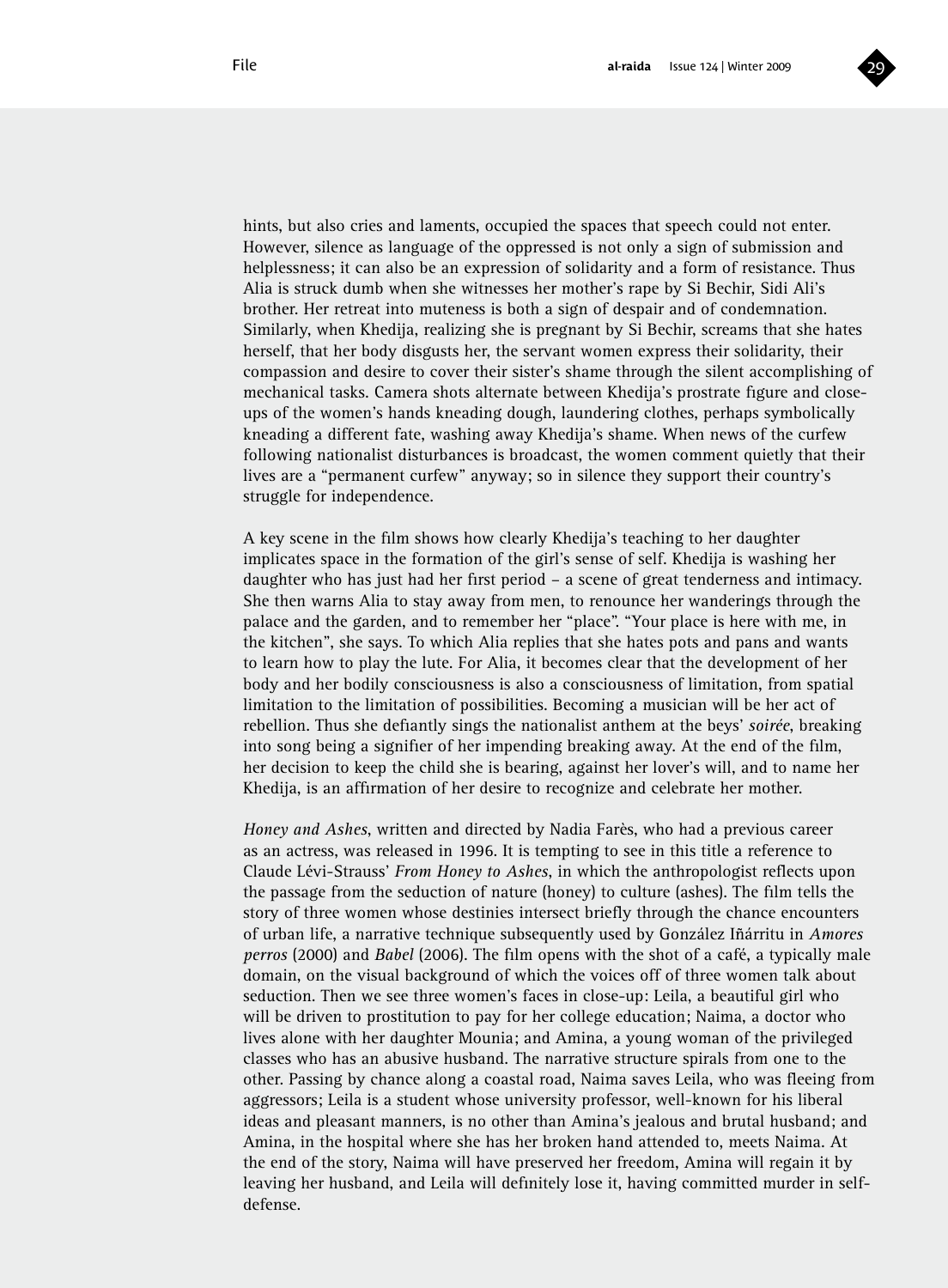

Relations between women (Leila and her sisters, Naima and her daughter, Amina and her mother) are characterized by tenderness and loyalty; men, on the other hand, are mostly shown as brutal aggressors of women. Four scenes of violence mark turning points in the narrative; in the first one, Leila narrowly escapes being raped by three young men who were spying on her love-making with her boyfriend; the second shows Leila being savagely beaten by her father; the third is a scene of marital abuse against Amina; and in the last, Leila kills a young man who attempted to rape her in her house. Of the three characters, Naima is the only one who has taken her life in hand when the story starts. She is raising her daughter alone, she discusses sex openly with her, and, as a doctor, tries to help the women she meets. She will encourage Amina to leave her husband, and will visit Leila in prison. Her autonomy is signified by the moving shots in which she is shown, dashing through country roads or city streets in her car. Amina's space, by contrast, is a domestic space dominated by violence. Nadia Farès stresses the visual contrast between Amina's sensual, innocent abandon, her joyous enjoyment of dance, and her husband's face, distorted by desire and murderous jealousy. He is always present, off-center, in the frames where she appears, justifying their little girl's remark that he is like God, both omnipotent and omnipresent.

As for Leila, the three spaces that define the stages of her story are all prisons. For her, home is a space from which she has been for ever (r)ejected. In spite of their feuding families, she could have formed with Hassan, her lover, a bond similar to the one uniting Romeo to Juliet. But whereas she is feisty and passionate like Juliet, Hassan is no Romeo; he submits to his mother, who represents the type of the possessive and castrating matron. In Leila's father's house, the atmosphere of surveillance and fear is evoked by the shots of barred windows, half-open doors, and long corridors where figures scurry away. In the girls' room, Leila and her sisters exhibit the same physical intimacy as the maidservants in the bey's palace, the same sensual pleasure in their bodies as Amina dancing. Thus, confinement, making any authentic communication with the masculine other impossible, seems to lead to auto-eroticism.

Refusing to submit to paternal violence, Leila abandons her home and lives by herself, but cannot find any other way to support herself and pay for her studies than prostitution. Her tragic fate is to succumb to the very stereotype she had tried to rebel against. For the fact that she has been seen embracing her boyfriend in a public space (a beach), has branded her as a transgressive, sexualized female, just a step away from prostitution, by the male on-lookers. Leila's second space is her student apartment, clearly divided into two separate areas: the bedroom where she receives clients, the kitchen where she studies. The double paradigm space/body is thus signified in this spatial division. However, Leila's space is irremediably invaded, for the paradox of having gained a room of her own, a space of privacy, only by making it also a space for prostitution, the most public of professions, could not be sustained. In prison, her third space, she will tell Naima that she could only feel that she existed because (or only as long as) she resisted.

Moufida Tlatli declared in an interview that: "We must change and shake up mentalities. From my position as filmmaker, I try to do that" (cited in Armes, 2004, p. 160). Such is the ambition of Maghrebi women filmmakers and the goal of the powerful films I have analyzed. They show that the notion of a domestic space where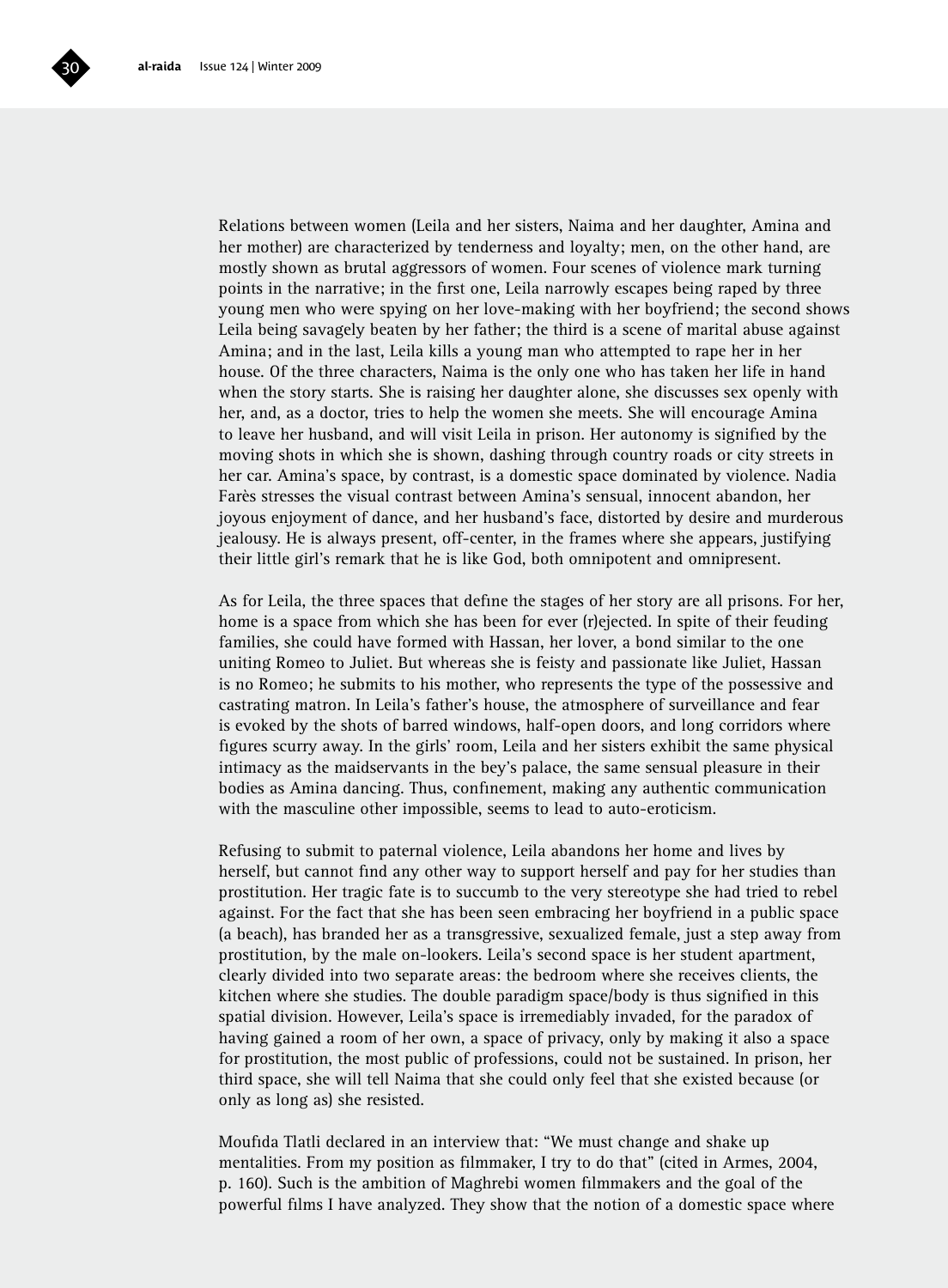

women are kept and controlled must change before women can accede to the status of subjects. The picture they present of domestic space is a somber one; it is a space of servitude and confinement, radically inimical to the construction of a sense of self. In fact, they demonstrate that the commonly accepted belief that domestic space is the territory of women, is to a certain extent a misleading and deceitful one. Women in these Tunisian films have no home; they inhabit the home of "the other", their private space is the "space of the other", and consequently, their sense of self is fractured. However, they defy the dominant configurations of gender and space and rely on female solidarity to forge their sense of empowerment.

> Sonia Assa is Associate Professor of French and Spanish, State University of New York College at Old Westbury, USA. Email: AssaS@oldwestbury.edu

### **References**

- **Armes, R.** (2004). *Post-colonial images: Studies in North African cinema*. Bloomington: Indiana University Press.
- **Boughédir, F.** (1987). Malédictions des cinémas arabes. *Cinémaction, 43*, 10-15.
- **Buchanan, S. B.** (2005). L'intertextualité géopolitique dans le petit chat est mort de Ferjia Deliba. *Présence Francophone, 65*, 68-93.
- **Craig, S.** (2005). Tu n'as rien vu à Hiroshima: Spectatorship and the vaporized subject in Hiroshima mon amour. *Quarterly Review of Film and Video, 22 (*1), 25-35.
- **De Franceschi, L.** (2004). Entre la maison et la ville: La lutte pour l'espace social. *Cinémaction, 111*, 62-66.
- **Konstantarakos, M.** (Ed.). (2000). *Spaces in European cinem*a. Exeter: Intellect.
- **Smail Salhi, Z.** (2004). Maghrebi women film-makers and the challenge of modernity: Breaking women's silence. In N. Sakr (Ed.), *Women and media in the Middle East: Power through selfexpression* (pp. 53-71). New York: I.B. Tauris Publishers.
- **Stanford Friedman, S.** (1998). *Mappings: Feminism and the cultural geographies of encounter*. Princeton, NJ: Princeton University Press.
- **Stone McNeece, L.** (2004). La lettre envolée: L'image écrite dans le cinéma tunisien. *Cinémaction, 111*, 67-76.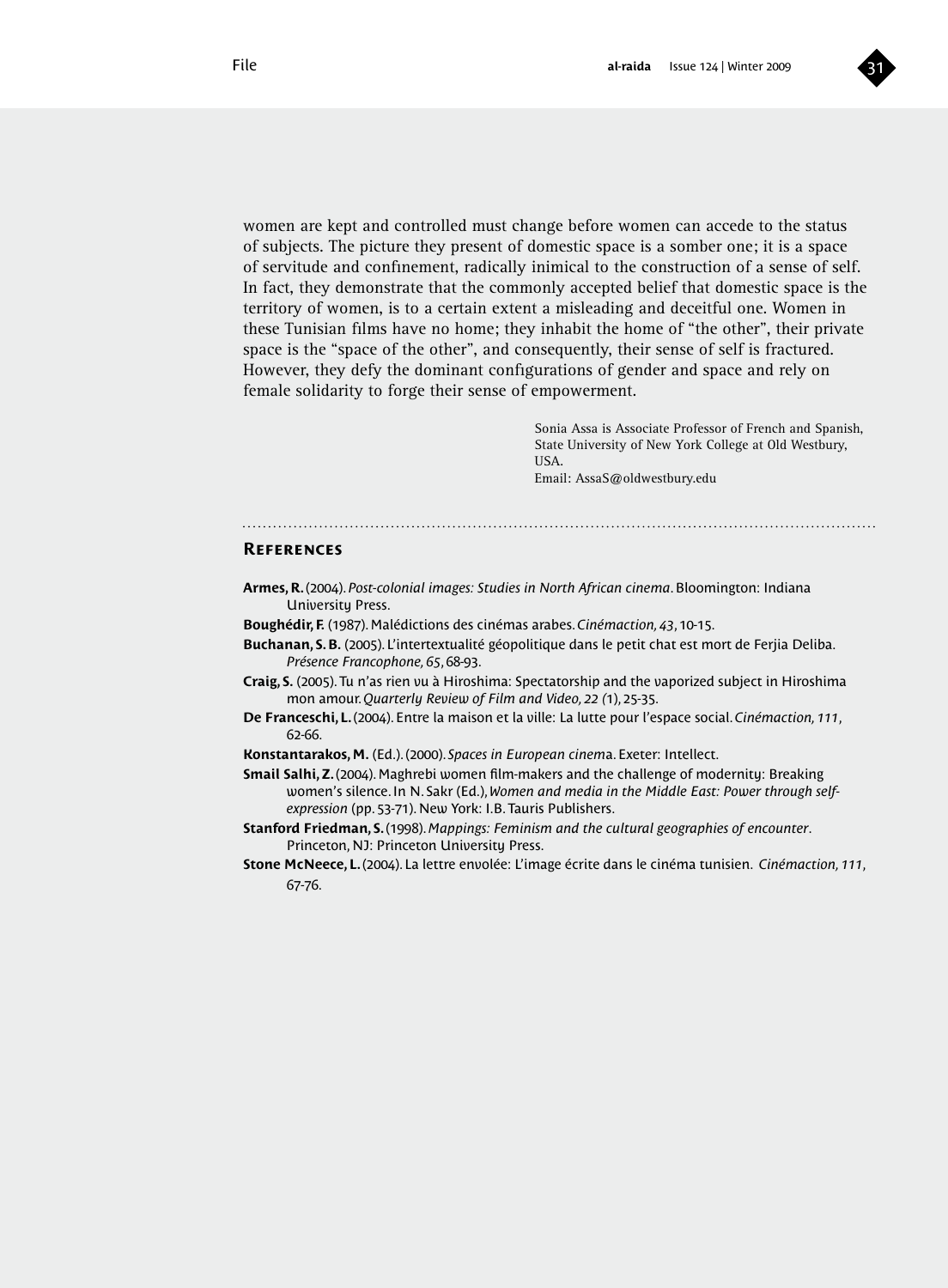# The Cinematic Gaze as Social Activism:

### Yamina Benguigui from Documentary to Fiction

### **Marzia Caporale**

The critical doxa on postcolonial filmmaking agrees that, for the past two decades, female directors in France have been using cinema to reflect on issues of transnational identity and to subvert cultural stereotypes relating to gender and race. In an article titled "*Le Colonial Féminin*", Catherine Portuges (1996) notes that "French women filmmakers are calling into question France's ambivalent relationship to its colonial past in cinematic projects that focalize first-person, introspective autobiographical narratives" (p. 81). Additionally, in her own work on Maghrebi-French women's films, Carrie Tarr (2003) observes that, since the mid 1980s, female directors have been raising important questions about immigrant women's identities, particularly "in relation to the patriarchal values of the Algerian immigrant family" (p. 325).

**1.** "*Le voile et la République*" is the first part of a trilogy that makes up the documentary *Femmes d'Islam*.

**2.** The term *Beur* commonly defines the descendants of North-African immigrants residing in France today.

**3.** I use the adjectives Maghrebi and North-African interchangeably to identify individuals coming from Algeria, Tunisia, and Morocco.

**4.** The interview is contained within the DVD *Femmes d'Islam*. The documentaries cited here are not subtitled. All translations of quotations from *Femmes d'Islam* and *Mémoires d'immigrés* are mine.

The cinematic work of Franco-Algerian author and film director Yamina Benguigui is particularly relevant in this context: born in France of Algerian immigrant parents, Benguigui uses partly autobiographic documentary and fiction to destabilize the Western/French cultural perception that sees Maghrebi immigrants as an amorphous and voiceless mass. From her earlier ground-breaking testimony on the difficult integration of Islamic women living in France ("*Le voile et la République*" in *Femmes d'Islam*, 1994),<sup>1</sup> to her more recent investigation of wide-spread discriminatory practices towards *Beur*<sup>2</sup> job-seekers today (*Le plafond de verre*, 2005), Benguigui's cinematic endeavors have highlighted the ongoing challenges that North-African individuals face in constructing a postcolonial identity within the normative socio-cultural framework of the French métropole.<sup>3</sup> This filmmaker's seminal work as director and producer of both documentary and fiction has raised awareness of *Beur* identity in France since her work in television and cinema in the early 1990s. In 1990, Benguigui produced a series of multiethnic cultural programs for the television channel France 3; in 1991 she joined Philippe Dupuis-Mendel, of Bandits film productions, with whom she agreed that cinema can break stereotypes and change people's minds. Her thought-provoking filmography covers many different aspects of the above multi-faceted question, with a special emphasis on women's issues. As she states in an interview that follows the last of the three documentary episodes in *Femmes d'Islam*, "c'est par [*les femmes*] que le changement arrivera" (i.e. change will come through women).4

While a comprehensive overview of this topic would greatly illustrate Benguigui's social engagement through cinema, the present discussion will be limited to the close

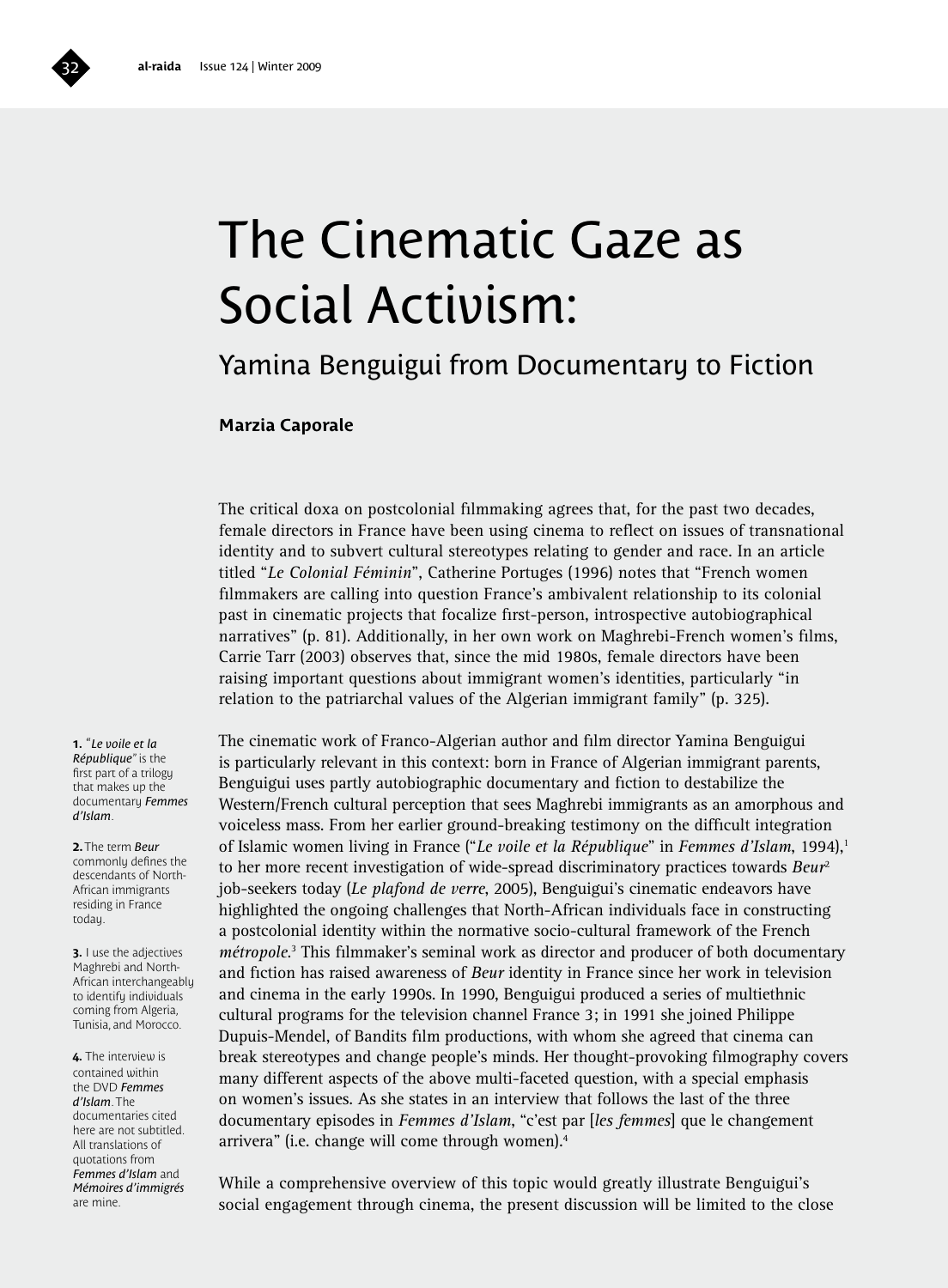

examination of two particularly exemplary films, the three-part documentary *Mémoires d'immigrés: l'héritage maghrébin* (1997), and the fiction *Inch'Allah Dimanche* (2001). Both share a close thematic link and employ similar subject-centered cinematic techniques to underscore the immigrant's subjectivity. *Mémoires d'immigrés* effectively denounces the dehumanizing nature of the government-sponsored post-World War II immigration laws which brought Maghrebi men, particularly Algerians, to France as cheap labor starting in the 1950s. This documentary extends its critique of French politics to include a poignant reflection on the appalling physical and psychological living conditions of the women and children who came to join those male laborers following the Family Reunification Laws of 1974. Such laws, which allowed the wives and children of Maghrebi immigrant men to come to France as permanent residents, proved to be especially detrimental to women who were reunited with husbands they barely knew, in a country that was culturally and linguistically foreign to them.

Benguigui's social commitment to exploring immigrant identity politics with a strong feminist component is also exemplified in *Inch'Allah Dimanche*. The film draws particular attention to the role of Arabic/Muslim women as they shift from their own rigidly static culture into the fluid cultural French space requiring adaptability to a fast-changing and emancipated Western episteme. By means of the emotional, cinematic narrative of an Algerian woman who (unwillingly) joins her working husband in the North of France, Benguigui portrays the difficult undertaking of embodying a feminine identity across two cultures. This powerful work of fiction is centered on the essential question of the voice of female immigrants who must learn how to, both figuratively and realistically, speak a new Western language, without renouncing their own non-Western language and culture.

Through the application of literary critic Edward Said's theories on postcolonial identities, my analysis will demonstrate how Benguigui's aforementioned films question and dispute the French/Orientalistic perspective that deems non-Westerners as dangerous "others". This discussion will also consider the film's cinematic gaze as a tool of social and cultural change. Benguigui chooses cinema, a visually direct art form, to present a polyphonic picture of immigration in France today, as well as to foreground the making of immigrant women's hybrid identity. Her camera relies mostly on close-ups of faces to restore the individuality and the dignity lost in the immigrant's transition from home-land to falsely-promised land. This technique allows the filmmaker to engage the audience in a dialectic discourse with the immigrant voices presented on screen, thus directing attention to the polysemic nature of the migrant body's subject formation.

The object status of the North-African immigrant within mainstream French culture is the direct consequence of a historical and political discourse aimed at maintaining the status-quo long after the narrowly defined colonial experience ended: the Westerner will continue to dominate the non-Westerner because the latter is inferior and can easily be molded into (any) shape. Edward Said (1979) defines this attitude as Orientalism, which can succinctly be explained as "a Western style for dominating, restructuring, and having authority over the Orient" (p. 3). Said observes that such Western cultural hegemony inevitably leads to "the idea of a European identity as a superior one in comparison with all the non-European peoples and cultures" (Said, 1979, p. 3). In *Mémoires d'immigrés*, Benguigui critiques the West/Orient hierarchical relation and proposes to shift such a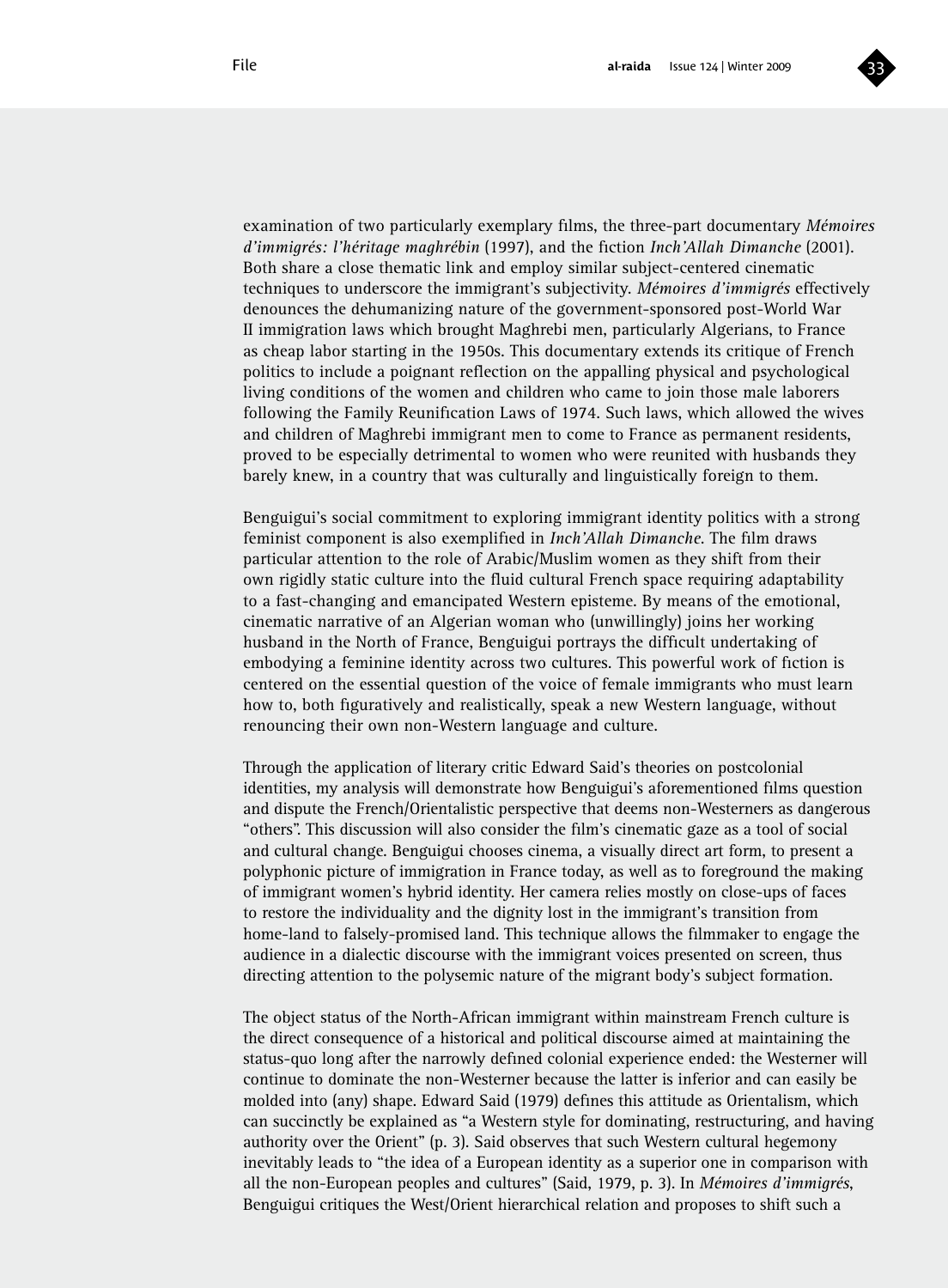

binary opposition from a condition of vertical domination to one of equal and peaceful co-habitation. Through the moving account of three inter-related groups of North-African immigrants, fathers, mothers, and their children, the film exposes the failure of the West (and specifically of the French government) to address questions of integration of the Maghrebi, Muslim individual within French culture and society.

As a social testimonial, *Mémoires d'immigrés* recreates memories of a common past for people eradicated from their homeland and brought to France to rebuild the economy of a country devastated by World War II. In order to foreground the fundamental indifference of French government officials towards the needs of the new migrant populations, Benguigui presents the immigrant subject, man or woman, as a person who is finally free to speak for him/herself after years of oppression and repression. The documentary constructs an apparently simple narrative which, as critic and scholar Kenneth Harrow (2005) notes, "is provided by a series of talking heads" (p. 102). The camera focuses almost exclusively on the face of the speakers, with an occasional extreme close-up of the eyes or the hands. The latter is a semantically charged detail since African workers, deemed culturally and intellectually inferior, were consistently relegated to manual labor. The touching account of one Tunisian man who was recruited to work in the auto industry, to which he devoted his entire life, confirms the reification of the immigrant body considered not a human being but a machine in the fast-moving mechanisms of modern economic production. As the interviewee recalls, the hierarchical order regulating the distribution of labor was based on the inviolable principle that "*la chaîne était destinée pour les Africains et les Maghrébins*" (i.e. assembly line work was destined for African and Maghrebi workers). The immigrant's object status is reinforced by the words of a former government official in charge of recruiting fit and young men in Morocco. As he confesses, his responsibility was to determine if those who had been selected constituted "*un produit de valeur*" (i.e. a worthy product); he also candidly states that recruitment of male labor was easier in the countryside where a poor, uneducated crowd displayed "*une plus grande maniabilité*" (i.e. greater manageability), thus suggesting that, once in France, these men could more easily be manipulated into submission.

Benguigui inserts several brief interviews with former French government representatives to challenge the orientalistic view on the immigration phenomenon. Most (if not all) French authorities are filmed sitting behind an official-looking desk and appear reluctant to take any responsibility for the failure of the laws they created and promoted. Their physical and emotional distance leads the spectator to side with the oppressed. Additionally, the open admission of one government executive stating that recruiting practices in Algeria remained unchanged even after the country had fought and obtained its independence in 1962, suggests that France did not truly intend to renounce its imperialistic policy of domination despite the fact that it no longer held any official power over its former colony. In *Culture and Imperialism*, Edward Said (1994) argues that "imperialism means the practice, the theory, and the attitudes of a dominating metropolitan center ruling a distant territory" (p. 9). Indeed, the term goes beyond its strictly historical connotation relating to the colonial experience of exploitation of the West over the Orient. Said (1994) explains that while, in our times, direct domination of other cultures and territories has, for the most part, ended, "[imperialism] lingers where it has always been, in a kind of general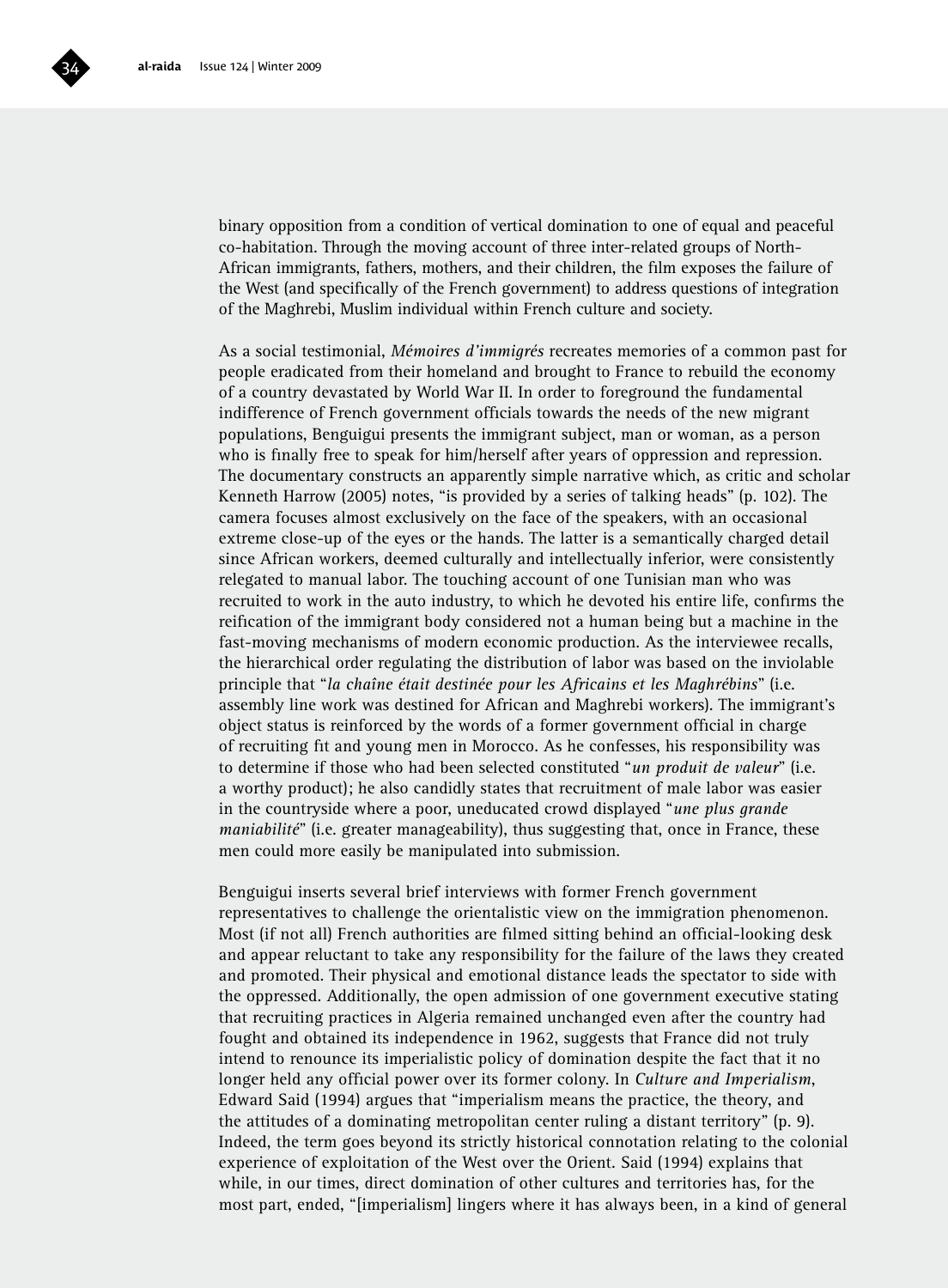

cultural sphere as well as in specific political, ideological, economic, and social practices" (p. 9).

The imperialistic presence of French administrators and their power to exert direct control over immigrant bodies are consistently evoked in the documentary through the accounts of the inhumane living conditions of Maghrebi workers. The spectator follows the camera's eye as it moves through what remains today of the old *cités de transit* (i.e. temporary housing) now reduced to a few dilapidated buildings with crumbling walls and boarded up windows. Yet, these barracks with no electricity or running water, which housed up to ten people in a single room, were considered the norm in a not so distant past of postcolonial exploitation. The sense of resignation and impotence widespread among the inhabitants of the barracks who repeat, in segments of period footage, "*on ne fait pas autrement*" (i.e. we cannot do otherwise), is accompanied by an inherent fear of local authorities who can intervene and expel them at any time if they create "problems" for others – hence the inevitable silence, best summed up by the popular motto related by the son of an Algerian worker: "*plus tu fermes ta bouche, moins tu risques d'avaler des mouches*" (i.e. the more you keep your mouth shut, the less you risk swallowing flies).

In the documentary, the goal of the interview segments is to reverse a deep-seated condition of silence by displaying a free flow of language and creating a powerful personal narrative. In order to let the speakers relate more effectively the intimate experience of the pain and ostracization associated with years spent in isolation and fear, Benguigui effaces her own presence from the screen. As Mark Ingram and Florence Martin (2003) rightly observe, while it is clear that a dialogical exchange is taking place in the film, "the systematic erasure of Benguigui's voice from the soundtrack is a device to authenticate the documentary" (p. 113).

By providing a realistic portrayal of the face of immigration in France "then" and "now", Benguigui's documentary style engenders on visual and aural planes a dialectic narrative between past and present. The skillful juxtapositions of old and new interviews, combined with black and white photos of the immigrant person(s), is underscored by a selection of musical pieces in Arabic to create, as the filmmaker herself explains at the end of the three episodes, "*une mémoire musicale*" (i.e. a musical memory) for immigrants from the three areas of the Maghreb. The role of music as a tie to the past and the land of origin is especially meaningful to women as wives and mothers often live in solitude while their husbands work and their children go to school. For them, as Benguigui herself states, listening to popular songs such as "*Ah qu'elles sont jolies les filles de mon pays*" (i.e. the girls from my country are so beautiful) was not only a way to nostalgically bond with an abandoned personal past. It also provided immigrant women with the means to create a sisterhood among themselves in the present, as they worked to overcome their silence, defining their feminine voice in a new and foreign land.

The project that Benguigui undertakes with *Mémoires d'immigrés* celebrates the immigrant's cross-cultural identity by giving men and women the power of speech, formerly denied by colonial and postcolonial repressive practices. The second section of the documentary, dedicated to mothers, initiates the conversation about the female immigrant's voice. Such a conversation develops and evolves a few years later in the fictional work *Inch'Allah Dimanche*. This film portrays the painful exile and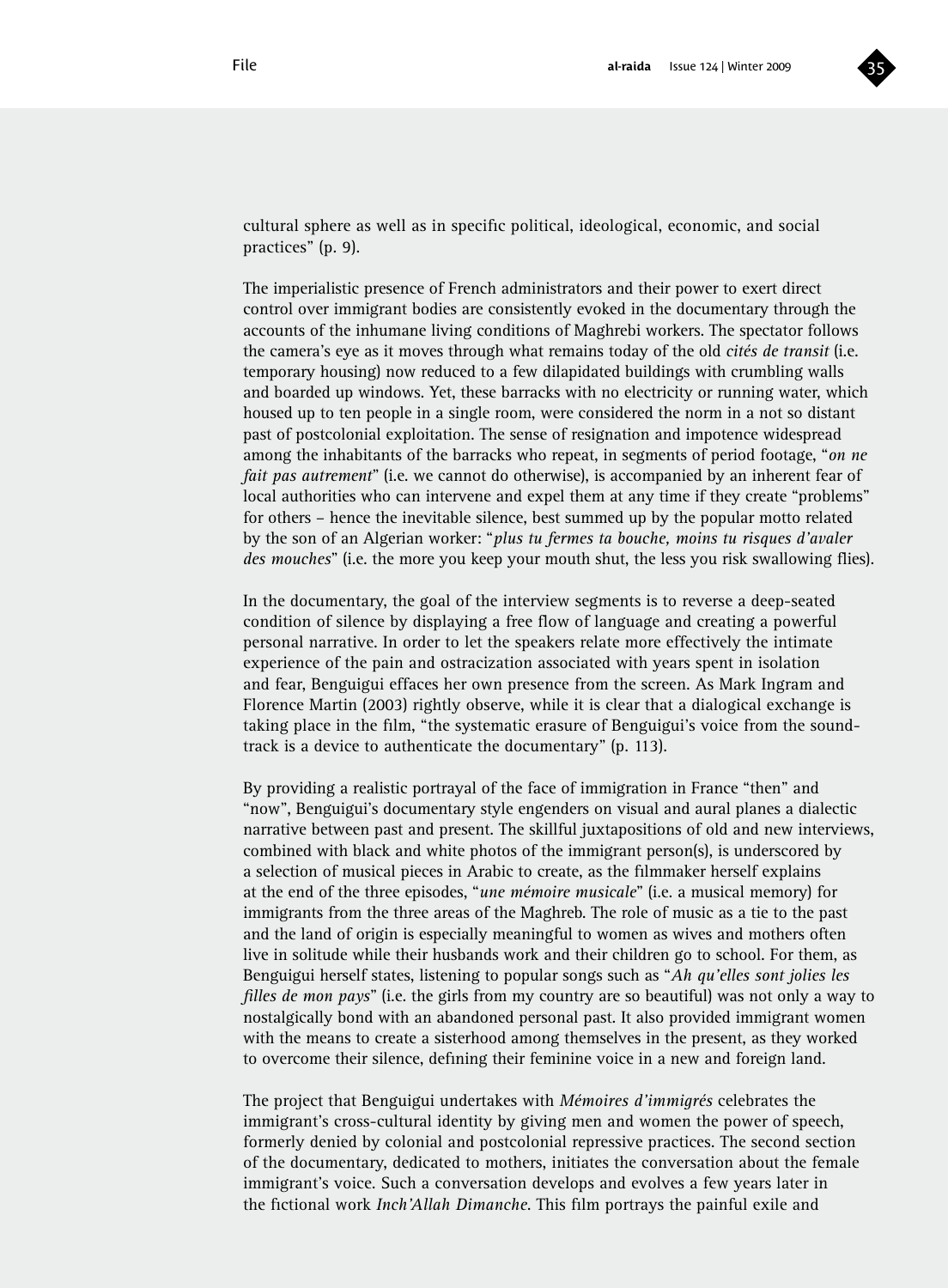

triumphant evolution of an Algerian woman (Zouina) forced to be reunited with a husband (Ahmed) who has been working in France for the past ten years and whom she barely knows. Zouina is accompanied on her migratory journey by her three young children and by her tyrannical mother-in-law, Aïcha. Both mother and son enforce strict patriarchal rules, demanding that Zouina never leave the house and attend to their every need (cooking, cleaning, making the ritual coffee), much like a servant who is required to passively obey the orders given by an unchallengeable authoritative voice. To accentuate Zouina's personal development, the camera remains predominantly centered on the protagonist's body with, as in *Mémoires d'immigrés*, frequent close-ups of the face. Consequently, the character's wide range of emotions (from despair, to fear, to hopefulness) comes forth as she gains progressive awareness of her identity and relinquishes her silent state.

Through the representation of an Algerian woman's struggle to produce a feminine language outside the strict laws of the patriarchal order in which her subjectivity is inscribed, *Inch'Allah Dimanche* portrays the difficult process of emancipation common to all female immigrants who choose to rise above their condition of subordination to both male and (post)colonial power. As critic and theorist Gayatri Spivak (1998) explains, "if, in the context of colonial production, the subaltern has no history and cannot speak, the subaltern as female is even more deeply in shadow" (p. 287). Silence and fear are an intrinsical part of the subaltern self in an economy of oppression which requires individuals to submit to authority without questioning its motives. In this context, women's agency becomes an especially arduous task since, as Spivak (1998) adds, "between patriarchy and imperialism, subject constitution and object-formation, the figure of the woman disappears... into a violent shuttling which is the displaced figuration of the 'third-world woman' caught between tradition and modernization" (p. 306). Undeniably, the process which Zouina undertakes to assert her female subjectivity across two cultures and two traditions is both physically and psychologically painful. In the first part of the film, the protagonist who is subjected to repressive practices carried out by the two authority figures within the family unity (Ahmed and Aïcha), appears unable to speak and rebel despite the fact that, on several occasions, she is the victim of both physical and verbal abuse perpetrated by her husband and her mother-in-law respectively. During the course of the film, Ahmed strikes Zouina on three separate occasions: for getting into a physical fight with the next-door neighbor, for buying a vacuum-cleaner from a deceitful salesman, and for hiding make-up in the house. Aïcha, repeatedly curses Zouina in Arabic for not cleaning vegetables fast enough ("Damn you, mad woman, the devil sent you") or for not properly performing other duties around the home. Zouina never replies.

The spectator's awareness of Zouina's silences is heightened by the presence of two verbal and articulate types of Western femininity, embodied by the Algerian family's female neighbors. On one side resides the xenophobic, middle-aged Mme Donze, who lives in constant fear of the "strangers" next door; on the other side is Nicole Briat, an open-minded, young divorcée who is not afraid to befriend Zouina or enter the "foreign" space of her house. Mme Donze exemplifies conformity to rules and traditional French values. By developing a cinematic narrative aimed at normalizing the "other", Benguigui constructs Mme Donze's character as the personification of the orientalistic perspective which sees non-Westerners as a threat to stability. When this angry neighbor verbally attacks Zouina for wanting to boil coffee outside, or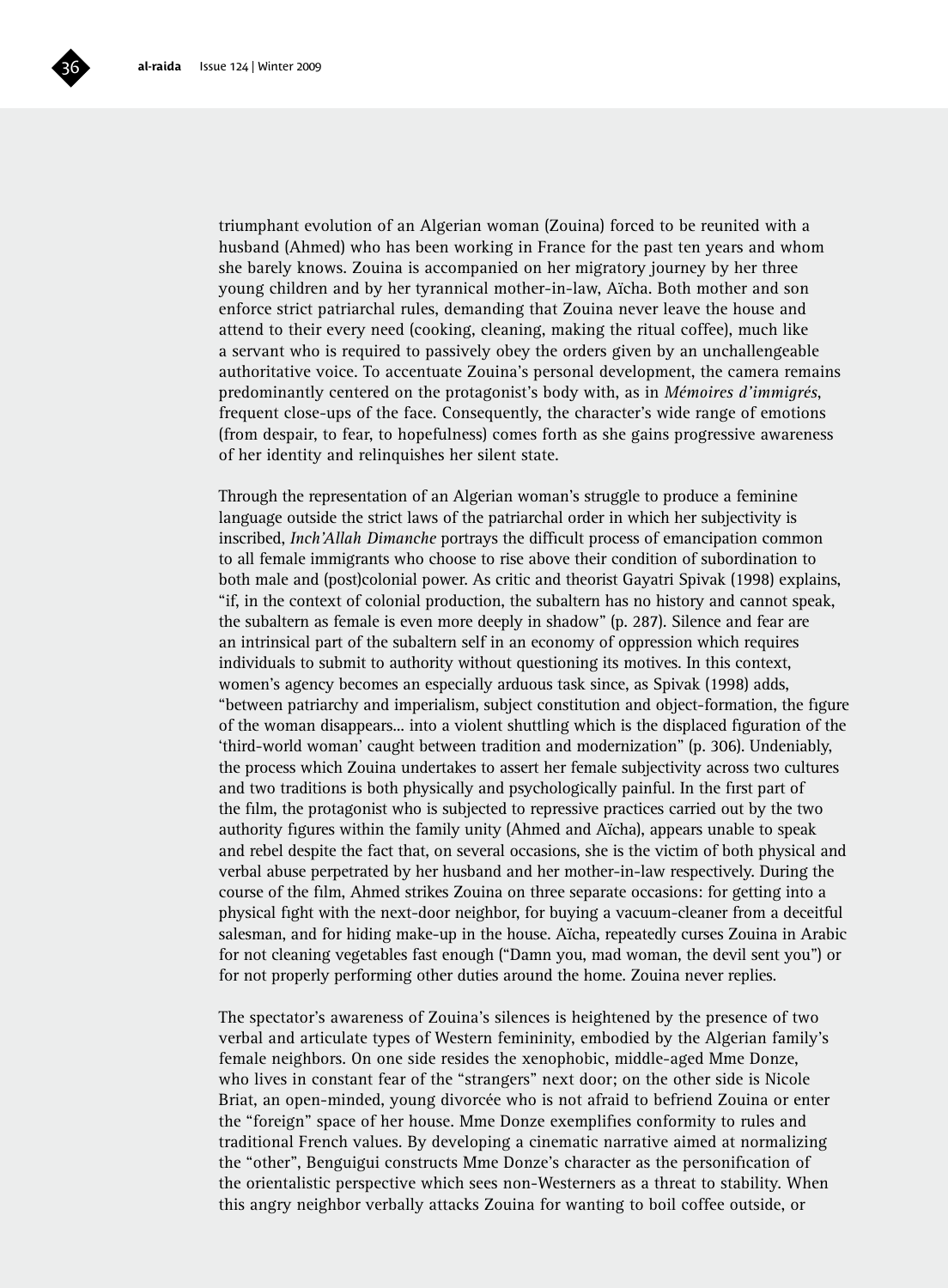

violently rips apart the soccer ball that the children accidentally throw in her yard, she appears as the "evil" one and the oppressor in the eye of the spectator. Her self-directed question at the beginning of the coffee incident, "*qu'est-ce qu'elle fait avec son chaudron*?" (i.e. what is she doing with her cauldron?) expresses fears and suspicion of the other, whom she implicitly labels as a witch.

In actuality, however, it is Mme Donze whom the audience inevitably views as a witchlike character. Furthermore, Mme Donze's obsessive-compulsive desire to keep her geometrically landscaped lawn perfectly manicured and to win first prize in the local flower and garden contest, is representative of an imperialistic French view of order which does not allow the "other" to dispute a strict set of unchangeable laws. For this reason, Mme Donze fears that Zouina will begin growing wild mint, a plant which will expand uncontrollably and invade her "territory". The neighbor's preoccupation is clearly representative of a much deeper fear extending beyond the competition for best garden: it is an expression of the westerner's anxiety of "difference": foreign bodies, if not controlled, will spread and take over.

Mme Donze's prejudiced behavior is counterbalanced by Nicole's openness towards a coeval Zouina with whom she forms an instant bond. Nicole's openly feminist views concerning women's rights inspire Zouina to take the first steps towards independence.5 Having learned from the children that there is another Algerian family in town, the Bouiras, the protagonist defies the cultural interdiction which prevents her from leaving the house and secretly sets out to search for them. As the film title suggests, Zouina's quest for her fellow Algerians can only happen on a Sunday, the day in which her husband and mother-in-law leave her home alone with the children while they to go to the country in search of a sheep to slaughter. *Dimanche* (i.e. Sunday) represents the day of freedom for this domestically enslaved wife, a day in which she can temporarily leave the coercive system to which she is subjected and explore the world outside. Furthermore, the title blends the Arabic (*Inch'Allah*) and the French (*Dimanche*) thus emphasizing the immigrant's cultural hybridism. A sharp contrast between the house as an oppressively closed space and the small French town as an open yet forbidden land of freedom, effectively reinforces the dualism of the title and the cultural conflict of the female protagonist who strives to liberate herself from a personal and collective history of patriarchal domination.

For this woman, virtually alone in an unknown foreign town, defying patriarchy is a frightening yet necessary step to take. Upon Zouina's hurried return home from her first clandestine escape, Benguigui's skillful use of the camera conveys the sense of pure terror characterizing both her and the children as they remove mud from their shoes before the head(s) of the family return from the country. The cinematic gaze, predominantly static and detail-oriented throughout the film, suddenly moves frantically to mimic Zouina's overwhelming anxiety while she works to conceal her open act of transgression against her husband and her mother-in-law. Despite the constant fear of being caught and severely punished, Zouina's progressively daring quest for independence as a female agent continues, as exemplified in her repeated Sunday escapes from home. Yet, her refusal to obey her husband's rule of domestic confinement does not imply a rejection of her past and personal history, as demonstrated by her deep yearning to celebrate the upcoming Muslim holiday (*'eïd*) with the Bouira family.

**5.** Nicole openly discusses freedom and sexuality with Zouina and tells her: "*ton corps t'appartient . . . mon corps m'appartient, c'est moi qui décide*" (i.e your body belongs to you ... my body belongs to me, it is I who decides).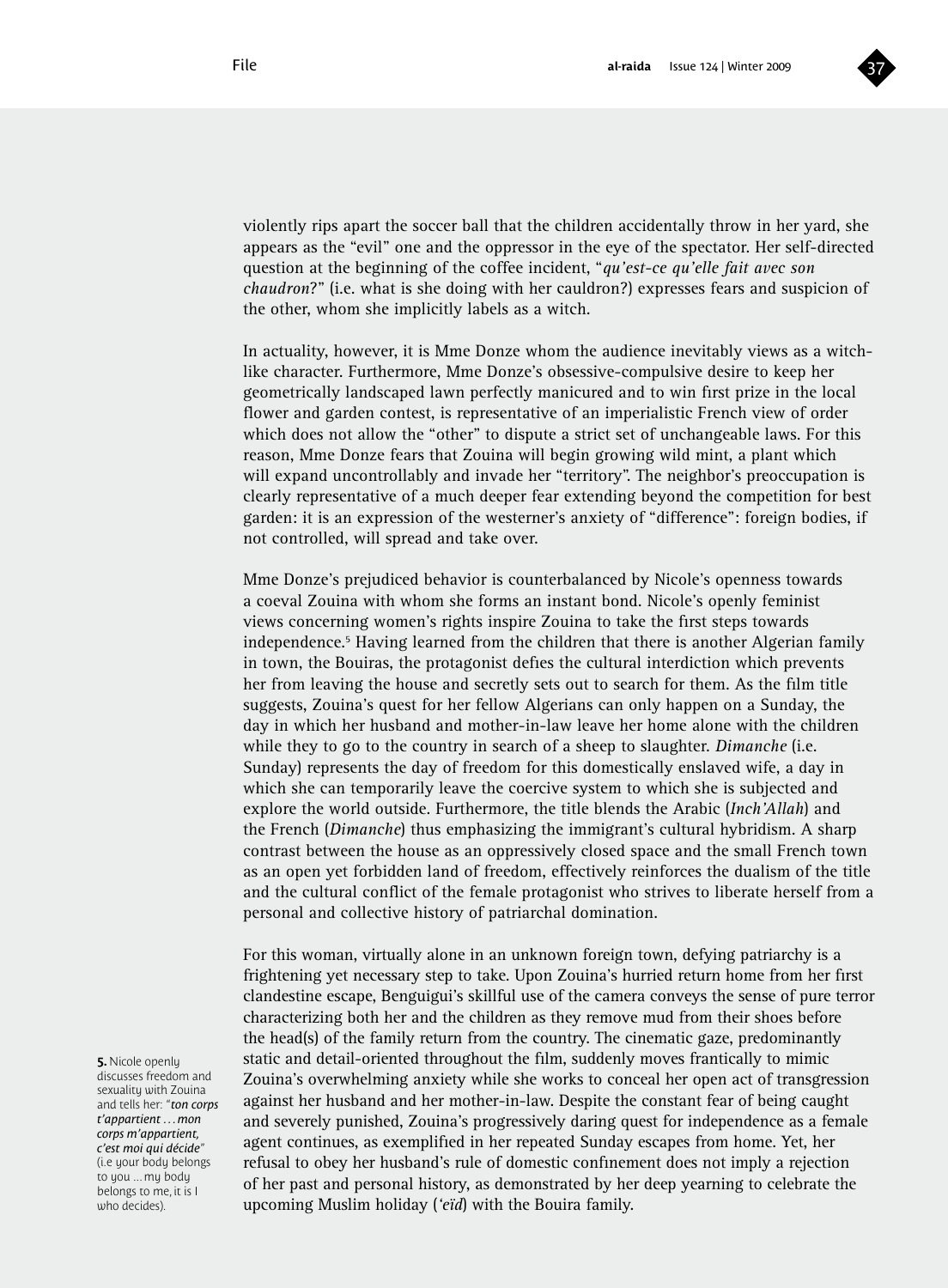

For Zouina, observing this important religious festivity represents an invaluable opportunity to remain connected with the traditions of her homeland while at the same time continuing to adapt to her new country and its customs. Contrarily to any expectation, however, the visit to the Bouiras marks an anticlimactic moment in the film and a heartbreaking disappointment for the protagonist. After several failed attempts to locate the Bouira residence, Zouina is finally able to find the family with the help of a caring and sympathetic acquaintance, Mme Manant. As she soon discovers during her visit, the other Algerian wife, Malika Bouira, has remained submissive to a strict patriarchal code of behavior. Despite having been in France for fifteen years, she continues to speak mostly in Arabic and to subscribe to a traditional anti-feminist ideology which includes complete obedience to the husband and the traditional belief in arranged marriages for teenage daughters.<sup>6</sup> Shocked and offended at the realization that Zouina has come to visit her alone and without her husband's permission, she is overcome with fear of becoming her accomplice in what she considers to be an unacceptable act of insubordination: for this reason, she hurriedly throws her out of the house and locks the door. Despite Zouina's tearful plea to be let in, pronounced in Arabic in a desperate attempt to connect with the woman behind the closed door, a thick wall and a closed window (which Zouina breaks with her fist) denote symbolic, liminal spaces dividing two models of Arab femininity, past and future.

While Malika is unable to overturn her submissive status, Zouina opts to liberate herself and her children from both patriarchal and postcolonial oppression. Ultimately, the impossibility of establishing a sisterly bond with Malika is not a failure for the protagonist. As critic Maryse Fauvel (2004) argues, "Zouina constructs her identity not through the gaze of other women, nor as the 'other.' On the contrary, their gaze and their rejection of what she does become creative moments and challenges. She succeeds in creating a community that subverts traditional identity markers: stereotypical notions of class, sex, and nationality" (p. 154). Poignantly, her success is captured in the final image of the film: a close-up of Zouina's face shows her smiling and victoriously returning home with a new awareness. With a shocked Franco-Algerian group of people (her husband, mother-in-law, neighbors, Mme Manant) awaiting her arrival in front of her house, she utters the first outspoken assertion of her will: looking at Ahmed in the eye but speaking directly to her children, she promises, "*demain, c'est moi je vous emmène à l'école* [sic]" (i.e. tomorrow, I will be the one taking you to school).

After Zouina produces a strong verbal statement of her female agency, the camera's gaze gradually fades out on her newly found optimism. Despite the numerous examples of patriarchal oppression of women in the film, Benguigui's work ultimately offers a hopeful representation of the immigrant female subject as she evolves into a more emancipated, trans-cultural model of femininity. Benguigui explains in an interview with Michèle Halberstadt that Zouina's story of female empowerment is a tribute to the immigrant woman's struggle to rise from a status of silent object to one of speaking subject. As she recalls, the film was inspired by her mother and by the women of her generation: "The memories of my mother and all the testimonials made me tell the story of these women, who had been pioneers. They had been forced to endure an exile they hadn't chosen. It's for economic reasons that they find themselves in this strange world, surrounded by the greatest indifference. Who remembers them at that time? What did their faces look like?" (Hillauer, 2005,

**6.** Throughout their encounter, Zouina speaks mainly in French while Malika responds almost exclusively in Arabic.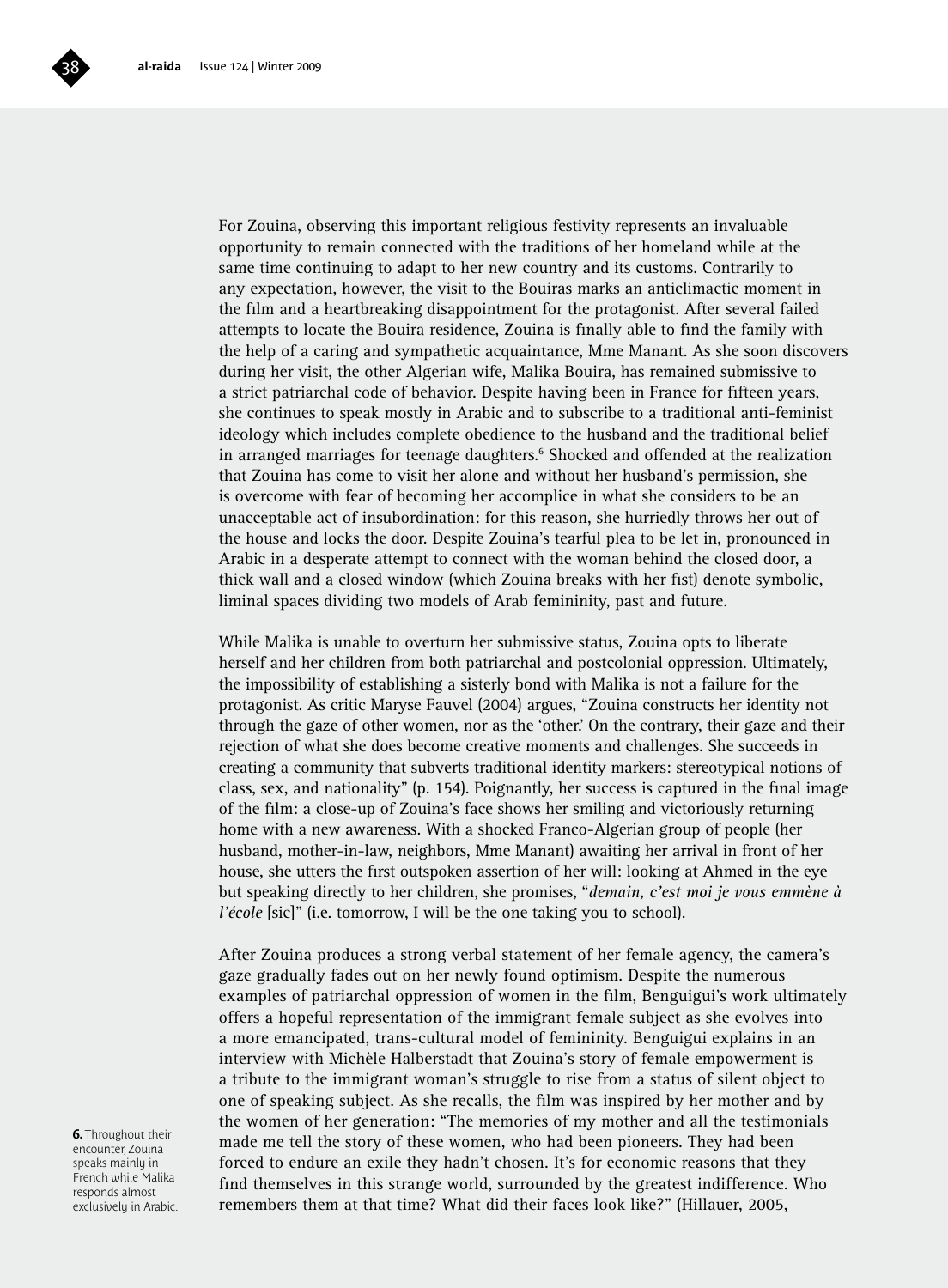

pp. 290-291). In order to give a face to these women, Benguigui uses a highly individualized cinematic gaze to create a memorable identity. A subject-centered use of the camera is therefore instrumental in portraying the formation of Zouina's female subjectivity: her act of self-assertion at the end of the film is a victory for all the women who rose above the same silencing and oppression.

In my analysis of two particularly relevant films on immigration by Yamina Benguigui, I have demonstrated that the director denounces the orientalistic political, social, and economic discourse defining non-Westerners as inherently inferior, labeling them as bodies to be permanently inscribed into an economy of passive obedience to authority. And while integration has made remarkable progress in France today, much still remains to be done before immigrants and their children are granted equal rights. Cinema, as a visual and aural narrative, contributes to alert consciousnesses and raise public awareness of important questions of immigration and postcolonial identity. As Benguigui acknowledges in an interview with Yves Alion, through the semiotics of cinema "*le particulier devient vite universel"* (i.e. the particular quickly becomes universal) (Alion, 2001, p. 136). The struggles of the individuals represented through both her documentary and her fiction are those of any human being who must overcome subjugation. The camera, in this context, becomes a privileged tool for promoting tolerance, social change, and women's rights to Western as well as to non-Western audiences.

> Marzia Caporale is Assistant Professor of French and Italian at the department of World Languages and Cultures, University of Scranton, USA. Email: caporalem2@scranton.edu

#### **References**

**Alion, Y.** (2001, November). Inch'Allah Dimanche: Entretien avec Yamina Benguigui. *Avant-Scène Cinéma,* 506, 136-138.

- **Benguigui, Y.** (2001). *Inch'Allah Dimanche*. Paris: Bandits Editions.
- **Benguigui, Y.** (1997). *Mémoires d'immigrés: L'héritage Maghrébin*. Paris: Canal+/Bandits Editions.
- **Benguigui, Y.** (1994). *Femmes d'Islam*. Paris: Canal+/Bandits Editions.
- **Fauvel, M.** (2004). Yamina Benguigui's Inch'Allah Dimanche: Unveiling hybrid identities. *Studies in French Cinema, 4.2*, 147-157.
- **Harrow, K.** (2005). Mémoires d'immigrés: Bougnoul for what? In H. A. Murdoch, & A. Donadey (Eds.), *Postcolonial theory and francophone literary studies* (pp. 102-125). Gainesville: Florida University Press.
- **Hillauer, R.** (2005). *Encyclopedia of Arab women filmmakers*. Cairo: American University of Cairo Press.
- **Ingram, M. , & Martin, F.** (2003). Voices unveiled: Mémoires d'immigrés: L'héritage Maghrébin. In E. Rueschmann (Ed.), *Moving pictures, migrating identities* (pp. 102-120). Jackson: University Press of Mississippi.
- **Portuges, C.** (1996). Le colonial féminin: Women directors interrogate French cinema. In D. Sherzer (Ed.), *Cinema, colonialism, postcolonialism. Perspectives from the French and Francophone world* (pp. 80-102). Austin: University of Texas Press.
- **Said, E.** (1994). *Culture and imperialism*. New York: Vintage.
- **Said, E.** (1979). *Orientalism*. New York: Vintage.
- **Spivak, G.** (1998). Can the subaltern speak? In C. Nelson & L. Grossberg (Eds.), *Marxism and the interpretation of culture* (pp. 271-313). Urbana: University of Illinois Press.
- **Tarr, C.** (2003). Women of Maghrebi origin in recent films from France. In J. Levitin, J. Plessis, & V. Raoul (Eds.), *Women filmmakers refocusing* (pp. 322-330). Vancouver: University of Columbia Press.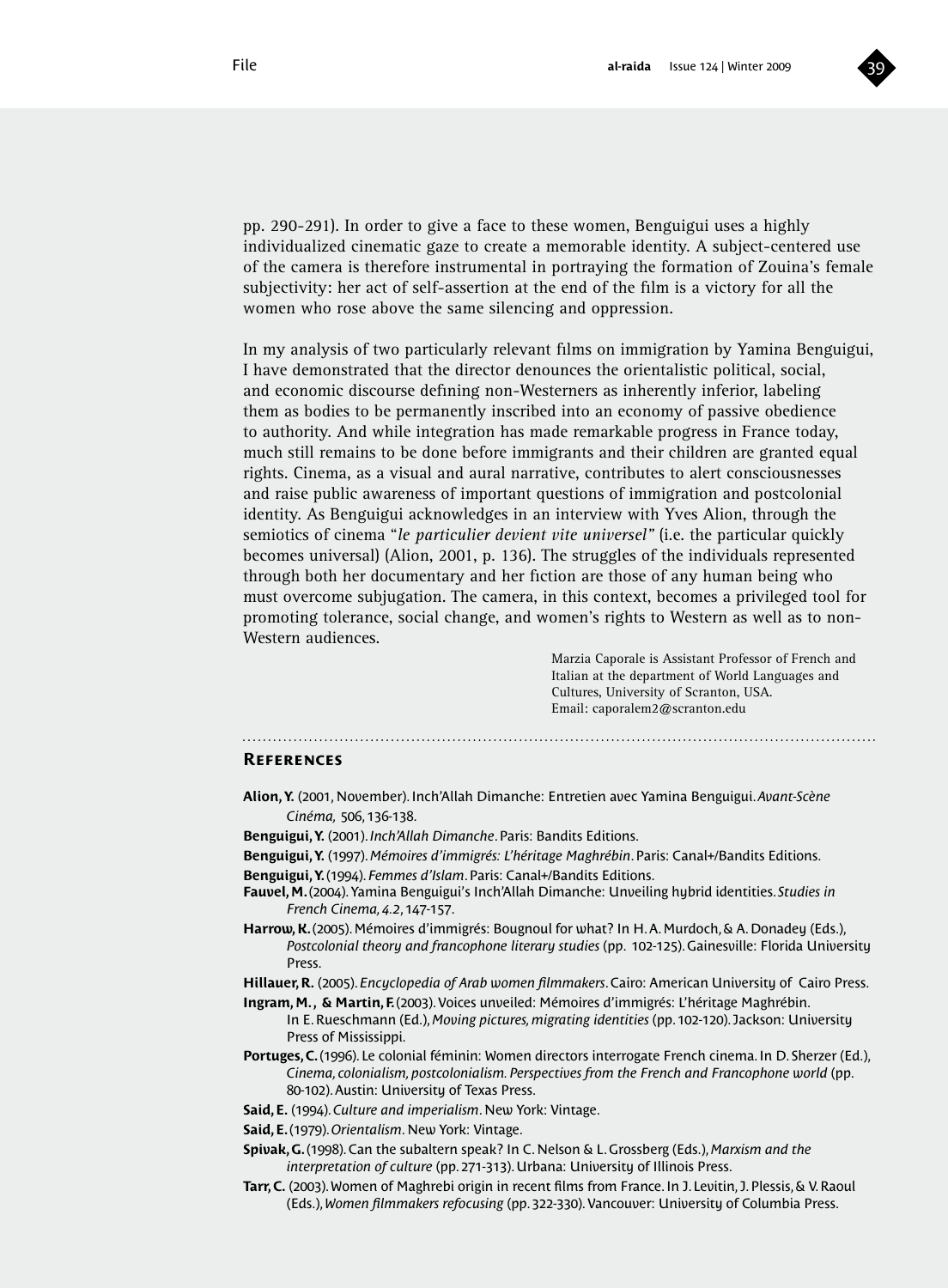# The Teacher as Performer and Activist in Assia Djebar's "*La femme en morceaux*"

#### **Christa Jones**

Francophone literature from the Maghreb has been characterized as *littérature d'urgence* by Maghrebian novelists and critics alike, a term that has also been used by Assia Djebar (Bonn & Boualit, 1999; Chaulet-Achour, 1998; Djebar & Trouillet, 2006). In Sartrian terms, it is a *littérature engagée*, writing that takes a political stance by addressing a variety of critical societal issues, including female oppression, patriarchy, education, religion, terrorism, mono-versus multi-linguism, and violence – in this case the murder of a French teacher in 1990s Algeria. In keeping with postcolonial theory, it is also a literature of resistance and rebellion by taking up the cause of Arab women writers, many of whom have fought to make themselves heard in what remain largely patriarchal societies that view women writers with suspicion (Ireland, 2001; Segarra, 1997; Morsly & Mernissi, 1994). I propose to explore the political, societal, and educational stances played out in "*La femme en morceaux*" (1996), a piece of Assia Djebar's collection of short stories titled *Oran, Langue Morte*. Set in postwar Algeria, the book presents itself as a "chronicle of shootings, fears and alarms" (Djebar, 2001, p. 245). Given its documentary spirit, Djebar feels personally invested in the project. While *Oran, Langue Morte* is fiction and clearly not a journalistic piece of writing it is a creative and curative set of texts that aim to honor the victims of violence. In that respect it helped the author come to terms with a nightmarish reality she, as many of her peers, were obliged to confront on a daily basis, every time they opened a newspaper. An estimated 80,000 to 120,000 of Algeria's 28 million citizens died in the civil war that started in 1992 and lasted throughout the decade (Aït-Larbi et al., 1999). In the 1990s, many French teachers were killed for daring to teach French in Algeria (Djebar and Trouillot, 2006). Often, the perpetrators remain unidentified and unpunished, as killings were not reported and largely ignored by the Algerian army, security forces, international media, and the international community at large. Among the victims were politicians, intellectuals, writers, musicians, journalists, foreigners, and ordinary Algerians. These massacres led to a mass exodus, as the Algerian government and army were unable to ensure the safety of the civilian population. It is in this socio-politically charged context that Djebar's volume of short stories *Oran, Langue Morte* originated.

The book is divided into two parts. The first part, "*Algérie, entre désir et mort*", features four short stories and one fairy tale, "*La femme en morceaux*", which closes the first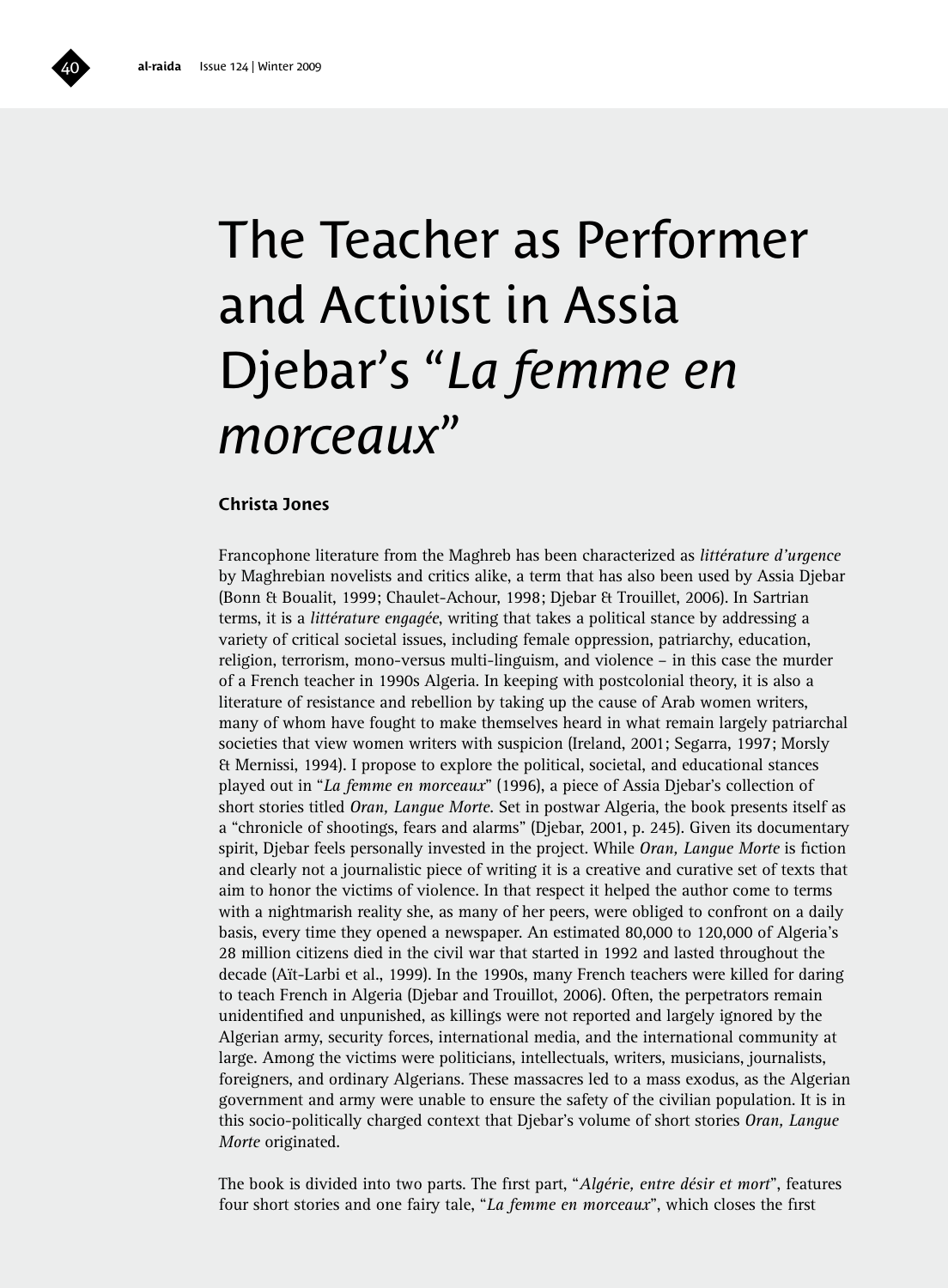

part. The second part, "*Entre France et Algérie*", comprises one *récit*, one short story, and a postscript, entitled "*Le sang ne sèche pas dans la langue*". Nearly all of the texts refer to Algeria's recent history, the Algerian War of Liberation, and post-colonial Algeria. The eponymous "*La femme en morceaux*" refers to the tale "The Three Apples", told by Shahrazad in the *The Arabian Nights*. Set in mythic Baghdad, it tells the story of the discovery of the body of a dismembered young woman found in the city of Baghdad and the ensuing efforts of the caliph and his vizir to find and punish the assassin.<sup>1</sup>

In this article, I aim to show that "*La femme en morceaux*" is a form of literary activism built on a number of platforms – feminist, political, educational, journalistic, sociological, and religious. Consequently, it is a fine example of both *littérature engagée* and *littérature d'urgence* as it analyzes contemporary Algeria through the art of storytelling and ingenious stylistic variations of writing, notably the use of a *mise-en-abyme* technique. Djebar's masterful use of *mise-en-abyme* – the continuity of Atyka's lesson which alternates with the *mise-en-abyme* of the tale from *The Arabian Nights* is accompanied by stylistic change. While Djebar makes ample use of poetry and symbolist imagery in the parts relating to the tale from *The Arabian Nights*, the frame story – Atyka's story – is written in a more sober, journalistic style which befits 1990s Algeria. Djebar, as a writer and a teacher, expresses her own investment in the story by highlighting the important function of the various storytellers – Shahrazad, Djaffar, Atyka, and the third-person narrator of Atyka's story. The storytellers are truly powerful as they are able to invent stories that will please an omnipotent tyrant; they have the power to ensure their own survival thanks to their creativity and ingenuity.

The text has powerful, cinematographic qualities; by using a flashback technique to visit ancient Baghdad and the sliced up woman lying in an open coffin, and fast forwarding to twentieth century *Oran* to the murder of French teacher Atyka, and her severed, talking head continuing to lecture on the desk, it shows that cruelty against women continues to exist in our world and that this issue warrants discussion. The text culminates in a brutal scene, in which the reader's eye is drawn to the teacher's severed head, its mouth and its eyes, as if a camera zoomed in on it in close-up fashion, a technique that amplifies the impact created by the visual cruelty of the previously depicted sliced up woman in the tale of *The Arabian Nights*. The text is also striking in terms of its *worldliness* – the "... intellectual's engagement with contemporary political realities and commitment to connecting the text to the world" (as cited in Mortimer, 2005, p. 57). I would add that the worldliness of Djebar's politically charged writing is greatly enhanced by its masterful narrative technique, as well as its lyrical and performative qualities. The text's worldliness is reinforced by the intertwining of four stylistically distinct narratives, two of which are tales from *The Arabian Nights*: Shahrazad's and Djaffar's stories; set in ancient Baghdad they are lyrical, fictional, imaginary, and mythic. These stories are strangely echoed in two other narratives that refer to current events: Atyka's story, that of a young teacher working in a *lycée* in 1994 Algiers, as well as that of "*La femme en morceaux*" as a whole, in the larger context of *Oran, Langue Morte*. Thus, Djebar deploys a "contrapuntal" technique; she creates a mirror effect by pitting discourses against discourses. By placing Atyka's narrative in counterpoint to the tale of the *The Arabian Nights,* Djebar "calls attention to the need for women's participation in public discourse, in politics and education, while acknowledging the dangers of a tradition of women's silence" (Mortimer, 2005,

**1.** All subsequent citations from the short story are taken from its English language translation: Djebar, A. (T. Raleigh, trans.) 2006.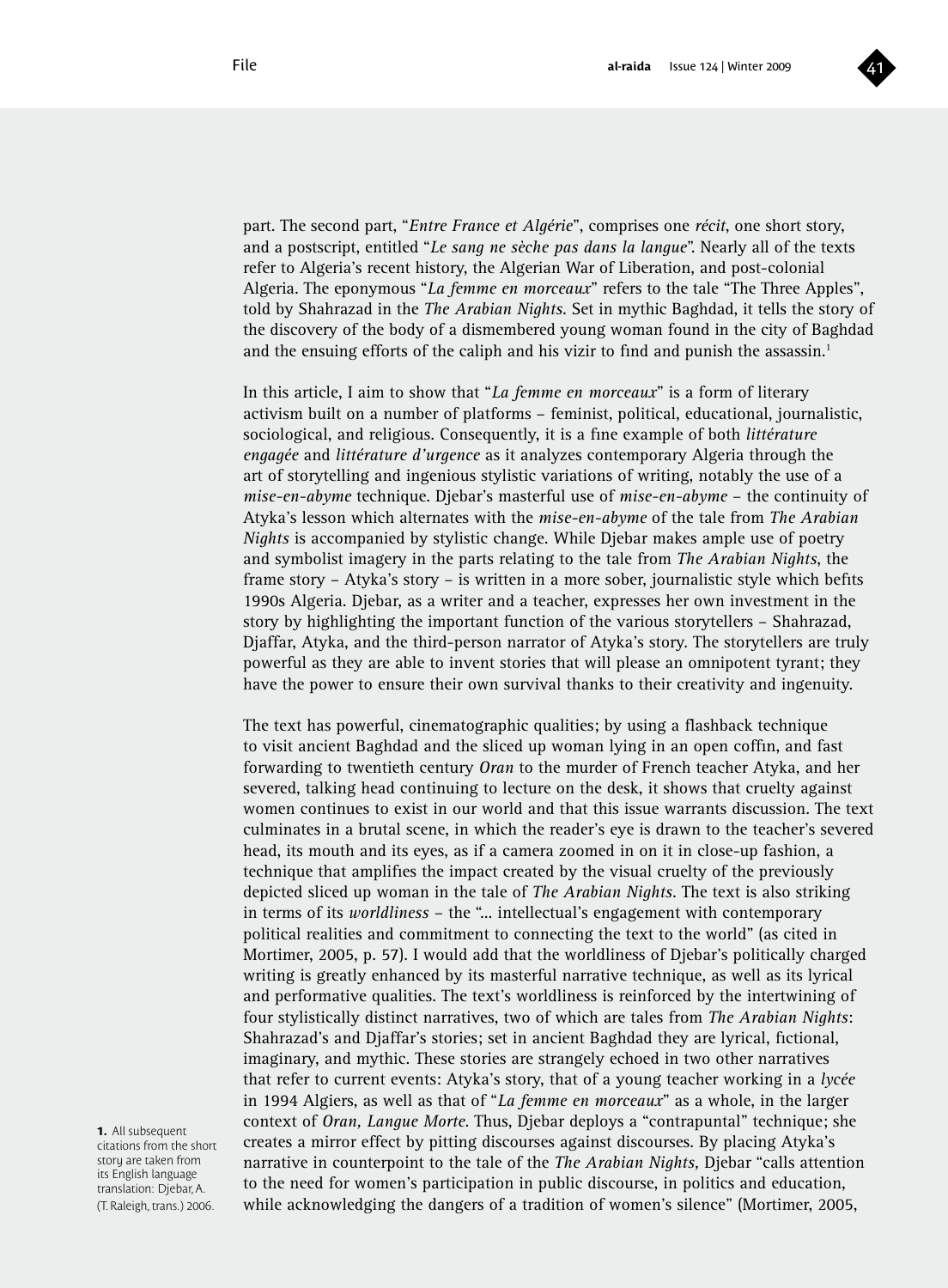

p. 65). Beyond recounting a violent history in which the "female body constitutes the text, and beyond the obvious thematic of victimization, the text also raises the question of illicit listening and illicit speaking" (Zimra, 1999, p. 109). This is certainly true and it raises the question of whether Djebar would have been able to publish this collection with an Algerian publisher, rather than a French one. She might have deliberately chosen a French publisher in order to raise awareness in France for the dramatic situation in Algeria.

It is my contention that the text's powerful force stems from its enriching and creative dialogism which underscores its uncompromisingly activist stance. In Djebar's short story, the teacher and main character Atyka who herself is to become a dismembered woman discusses a tale from *The Arabian Nights* in which a female character suffers the same fate. However, given the fact that the frame story – Atyka's story – is set in a twentieth century classroom in *Oran,* the story suggests that in 1990s Algeria women continue to be victimized and that their voices are all too often silenced. Within the narratives, the importance of speech/voice versus hearing/reception is highlighted by the short stories' very last sentences, which address the issue of transmission. Though the woman has been killed, her death was not in vain, as her voice continues to be heard, as long as people mourn her death: "The body of the woman cut into pieces. The body, the head. But the voice? In the white city of today, so far from the Tigris, Omar hears the caliph Haroun el-Rachid weeping ceaselessly before the body of the woman in pieces" (p. 125). The *dénouement* stresses the importance of the transmission of voices from past to present as well as a reception across gender divides. In the end, the voice of the dismembered woman lives on and dialogue continues. Thus, the text engages the students – and readers – in an ongoing discussion about past and present, since it directly refers to the daily massacres that are shaking up Algeria in the 1990s. Readers and critics are thus invited to engage in a dialogue, to become active participants in the public debate on the need for a political, linguistic, and societal renewal of the country.

Interestingly, "*La femme en morceaux*" features oppositional literary devices: while the tale from *The Arabian Nights* stresses the art of storytelling by means of strong pictorial, visual, and lyrical qualities, Atyka's story is set in a classroom; hence it is didactic and content-driven: it is essentially a routine five-lesson teaching unit, made up of lectures, readings, and discussions centered around the dismembered woman. Hence, it is essentially pedagogical, descriptive, dialogical, and performative. However, as the semester progresses, her lesson amplifies and takes on a truly theatrical, larger-than-life dimension, which culminates in a sacrificial bloodshed. To put it in Bakhtinian terms, the text's dual, deliberately oppositional and intertwined narrative threads create a polyphony of voices, which give the text a particularly powerful activist force. "*La femme en morceaux*" is fiction, and yet it forces readers to open their eyes to the civil war-like situation of 1990s Algeria, which, as noted by other critics, is also reflected in a "war" within the couple: violence, patriarchy, the silencing of women, and sexual segregation (Chatelard, 1999; Callegruber, 2001). As francophone critic Clarisse Zimra has pointed out, the complexity of Djebar's writing is partially due to a "conceptual fusion of viewers as readers and readers as viewers", and I would add, spectators, as well as critics and writers, given the response and critical discussion her texts continue to provoke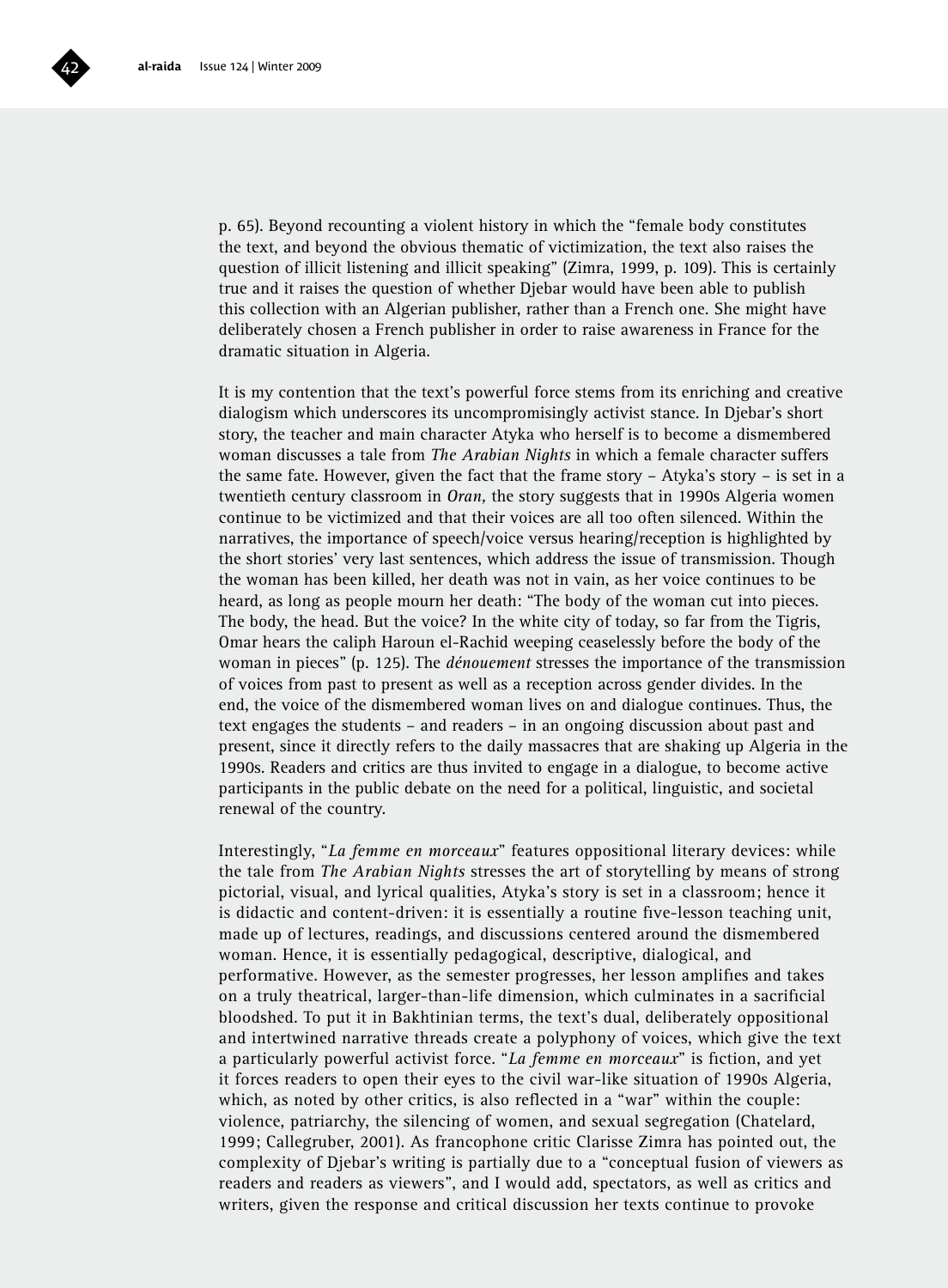

(Zimra, 1999, p. 108). In "*La femme en morceaux*", the deliberate blurring of past and present, fiction and fact, which eventually leads to fiction turning into reality, is troublesome. It raises the question of how it can be possible for such a horrible crime to happen at the turn of the twenty- first century. Why is it possible that educators whose job it is to teach, accompany and support their students as they become responsible adults, are massacred in front of their own classrooms? The *mise-en-abyme* of the dismembered woman – a victim's story – is mediated by a peer, a young, freshly married woman, who herself becomes a victim of male and terrorist violence. Crucially, Atyka's lesson and her own fate occur in a classroom setting. Thus, the teacher becomes an activist herself while her students – and, on the level of meta-narrative, the readers – witness cruelty unfold and become themselves part of a crime scene. By contrasting the stories of mutilated women's bodies fictionally (and positing *The Arabian Nights* as a meta-text), as well as semifictionally – in the form of a short story which is essentially a fictionalized account of 1990s terrorist-struck Algeria – the narrative further raises the question whether the condition of women has really fundamentally changed over the centuries. At first glance, the text suggests that this is not the case, since both women die: the anonymous young wife and mother of three boys in the *The Arabian Nights* and Atyka. However, the striking image of the metonymic head of Atyka that finishes off the lesson, and by extension, the sheer survival of the tale and its century-long transmission, suggests that women's issues have not fallen into oblivion. Quite the opposite, women's stories continue to circulate and are discussed, in fiction, in the media, as well as in our classrooms.

In the tale from the *The Arabian Nights*, the young woman is weakened and tired after having given birth three times in the space of a few years. She is terrified at the thought that she might be expecting a fourth child. Atyka, on the other hand, has no children. She is newly married and we expect that she can empathize with the young woman in the tale. The text is activist in that it showcases female solidarity and bodily politics, the right of self-determination and independence in the case of Atyka, versus that of having to give birth in the tale. The choice of the textual *mise-en-abyme* – a highly lyrical episode taken from the time of the first caliph Haroun el-Rachid from *The Arabian Nights* – which contrasts with the more matterof-fact journalistic account of a contemporary classroom lesson stylistically set off in italics – Atyka's story – is a highly effective means of reaching a contemporary readership and raising awareness and empathy for oppressed women. Both the tale from *The Arabian Nights* and the "real-time" short story tell the same story, that of an innocent woman who is savagely dismembered. The *dénouement* of Atyka's story, the close-up of her head and her moving lips finishing off the lesson is a powerful image. Through the metonymic images of Atyka's mouth and her voice, her students watch and hear history repeat itself in front of their very eyes, and by extension, readers engage in a voyeuristic horror-show. On the level of meta-narrative, the narrator thus appears as a masterful puppeteer by setting the stage for a lyrical tale, which is cruelly echoed and played out in the classroom, which turns into a theater of cruelty. The text takes up gender issues on both levels of narration, as Atyka talks about the tragic fate of a woman to a classroom audience, which is made up of both girls and boys, while Shahrazad invents a male storyteller, Djaffar, who must tell stories in order to be spared execution.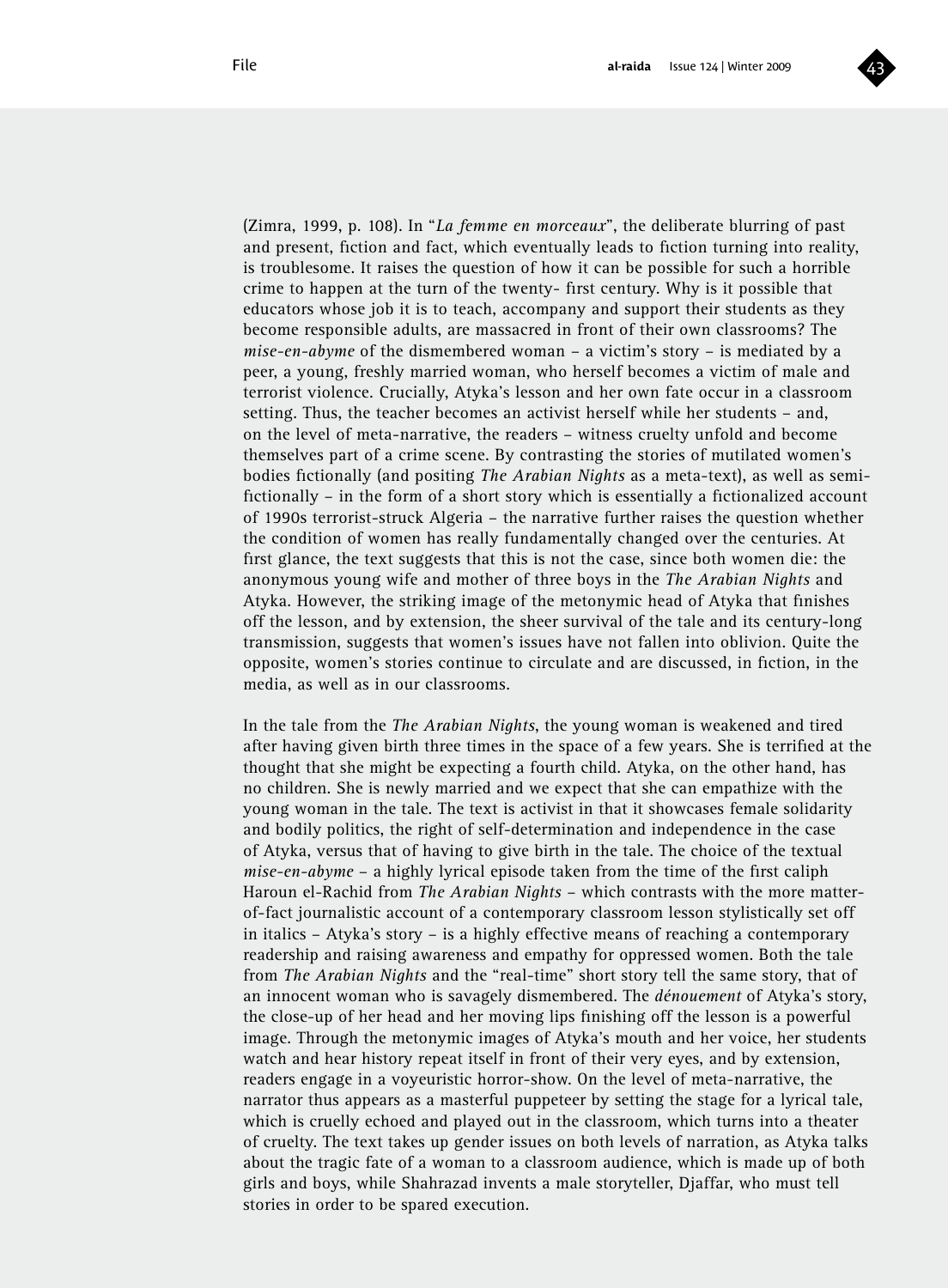Atyka's lesson is one of tolerance and open-mindedness. As Winifred Woodhull (2001) pertinently notes, "Djebar's narratives consistently promote a multilingual, palimpsestic society in the face of state-policy of enforced Arabization" (p. 25). Atyka is an Arab woman who is fluent in the Berber and the Arabic languages. Though she excels in Islamic exegesis, she chooses to become a French teacher. Thus, she embodies the model of a multilingual, tolerant, and open-minded woman. Her linguistic and cultural expertise allow her to engage in transculturalism; she is an intellectual traveler capable of crossing historical and geographical boundaries. As she tells her parents, her students' future does not lie in an enforced arabization, but in cultural and linguistic diversity. Consequently, students can decide whether they want to read *The Arabian Nights* in Arabic or in French translation. Beyond the issue of language, the narrative construct is further complicated by a female student's recitation of the following *hadith*: "As said by our prophet, may the grace of God be on Him: The best among the believers shall lead my people, even if it's a Sudanese slave! You see", she concludes in a soft voice, "Islam promotes equality" (p. 116). The *hadith* is used to prove that men and women are equal and at the same time places the narrative in a religious context that overshadows all other discourses (see Zimra 1999 for a discussion of this important aspect).

#### **Desire, love, and jealousy in the tale from** *The Arabian Nights*

The lyrical quality of the text lies in its symbolism and its imagery – the evocation of perfumes, exotic fruits, scents, such as that of orange flower blossoms, rosebushes, jasmine, as well as the insertion of a poem in the text itself:

O watcher of the star, Be my boon companion, And O wakeful spy on the lightning, Be my nocturnal comrade! (p. 103)

This love poem expresses carnal desire; it is an imploration or invitation to a night of love and tenderness. In the context of the tale, it harks back to a happier, earlier time when the couple was madly in love and sexually active. At present, the young mother in the tale is sick, weakened by constant childbirth. Her husband is anxious to rekindle her desire, recalling the previous year, the time of conception of their third son. At the time, the young wife expressed her sexual desire through her craving for a red apple in the middle of winter – thus, she desired something quasi inaccessible. She was not afraid to express her desire: "I want apples! Golden apples and red apples. […] I want to nibble on an apple before you nibble me tonight!" (p. 104). Red: color of blood, life, violence, and murder. The red apple is charged with meaning; it is a magical fruit, generally endowed with healing powers: giving life or youth (Lacoste-Dujardin, 1970). A symbol of life and renewal, the apple can heal sterility; it can also be thrown to designate a chosen spouse thus ensuring the continuity of life.<sup>2</sup> The apple also evokes the biblical story of the forbidden fruit and Eve and Adam's nakedness and banishment from the garden Eden after Eve tastes the forbidden fruit. In the present tale, the bitter and sweet apple carries an ambivalent meaning. The apple is meant to reinvigorate the weakened young woman, to revive her libido and entice her to produce more male offspring. From the young woman's perspective, it symbolizes sexual pleasure.

**2.** In the Moorish tale "The Apple of Youth" for instance, a king's daughter designates her spouse by throwing an apple at his chest, while the king experiences the magic, rejuvenating powers of the apple (Basset & Starkweather, 1901).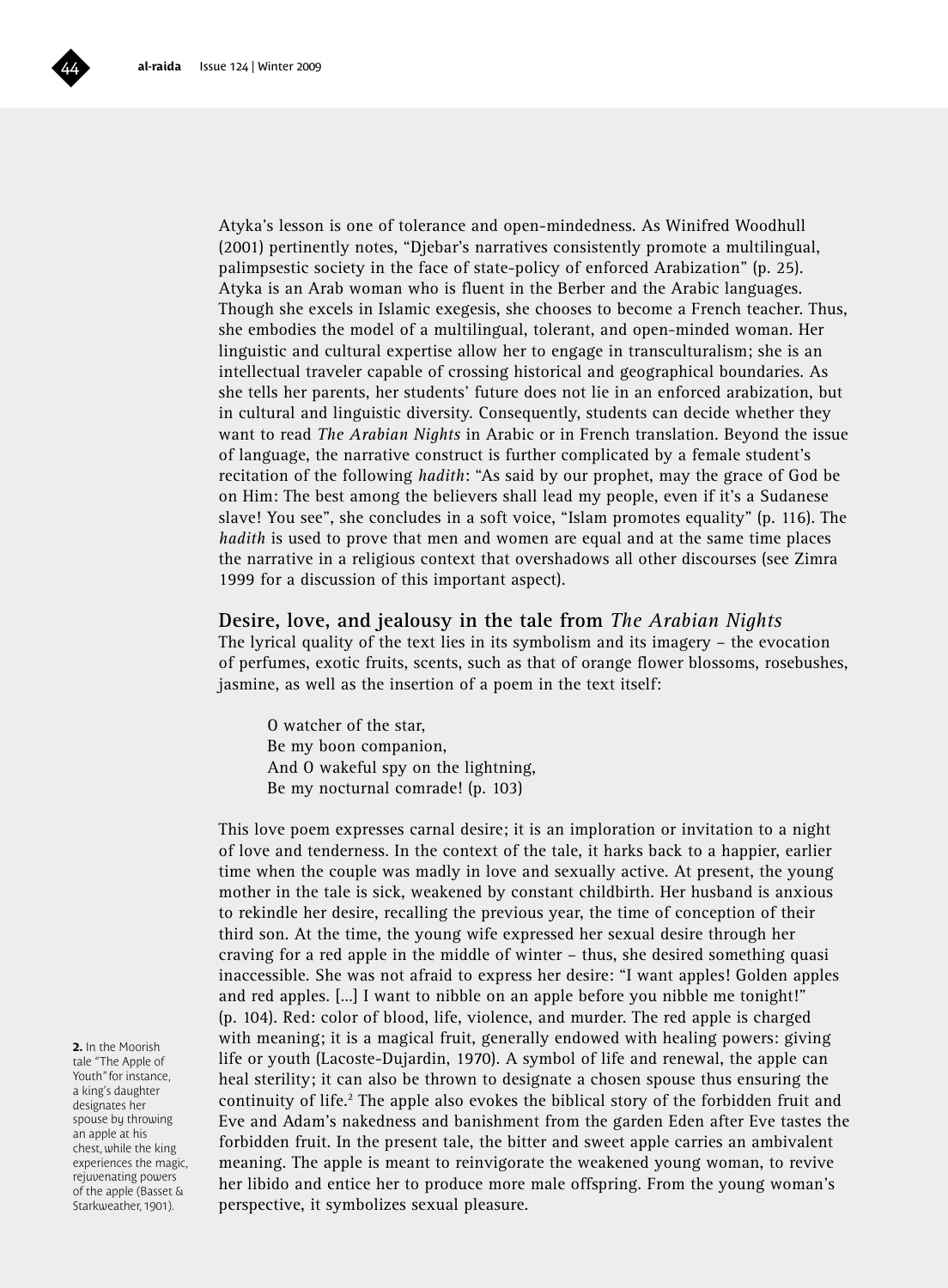

To make his wife happy, her husband decides to find her a red apple: "[…] He must buy her apples. As before" (p. 104). After crisscrossing the country for ten days, he finds three shiny, hard, beautifully shaped red apples in the town of Bassora, which he joyfully takes back to his wife. But his happiness is short-lived. The abrupt arrival of a harsh northern wind prefigures the imminent advent of a disaster in the shape of a black man: an elegant young man whom he assumes to be a eunuch employed by the caliph. He is described as "[…] a young black man with noble bearing – well proportioned and broad shouldered, with truly black, luminous skin, and delicate features" (p. 109). The clothes he wears are extremely bright, almost garish: "He was dressed in bold colors, with his head covered in green silk taffeta. A flamboyant headdress, angled rakishly over his wooly hair" (p. 109). The brightness of colors in the tale, which is set against a background of semi-tones – the young woman's translucent skin, scents, perfumes, sounds, shades of light, and flowers – foreshadows the imminence of a dramatic turn of events. The symbolism of the bright and lavish clothes worn by the black man is reminiscent of that evoked by the apple: beautiful, shiny, luscious, rich, full of life and vigor – perfect and desirable. The black man holds a shiny apple in his hand and when asked who gave it to him, he makes up a story, which is half true, half fiction:

It's an apple my friend gave me. My dear friend, her name be praised and her smile endure! Her cuckold of a husband had to go all the way to Bassora to fulfill her wish. He brought her back three apples, purchased at three dinars a piece. Remembering me, she gave me this one as a symbol of our love. May he return and go all the way to India this time to bring her back what she wants, so long as he leaves us to love in peace. Yes, it was my friend who gave me this apple may she among beauties be praised, she, the most attentive lover in the city. (p. 110)

While it is true that the husband went all the way to Bassora to find apples, his wife did not cheat on him, nor did she give an apple to her presumed lover. The symbolism of the apple has thus treacherously shifted from a symbol of love and desire to a symbol of betrayal and hatred. The spouse perceives the red apple as a token of betrayal and adultery: a gift from his wife to her lover in recognition of his manhood and in celebration of their adulterous love. Therefore, the wife must die. The red of the apple now symbolizes the blood of the sliced up woman, a color that clashes with the young woman's pale, diaphanous complexion.

Blind with anger and jealousy, the husband mutilates his wife without even granting her the opportunity to speak. He then confesses the murder and is put on trial. Interestingly, the murder scene is glossed over entirely, while Atyka's dismemberment is described in harrowing detail, suggesting that the massacre of a woman gains more visibility and recognition in today's society than it did in the past. This is corroborated by the fact that the population empathizes with both husband and the dismembered woman's father, while nobody laments the dismembered woman's untimely death: "The body of the woman in pieces rests near the room where the caliph hears his counsel. Unburied. Unmourned" (p. 113). The students are shocked to read that the dead woman in the tale is erased from memory – she has born her husband three sons and thus fulfilled her function – while the fate of the murderer takes center stage. As they read the tale in class day after day, students learn that a black man, a slave called Rihan, is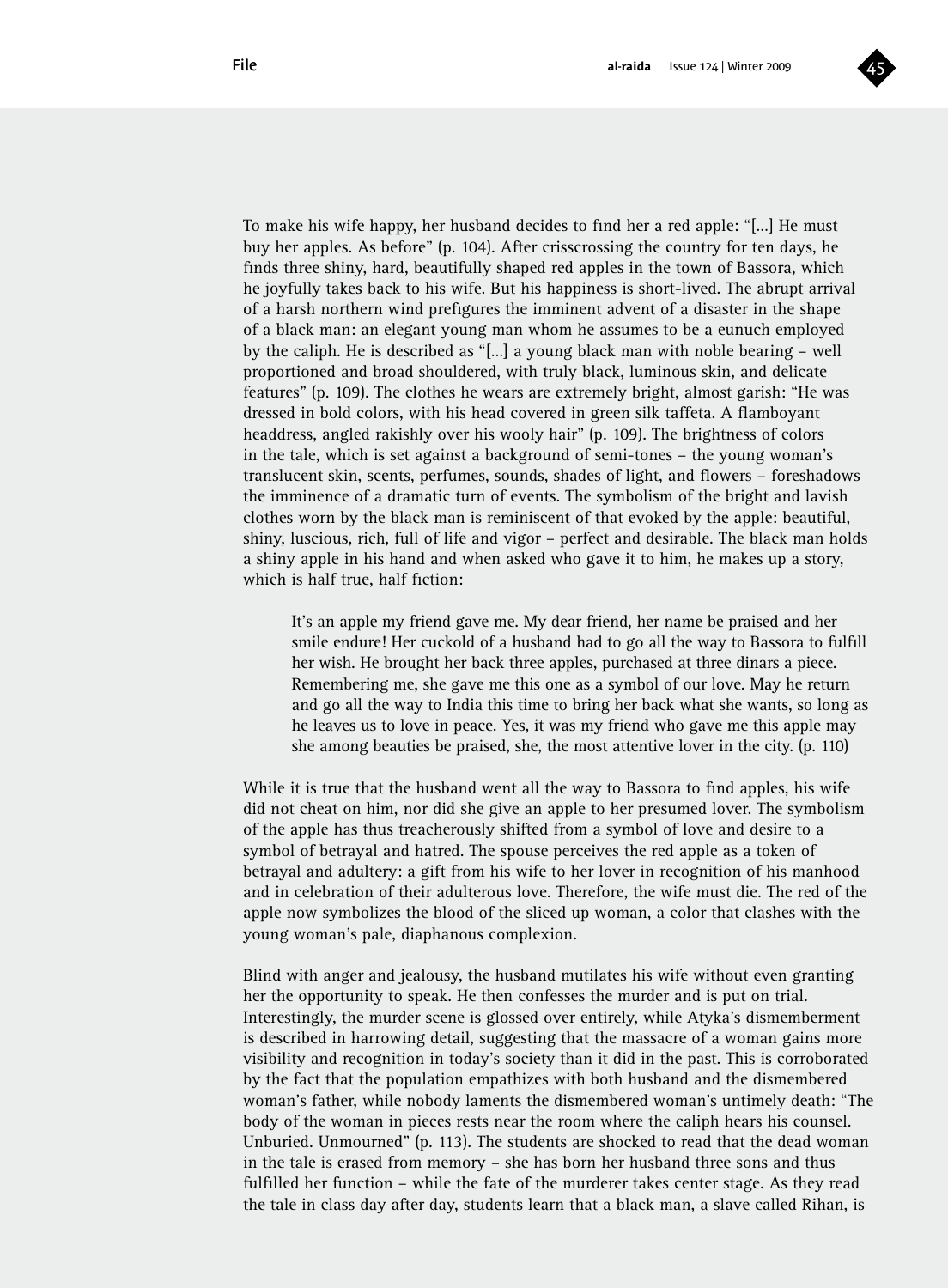

identified as the true culprit. It emerges that he did not take the apple from Atyka but from her son who had been playing with it on the street. Therefore, the caliph rules, Rihan must die. To save Rihan from execution, Djaffar agrees to become a storyteller. Interestingly, a man takes over a woman's role, that of Shahrazad the storyteller, who also must tell stories in order to ensure her survival. The trial, which is discussed in the classroom, sparks a political and religious discussion about the rights of women in Muslim society, and the role of the storyteller on the fifth day of class. Atyka feels compelled to remind her students that she is teaching literature – not political science, religion, or women's studies. But the impact of the lesson is so powerful that she must partake in the discussion. At the same time, she feels a sense of premonition and urgency to finish up the lesson in order to come back to the issue of the woman cut in pieces. As she keeps wondering if she will have time to finish discussing the tale the following day, five men storm into the classroom. Four of them are armed, uniformed, and bearded, while the fifth man, a hunchback, is dressed like a civilian and holds a knife in his hand. It is he who addresses Atyka in perfect French, asking her: "You are Atyka F., a self-proclaimed teacher who, it appears, nonetheless tells these young children obscene stories?" (p. 122). The men then order the students to hide under their desks and open fire in the classroom. The hunchback slices Atyka's head off, closely watched by her youngest student Omar from the back of the classroom. He brutally jerks Atyka's head by her long red mane and sits it on the desk. Miraculously, the head finishes off the lesson – both Shahrazad's and Djaffar's stories – sitting in a pool of blood that strangely recalls the color of the red apple: "Atyka, her head severed, the new storyteller. Atyka speaks in a steady voice. A pool of blood spreads around her neck, across the wood of the table. Atyka continues the tale. Atyka, woman in pieces" (p. 123). Thus, Atyka ends up impersonating the anonymous young woman from the very tale she teaches (Lievois, 2006). The pars pro toto, the locus of resistance, symbolizes speech and in particular the voice, which though it is eventually silenced, imprints itself on her students' minds, leaving a powerful and everlasting impression on them.

The final, unfinished sentence uttered by Atyka's head addresses the bleak situation of Algeria in 1994. It is no longer Shahrazad's account but her own, personal and by extension, her students' story: "Each of our days is a night, a thousand and one days, here, at home, at ..." (p. 124). In conclusion to her lesson, Atyka addresses Algeria's present day situation, the daily killings, suggesting that violence has come to permeate the entire society, regardless of social status, gender, or age. Both the tale from *The Arabian Nights* and the "real-time" short story tell the same story, that of the danger of power abuse, the massacre of innocent people, and censorship at work in journalism and in the classroom. The polyphonic, multi-layered text raises awareness of and empathy for the victims of violence, which when it emerges, is generally directed against innocent people, men and women – via intertwined stories that engage both the imaginary, the visual, and real life. The short story is activist given that it breaches a taboo by engaging students – and readers – in an open discussion of sexuality, desire, religion, politics, gender issues, and violence.

The text's dialogism raises the question of adequate punishment: how should the murderers of the dismembered woman and how should Atyka's murderers be punished? Who should be punished: the liar (Rihan), the murderer(s), all of them, or nobody?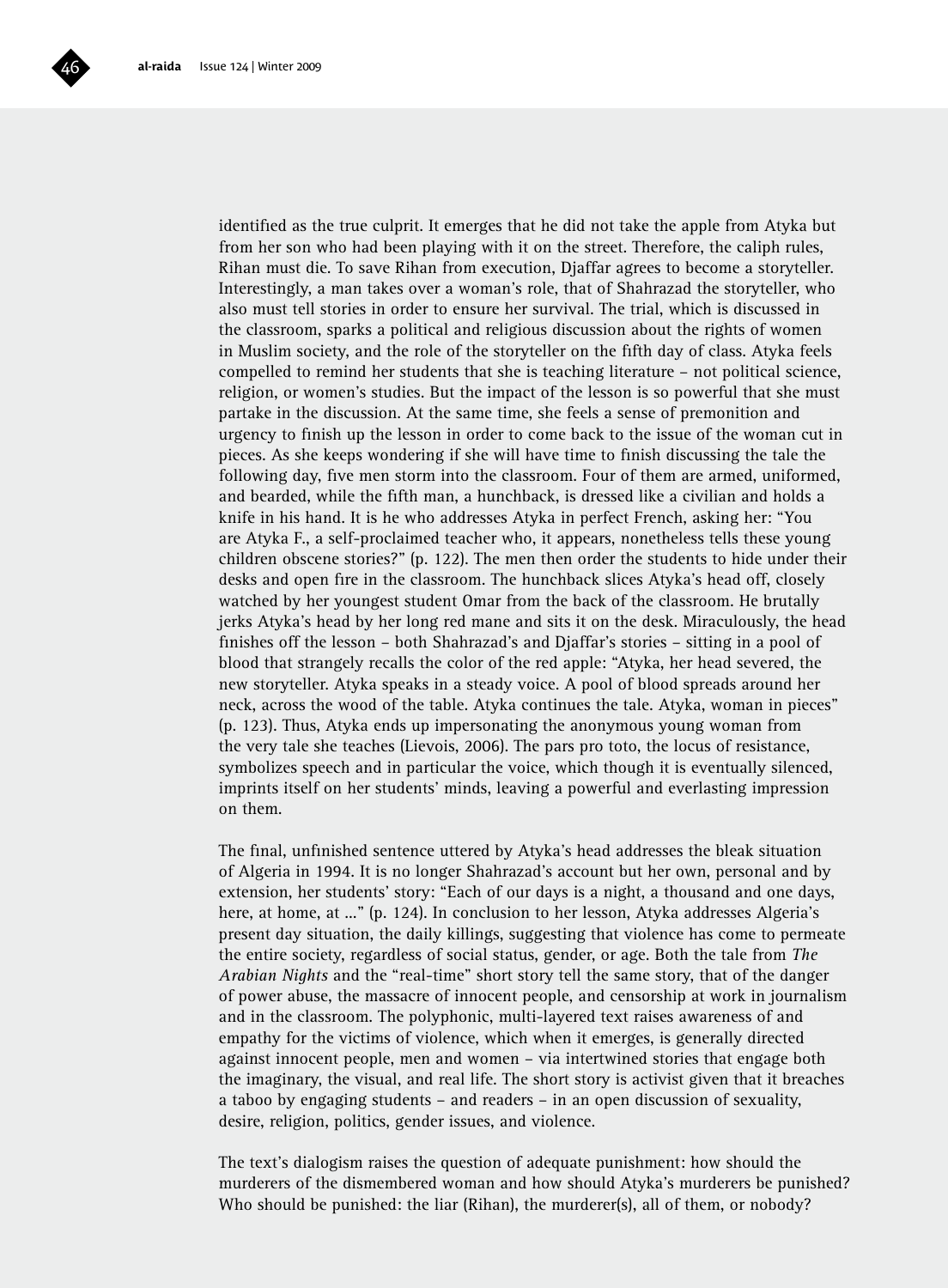

And in the context of 1990s Algeria: how should the perpetrators of the thousands of massacres, abductions, and disappearances be brought to justice? Is it possible to identify the culprits in the first place? What can be done to ensure that this decade of extreme violence does not repeat itself in an endless circle of violence? Significantly, Atyka's last sentence does not provide narrative closure, but opens up a post-mortem dialogue. By teaching and performing her lesson in French about thirteenth century Baghdad at a time when Algeria is in the midst of a civil war-like situation and when teachers, journalists, and intellectuals are literally massacred for speaking their minds, Atyka engages both with the present and the past using her classroom as a tool for societal change, passionately defending women's rights and pointing out the importance of tolerance, peace, and the need for developing a multilingual, nonviolent, and tolerant society going forward.

> Christa Jones is Assistant Professor of French, Utah State University, USA. Email: christajones@gmail.com

#### **References**

- **Aït-Larbi, M., Aït-Belkacem, M. S., Belaid, M., Nait-Redjam, M. A., & Soltani, Y.** (Eds.). (1999). *An inquiry into the Algerian massacres*. Geneva: Hoggar.
- **Basset, R. & Starkweather C.** (Trans.). (1901). The apple of youth. In Moorish literature comprising romantic ballads, tales of the Berbers, stories of the Kabylie, folk-lore and national traditions. (pp. 244-46). New York: The Colonial Press.
- **Bonn, C. & Boualit, F.** (Eds.). (1999). *Paysages littéraires Algériens des années 90: Témoigner d'une tragédie?* Paris: L'Harmattan.
- **Callegruber, M.** (2001). Refaire les contes dans la langue adverse: Assia Djebar, Oran, langue morte. In E. Ruhe (Ed.), *Assia Djebar* (pp. 157-167). Würzburg: Königshausen & Neumann.
- **Chatelard, M. C.** (1999). L'Algérie entre la violence et la parole. Réflexions sur Oran, langue morte d'Assia Djebar. In C. Albert (Ed.), *Francophonie et identités culturelles* (pp. 227-240). Paris: Karthala.
- **Chaulet-Achour, C.** (1998). *Noûn: Algériennes dans l'écriture*. Biarritz: Atlantica.
- **Djebar, A., & Trouillot, L.** (2006). Postcolonial passages. *Pen America: A Journal for Writers and Readers*, *7*, 34-37.
- **Djebar, A.** (2006). *The tongue's blood does not run dry: Algerian stories* (T. Raleigh, Trans.). New York: Seven Stories Press.
- **Djebar, A.** (2001). Le discours de Francfort. *Etudes, 395*(3), 235-246.
- **Djebar, A.** (1997). *Oran, langue morte*. Arles: Actes Sud.
- **Ireland, S.** (2001). Les voix de la résistence au feminine: Assia Djebar, Maïssa Bey et Hafsa Zinaï-Koudil. In C. Bonn, N. Redouane, & Y. Bénayoun-Szmidt (Eds.), *Algérie: Nouvelles écritures* (pp. 51-61). Paris: L'Harmattan.
- **Lacoste-Dujardin, C.** (1970). *Le conte kabyle: Etude ethnologique*. Paris: François Maspéro.
- **Lievois, K.** (2006). Des femmes en morceaux: Construction et destruction de l'identité du personnage et du narrateur dans l'œuvre d'Assia Djebar. *Dalhousie French Studies, 74-75*, 253-266.
- **Mahdi, M.** (Ed.). (1990). *The Arabian Nights* (H. Haddawi, Trans.). New York: W.W. Norton & Company.
- **Morsly, D. & Mernissi, F.** (1994). *D'Algérie et de femmes*. Alger: Friedrich Ebert Stiftung & Groupe Aïcha.

**Mortimer, M.** (Fall 2005). Edward Said and Assia Djebar: A contrapuntal reading. *Research in African Literatures, 36*(3), 53-67.

- **Segarra, M.** (1997). *Leur pesant de poudre: Romancières francophones du Maghreb*. Paris: L'Harmattan.
- **Woodhull, W.** (2001). Écrire, sans nul hérirage: Literature and feminism today. In E. Ruhe (Ed.), *Assia Djebar* (pp. 19-35). Würzburg: Königshausen & Neumann.
- **Zimra, C.** (1999). Sounding off the absent body: Intertextual resonances in "La femme qui pleure" and "La femme en morceaux". *Research in African Literatures*, *30* (3), 108-124.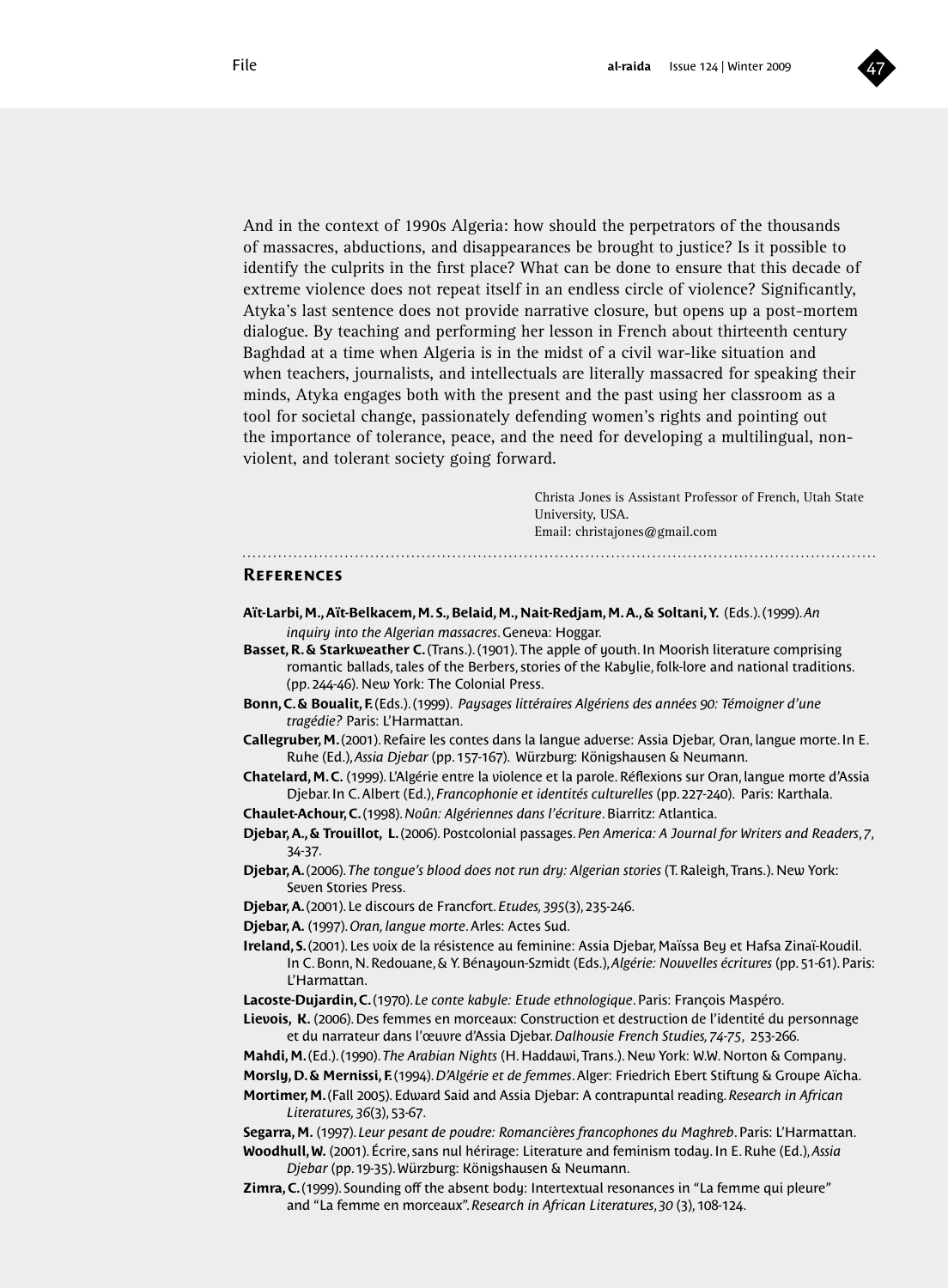# National Self in the Work of Palestinian Female Artists

**Janan Abdu**

This article cites select works by Palestinian female artists, with a focus on the works of female artists from the 1948 Palestinians territories<sup>1</sup> who were born there after the *Nakba*. These works revolve around the search for Palestinian selfhood and the feminist identity of woman, with emphasis on the former. I chose to concentrate on this group in particular because while they are Palestinian, in being forcibly made Israeli citizens, they were cut off and barred from communication with the rest of the Arab world. Since 1948, despite the proximity of Haifa to Beirut, it has been impossible for the Palestinians of 1948 to visit Beirut due to the existence of the state of Israel. As a result of this geographic, political, and historic rupture, their plight under Israeli domination and Zionist policies is less known to the Arab world than that of other Palestinians. This is not to overlook the many creative accomplishments by Palestinian artists, women as well as men, who are in the Diaspora and in territories occupied in 1967, including the West Bank and Gaza Strip, where Palestinian history has known great works that have centered on the Palestinian cause.

This article begins with the notion that to understand and know the agendas of 1948 Palestinian women, whether individual or communal, as well as the issues that preoccupy them, requires an understanding of the realities that they experience as Palestinian people generally, and as members of this particular group of Palestinians. One must understand the effects of the creation of the state of Israel and of the *Nakba* on them. In addition, the fact is that what Palestinian women have achieved historically and continue to achieve, is directly related to the colonial history of the region, which Palestine and its

people have endured throughout the Ottoman rule, the Mandate, and the fall of Palestine at the hands of the Zionists, and the proclamation of the state of Israel on Palestinian land. Of equal importance is the fact that, despite Israel's attempts to eradicate Palestinian identity and narrative, it has not succeeded. Indeed, Palestinians on the inside, as well as in the Diaspora, are as attached to their identity and narrative as they are to their land and homes. This has been reflected in all fields of struggle, the most prominent of which are art and literature, in addition to active participation in party politics, populist grassroots and student efforts, work in civil organizations and national groups, as well as other forms of struggle.

#### **1948-Palestine since the Nakba**

Since its coercive establishment in 1948, the Israeli state has not just displaced Palestinians and prevented the natural flow of communication between them, it has also uprooted and occupied land and homes, and refused the implementation of the Right of Return, barring the natural spread of Arab identity. It has occupied what remained of Palestinian land and identity, and Judaified them through its establishments and under the cover of legislation which it drafted for this explicit purpose. It has prohibited the sale of land to the Palestinians of 1948, and barred those who migrated internally from returning to their homes which the Israelis had occupied. Meanwhile, it obliterated 531 villages, planting in their place pine forests to disguise any traces of its crimes and erase Palestinian presence there entirely.

Israel has imposed citizenship on this group of Palestinians although they have, to this day, not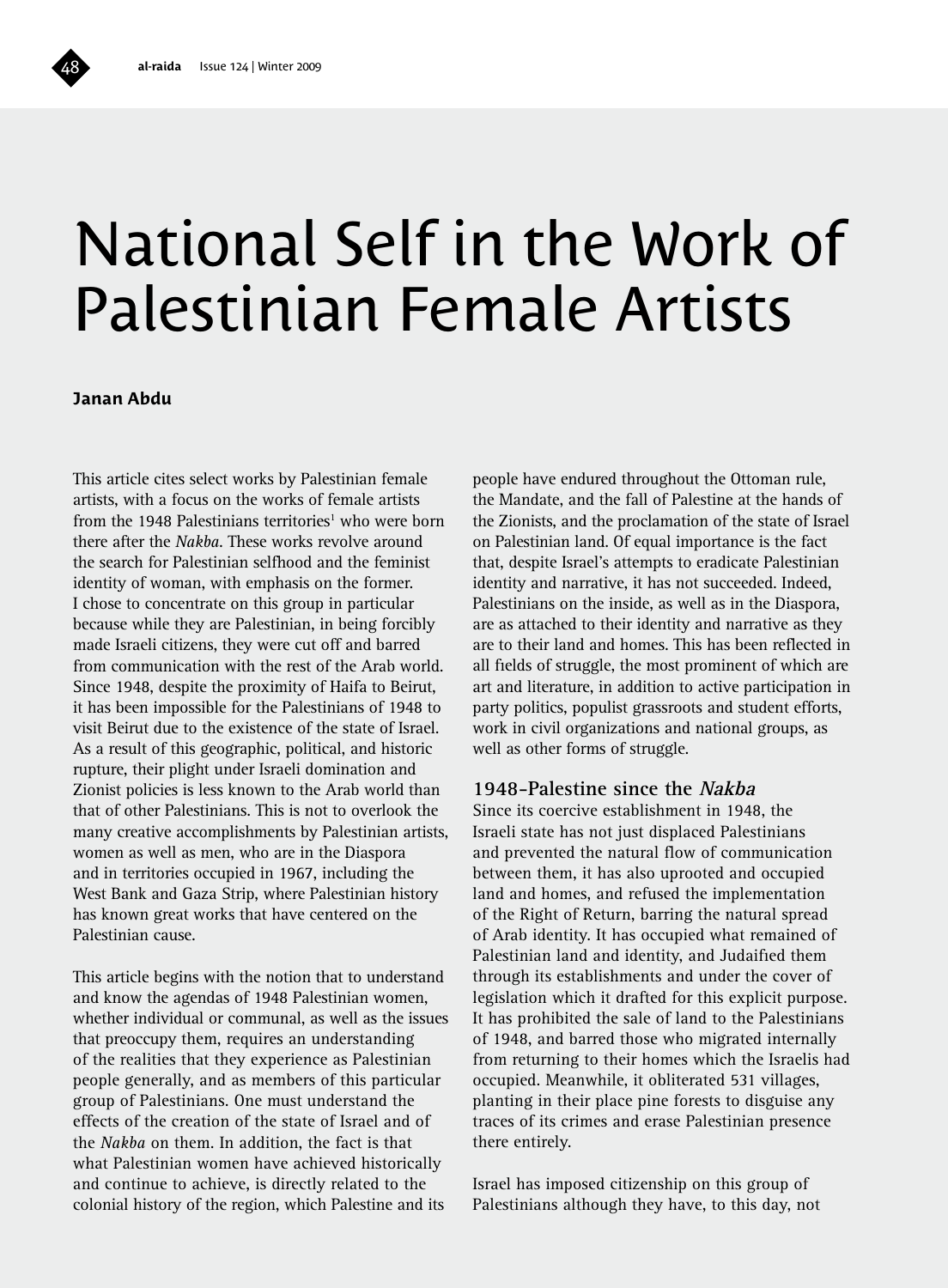

acquired full citizenship rights. Rather, they are discriminated against in numerous ways and domains. The state even identifies itself as Jewish. Over the past 18 years, it has imposed military rule on them, practicing all forms of oppression and constraint on them that go against all notions of democracy, human rights and citizenship, and imposing on them all forms of terrorism. Israel has granted itself the right to utilize emergency rule on Palestinians. Its official policies and practices impinge on Palestinians' rights under the pretext that they are a "ticking bomb", a "security threat", and a "demographic threat".

Israel has attempted to eradicate the Palestinian sense of identity among the Palestinians of 1948 and to sow in its place a distorted Israeli identity. In order to dominate upcoming generations, it has laid claim to Palestinian schools, controlling their curricula and what is taught, among other things. Palestinians have been aware of and resistant to this issue, becoming all the more attached to land, identity and memory, and insistent on remaining present as Palestinians. This has been reflected in politically engaged art and literature.

#### **The Language of Art and Literature Resists the Policy of Muting**

**Autobiography and Writing the Unwrittten** This genre constitutes an expression of resistance against Zionist policies of eradicating Palestinian identity and suppressing Palestinians, thereby reviving the memory and preserving history. The contemporary history of Palestinian art has known many art works that focus on the Palestinian cause and the effects of the *Nakba* and displacement on Palestinians' lives, documenting their existence and modes of struggle. Women have taken part in the struggle through the arts, as well as literature, politics, and history, even though their role has not always received due attention or documentation, as a result of the patriarchal hegemony that characterizes some societies. This is the case in the various domains of knowledge-production and publication, and in the spaces available for women's writing.

Feminist movements in the Arab world have

experienced a resurgence in awareness of the multidimensional policies of muting and oppression of women's voices, and they have begun resisting them. "As women begin to resort more to resistance", the autobiography becomes for women, according to Kamal (2001), "a form of resistance that belongs to 'resistance literature' since it constitutes an expression of a conflict between the forces of patriarchal society on the one hand, and the practices of feminist resistance on the other" (p. 213). Bayoumi (1998) points to the strong link between the notion of exclusion, relations of power and knowledge, and the role of writing in creating more open spaces that encourage women to bring forth what is suppressed in written literature.

**The Nakba in the Eyes of Female Palestinian Writers** Historic texts about the Arab woman, her situation and experiences, and some of her issues, such as her involvement in armed struggle, remain relatively limited. This fact requires us to learn about women's realities, experiences and works, and to search for additional sources, such as feminist texts. It also requires of us a critical reading of texts which have been written as well as those that have not been written (Abdu, 2008). Within this framework are those works which resist the occupier, as with the Palestinian case, including those that focus on more than one aspect of a personal trajectory or story. Wadiha Qaddoura Khartabil (1995) and Anbara Salam al-Khalidi (1976) two Lebanese women writers who married Palestinians, wrote about their personal experiences in resisting mandate rule on Palestinian territory and the spread of Zionism through documentation of their activities and those of colleagues in associations and in the Palestinian Women's Union. These works talk about the effects of the occupation, and the struggle against it, on these women's personal lives, at both the individual and family levels. Asma Toubi and Sadhij Nasr have published numerous articles which address this experience in Palestinian magazines, such as the *Al-Karmel Magazine* for which Nassar was editor from 1944 to 1948, and in local newspapers, such as *Sahifat Falasteen* (Palestine Bulletin). The Palestinian poet and journalist, Kalthoum Maalik Arabi, named her first poetry book, *Musharrada* (i.e. displaced), after the displacement which she experienced from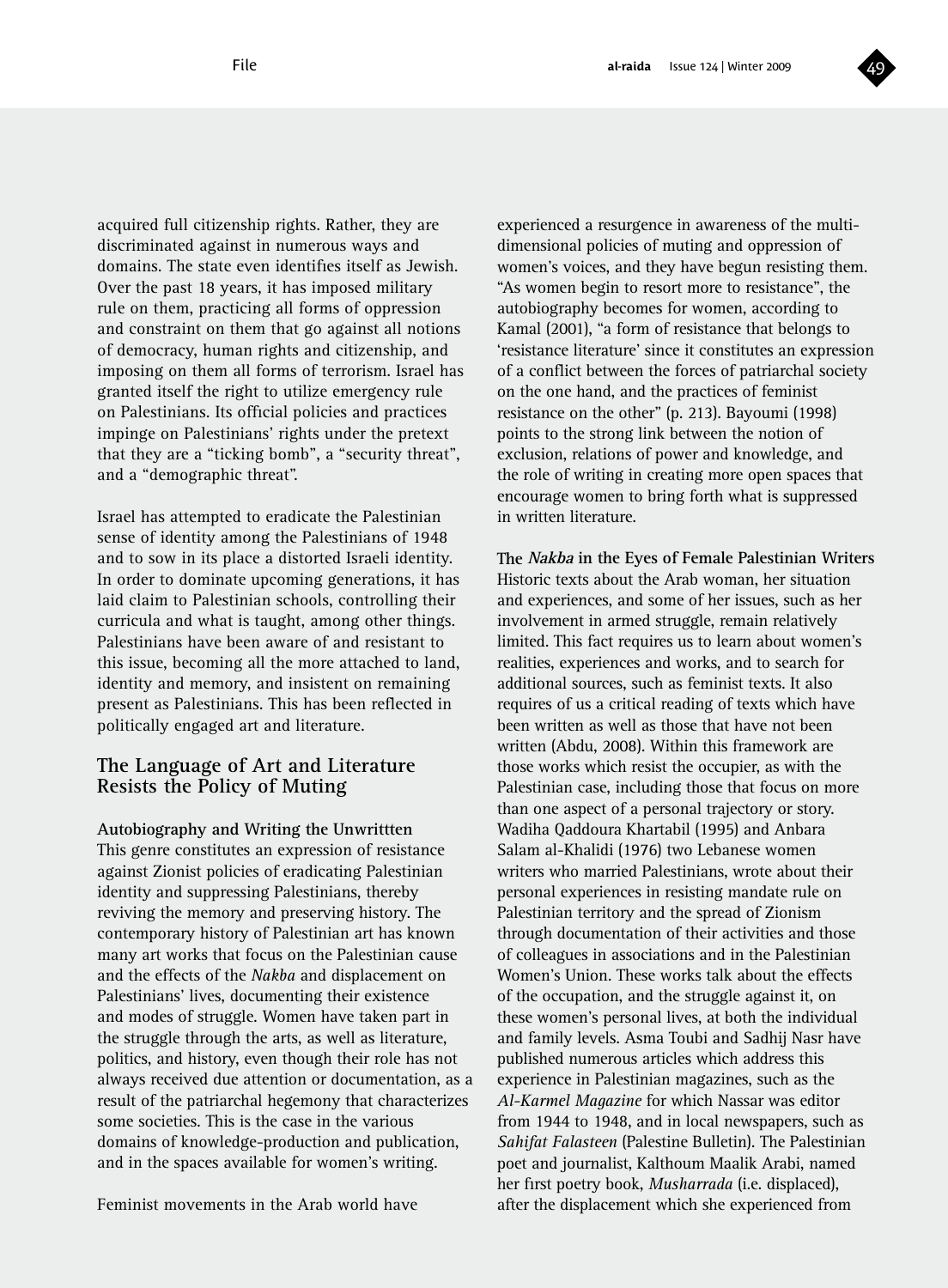Haifa to Akka to adjacent villages before ending up in Lebanon (cited in Toubi, 1966). Her personal story recounts the narrative of communal displacement: "I was not disgraced by the black barren poverty in my tent, I was not disgraced by my tattered gown and rug for a seat, I was disgraced only by the passing of years without any change" (cited in Toubi, 1966, p. 244). Elsewhere, she elucidates her nostalgia for the land and reveals its importance for the Palestinian: "The land is like my grandmother … its wasteland to the Lord appeals ... and the people in its depth ... flutter like the yellow weeds". She adds: "The field is in my city ... by autumn fed the morsel of extinction … and water runs dry. And the sky is cloudless …" (cited in Toubi, 1966, p. 244).

Asma Toubi (1966) writes in her introduction: "This book is dedicated to a dear nation … to my country whose soil constitutes every atom in my body … and whose every atom is constituted by my body. The clay mountain from which remnants fell" (p. 7). Elsewhere she adds: "This book is written so that people will know much about her ... so that the external world does not continue to believe that Palestine was empty but for a few camps, bedouins, and a desert. Yes, all this … and for the truth and for history this book is written" (p. 9). The history of Palestinian literature has witnessed committed writers in poetry and prose, such as Salma al-Khadra al-Jayyusi, Fadwa Touqan, Najwa Qaawar Farah, and Samira Azzam, to name a few.

#### **Challenging the Policy of Muting and Uncovering the Suppressed and Silenced**

Aysha Odeh (2007) writes of her detention in the jails of the Israeli occupation, thereby documenting one of the important aspects of resisting the occupation. She also uncovers through her writing the methods that the jailers and occupation authorities utilize to oppress Palestinians, men and women alike. The author waited over 30 years to recount her narrative in a literary novel, knowing that only she is capable of narrating it, thus confirming her presence and being. She says: "I realize profoundly that I am the one who should write it, for if written by someone else, it will not be as it was" (Odeh, 2007, p. 194). A similar incentive for narrating an autobiographical experience seems to have driven Soad Ghneim from

al-Faridis, a village within the 1948 region, to speak about her detention in 1991, about the violence, torture, and rape, in her book titled *Memories of a Cell* (cited in Khadir, 2007). These are among the few books in Arabic literature that have the boldness and courage to speak about an experience which society usually tries to mute thereby serving the interest of the occupier by silencing its victim. In this case, writing takes on a special status since it reveals and challenges the duality of suppression and silencing.

These writings demonstrate a feminist political self-awareness and reveal the importance of autobiography, which becomes an act of resistance. These texts are similar to other feminist texts by individuals and groups who have suffered oppression and injustice, such as the African American activist and thinker bell hooks, who writes about her struggle in resisting class discrimination based on origins (hooks, 2000). Likewise, Patricia Collins speaks about the public selfhood that she lives out in a 'white' society, and how the attempts to mute her as a 'black' [sic] woman reached the point of complete silence until she revolted against her situation and dominant paradigms (Collins, 1991).

The rejection of social policies of silence is taking center stage in Arabic women's literature, poetry, as well as prose. In describing resistance against the social policies of muting against women, Rita Abdu-Odeh2 (1999) writes in her book, *Thawra 'ala al-Samt* (i.e. revolt against silence), "I try to provoke, if only for one moment, the silent calmness of a woman, the deadly silence of a woman, her (towering) mountains of capitulations … I believe that silence is deadly" (pp. 9-10). She adds, "I don't object to being female, I object to your position towards me as a female!" (Abdu-Odeh, 1999, p. 15). Ghada al-Samman (n.d.) writes in *I'tirafat:* "From the start, writing has not been for me an act of female vengeance against a world that has forsaken me, but a rejection of a world that forsakes the humanity of man and woman alike" (p. 79). Souad al-Sabbah (1992) writes, "It would have been possible for me not to reject, not to be angry, not to shout in the face of misery; it would have been possible for me to swallow my tears, to swallow the oppression, and to adapt like all the

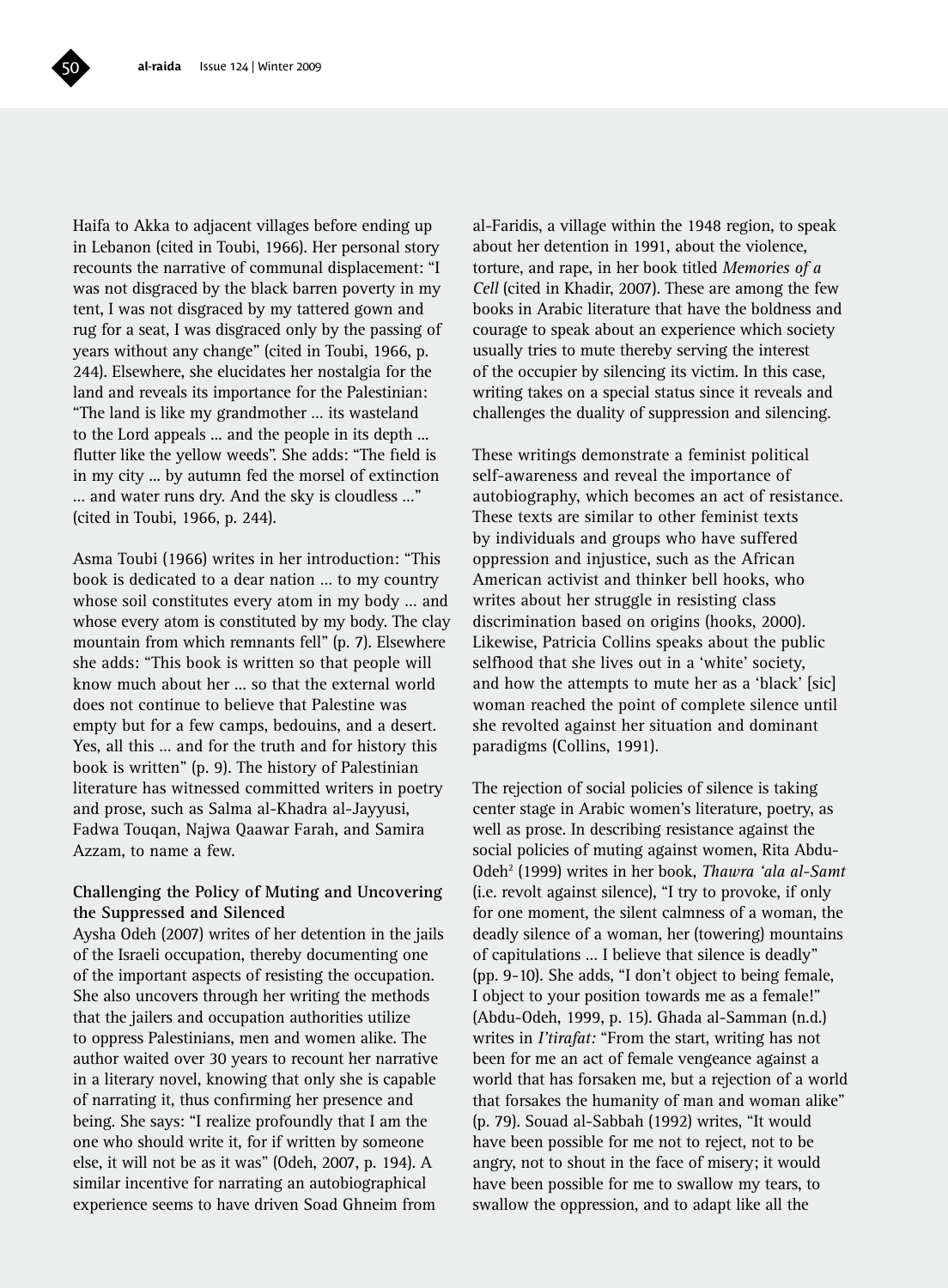

other prisoners. It would have been possible for me to avoid history's interrogation and escape self-torment ... but I betrayed the rules of the female and chose a confrontation with words" (pp. 15-23). These writings reveal a social revolution against socially regressive and oppressive paradigms. When Abdu-Odeh (1999) writes, "I am writing in order to be" (p. 29), she confirms that the notion of writing the self for her, springs from the desire to affirm her identity and resist the policy of extermination.

#### **A Long History of Resistance Art**

Artistic work is political work. Palestinian art abounds with prominent names in this field, including those of women. Below is a list of some of these artists' works:

**Milestones in Palestinian Women's Art** 

**Painting, Photography, and Three Dimensional Works/Sculptures**

**Zalfa al-Sa'di (1905-1988)**. Originally from Jerusalem, she concentrated on drawing icons and portraits of Arab and Islamic heroic figures. She has exhibited her paintings in the Arab Institute that was established in the Islamic Council in Jerusalem in 1932. She was expelled from her house in 1948. In Damascus, she taught art to refugee children in UNRWA schools.<sup>3</sup> She is considered one of the first pioneers who significantly marked Palestinian plastic arts before 1948 (Al-Manasra, 2003).

**Tammam al-Akhal (1935)**. During the *Nakba* in 1948, she was displaced with her family from Jaffa to Beirut. She and her husband, Isma´il Shammout, earned the title of *Nakba* artists, having been pioneers in contemporary plastic arts. As Zaki al-´Ayla says, "They took part, along with other Palestinian artists, in painting identity artistically… such that their works acquired an identity of its own through their particular creativity ..." (al-'Ayla, n.d., ¶ 13).

**Karima Abboud (1896-1955)**. A Nasserite, she was considered among the first Palestinian female photographers. She photographed various landmarks in Palestine, including cities, mosques and churches, as well as women in their homes and female



A photograph by Karima Abboud of Ain al-Athra' Square, Nasra.

university students. "Her photographs resembled paintings immortalizing time, history and memory" (Zubaydaat, 2009, ¶ 2).

**Juliana Saroufim (1934 - )**. Moving from Jaffa to Lebanon, she apprenticed with the Lebanese artist, Jean Khalifeh. Shifting from painting to professional photography, she combines in her panels more than one artistic approach. "Saroufim paints for the discovery of the self, haunted by the memory of the country of origin, making her way in an expressionist artistic language that reveals nostalgia for Jaffa's coast and the orange groves ... Saroufim paints Jaffa to paint herself, and she paints herself to show us Jaffa inside her" (Muslimani, 2007, p. 10).

**Mona Hatoum (1952 - )**. She is a Palestinian born in Lebanon. "In the 1990s, she began by creating large-scale installations and sculptures which turn the familiar into uncanny situations that capture the experience of permanent exile" (Mona Hatoum, n.d., ¶ 1). Ohlin (n.d.) says of her, "There's no place like home, ... the art of Mona Hatoum sets out to prove this point in a distinctly unsettling fashion. Home in her work is a mythical location: a place charged with loss and violence, from which we are permanently exiled, yet to which we are always drawn (¶ 1)". "… [Hatoum's] recent work gathers its force from the indirect, mysterious ways in which it probes the fractured dream of home" (Ohlin, n.d., ¶ 2). Said (2000) has called the use of Hatoum's body in her works "defiant memory ... which confronts the self without clemency, with the selfsame tenacity that she faces others, who expel and oppress her" (pp. 7-17).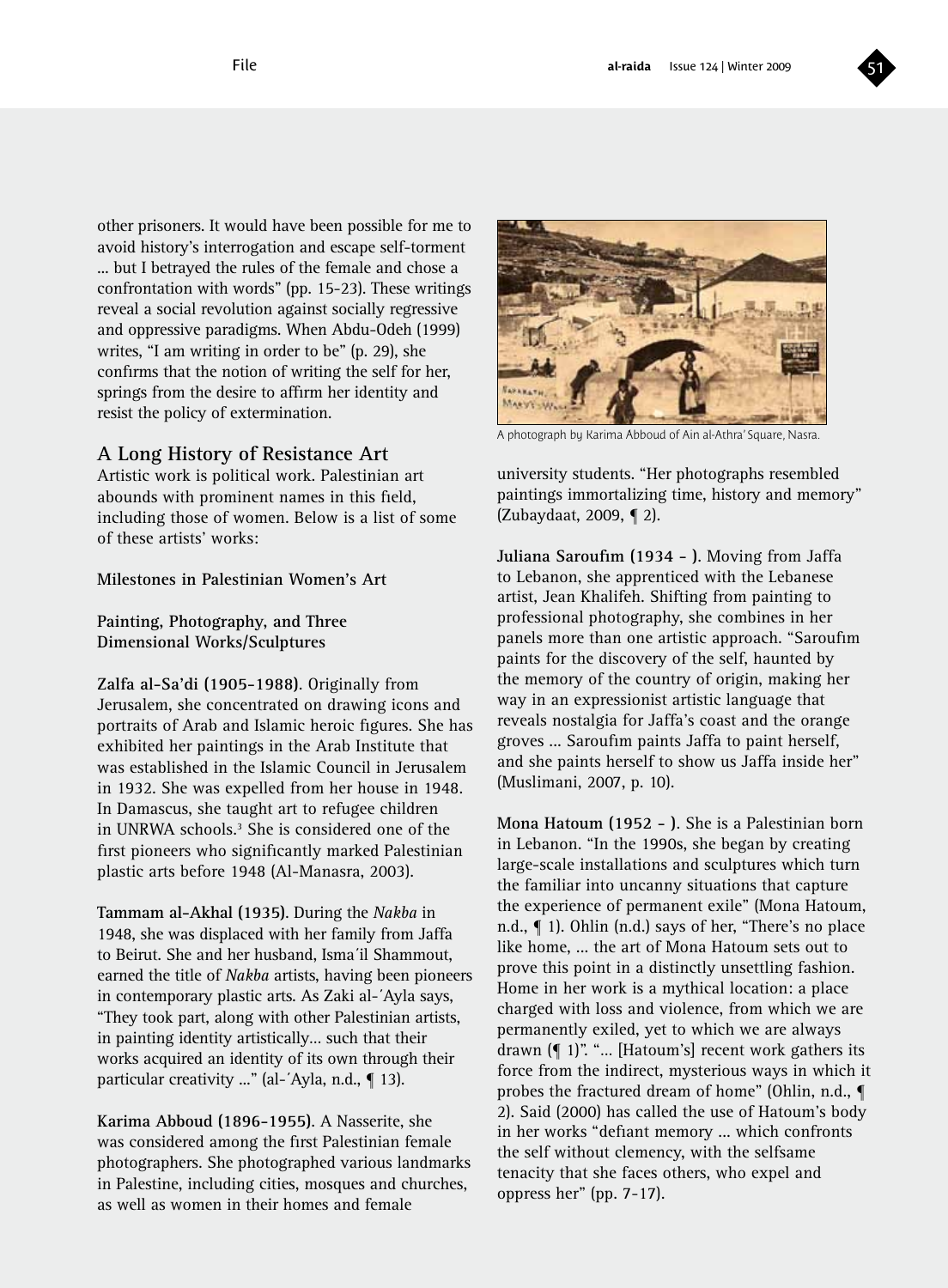

Mona Hatoum, *Round and Round*, 2007, bronze, 61 x 33 x 33 cm.



Mona Hatoum, *Still Life*, 2008, ceramics, wood, 83.5 x 200 x 100 cm.

**From 1948 Palestine after the** *Nakba*

**Rana Bshara (1971 - )**. Born in Tarshisha in the northern Galilee, she uses traditional materials, such as dried cactus leaves, spices, and various plants in her art.

In her exhibition, *Blindfolded History*, she displays 60 glass paintings on which she prints photographs depicting Palestinian suffering using melted dark chocolate. Among these paintings are those of the first catastrophe of migration and refugee camps, and the two uprisings, including photographs of violence and torture against Palestinians, and of victims, especially children. "Her manner of printing and exhibiting reproduces the photographs, multiplying



One of the glass paintings of Rana Bshara that was part of her exhibition *Blindfolded History*.

the scenes of violence and exposing deeper layers beneath the surface, in protest against their 'common' occurrence in the press ... The issue at hand is fragile and poignant to the last degree ... precisely like reality" (*Al-Akhbar*, 2007, ¶ 3).

Bshara considers that the use of chocolate in her compositions enables her to freeze moments in history. She began this work in 2003, adding a new piece each year in commemoration of the *Nakba*, as an expression of an ongoing *Nakba*.

**Mirvat Issa (no date found).** Displaced first from the village of Jish, she was then expelled with her family from the village of Baraam. She made the art piece, *al-Tabout* (i.e. the coffin), which is a statue in the shape of a mass grave. In this work, she mocks the state's promises, year after year, to return the original residents of Baraam to their village, as per a supreme court ruling. The artist introduced into the grave official letters between people from Baraam and the state that address their rights to their land. On the letters, she has attached planks of olive trees in the shape of adobe bricks and hung a cross on the monument. Of all the promises it made, the state only permitted the villagers to make prayers in the church, which is the last ruin left standing in the village. It also allowed them to use the olive grove adjacent to the graveyard. "We're not allowed to live there but we're allowed to die there", the artist says to the cactus in disapproval (Bin Samhoun, 2007, ¶ 3).



*The Coffin* by Mirvat Issa.

**Manar Zu'bi (1964 - )**. She is from Nazareth. In the year 2000, she presented a work in which she used thousands of black pins to produce abstract maps of various areas of the city of Haifa. This

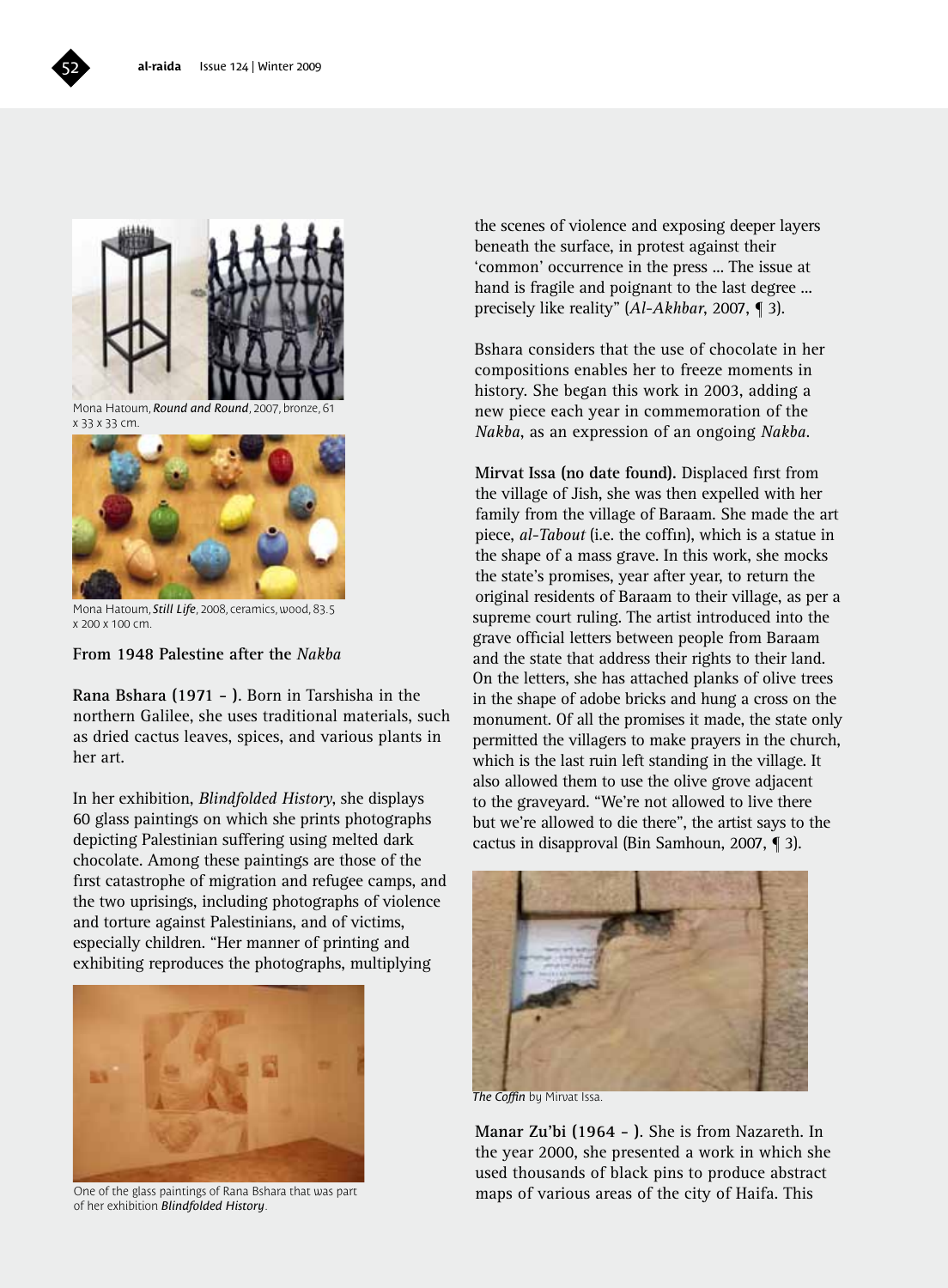

work deals with the occupation of Haifa and with the urban and demographic changes that have beset it. Utilizing feminine materials in her works, the artist criticizes the demands of women who occupy positions in the national struggle to postpone their issues as women for the sake of national causes. She says about her own work, "The maps that I draw are illusory; they have never been and will never be. The maps emerged while I was looking through the pictures in my family album, which had become part of a memory from the past that I could never go through again" (personal communication, September 14, 2009).



*Maps* by Manar Zu'bi.

**Ruba Hamdan (1986 - )**. She is from al-Led. Regarding her work, Hamdan says, "We search for our roots everywhere ... in them, we find all our humanity and the bulk of our status in this life … in them, there is something of joy to the point of sadness" (Bedeya, 2007, ¶ 2). Hamdan did not study art at an art institute; rather she studied journalism



A painting by Ruba Hamdan that was also included in *Al-Siwar*  Magazine, issue 35, p. 22.

and media in order to merge art and media to illustrate the struggle of women in Palestinian society as she puts it. In her paintings, there's boldness in the use of colors and materials, which gives a noticeable diversity to her works. Her first exhibition was a collaborative show for many artists held at the Peace Center in Bethlehem in 2005. In March 2007, she held her first solo exhibition, entitled *Beginning*, at the Gallery Fattoush Café in Haifa.

**Isis Rizk (1979 - )**. She is a painter born in Nazareth. She studied art and philosophy at Haifa University. Rizk currently resides in Rome, where she is completing her studies in art and cultural media. She participated in several exhibitions in Haifa, Nazareth, and Rome.



A painting by Isis Rizk that was also included *Al-Siwar*  Magazine, issue 35, p. 1.

In her works, Rizk focuses on the image of the woman and her body. Her paintings and drawings also depict the Palestinian catastrophe: the *Nakba*, bodies covered with blood, remnants and traces of houses and streets that once existed, pictures hanging on the walls belonging to families that once lived in the neighborhood.

**Nardin Srouji (1980 - )**. She is a painter born in Nazareth. She graduated in art and English Language from Haifa University in 2004. She teaches art at a school for people with learning disabilities, and at the art academy in Nazareth. Srouji has participated in several exhibitions in Haifa, Florence, and Bethlehem. Her paintings focus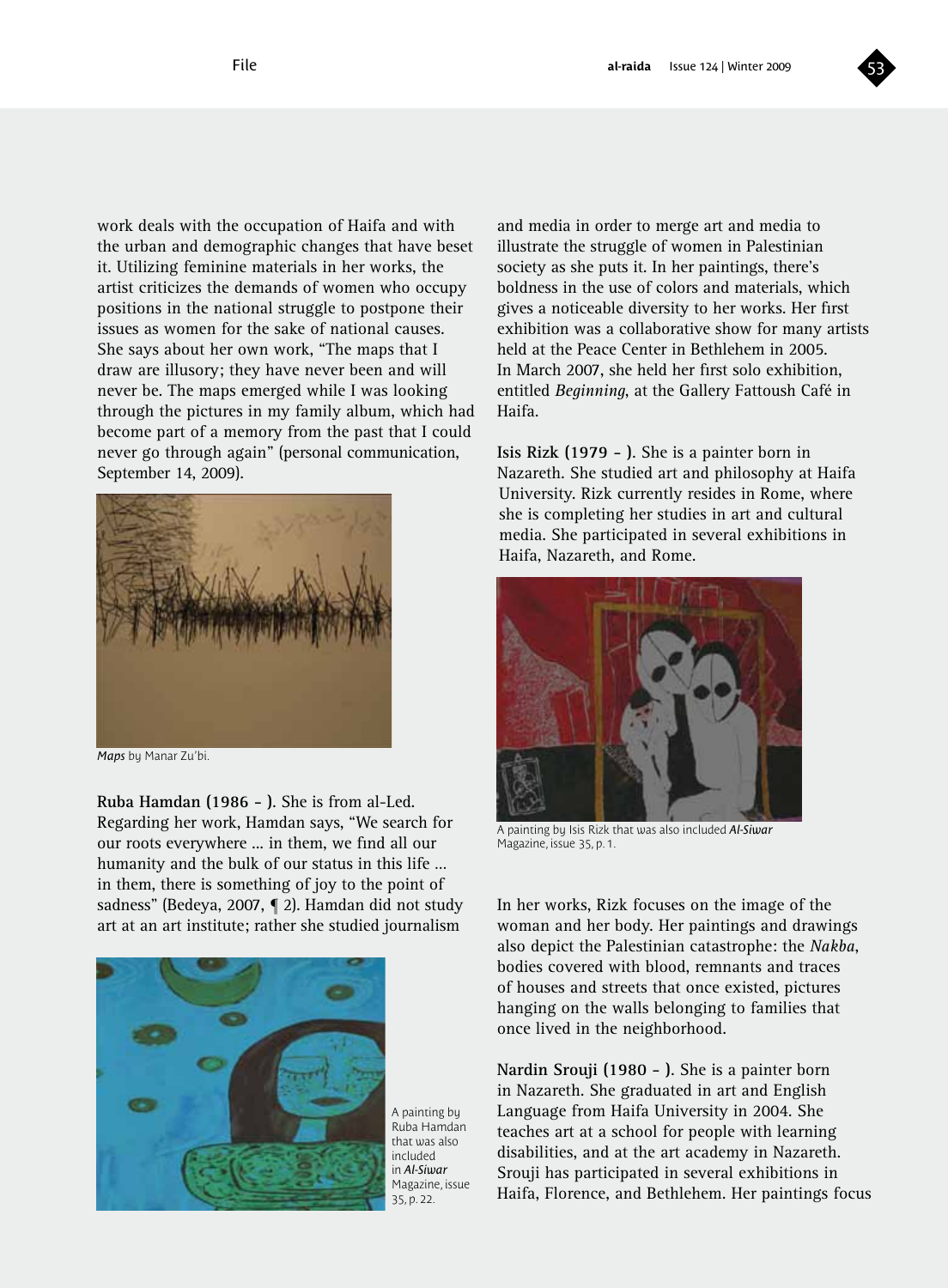on the image of the woman, her body, and the Palestinian identity as well as symbols that depict the Palestinian presence.



One of Nardin Srouji's paintings that was also included *Al-Siwar*  Magazine, issue 16, p. 35.

**Ahlam Shibli (1970 - )**. She is a photographer. Amongst her works is an exhibition of photographs entitled *Goter*, which deals with the issue of dwelling and home in the Arab towns and villages in al-Naqab, South Palestine. Of that exhibition, Shibli says, "I have told a story from the point of view of the residents ... and not from the point of view of the institution or the state … For wherever there is a (legal) dwelling, there is no home, and wherever there is home, there is no (legal) dwelling. It is believed that the term *Goter* was borrowed and adapted by the Bedouins from the English soldiers who ruled the land and would often order them to "Go there". This expression is a trace of the history of domination, surveillance, and displacement that locals were subjected to" (cited in al-'Aqbi, n.d., ¶ 3). Other works of hers include *Wadi Saleib in Nine Volumes*, which tells the story of an abandoned neighborhood in Haifa.



One of the photographs of Ahlam Shibli that was part of her exhibition *Goter*. Two paintings by Janan Abdu.

**Maqboula Nassar (1974 - )**. She was born in Arabat al-Battouf in Galilee. She is an activist in the field of local national and populist work, and in women's rights. She is an amateur photographer interested in documenting forcibly-evacuated villages, and extant and destroyed Palestinian cities, such as Jaffa, Haifa, villages in the governorate (qaza) of Safad and Tabariya, among others. A large collection of these photographs are posted on the website "Falasteen al-Zhakira", and also in the *Al-Itihad* newspaper. She was awarded the Edward Said medal from the American University in Jenine. She is currently photographing indigenous plants for a children's book. She works as a presenter at the local radio station, al-Shams.4



The Oldest Olive Tree in the Village of al-Rama, Palestine, photograph by Maqboula Nassar.

**Janan Abdu** (1966 - ). She was born in Nazareth and now lives in Haifa. She is an activist and researcher interested in Palestinian historiography, particularly women's oral history, women's issues as well as populist, political, and educational work. She has published in these fields. Over and above her work as a researcher, Abdu works as





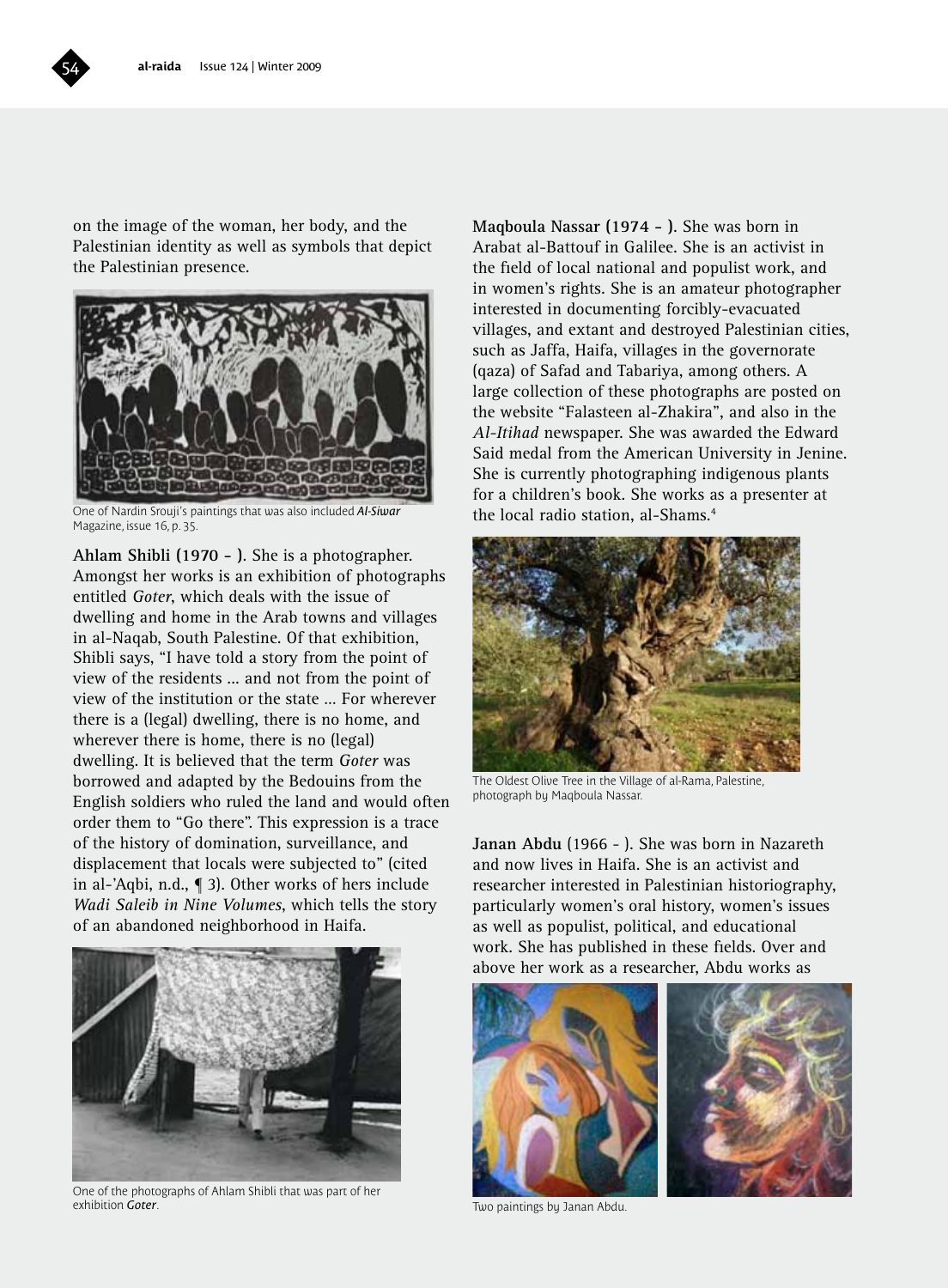

an art therapist with children in need. She is also interested in painting and photography. She has contributed to establishing and managing some civil feminist Palestinian organizations, such as the Arab Hotline for Assisting Victims of Sexual Assault in Haifa, the Alternative Coalition to Combat Honor Crimes, Kayan – Feminist Organization for Women

in Arab Society, and Hiwar: For Alternative-Democratic Education in Haifa.

> Janan Abdu is a Palestinian researcher and activist. She is a member of the women's studies project in the *Mada al-Karmel Center for Applied Social Studies*. Email: jananabdu@gmail.com Translated from Arabic by Samar Kanafani

#### **endnotes**

**1.** The term "1948 Palestinian" refers to Palestinians who stayed within Palestinian national borders, either remaining in their home villages or migrating to other locations in what was later proclaimed as the Hebrew state, and which subsequently imposed on them Israeli citizenship. **2.** A Palestinian poet from the city of Nazareth in the Palestinian Galilee. For more information visit http://ritaodeh.blogspot.com/2.html. **3.** For more information check the following website http://virtualgallery.birzeit.edu/tour/cv?mart\_id=71629.

**4.** For more information on Maqboula Nassar visit http://www.ahewar.org/m.asp?i=265.

#### **references**

**Al- 'Aqbi, Y.** (n.d.) Ana falastiniyya min Isra'il wa arfudu an u'arifa nafsi badawiyya: Ahlam Chibli ta'rudu fi Tal Abib manathir li buyut mina al-naqb tahta al-'Ism al-Badawi "Qawtar". Message posted to http://www.s6am2k.com/muntda/t15879.html

**Al-'Ayla, Z. (**n.d). *Mawsu'at al-fan al-tashkili al-falastini fi al-qarn al-'ishrin: Bahith jad fi al-hawiyya al-faniyya al-Falastiniyya*. Retrieved December 10, 2009, from http://ccc.domaindlx.com/zaila/derasatzaki4.asp

**Abdu, J.** (2009). Al-Mar'a fi al-riwayya al-tarikhiyya al-falastiniyya. *Majalat al-Jana*, 96-108.

- **Abdu, J.** (2008). *Al-Jam'iyyat al-nisa'iyyah wal nasawiyyah fi manatiq 48*. Haifa: Mada al-Karmel Al-Markaz al-Arabi lil dirasat al-Ijtima'iyya al-Tatbiqiyya.
- **Abdu-Odeh, R.** (1994). *Thawra 'ala al-samt*. Da'irat al-Thaqafah al-Arabiyya: Wazarat al-Ma'arif wal Thaqafa.
- **Al-Manasra, E.** (2003). *Mawsu'at al-fan al-tashkili al-falastini fi al-qarn al-i'shrin*. Amman: Dar majdalawi lil nashr wal tawzi'. **Al-Sabbah, S.** (1992). *Fi al-bad'i kanat al-untha*. Kuwait: Dar Suad al-Sabbah.
- **Al-Samman, G.** (n.d.). A'asir fi hayat imra'a sharqiyya. In *I'tirafat: Al-Wajh al-Akhar li Kawkaba min al-Mubdi'in al-'Arab*. Ramallah: Mu'asasat al-Yarmuk lil thaqafa wal I'lam.
- **Bayoumi, N.** (1998). Al-makbut fi al-zaman al-maktub. In H. al-Sadda (Ed.), *Aswat badila: Al-mar'a wa al-'irq wa al-watan* (H. Kamal, trans.) (pp. 13-30). Cairo: The Supreme Council of Culture.
- Bedaya … ma'a al-fanana al-tachkiliyya Ruba Hamdan. (2007, March 4). *Bokra*. Retrieved May 1, 2009, from http://www.bokra.net/?cGF0aCUzRGFydGljbGUlMjZpZCUzRDIyNDgz.
- **Bin Samhoun, D.** (2007, August 3). Hadir gha'ib fi tamra Mu'aliqoun samidoun. *Bettna.com*. Retrieved May 17, 2009, from http://www.bettna.com/news4/showArticlelocal1.ASP?aid=2792.
- Hill-Collines, P. (1991). *Black feminist thought: Knowledge, consciousness, and the politics of empowerment*. New York & London: Roultedge.
- **hooks, B.** (2000). *Feminism is for everybody: Passionate politics*. Cambridge, MA: South End Press.

Jara'im bil chocolatah 'ala alwah zujajiyyah. (2007, October 17). *Al-Akhbar.* Retrieved December 15, 2009, from http://www. al-akhbar.com/ar/node/50428.

- **Khadir, J.** (Spring 2007). Ma ba'da al-tantura/ma ba'da Awchvitz: Al-idiyolojya al-jinsiyya wa al-sadma wa (la) kitabat al-nakba. *Mada Akhar - Majalat Fikriyya Thaqafiyya 3*, 71-100.
- Mona Hatoum. (n.d). *Darat al-Funun: The Khalid Shuman Foundation*. Retrieved May 17, 2009, from http://www.daratalfunun. org/main/activit/curentl/mona\_hatoum/1.htm.
- **Muslimani, M.** (2007, July). Al-nakba fi al-khitab al-thaqafi al-falastini: Al-fan al-tachkili namudhajan. *Majalat Haq al-Awda, 24*, 11-22.
- **Odeh, A.** (2007). *Ahlam bil huriyya*. Ramallah: Muwatin.
- **Ohlin, A.** (n.d.). Home and away: The strange surrealism of Mona Hatoum. *Darat al-Funun: The Khalid Shuman Foundation*. Retrieved May 17, 2009, from http://www.daratalfunun.org/main/activit/curentl/mona\_hatoum/2a.htm.
- **Said. E. W.** (2000). The art of displacement: Mona Hatoum's logic of irreconcilables. In M. Hatoum, *The entire world as foreign land* (pp. 7 – 17). London: Tate Gallery.
- **Salam al-Khalidi, A.** (1978). *Jawlah fi al-zekrayat bayna lubnan wa falastin*. Beirut: Dar al-nahar lil nashr.
- **Toubia, A.** (1966). *'Abir wa Majd*. Beirut: Matba'at qalfat.
- **Zubaydat, I.** (2009, March 5). Iktishaf Karima Abboud awwal musawira fi falastin. *Asharq al-Awsat*. Retrieved May 17, 2009, from http://aawsat.com/details.asp?section=19&issueno=11055&article=509613&feature=1.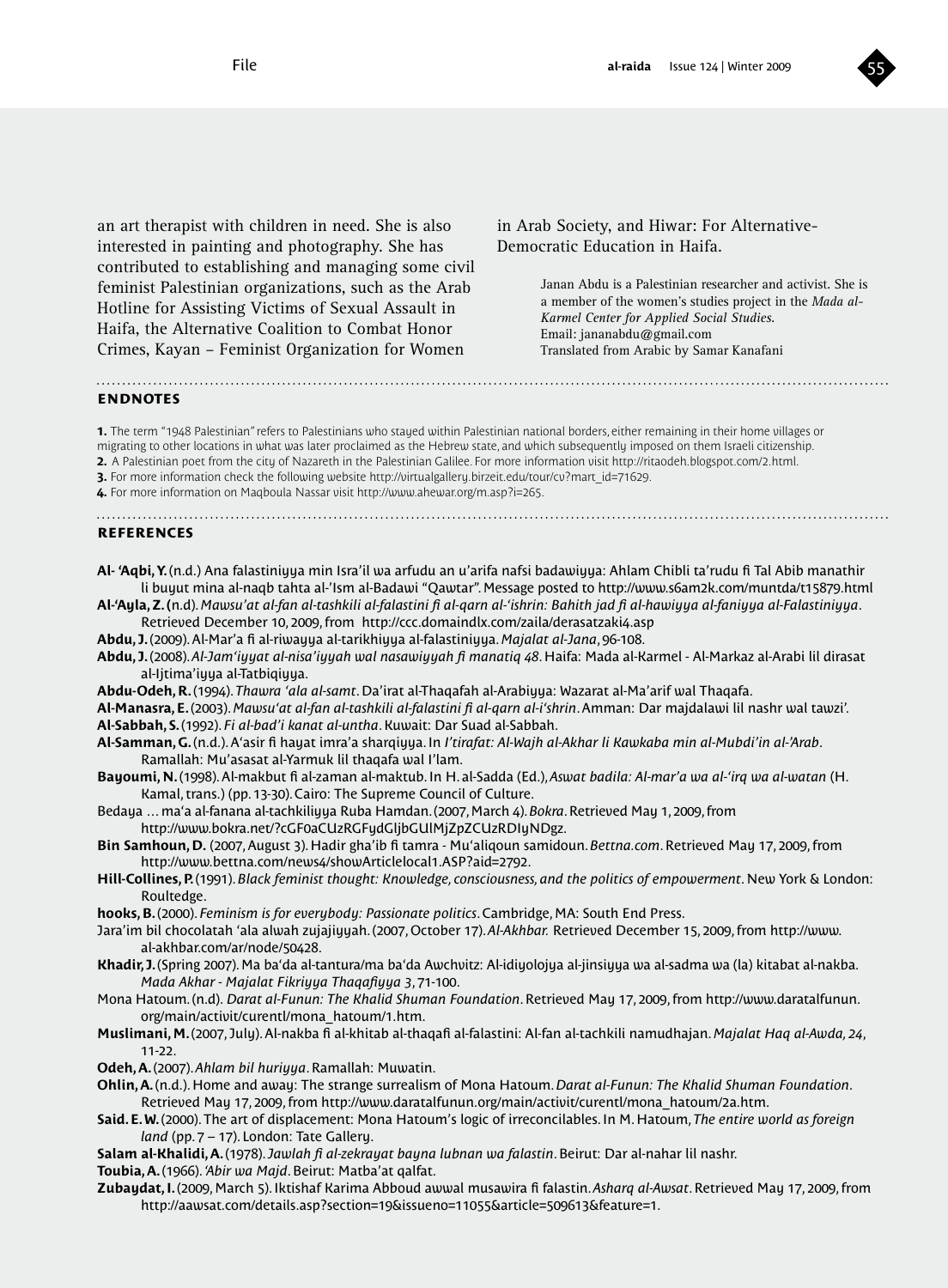## Painting in America as an Arab-American after 9/11:

#### One Artist's View

#### **Helen Zughaib**

The tragic events of 9/11 changed everything. I realize that this sentiment has been expressed many times and with regards to many different situations both in America and the Arab world.

As a Lebanese-American artist living in Washington, DC, before and during 9/11, that day's events served as a benchmark for me and my work, marking both an end and a beginning.

Facing stereotypes, generalizations, and a new sense of marginalization, my work started to reflect these changes too. Prior to 9/11, I worked to create paintings that provided a platform for dialogue and fostered mutual understanding between East and West. Though I still aspired to expanding this dialogue, I felt a certain sense of urgency to redefine what it meant to be an Arab-American on my own terms and not according to a distorted and misguided view by others and the media.

The first painting I created in direct response to 9/11 and to address this new reexamination of what it meant to me to be an Arab-American, was a piece called, "Prayer Rug for America". In this piece, I used symbols from Islamic art and the American flag to form a synthesis and unity between the two seemingly disparate elements. I limited my palette to reds, whites, and blues to further emphasize the bold and graphic representation of a prayer rug. Though I am not a Muslim, I chose to portray the prayer rug as a symbol of Islam since the religion itself seemed to be garnering such negative

treatment in the media. With this piece, I hoped to create a spiritual place for the viewer to enter and reflect.



*Prayer Rug for America*, gouache on board, 18 x 20"

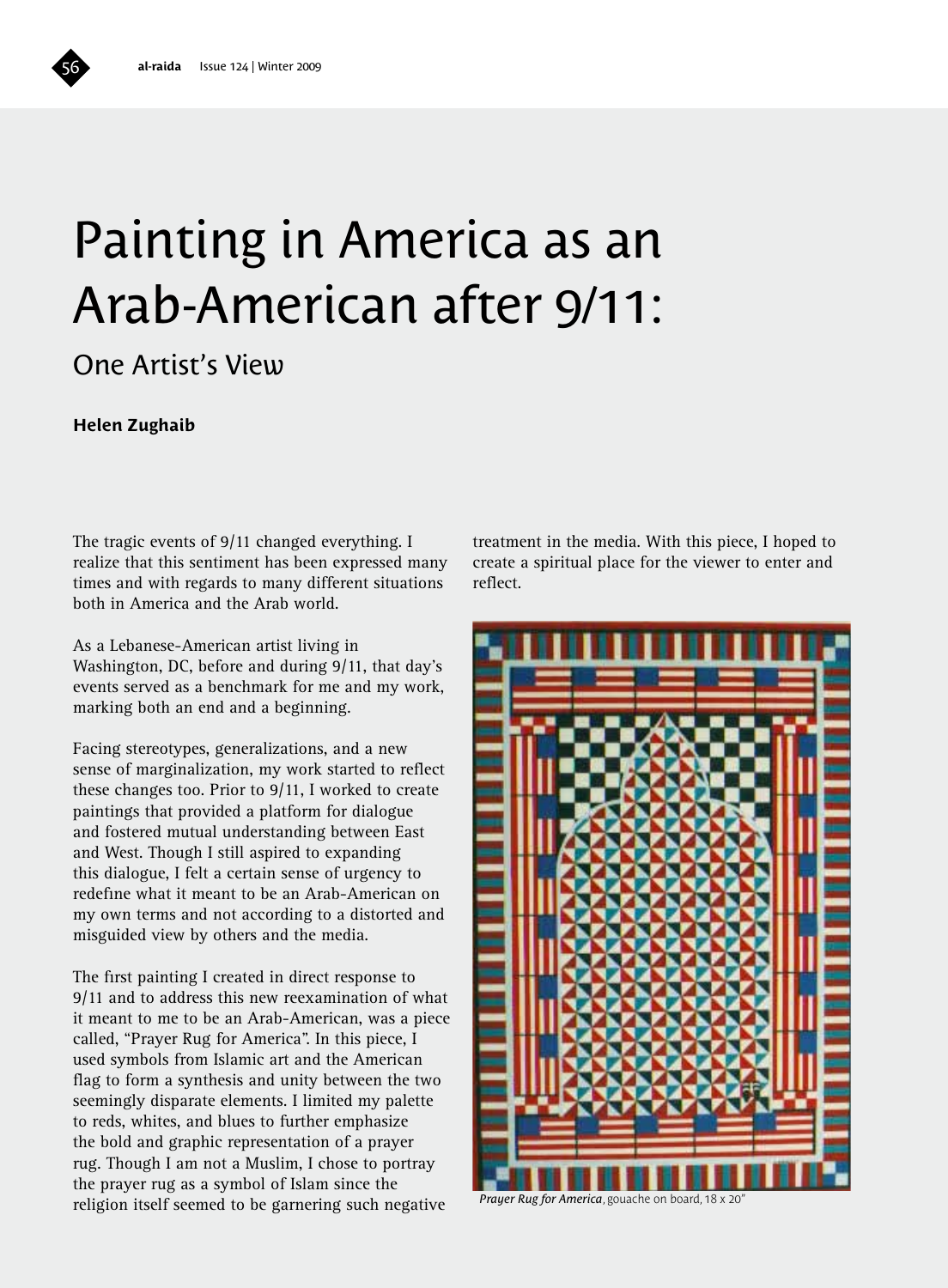

At the same time, I began to look at my background as a Lebanese-American and what that identity meant to me living in post 9/11 America. It also led to a renewed interest in my father's journey as an immigrant coming from Lebanon to New York in 1946. My family and I had grown up listening to his stories of Lebanon and Syria but it was not until I wanted to paint them, that I asked him to write them down. I called this series "Stories My Father Told Me". These twenty-one stories encompassed his early years in Syria and Lebanon, stories of family and tradition, and eventually his arrival in America.

The first exhibition of this series was held in Washington, DC. I hung the paintings and the corresponding stories side by side so the viewer could take in not only my painting but read the story in my father's own words. Together the stories and paintings proved to be a powerful counterbalance to the negative image of Arab-Americans prevalent in the media in the aftermath of 9/11. I hoped that they could, at least, serve as a starting point for honest dialogue.

Two years after 9/11, the United States invaded Iraq. This ill-conceived and tragic war, once again, affected my work. I began a new series of Prayer Rugs, in direct opposition to the war in Iraq. With these pieces, I again tried to create a place for spiritual reflection and peace. This series continues today.

As the war dragged on, the negative portrayal of Arabs in the media also continued. This distorted image of the Arabs led me to create a new series of work I called "Changing Perceptions". I chose to focus on the outward appearance of the women and specifically the wearing of the *abaya*. Here again, it seemed to me, that the negativity and misunderstanding which surrounded the *abaya*, was shocking. The *abaya* was portrayed as yet a further indication of oppression and subjugation of the female population, an anathema to most contemporary Western views of women. In "Changing Perceptions", I used images and elements of recognizable Western artists, Picasso, Mondrian, Lichtenstein, and combined them with the traditional black *abaya* to undermine and replace



*Making Kibbeh on Sunday Morning*, gouache on board, 15 x 20"



*Walk to the Water Fountain, (Mishwar 'Al El-'Ayn)*, gouache on board,  $15 \times 20''$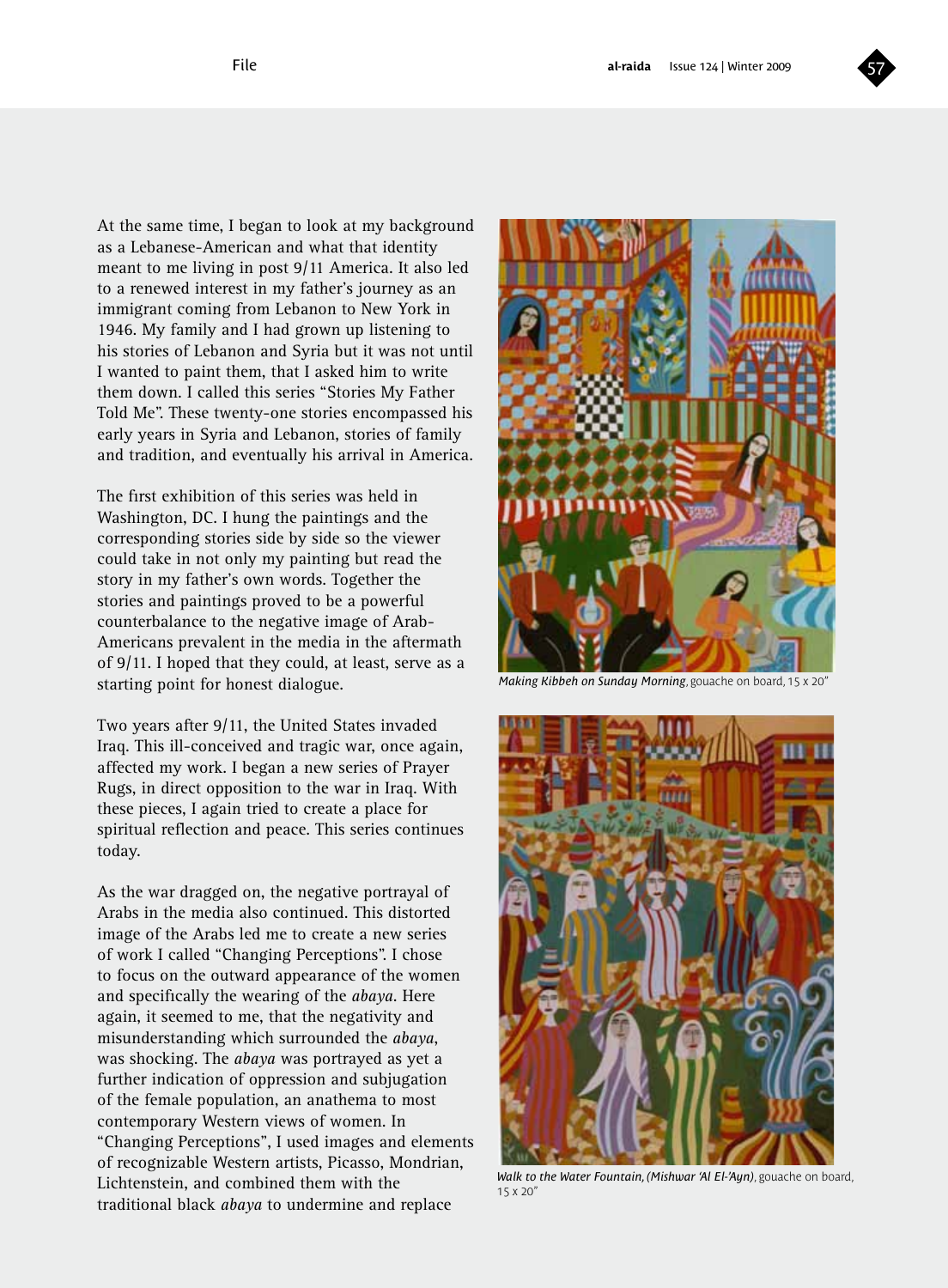

*Prayers for the People*, gouache on board, 18 x 25"

the negative stereotypes with a sense of humor and strength rather than the sense of confinement as seen by much of the West.



*Abaya Series #2*, gouache on board, 15 x 20"

In 2006, I planned to return to Lebanon for the first time since our evacuation in 1976. My return was not to be as the war with Israel began. Once again, addressing the horrific events, I created a series of paintings called "Weeping Women". Like my series "Changing Perceptions", these pieces also borrowed elements of known Western artists in combination with the black *abaya*, though in these paintings I tried to reflect the anguish and suffering of the women which I also felt.

In 2008, I was sent to the West Bank in Palestine as a Cultural Envoy by the United States Department of State to work together with thirteen Palestinian women artists. I spent one month in Palestine during which time we created an exhibition of the artists' work and exhibited at the Khalil Sakakini Centre in Ramallah. The theme of the exhibit was based on the idea of hope and vision for a better future. Despite the pain of their daily lives, these women, amazingly, retained a sense of hope for a better life ahead. This was exemplified in one particular piece in which the artist portrays the separation wall in the West Bank though she is seen to be parting it, almost as if it were a curtain.

After my return to Washington, much of my new work reflected what I had seen in Palestine. I was inspired by the beautiful and vibrant embroidery, for which Palestinian women are renowned. With my painted versions of their embroidery, I created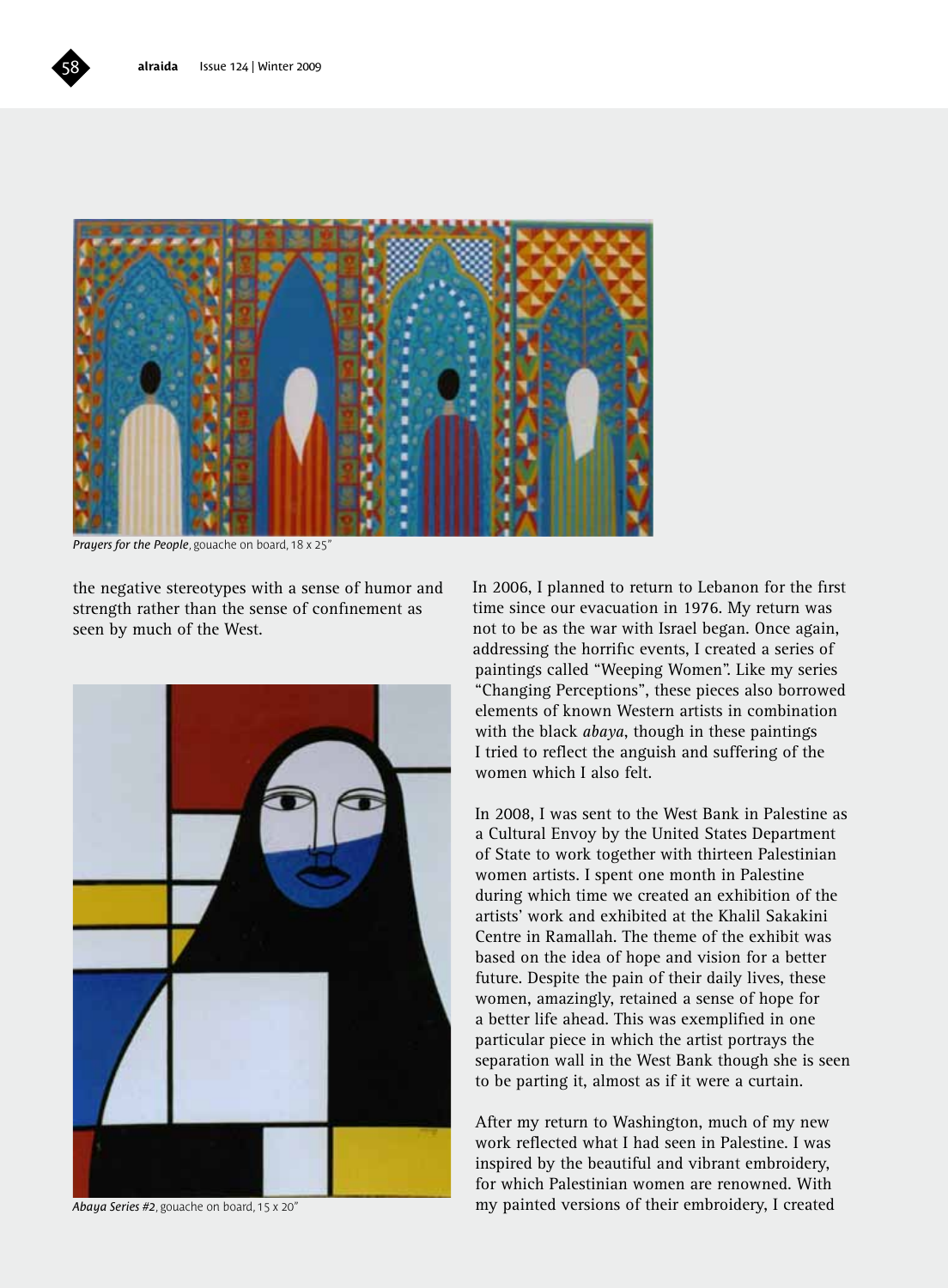

my own separation wall. I wanted to express the concept that each village is known for a certain style of embroidery, passed on from generation to generation and mothers to daughters. One can tell where the others came from by the embroidery on their dresses (i.e. *thobes*). The separation wall has effectively separated people from their land and villages, and in some cases, villages were completely destroyed. In my piece, "Another Wall", comprised of twenty-four six by six inch squares, sewn together and painted, I hoped to bring attention to what the separation wall is doing to the people in Palestine.

Though it has been nearly a decade since 9/11, I find I am still trying to define what it means to me to be an Arab-American, living and painting in America. I still aspire to the themes of universality and spirituality in my work, though I continue to examine my identity, straddling two cultures, each holding mutual misconceptions about the other.

> Helen Zughaib is a Lebanese-American painter living and painting in Washington, DC. Her work is included in the collections of the Library of Congress, the Arab-American National Museum, the World Bank, and the White House. Email: Hzughaib@aol.com



*Weeping Women, Series # 1*, gouache on board, 15 x 20"



*Another Wall, detail #2*, gouache on canvas, with stiching, 6 x 12"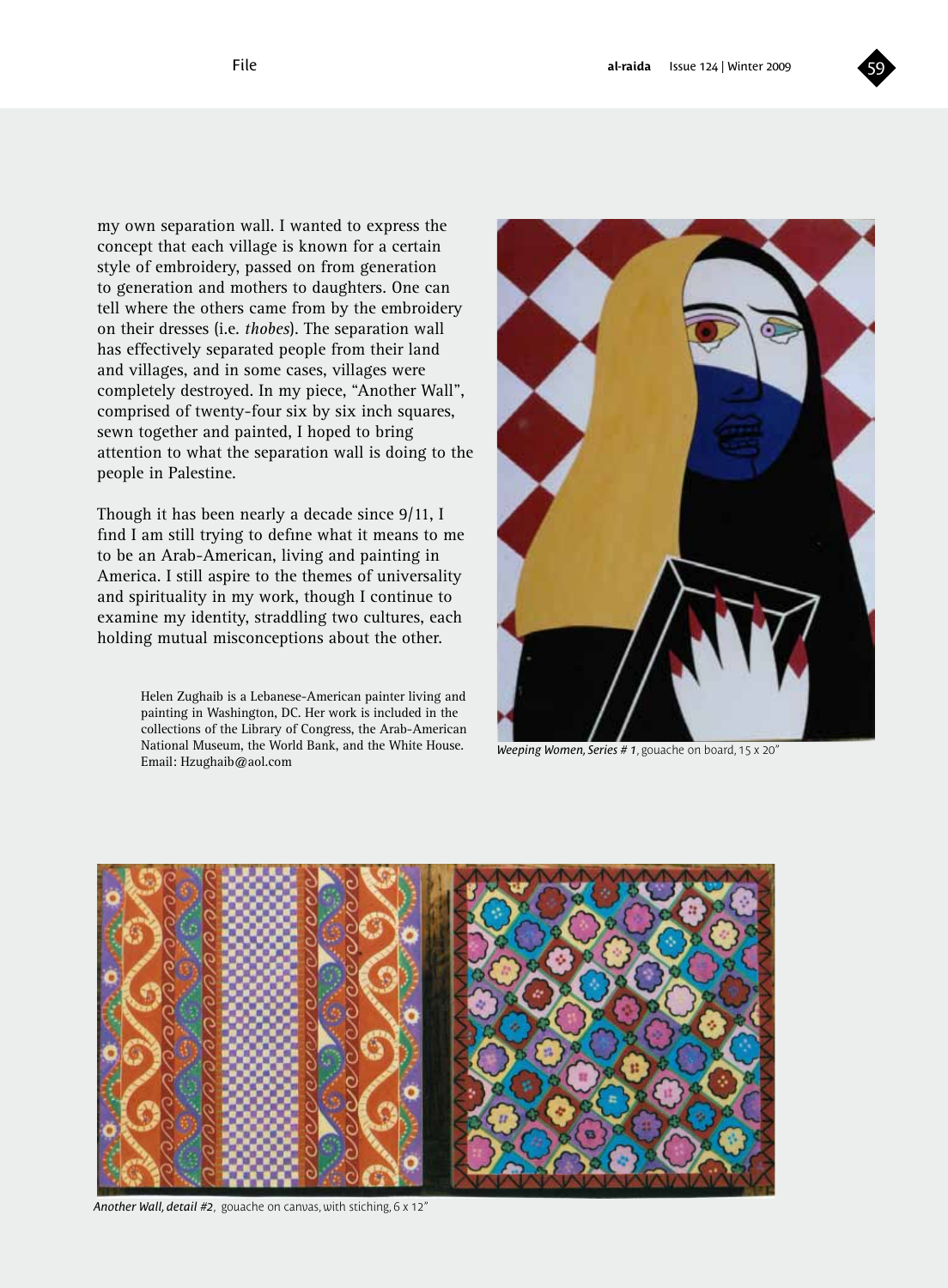## Confessions of the Mad Wife:

A Study of the Role of the Madwoman in Assad Fouladkar's film *Lamma Hikyit Maryam*

#### **Dana Hodeib-Eido**

She is desperate and bitter, she believes in superstition, she is an outcast gone mad, and above all she is dead: Maryam, the narrator of Assad Fouladkar's 2001 feature film *Lamma Hikyit Maryam*, is yet the only source of information available to the viewers. From her small empty room in the clinic where she has been kept and where she is receiving her psychiatric treatment, Maryam breaks her silence to tell the story of her failing marriage and her gradual breakdown, which eventually lead to her death. Using the Lebanese local dialect as its main language, *Lamma Hikyit Maryam* or *When Maryam Spoke Out* tells the story of the struggle and suffering of Maryam, a young woman who is rejected by her beloved husband and condemned by the rest of her society only because she is infertile. Fouladkar's *Lamma Hikyit Maryam* renders justice to the incriminated and silenced Maryam by presenting the woman's perspective and by exposing the dilemmas she lived through as she was trying to adapt to the harsh laws set by contemporary Arab societies.

In brief, *Lamma Hikyit Maryam* tells the story of Ziad and Maryam, a blissfully happy couple who, after three years of marriage, discover that Maryam is infertile. At first, Ziad is compassionate; he assures Maryam that he loves her regardless of her infertility. Although Maryam consults several doctors who unanimously confirm her infertility, she doesn't give up easily. Then, her simple-minded mother convinces her to visit Abu al-Faraj, a person who is commonly believed to have hidden powers and who might find the cure using some kind of spell. Meanwhile, Ziad starts to consider adoption as an option, but his mother quickly interferes, explaining to her son that adoption is against Islamic law, and that he has the right to have a child of his own, especially since he is not the one with an infertility problem. Ziad's mother also explains to Maryam that the only reason Ziad is still with her is because he pities her; Ziad has the right to have a child of his own even if this means marrying another woman. In a culture where infertile women are considered inferior and incomplete, the idea of divorce gradually takes hold of Ziad who starts insinuating it to Maryam. Unable to escape the increasing familial and social pressures and afraid of losing the love of Ziad, Maryam accepts that he marry another woman who can bear his child. Convinced that Ziad's marriage to another woman is for the mere goal of conceiving a child and that he will be back with her when the mission is accomplished, Maryam accompanies Ziad to choose a bride, and she even attends his wedding party. However, she soon realizes that Ziad's marriage is as real and painful as her divorce, mainly when his new wife Souraya turns out to be pregnant. In a world where she is doomed to loneliness, Maryam finds in her unconditional love for Ziad a reason to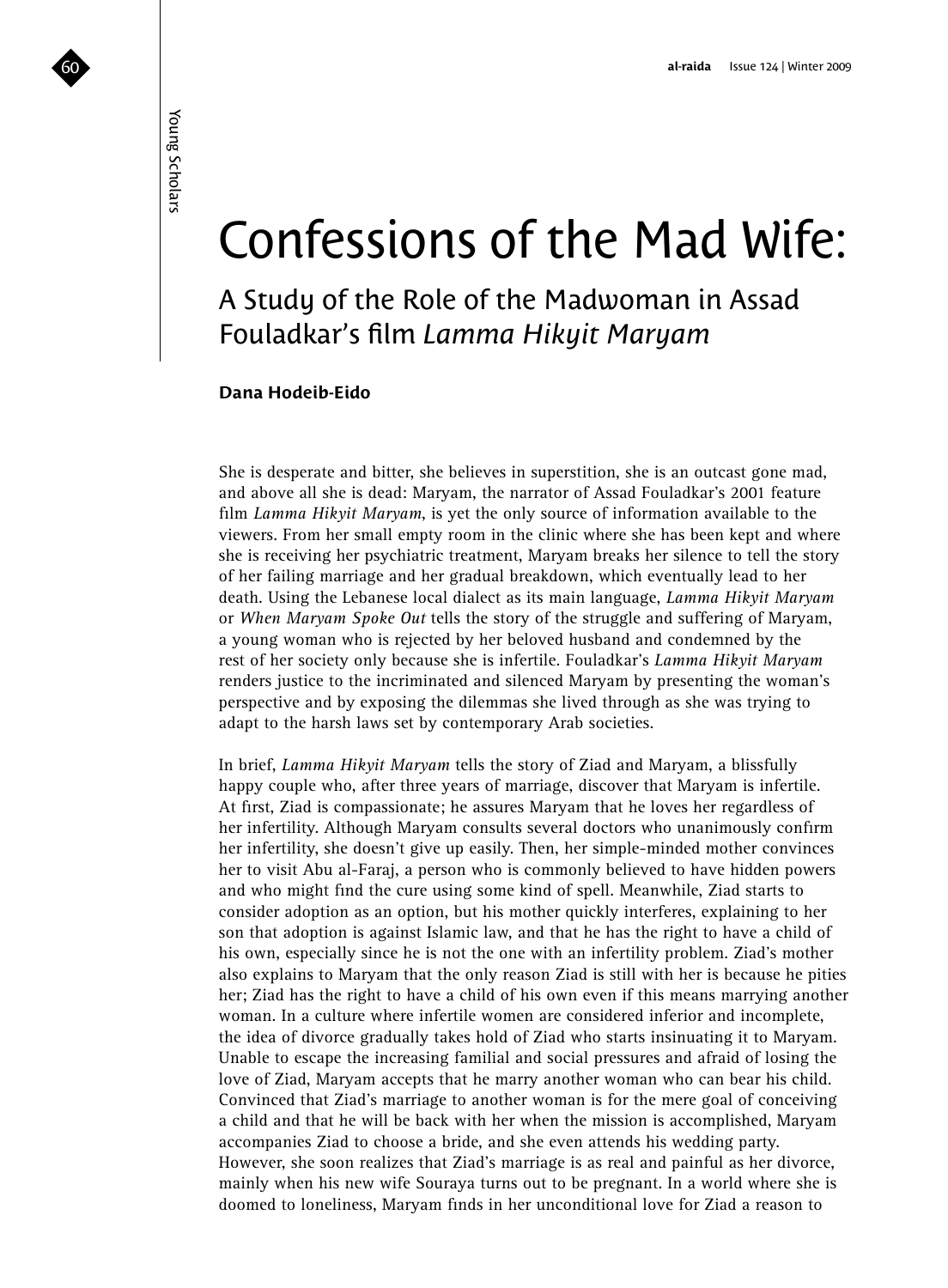

live. But the disappointments caused by Ziad's abandonment, her mother's death, and the fact that Abu al-Faraj is a charlatan, gradually lead to her insanity. Maryam is then sent into confinement in a local asylum where she reacts by deciding not to talk, believing that talk is useless. Shortly afterwards, Maryam dies, leaving Ziad a video tape and a note in which she asks that he wash and bury her dead body according to the Muslim ritual.

Although the story in *Lamma Hikyit Maryam* corresponds to the classical storyline of the mad woman that goes back at least to Euripides's *Medea*, the rather modern representation of the film's plot is somehow unusual, creating a challenging yet powerful effect. In other words, the work gives voice to the usually-silenced madwoman whose story is, in most fictions where she was featured such as the silent monster-like Bertha in Brontë's *Jane Eyre*, mediated through the point of view of other characters. In *Lamma Hikyit Maryam* however, Maryam is no longer presented as a voiceless, victimized, and alienated human being; rather, she is given the chance to speak for herself and tell her own story from her "mad" point of view.

In what follows I wish to examine the particular role of the madwoman in *Lamma Hikyit Maryam* and illustrate how the film problematizes the notion of madness to convey by the same token the incongruities at the heart of patriarchal societies. *Lamma Hikyit Maryam* does not simply offer Maryam a voice to speak for herself; in fact, the film gives its protagonist the chance to literally face and address the audience. Throughout many scenes in the film, Maryam defies the common notion of madness by coming across as a complex human being who's not only in control of her actions but most importantly can control how her audience sees her.

First, the character of Maryam challenges the canonized notions and the social biases through which the woman is generally represented by exposing the processes of meaning-construction that the other characters in the film are engaged in. In fact, one of the effects of ideology is to make the cultural (and therefore changing) signifiers look natural and therefore indisputable (Barthes, 1992). For instance, infertile women in a society such as Maryam's are looked upon as inferior and labeled as incomplete as though such views or judgments are natural and unquestionable. Also, films very often embody some ideological practices whereby the woman is constructed as "eternal, unchanging, an essence or a set of fixed images and meanings" (Kuhn, 1993, p. 77), ideas that Maryam relentlessly tries to challenge and escape. In Fouladkar's film, Maryam's infertility transforms her into an outcast that her family and other members of the society label as "incomplete". In a dense conversation she has with her son, Ziad's mother uses a synecdoche to refer to Maryam: in the eyes of her mother-in-law, Maryam is "an incomplete body" (i.e. *Jesma na'is*). The use of this metonymical expression, whereby an important aspect of a fictional character is emphasized, illustrates how Maryam, as a result of her infertility, is no longer seen as a complete human being. Maryam is consistently described by a single body part; her whole being is sadly reduced to a bodily condition, which eventually becomes a substitution for her as a whole. Ziad's mother, like many in her society, believes that infertility means imperfection. This definition of infertility is the result of the fixed ideology that governs the individual's thinking activities and makes such ideas appear natural and legitimate. As a result, the general perception of Maryam, whether from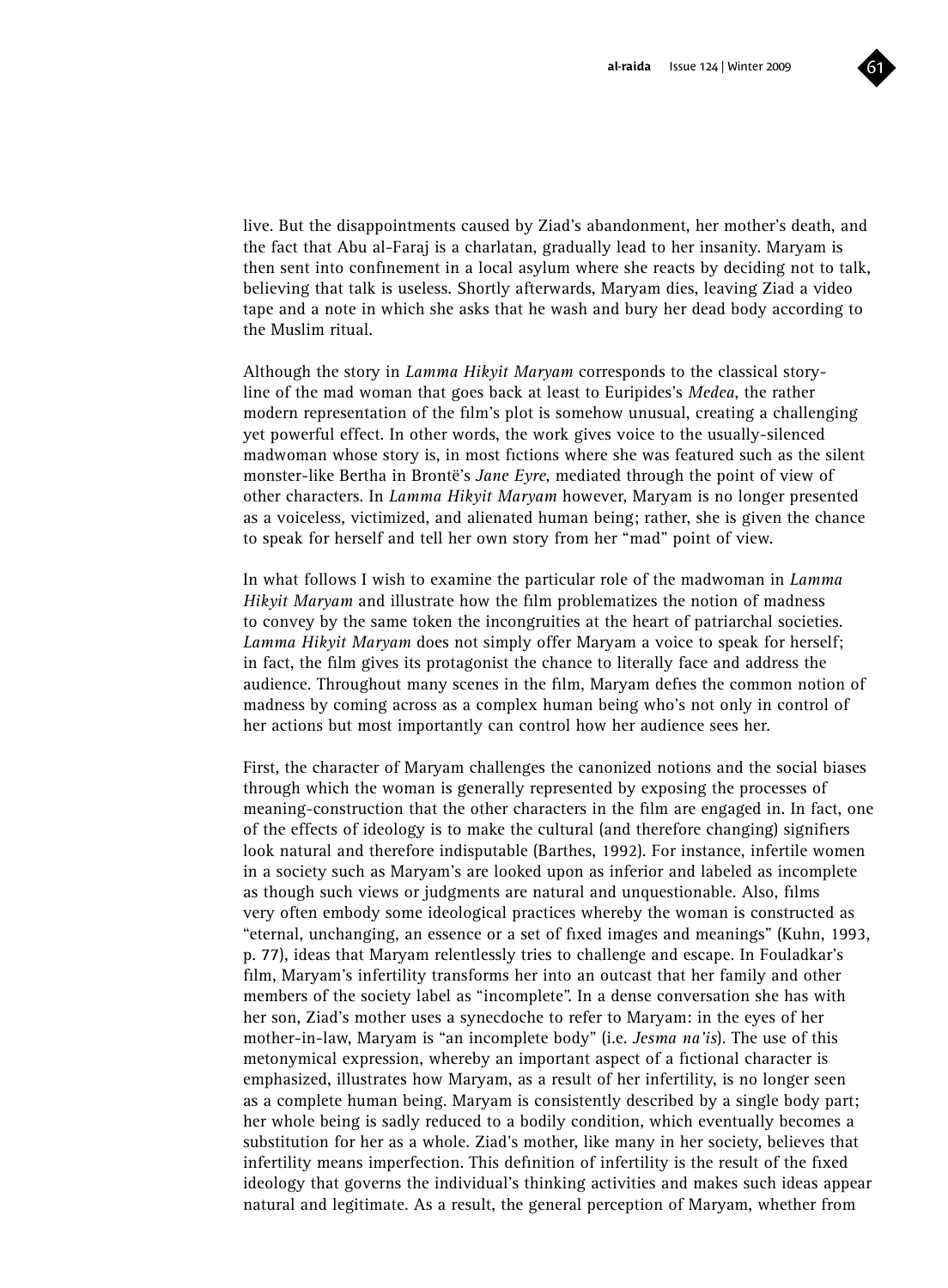

Despite her social condemnation, Maryam challenges the fixed image of the incomplete woman set by her society and presents herself as a thinking being with complex and logical thoughts. More particularly, Maryam strives to show that her infertility does not reduce her to an alienated, mad person (a connection that is usually made in her patriarchal society). On the contrary, she projects the complex, psychological side of herself. She even strikes viewers with her awareness of her unstable mental state, especially when she admits at one point that she has suffered from a nervous breakdown and had to be treated in a medical institution. By talking about her breakdown, Maryam draws attention to her self-consciousness and awareness of her condition and shows the viewers that she is not just a mad woman placed in an asylum, but that she is fully aware of her condition.

Maryam's complex character is also conveyed in a very touching scene towards the very end of the film, where she addresses Ziad and bitterly calls him, "You madman!" (i.e. *Ya majnun*!). In her ironic statement, the insane Maryam, who is in a mental asylum, calls another person, who is not in an asylum, insane. For the first time, Maryam does not call Ziad by his name; her words are profound and intriguing, for it is unusual for a mad person to call other people mad. If Ziad is mad, then what would you call Maryam who is a patient in the mental asylum?

In fact, by calling Ziad insane, Maryam defies the common definition of insanity and calls for a reconsideration of the term. Maryam problematizes the notion of madness and shows that it is an equivocal term: if madness means insanity, then what act would be more insane than condemning a person for being infertile? Maryam's unconditional love for Ziad and her inability to accept that he take another wife are quite logical and expected reactions on behalf of a heartbroken woman. Arguably, the only insane act, which happens to be a naturalized truth in Maryam's society, is to divorce a woman or judge her in terms of her biological condition the way Maryam is judged. With her ironic statement, Maryam draws a line between her and the rest of the society, enabling herself to question from her outcast point of view the social norms and laws that are usually perceived as natural.

Consequently, many questions are raised concerning Maryam's mental condition. Although she is in a mental asylum, Maryam's point of view in most of the scenes is valid and convincing, and it seems that there is a kind of truth in her madness, especially in her implicit criticism of the dominant social ideology. By addressing Ziad and calling him mad, Maryam is indirectly addressing the patriarchal society that the character of Ziad represents. Also, Maryam's words come from the heart of an angered, frustrated, and infuriated woman who has suffered from the unjust laws of patriarchy. As a result, Maryam becomes, just like Charlotte Brontë's famous madwoman Bertha, the "repressed dark double" (Gilbert, 1979, p. 360) embodying the voice of every repressed woman living under the pressures of patriarchy. Therefore, the insane character of Maryam in the film is an intentional rhetorical device employed to challenge the coerciveness of dominant thinking and to show that notions such as sanity and insanity are equivocal terms that are used to label and classify people in an attempt to preserve social order.

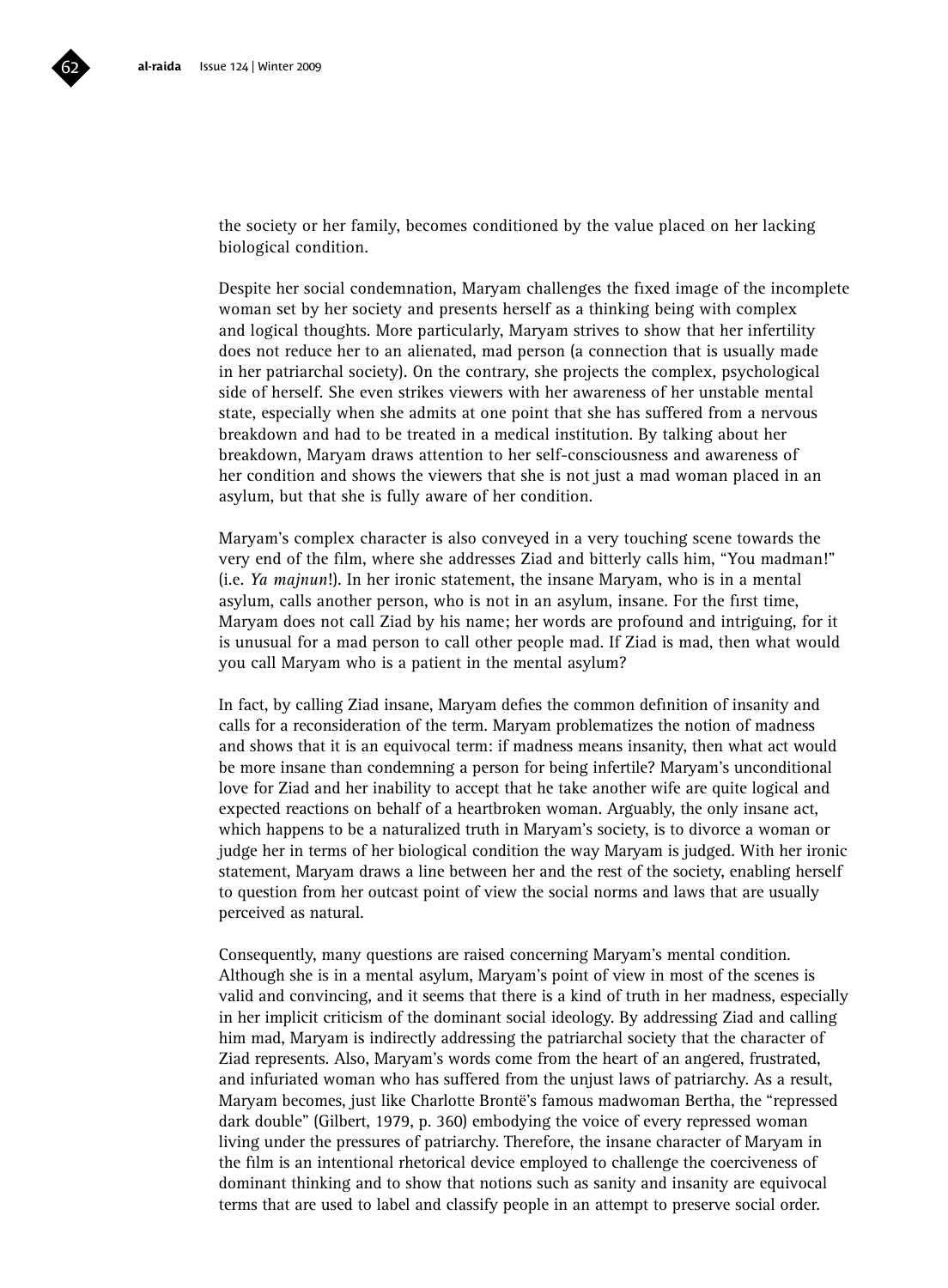

Nevertheless, *Lamma Hikyit Maryam* does not lead us to dislike or even blame Ziad for Maryam's death; in fact, the film presents Ziad as a pivotal character who surrenders to the pressures of his society and who chooses to live his life the way it is "supposed to be lived". For him, marrying another woman seems to be the only natural option a man can choose when his wife is infertile. It is not a coincidence that he works at a copy center; indeed, Ziad's job is a concrete reflection of his life. In other words, Ziad's life is a copy of the life his mother and the society in general has conceived for him. Just like his job where there is no chance for individuality nor creativity, Ziad's life is a fixed image that copies other people's lives and expectations. He does not see another option than to accept the life that is envisioned for him.

If Ziad is to be blamed, it is only for being too passive and for indisputably yielding to the naturalized laws of his society without questioning them. For instance, he chooses to marry another woman without thinking whether this decision is suitable for both of them, or whether it would hurt Maryam's feelings and affect her life. However, Ziad only realizes this fact when Maryam dies, and it is then that he also acknowledges her as his wife after he has shunned her for a long time. The tears that he sheds at the end of the film finally awaken him to reconsider his beliefs, his society, and his life. Indeed, Ziad realizes the important role that Maryam plays in his life. Maryam's death triggers Ziad's awakening to face and accept the consequences of his acts; before her death, Ziad never took responsibility for his actions: he never apologized for breaking her heart, for not sticking to their former plan where he would not leave her, and for abandoning her. Ironically, it is only after her death that he wakes up and feels regret.

Finally and most importantly, Maryam challenges the traditional concepts of male gaze and power. In a patriarchal society where women are generally perceived as objects and are constantly subjected to scrutiny, Maryam defies the laws of such society and attempts to retaliate in the scenes of storytelling. She refuses to remain the object of gaze – the exposed – and decides to take control. Although the lingering close-ups usually constitute the woman as an object in film, the lingering shots of the scenes of storytelling in *Lamma Hikyit Maryam* are controlled and directed by Maryam herself. In the fifth and last scene of storytelling, the plaintive Maryam grabs a remote control device and turns off the camera in front of which she has been telling and recording her story. In her videotape, Maryam returns the society's gaze as she looks straight into the camera and speaks. She thus becomes in control of the viewers' gaze, for not only does she willingly face the camera and subject herself to their gaze, she also decides how and for how long the viewers' gaze should last. In addition, Maryam defies the conventional notion of gender through the character of Ziad. Although she turns out to be addressing Ziad all throughout the film, Ziad remains absent from all her scenes of storytelling and is therefore silenced. Interestingly, Maryam seems to be both addressing and indirectly silencing the person who has condemned her and whose rules she had to previously abide by. Moreover, the fact that the scenes of storytelling do not include a reverse-shot of Maryam's addressee – Ziad – conveys the reversed hierarchy that Maryam covertly establishes between herself and Ziad. Maryam refuses to be a victim; if she cannot control her life, she can at least control the parameters of her life story.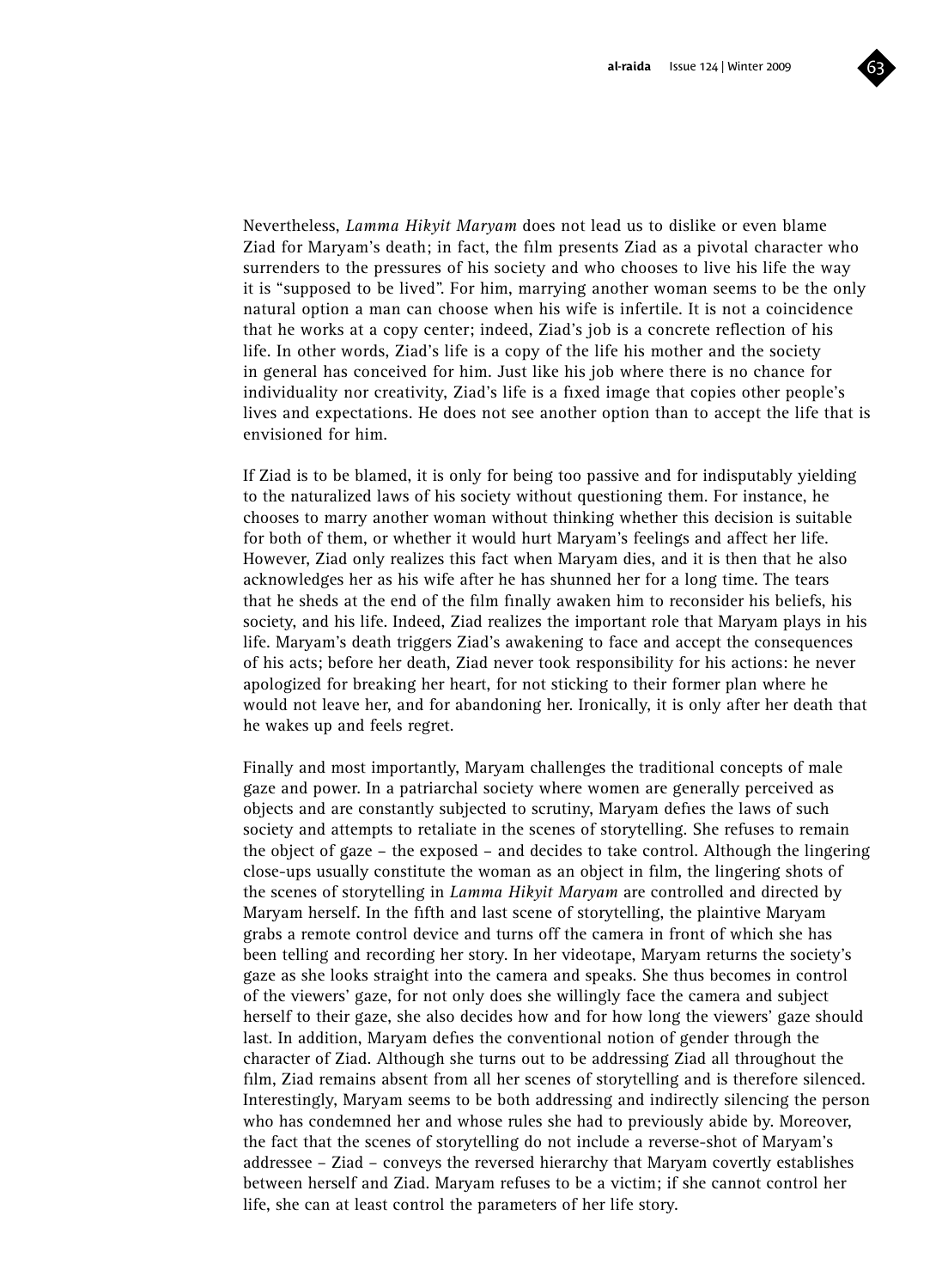

*Lamma Hikyit Maryam* is a film that skillfully explores the dark spaces that exist between madness and sanity, male and female, and life and death. The film strongly questions the social patriarchal beliefs that are considered natural and unchanging through the choice of an unreliable character/narrator: Maryam. However, the significance of such a work lies not in its adherence to the classical story-line of the madwoman in the attic, but in the particular way the plot is structured, such that the madwoman herself becomes the center of interest as opposed to the silenced, alienated person. The powerful character of Maryam raises important questions concerning the condition of marginalized women in patriarchal societies and shows that the world is not made up of one reality or one version of the truth, for there is always the other side, always.

> Dana Hodeib-Eido, MA is an instructor in the English Language department at the Lebanese American University (Beirut). Email: dana.hodeib@lau.edu.lb

#### **References**

**Barthes, R.** (1992). *Mythologies*. (Lavers. Trans.). New York: The Noonday Press.

**Brontë, C.** (1992). *Jane Eyre*. London: Wordsworth Classics.

**Gilbert, M. S. & Gubar, S.** (1979). *The madwoman in the attic: The woman writer and the nineteenthcentury literary imagination*. London: Yale University Press.

**Kuhn, A.** (1993). *Women's pictures: Feminism and cinema*. London: Verso.

**Fouladkar, A.** (Producer) & Fouladkar, A. (Director). (2004). *Lamma Hikyit Maryam*. Sabbaah Media Corporation.

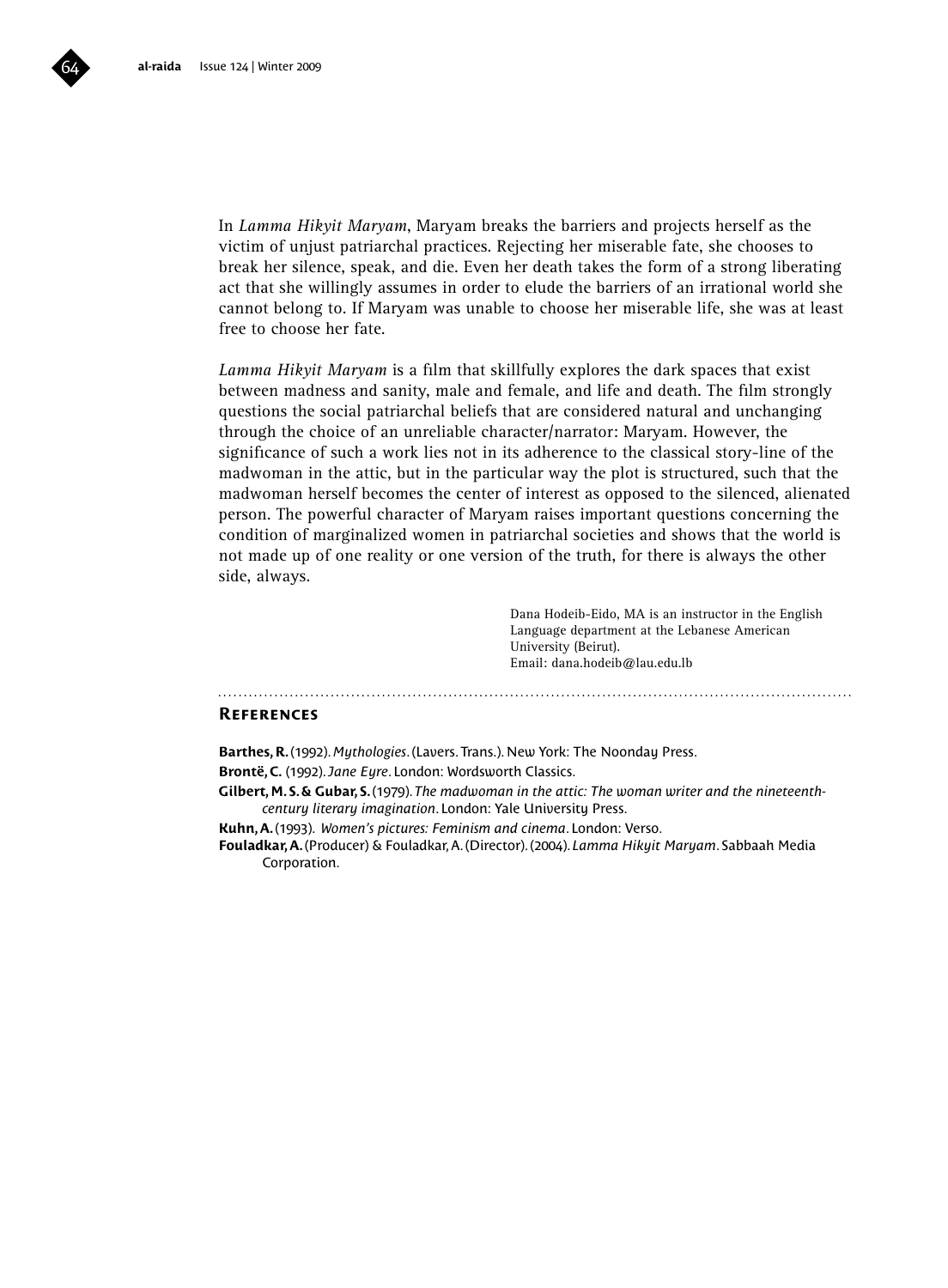

## **Book Reviews**

**E-mails from Scheherazad,** by Mohja Kahf, Gainesville: University Press of Florida. 2003. 102 pages. \$24.95 (cloth); pb. \$12.95.

#### **reviewed by sirène harb**

In her poetry, Mohja Kahf skillfully weaves details from her lived reality with a global, transnational vision. She challenges stereotypes about Muslim women, the Arab world, America, and the Middle East, in a style marked by humor, anger, and confrontation. In addition to her poetry collection, *E-mails from Scheherazad*, Kahf is the author of one novel, short stories, creative non-fiction, essays, and literary criticism. Kahf also contributes poems and essays to the web site *Muslim WakeUp*!

As a Syrian-American, a Muslim, a feminist, and a woman writer, Kahf entertains a complex relationship with figurations of Arab-American ethnicity, sexuality, memory, and Islam. Her work is involved in the creation of new practices which mediate the reinterpretation of individual and collective experiences from hybrid and multiple perspectives. The dialogic nature of Kahf's writing emanates from her awareness of the necessity of negotiating modernity and traditions by stressing the intimate connection between multivalent strategies of inscription capable of resisting hegemonic networks of power.

Such forms of resistance pervade the author's poetic rendering of her familial, communal, and personal landscapes in *E-mails from Scheherazad*. The richness of these landscapes is reflected through the variety of themes presented in the book, including immigration, the trauma of September 11, "mysteries" of the headscarf (*hijab*), historical revision, cross-cultural clashes, Arab manhood, and the revolution of the Odalisques. The author's treatment of these themes ranges from the philosophical to the humorous; Quranic terms, American idioms, Biblical and pagan references, Assyrian and Babylonian goddesses, and Egyptian movie titles, commingle in her work.

Reflecting this carnivalesque blend, Kahf's poems also revel in the touching and exuberant diversity embraced by the United States. Her appreciative stance, however, does not make her blind to manifestations of mainstream America's xenophobia and its privileging of "white" norms and dominant cultural paradigms. For instance, in "Lateefa", Kahf celebrates "New Jersey sling[ing] us all across that hip,/that hip thrust out, and hop[ing] to manage" (p. 23), the spaces necessary to accommodate Connie Mustafa's marriage to Muhammad Smith, and the teaching of Omar the Great at Roosevelt Elementary. Despite such signs of diversity and intercultural dialogue, the poem ends with a character putting in question the authenticity of this form of Americanness. In fact, when an officer asks Lateefa, one of the wedding guests, to tell people to move their cars in order not to get tickets, she says, "Officer, if you could wait for the wedding to ...". Interrupting her, he asks, "What wedding, lady? I don't see no priest. Where's the priest?" (p. 24). Despite her attempts to explain that not all wedding ceremonies need have a priest, Lateefa is unable to get the message through to the officer blinded by his assumptions about American weddings.

Other poems by Kahf, such as "Voyager Dust", "The Skaff Mother Tells the Story", and "Word from the Younger Skaff", examine the consequences of moving to a new country, either to explore new opportunities, or to flee historical oppression. For instance, in "Voyager Dust", an encounter with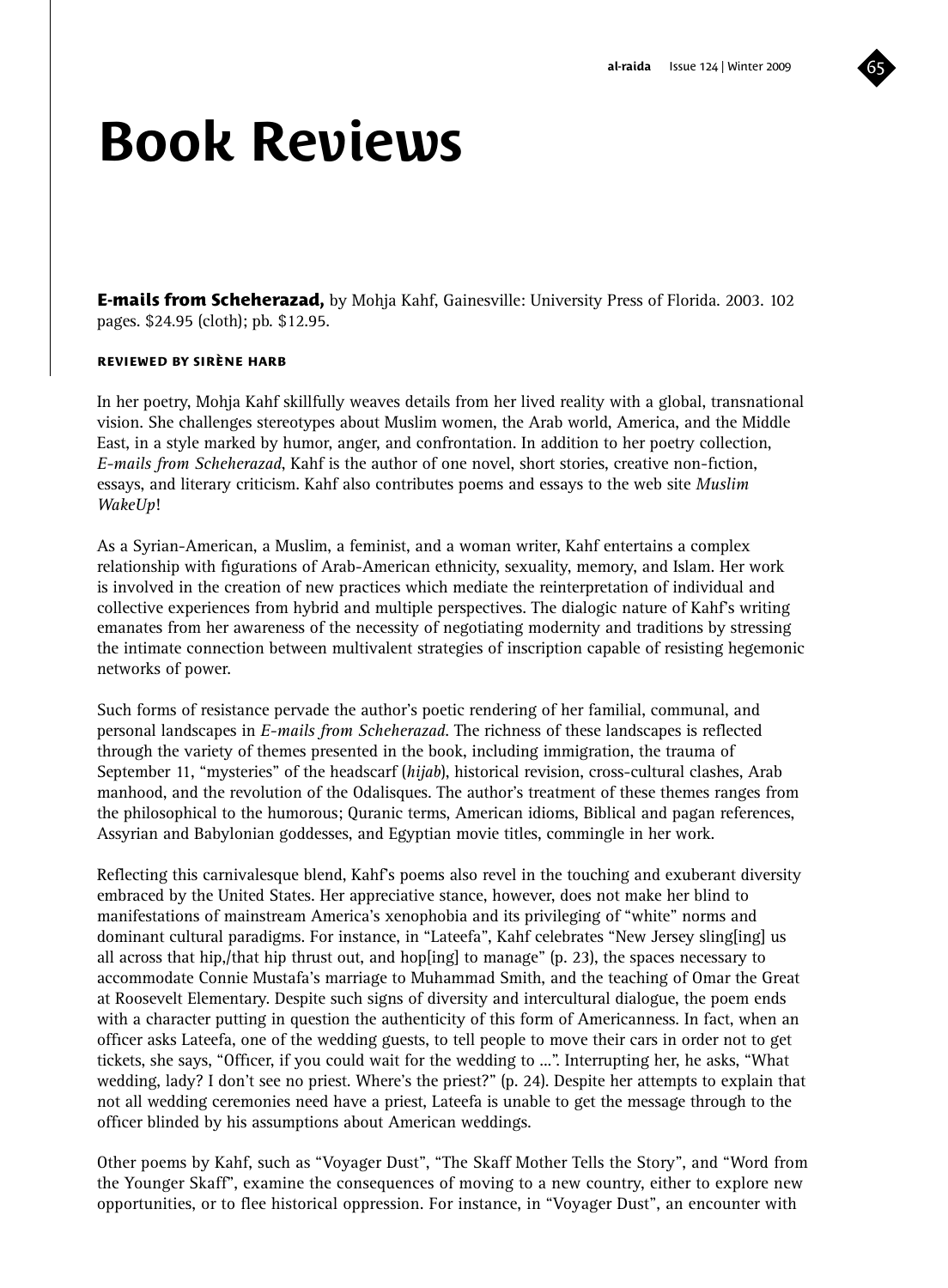a Chinese woman, whose clothes carry the smell of dust from the homeland, reminds the poet of her mother and the smell of her scarves. For the mother, this smell stands for the promise to "meet again in Damascus,/in Aleppo" (p. 1). Stubborn and enduring, the legacy of memory is passed on to her son and daughter, who, not unlike other descendents of immigrants, are haunted by "[t]he dream of return" (p. 15). This dream drives "a granddaughter [who] turns thirty" to go back to her ancestral home and to reclaim "the curlicued/stories hanging in the air like dust" ("The Dream of Return", p. 17).

However, this return does not negate the importance immigrants attach to the new country, as they try "to leap the gulch between two worlds, each/with its claim" ("The Passing There" p. 20). Literal and figurative processes of crossing abound in the poet's and her family's attempts to negotiate their relationship to the new and the foreign. Specifically, Kahf relates an episode from her childhood in Indiana in the seventies, when she and her brother "crossed through a field./Its golden music wasn't ours. We listened/to its cornflower choirs and tried/to feel like Hoosiers" (p. 19). The purity of these efforts to become American was "contaminated" by aunts and uncles who "fed us Syrian pastries …/We sang the anthems/of their remembered landscapes on request/... At school, we pledged allegiance,/trying not to feel like traitors" (p. 19).

For the adult Kahf, the bridging of the two traditions or the anthems of Syria and the United States is possible through the redemptive and infinite possibilities of poetry. This function of poetry is not limited to the individual realm, but it also works on the collective level to bring together geographically distanced groups including "seed sowers and herb knowers, women kneading dough, and farmers in overalls and sirwal" from Fayetteville and Damascus (pp. 6-7). As Kahf puts it, these people who "believe improbable, vile things about each other" (p. 7), will discover commonalities among their experiences through the poet's words: "Darling, it is poetry/Darling, I am a poet/It is my fate/like this, like this, to kiss/the creases around the eyes and the eyes/that they may recognize each other" (p. 7).

Another striking characteristic of Kahf's poetry resides in its playfulness and sense of humor. "Thawrah des Odalisques at the Matisse Retrospective" exemplifies this approach; in three languages, English, Arabic, and French, it depicts the revolution of the Odalisques triggered by the remarks of two veiled women at a museum. As Kahf explains in a tragi-comic tone, this revolution is the result of the constraining conditions imposed on the women in the paintings. They feel their backs aching, "a seventy-five year kind of ache" (p. 64) and their "ass[es] ... cold from ... blue tiles" (p. 65). Another model, "The Woman with Goldfish" "join[s] them since she had a migraine from all those years/sitting and staring at her goldfish swim in circles" (p. 65). Arab nationalists, Iranian dissidents, and Western feminists try to hijack the revolution of these women and are eager to speak on their behalf. Ironically, "[t]he National Organization for Women got annoyed/after some of ... [them] put on *hijab*", but they still wanted these women "up on their dais as tokens of diversity" (p. 66). The Odalisques resist these forms of silencing since they have learned from their historical experiences to cherish self-representation and the power of their own voice. However, they do not deny the importance of learning man's language; in fact, one of them studies law and "sue[s] the pants off the Matisse estate and the museums" (p. 67).

Some of the themes developed in "*Thawrah*", such as the seminal importance of women's selfempowerment, self-knowledge and refusal of commodification, are refined and developed in other poems that operate on a more personal and intimate level. The titles of these poems are telling; they include "The Marvelous Women", "The Woman Dear to Herself (i.e. *azizatu nafsiha*)", "To My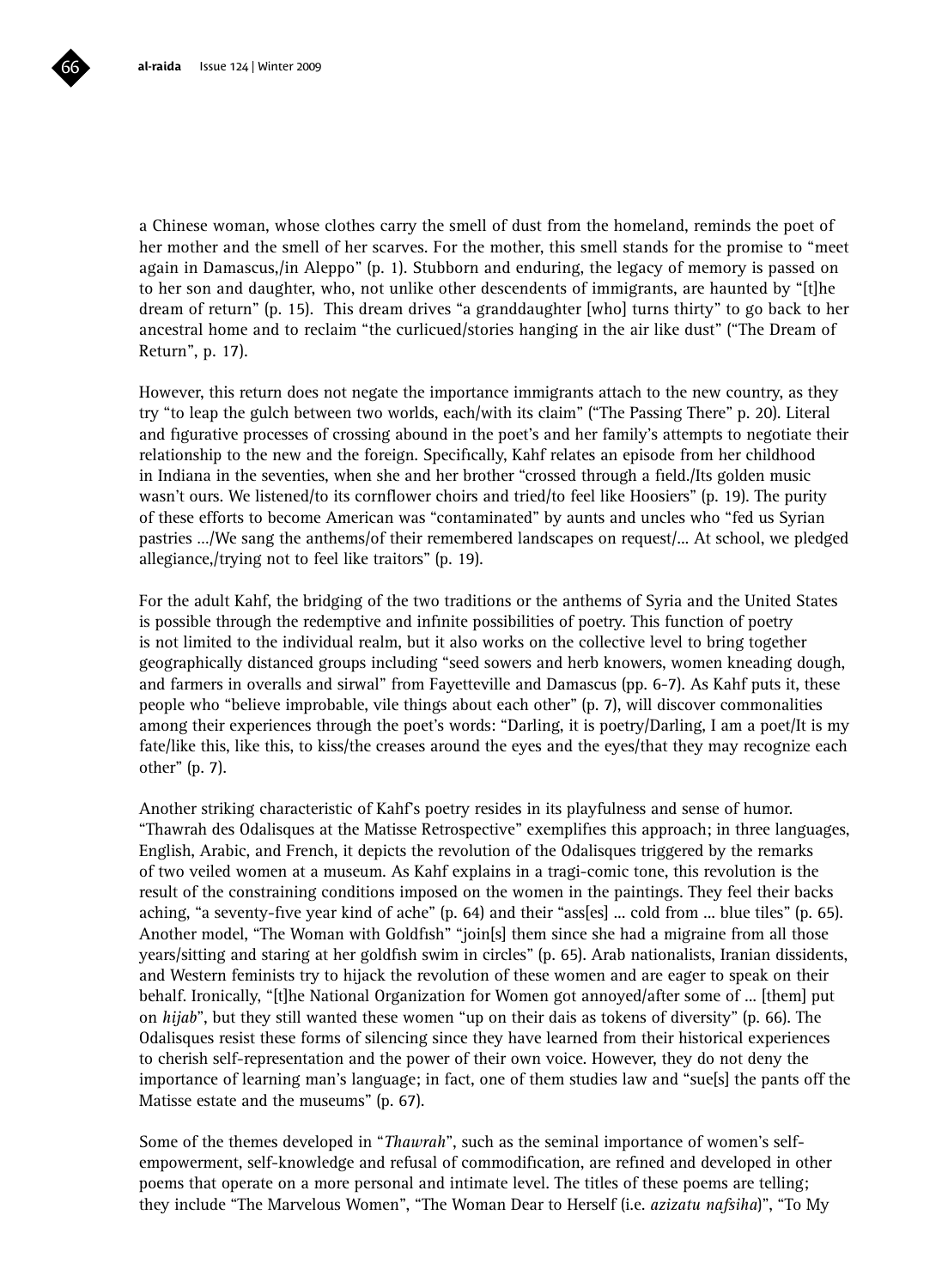

Queenly Daughters", and "My Body Is Not Your Battleground". In "The Marvelous Women", for instance, Kahf reclaims women's bodies and words expressed in a "third language, the language of queens" (p. 51). The poet sees herself as a privileged, hungry transcriber of these exceptional women's experiences and of the "conjuring recipes ... [they] hoard/in the chests of ... [their] greatgrandmothers" (p. 52). "[S]wimmers/in dangerous waters, defiers of sharks ...", these women have a matrilineage anchored in the Eastern and the Western traditions. They are "thirsty Hagars and laughing Sarahs,/... slinky Zuleikas of desire,/gay Walladas, Harriets/parting the sea, Esthers in the palace,/Penelopes of patient scheming" (p. 52).

For Kahf, these women's lives reflect the characteristics of the "woman dear to herself", who preserves her wholeness and belief in her self-worth, refusing to "chop herself like an onion/ She doesn't peel herself and sweep away the dry peelings" ("The Woman Dear to Herself", p. 55). Understanding the power of her natural rhythm and cycle, this woman "knows the geography of her body/and how to give good directions home" (p. 55). She is an inspiration to every man, woman, and child. Empowered by her model and strength are many women, including the poet, who reclaims her body from the colonizing and patriarchal pressures coming from both "eastern and western fronts and armaments" ("My Body Is Not Your Battleground", p. 59).

In this quest for self-fulfillment, the poet's experience echoes that of Scheherazad, the protagonist who gave her poetry collection its title. In *E-mails from Scheherazad*, Kahf recounts a different story about Shahrayar's wife. She comes back from ancient narratives to live in Hackensack, New Jersey; she gets divorced and shares with her husband custody of their little girl. She "teach[es] creative writing at Montclair State,/And … [is] on ... [her] seventh novel and book tour" (p. 43). Through the power of her storytelling and writing, modern-day Scheherazad, not unlike Kahf, catalyzes processes of penetration into the labyrinth of the self. As Kahf asserts in "So You Think You Know Scheherazad", "And suddenly you find yourself/swimming through the sea to the Reef of Extremity,/ flving to the Valley of All That Is Possible,/... landing in a field where you wrestle with Iblis,/whose form changes into your lover,/into Death, into knowledge, into God,/whose face changes into Scheherazad/And suddenly you find yourself" (p. 45).

Not unlike Scheherazad's stories and narratives, Kahf's poetry collection carries readers on its wings to reach the "Valley of All That Is Possible", characterized by its original, recuperative reading of feminine, feminist, Arab, Muslim, Muslim-American, and Arab-American identities. In this respect, *E-mails from Scheherazad* constitutes a rich addition to the body of works by young Arab-American writers seeking to place Arab-American literature on the ethnic map of United States literary production. This book's examination of questions of identity, ethnocentrism, gender, and selfdefinition, aligns it with the concerns of the younger generation of Arab-American women such as Nathalie Handal, Suheir Hammad, and Dima Hilal. Along with these authors, Kahf does not only problematize unrevised assumptions and misrepresentations, but she also celebrates the complexity of the Arab-American borderlands.

> Sirène Harb is Associate Professor in the English Department at the American University of Beirut. Email: sh03@aub.edu.lb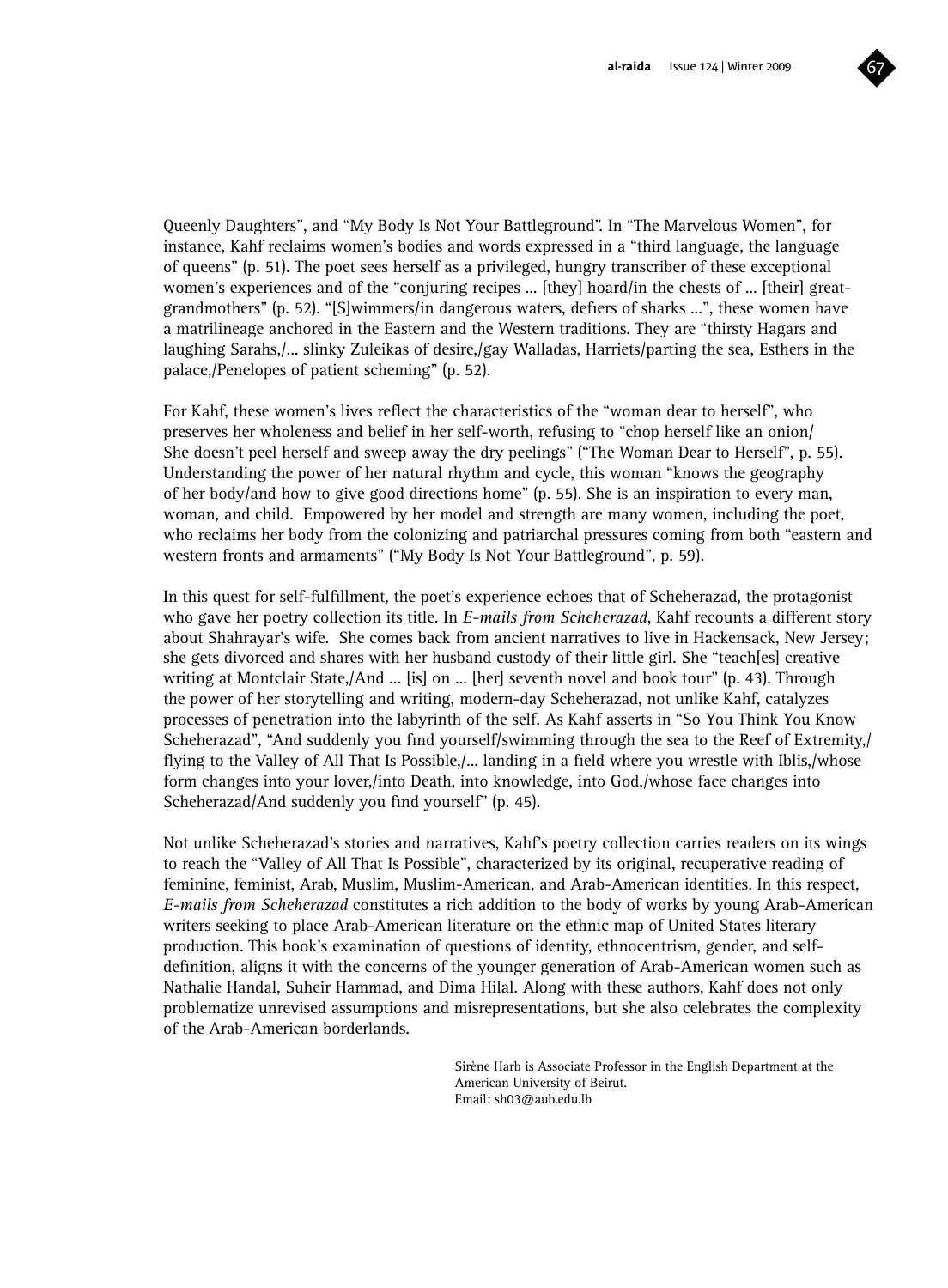

#### **Women and Media in the Middle East: Power through Self-Expression,** edited by Naomi Sakr. I.B. Tauris, London. 248 pages. \$32.

#### **reviewed by kaelen wilson-goldie**

Four public service announcements promoting literacy in the rural Egyptian village of Kafr Masoud; eight women's magazines published between the Constitutional Revolution and the Pahlavi era in Iran; ten Egyptian melodramas constructing the woman-as-nation metaphor between the Arab-Israeli conflict and the politics of Islamic fundamentalism; the struggle for women's right to vote in Kuwait between liberal and religious newspapers; seven Lebanese journalists in conversation about their craft. In eleven chapters, *Women and Media in the Middle East: Power through Self-Expression* spans a region stretching from Morocco to Iran and material including feature films, government-sponsored television spots, newspapers, internet penetration, non-governmental organizations, documentaries produced by media institutes and the television industry. The diversity of Sakr's book is impressive, but the depth less so. If this had been a collection of compelling journalistic accounts by one writer – snapshots of women working around the region, for example – it might have been insightful as a series of stories linked by a common voice and tone. But as an academic study, it lacks focus. There is neither the critical framework nor the comparative analysis to hold so many subjects and so many countries together. Had media been defined only as newspapers or television or film, to cite just three possible examples, the book might have been able to express the complexities of its subject more fully and in historical perspective. As it is, there is too little connecting the chapters to each other.

The question motivating *Women and Media in the Middle East* is whether or not women are benefiting from rapid changes to the media landscape, which is not quite the same as asking whether or not they are gaining power through self-expression. The answer to either question, on the evidence of the essays assembled here, would have to be yes and no. But Sakr's book is too broad to make firm conclusions. Her introduction considers various approaches to "womenmedia interaction", but it does so through a litany of statistics that are often more random than illuminating (citing research on women in the workplace in Flanders, for example). Published in 2004, *Women and the Media in the Middle East* is also, at this point and in certain instances, out of date, particularly Deborah L. Wheeler's chapter "Blessings and Curses: Women and the Internet Revolution in the Arab World", which relies on statistics from 2002 to assess the rate of internet penetration among women in the Arab states compared to the rest of the world. There is no mention of Egyptian or Iraqi or Moroccan bloggers, no reference to the phenomenon of Facebook or Twitter or other social networking tools. Rather than grappling with Web 2.0, Wheeler's chapter remains in the first generation of internet usage.

The best chapters are those that sharpen their focus to case studies or clearly delineated themes. Sahar Khamis's contribution, "Multiple Literacies, Multiple Identities: Egyptian Rural Women's Readings of Televised Literacy Campaigns" considers the different reactions among 30 village wives and mothers to four "public awareness messages" created by the Egyptian government to promote literacy. The first message, "a literate mother is a better mother", shows a mother giving her sick child the wrong medicine because she cannot read the label on the bottle. The second message, "literacy helps people live better lives", shows a woman who takes her letters to her neighbors to read being exploited and blackmailed by them. The third message, "educated children should help in educating their illiterate parents", shows children helping their father learn how to read and write.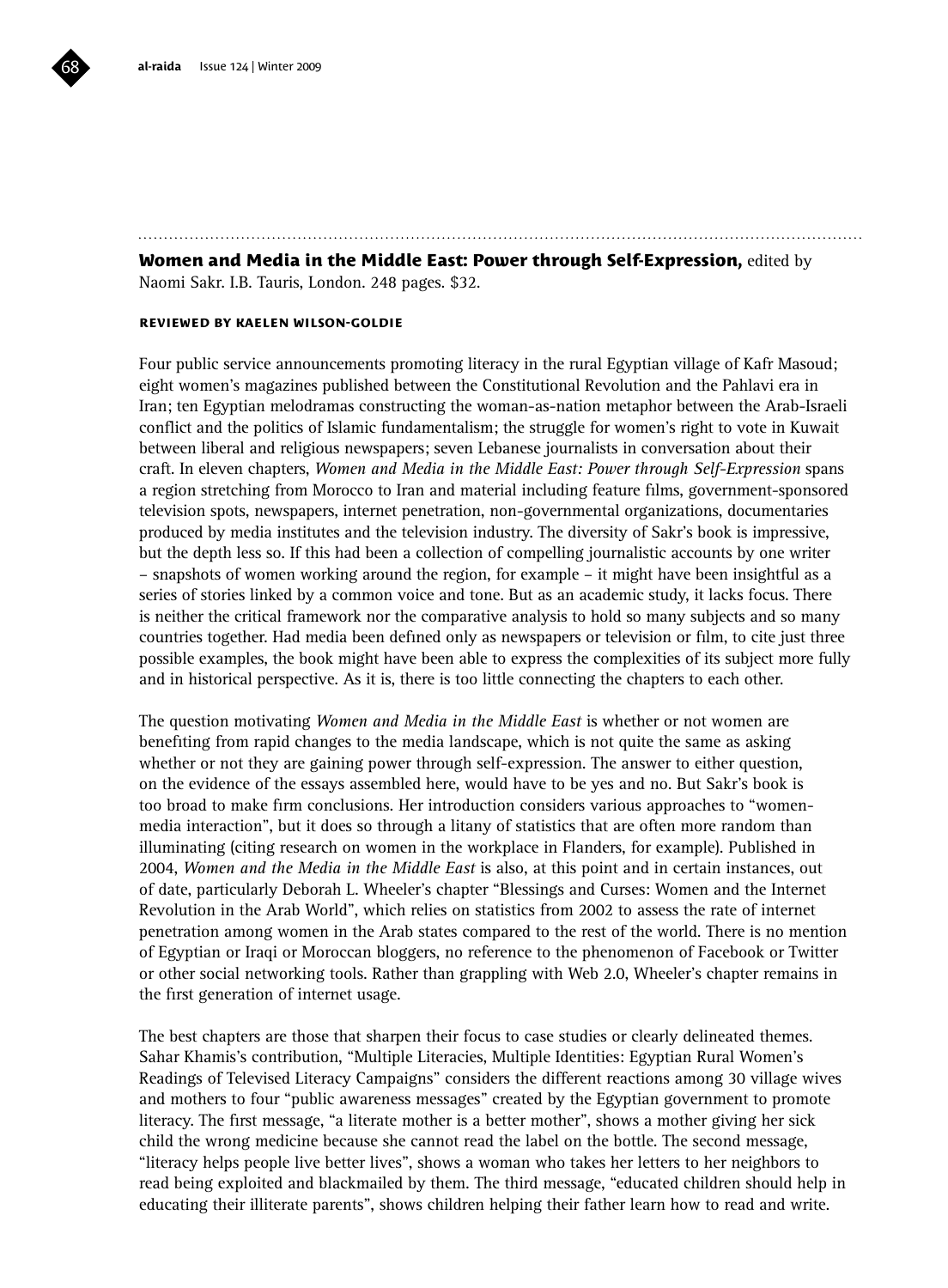

The fourth message, titled "it is possible for illiterate married women and mothers to overcome illiteracy if they have strong will and determination", shows a woman juggling her responsibilities to attend classes. Khamis carefully analyzes how the women she met in Kafr Masoud responded to the literacy campaign, and how their reactions tied in with the history of the village. It is a fascinating and unusual account, marred only by the fact that the author never indicates when her study was conducted, or when the government-sponsored television spots were produced.

Benaz Somiry-Batrawi's "Echoes: Gender and Media Challenges in Palestine" offers an account of the Institute of Modern Media, which was formed at Al-Quds University by Daoub Kuttub in 1996. A groundbreaking initiative, the Institute created a Gender and Media Department and launched its own television station, in addition to producing, among other programs and series, a collection of six 12- to 17-minute documentaries on the everyday lives of different role models, women and men, well known or not well known. The documentaries delved into education, equal rights, financing small businesses through micro-credit, oral heritage, the role of women in Palestinian history, and the achievements of Palestinian women as political activists. According to Somiry-Batrawi, the series is still being used by women's organizations "to promote women's participation in social and political life and to gain recognition for their contribution to the life of their country". But during the incursion in the spring of 2002, the Institute for Modern Media was ransacked by Israeli soldiers, using sledgehammers to smash \$200,000 worth of archives and equipment.

Haya al-Mughni and Mary Ann Tétreault's chapter, "Engagement in the Public Sphere: Women and the Press in Kuwait", offers an eye-opening account of how the merchant class in Kuwait created a liberal newspaper culture but then colluded with conservatives to put down a movement for women's suffrage in the 1990s. In "Power, NGOs and Lebanese Television: A Case Study of Al-Manar TV and the Hezbollah Women's Association", Victoria Firmo-Fontan narrates a sharp, incisive history of the Lebanese television industry, and critiques the manner in which it serves to reassert rather than question the sectarian political system and the status quo. Lina Khatib's analysis of women as national emblems in Egyptian cinema, "The Orient and its Others", is excellent, but it belongs in a book about the aesthetics and politics of film. The final chapter, "Straddling Cultures: Arab Women Journalists at Home and Abroad", by Magda Abu-Fadil, profiles seven Lebanese female reporters. It is insightful, but as the endpoint of a book that begins with Sakr's onslaught of statistics, it is somewhat disheartening to read observations such as generic and vague as "women have to fight ten times harder than men".

The overall weakness of Sakr's book is that media is defined too broadly and stretched too thin. Had the book been more tightly focused on the news media, for example, it might have tackled important questions about the roles, rights and responsibilities of the press, newspapers and journalists in society. For example, is the press meant to be a necessary check on political power? Are newspapers a public trust? Is journalism the fourth estate? These questions are never adequately raised in *Women and the Media in the Middle East*.

> Kaelen Wilson-Goldie is a staff writer for *The National*, a contributing editor for *Bidoun* and a correspondent for *Artforum*. She lives and works in Beirut. Email: kaelenwg@gmail.com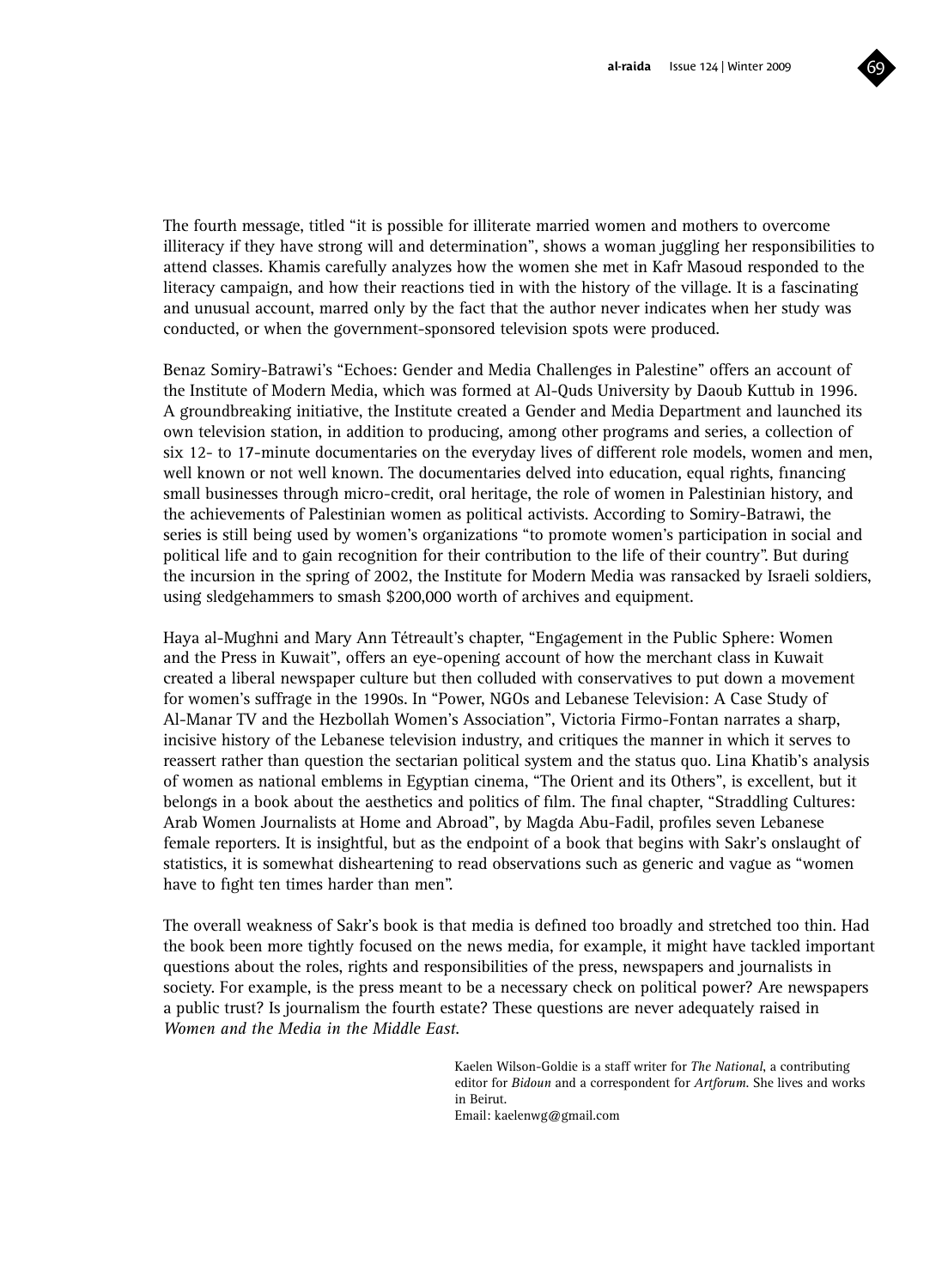## **News**

### **Gender-Based Violence Awareness Campaign**

The Institute for Women's Studies in the Arab World (IWSAW) in collaboration with KAFA ("Enough Violence and Exploitation"), an organization that works on combating violence and exploitation of women and children, organized a consciousness-raising event from November 3-5, 2008. This event was part of the 16-day activism campaign against gender-based violence KAFA launched to mobilize the youth and general public to support efforts to combat domestic violence.

Throughout the three days, a stand was put up in front of Irwin Hall where social workers from KAFA, IWSAW personnel, and volunteers met with students and introduced them to concepts related to



gender-based violence and encouraged them to sign the family violence protection bill prepared by KAFA. Very many signatures in support of the bill were collected where students, faculty, and staff signed the petition.

On the last day, November 5, a short film entitled "Survivors" (i.e. *Najiyat*) was screened at 12:00 p.m. at LRC 21 and a discussion followed where Danielle Howayek, a lawyer from KAFA, discussed the importance of adopting the family violence protection bill.

As a follow-up to the above joint activity, IWSAW in collaboration with KAFA launched a petition signing campaign on November 25, 2008 at LAU, Beirut campus to collect signatures for the draft law criminalizing domestic violence that KAFA is planning to submit to the government for approval.





Students signing the petition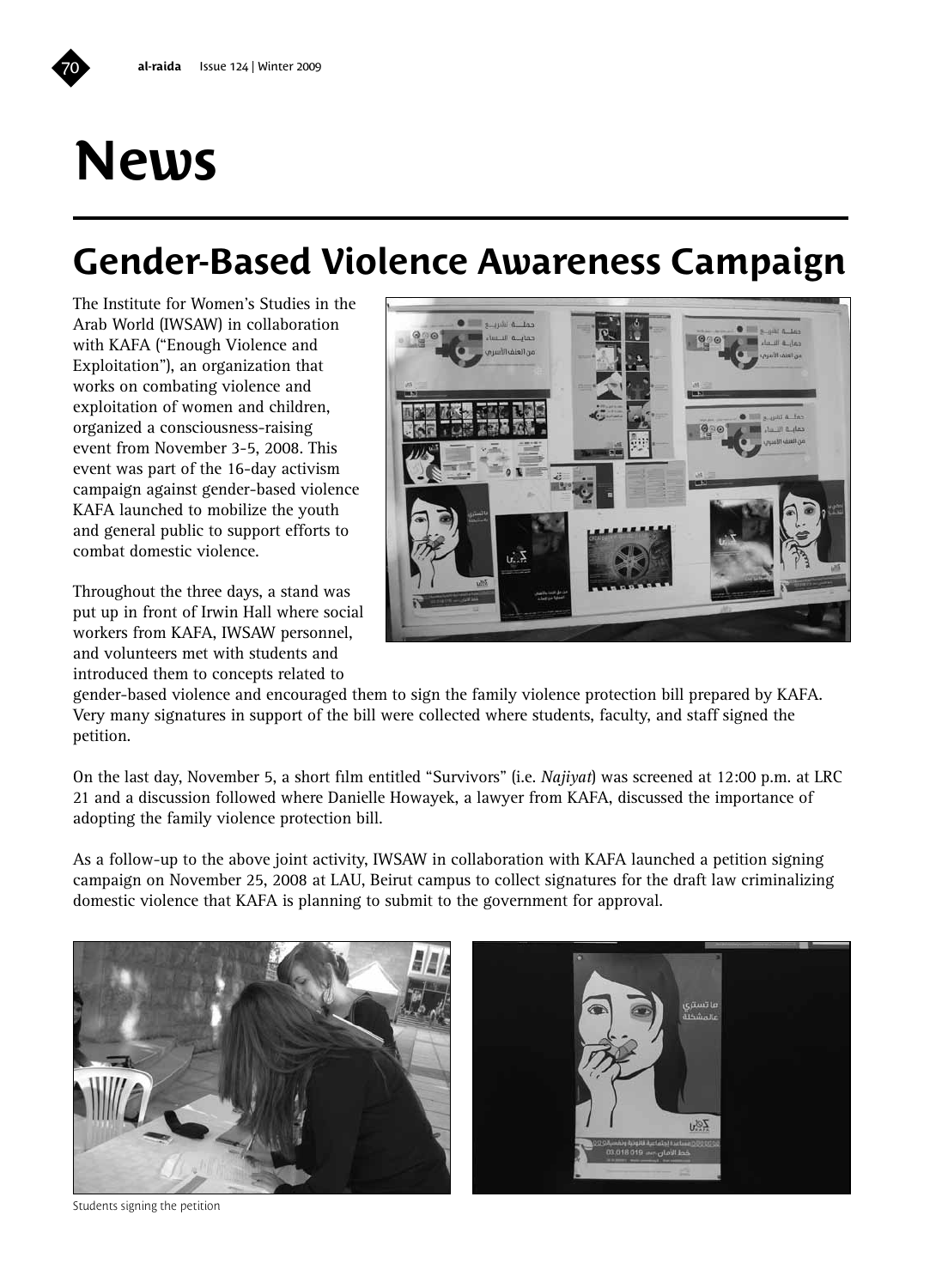

### **Film Screening: Maid in Lebanon II**

The Institute for Migration Studies, The Institute for Women's Studies in the Arab World, and The Institute of Diplomacy and Conflict Transformation of the Lebanese American University in collaboration with The Regional Office for Arab States of the International Labour Organization organized the screening of *Maid in Lebanon II: Voices from Home* directed by Carol Mansour at LAU's Irwin Hall.

This second documentary film picks up from where *Maid in Lebanon I* left off, showcasing four stories of Lebanese employers and their 'maids' exploring the complex relationship between migrant domestic workers and their Lebanese employers in an honest, and at times humorous and touching manner. It chronicles the lives of migrant women workers in Lebanon. *Maid in Lebanon II: Voices from Home* poses questions and suggests responses on employment contracts and everyday terms and conditions of work. It emphasizes the importance of improving cross-cultural understanding and encouraging better working relationships. The documentary is part of an awareness raising initiative that the ILO has been carrying out in coordination with the Ministry of Labour and other stakeholders towards better protection of women migrant workers' rights.

The movie was followed by a Q&A session led by Dr. Simel Esim, Senior Regional Gender Specialist, International Labour Organization (ILO), Regional Office for Arab States, Beirut and Carol Mansour, Director.

### **Global Ministries - Prison Project**



Believing in its mission of empowering Arab women and extending a helping hand to marginalized women, the Institute for Women's Studies in the Arab World has provided fortytwo incarcerated women in Tripoli Prison with mattresses, pillows, pillow cases, blankets, and bed sheets on January 19th, 2009.

This initiative was funded by the Global Ministries and runs in parallel with the ongoing project: "Providing Women in Tripoli Prison Quality Legal Assistance" funded by FOSI.

Major Elias Ibrahim, Director of the Tripoli Prison with Dr. Dima Dabbous-Sensenig, IWSAW Director, and Ms. Anita Nassar, IWSAW Assistant Director during the delivery of the mattresses, pillows, pillow cases, blankets, and bed sheets to the Tripoli Prison for Women.